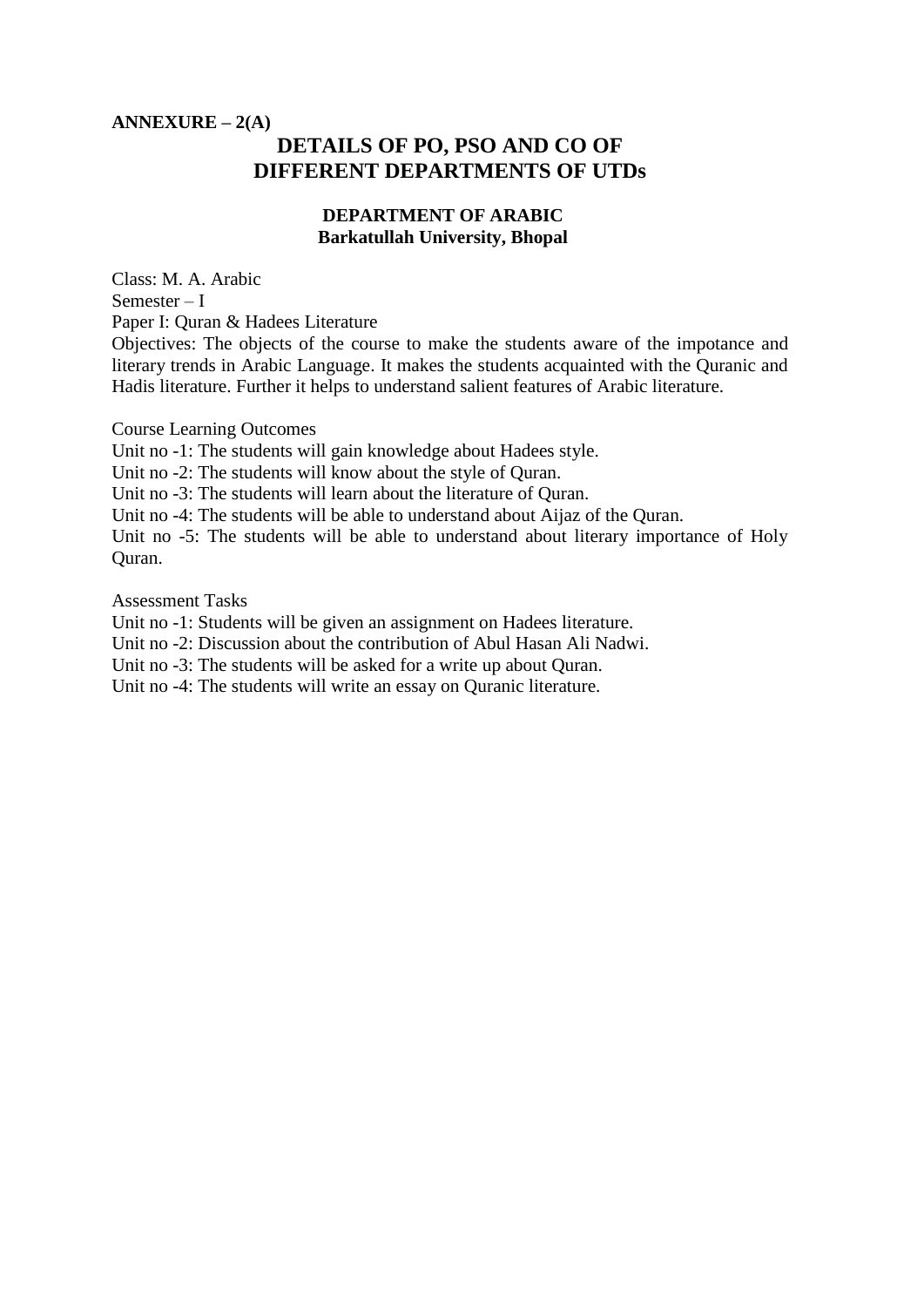Class : M. A. Arabic Semester – I Paper II : Classical Prose

Objectives: The main objectives of this course to make the students aware of the classical prose style and the language used in the concerned period. The students become acquainted wit different styles of prose written in the classical period and it helps them to understand the standard classical Arabic language.

Course Learning Outcomes

Unit no -1: The students will gain knowledge about Prose style of modern writers.

Unit no -2: The students will know about the Prose style of modern writers.

Unit no -3: The students will learn about the Prose literature of modern writers.

Unit no -4: The students will be able to understand the prose style of modern writers.

Unit no -5: The students will be able to understand the prose style of Ahmad Ameen.

Assessment Tasks

Unit no -1: Students will be given and assignment on Abul Hasan Ali or Al Mukhtarat.

Unit no -2: Discussion about the Maqamah.

Unit no -3: The students will be asked for a write up on Al Hariri.

Unit no -4: The students write on essay on Modern Arabic Literature.

Unit no -5: The students will write on the prose style of Mehmmod Aqqad.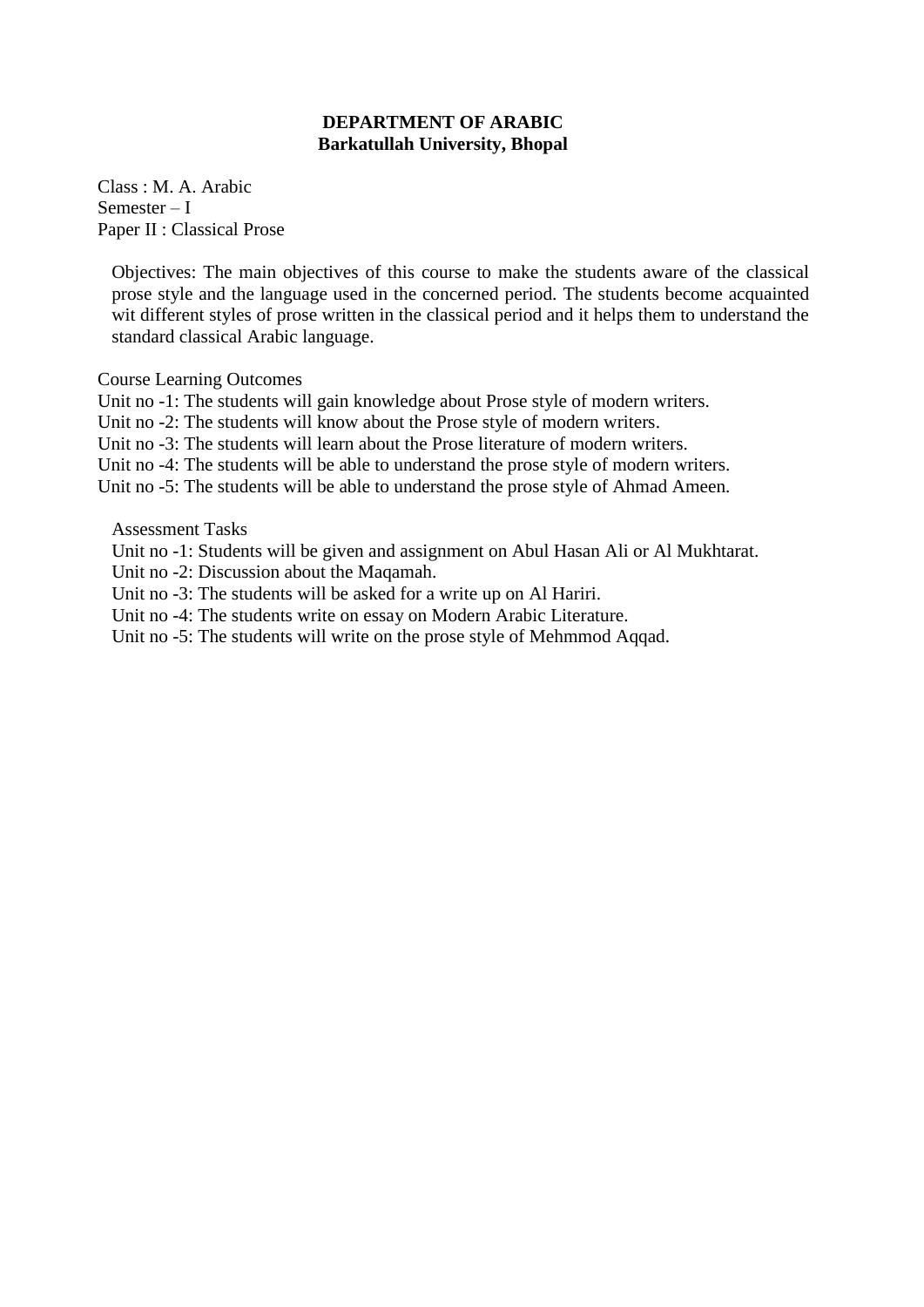Class : M. A. Arabic Semester – I Paper III : Classical Poetry

Objectives:

The objectives of studying classical poetry are to know the styles, language and the topics of classical poetry. This course make the students acquainted with various styles that prevailed over the ages in classical Arabic poetry. Further the students start appreciating classical Arabic poetry of different kinds.

Course Learning Outcomes

Unit no -1: The students will gain knowledge about the poetry of Pre-Islamic period.

Unit no -2: The students will know about the poetry of early Islamic period.

Unit no -3:The students will learn about the poetry of Abbasid period.

Unit no -4: The students will be able to understand about classical poetry.

Assessment Tasks

Unit no -1: Students will be given an assignment on Abu Tammam.

Unit no -2: Discussion about the contribution of Mukhadram poets. (Al-Khansa)

Unit no -3: The students will be asked for a write up on Qasidah.

Unit no -4: The students will write an essay on Al-Mutanabbi or Abbasid poetry.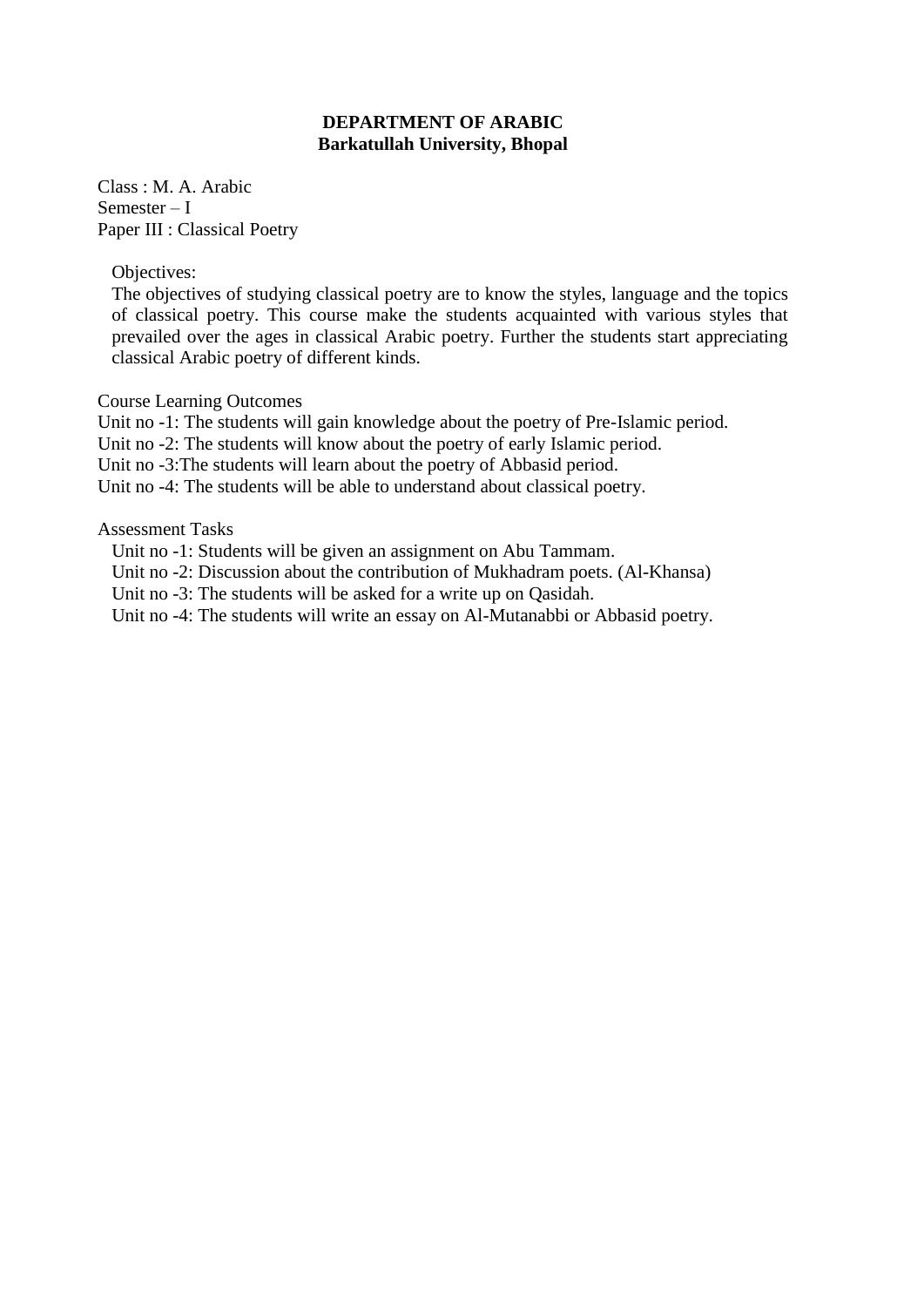Class : M. A. Arabic Semester – I Paper IV : Grammar

Objectives:

The objectives of this course that the students may be able to translate with grammar, various text from Arabic into other any language.

The students become aware the importance and broadness of Arabic grammar. Further they can improve their skill with eminent Arabic Grammar.

Course Learning Outcomes

Unit no -1: The students will gain knowledge about standard grammar.

Unit no -2: The students will be taught of kinds of vowels.

Unit no -3: The students will gain knowledge about Maf'ul and its kinds.

Unit no -4: The students will know about the Atwawabe-ul-Ismil Mansoob.

Assessment Tasks

Unit no -1: Students will be given an assignment on different methods of Grammar.

Unit no -2: Students will be given a topic on how to use the vowels.

Unit no -3: The students will be given an assignment Maf'ul and its kinds.

Unit no -4: Discussion about interpretation.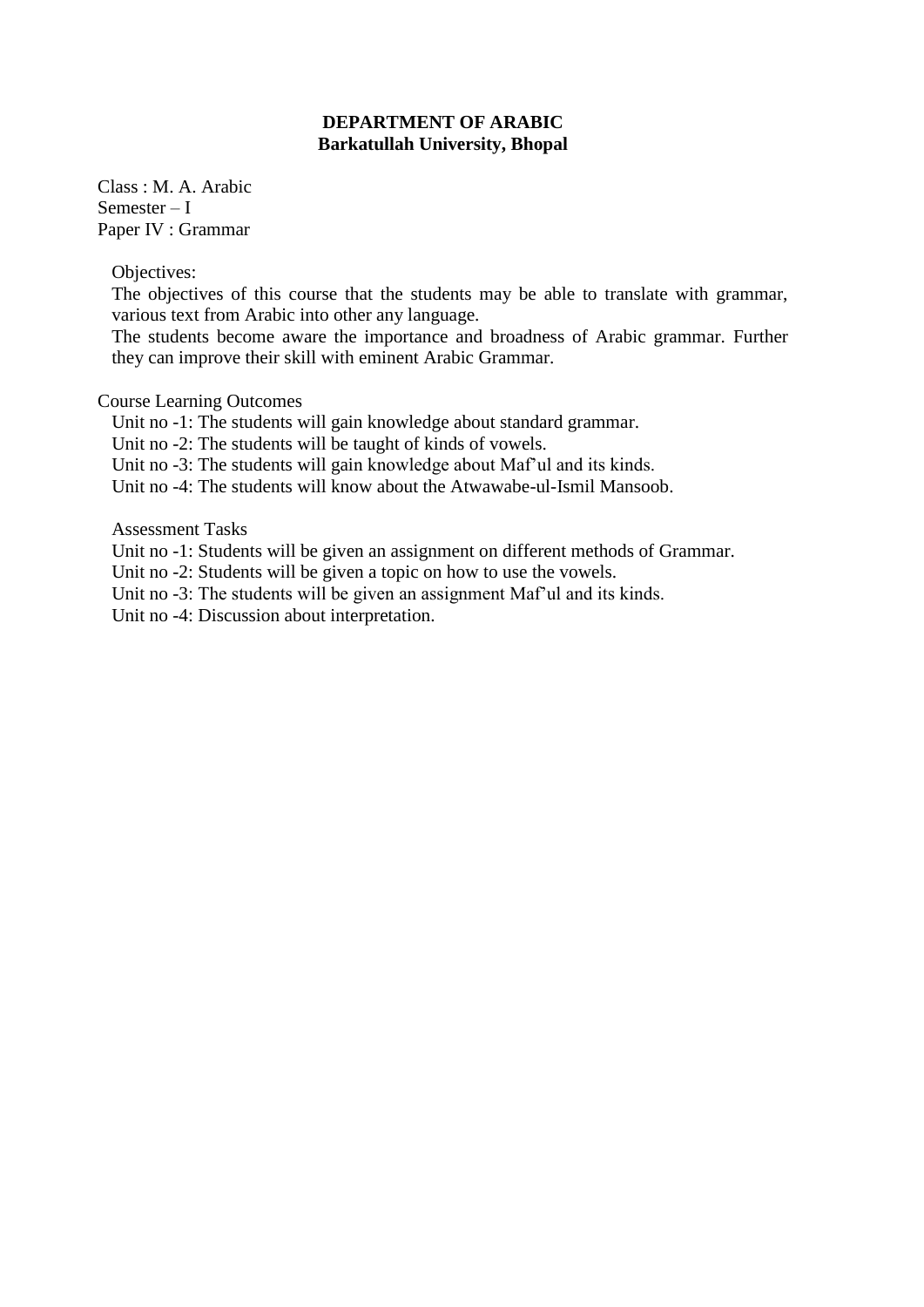Class : M. A. Arabic Semester – II Paper I : Modern Poetry

Objectives:

The objectives of this course are to make students aware of various literary schools and trends in Modern Arabic Poetry.

It makes students acquainted with various schools and trends prevailing in the modern period and it mkes them familiar with new genres of modern Arabic poetry.

Course Learning Outcomes

Unit no -1: The students will gain knowledge about the poetry of 1st generation of modern poets.

Unit no -2: The students will know about the poetic style of second generation of modern poets.

Unit no -3: The students will learn about the poetry of third generation of modern poets.

Unit no -4: The students will be able to understand the poetic style of fourth generation of modern poets.

Assessment Tasks

Unit no -1: Students will be given an assignment on Shauqi and Hafiz Ibrahim etc.

Unit no -2: Discussion about the contribution of M. Shareef Saleem.

Unit no -3: The students will be asked for a write up on Baroodi, Basha Fikri.

Unit no -4: The students will write an essay on Palestinian poets.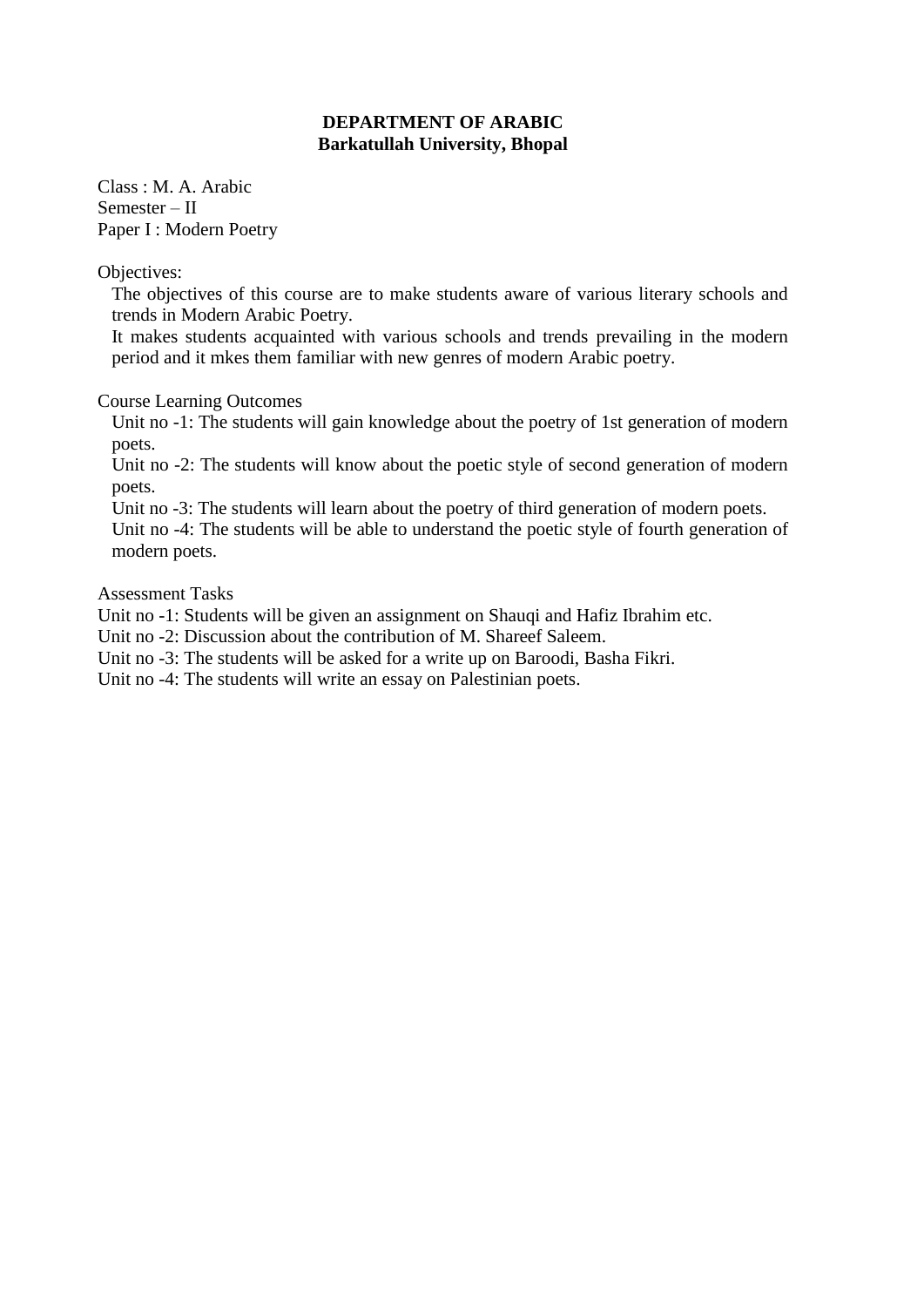Class : M. A. Arabic Semester – II Paper II: Modern Prose

Objectives:

The main objectives of this course is to make the students ware of the modern pros styles and the language used in the concerned period.

The students become acquainted with different styles of prose writings in the modern period and it helps them to understand modern Arabic language.

Course Learning Outcomes

Unit no -1: The students will gain knowledge about Prose style of modern writers.

Unit no -2: The students will know about the Prose style of second generation of modern writers.

Unit no -3: The students will learn about the Prose literature of third generation writers.

Unit no -4: The students will be able to understand the prose style of fourth generation of Arabic literature.

Assessment Tasks

Unit no -1: Students will be given an assignment on Al-Manfalooti.

Unit no -2: Discussion about the contribution of Al-Aqqad, Jubran, and Al-Mazni.

Unit no -3: The students will be asked for a write up on history of short story.

Unit no -4: The students will write an essay on short story.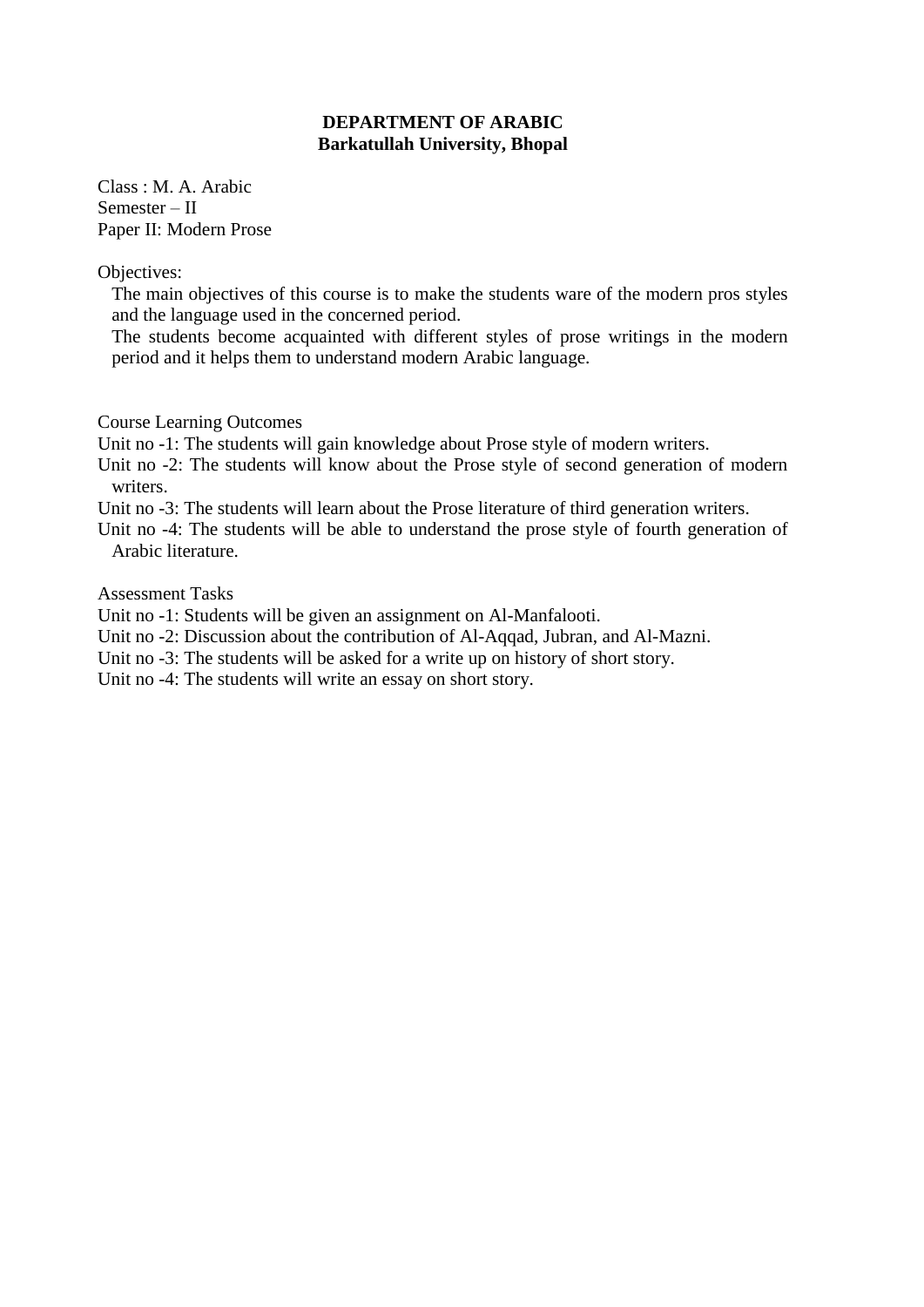Class : M. A. Arabic Semester – II Paper III : Advance Grammar

Objectives:

The objectives of this course is that the students may be able to grammatical knowledge of Arabic. Further they may be aware of fundaments of grammar.

Students have expertise in advance grammar and they become acquainted with basic fundamentals of grammar.

Course Learning Outcomes

Unit no -1: The students will know about definition of the Ismi Isharah.

Unit no -2: The students will be taught about the Haal, Na't, Takeed.

Unit no -3: The students will learn technical terms of Aadaadal Murak'kiba.

Unit no -4: The students will know about the contribution of Khalil bin Ahmad.

Unit no -5: The students will be taught the term of Arabic or English.

Assessment Tasks

Unit no -1: Students will be given knowledge of Al-Ism-Al-Mairoor.

Unit no -2: Discussion about Ism-Al-Mabni.

Unit no -3: The students will be asked to analyze Ism-Al-Ishara, Al-Adadal Murkaba.

Unit no -4: The students will be given the topic of Al-Zurrof al-Mabniyya to analyze.

Unit no -5: The study of Al-Asaleeb al-Nahviyya or shart.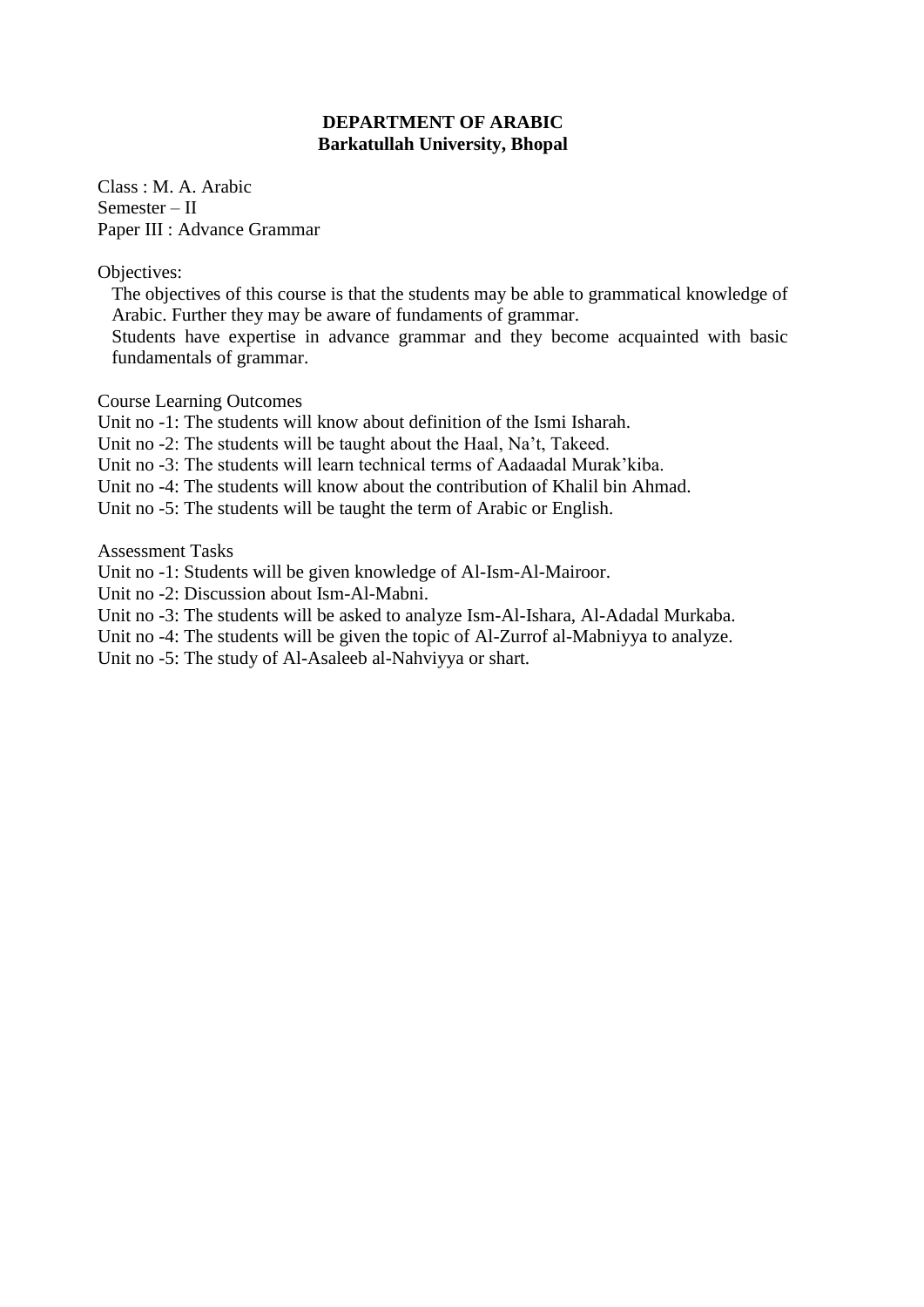Class : M. A. Arabic Semester – II Paper IV : Rhetorics

Objectives:

The objectives of this course is to make students aware of fundamentals of Rhetoric's. The students become acquainted with basic fundaments of Rhetorics.

Course Learning Outcomes

Unit no -1: The students will teach meanings and definition of Rhetorics.

Unit no -2: The students will gain knowledge about development of Rhetorics through the ages.

Unit no -3: The students will be taught about Ilm-al-Maany.

Unit no -4: The students will know about Ilm al-Badie.

Assessment Tasks

Unit no -1: Students will be given an assignment on Ilmul Bayan.

Unit no -2: Discussion about Ilmul Maany.

Unit no- 3: The students will be given an assignment on al-Tashbeeh, Estiaarah and al Kinayeh.

Unit no - 4: The students will write an essay on Itnab and Al-Masawaat etc.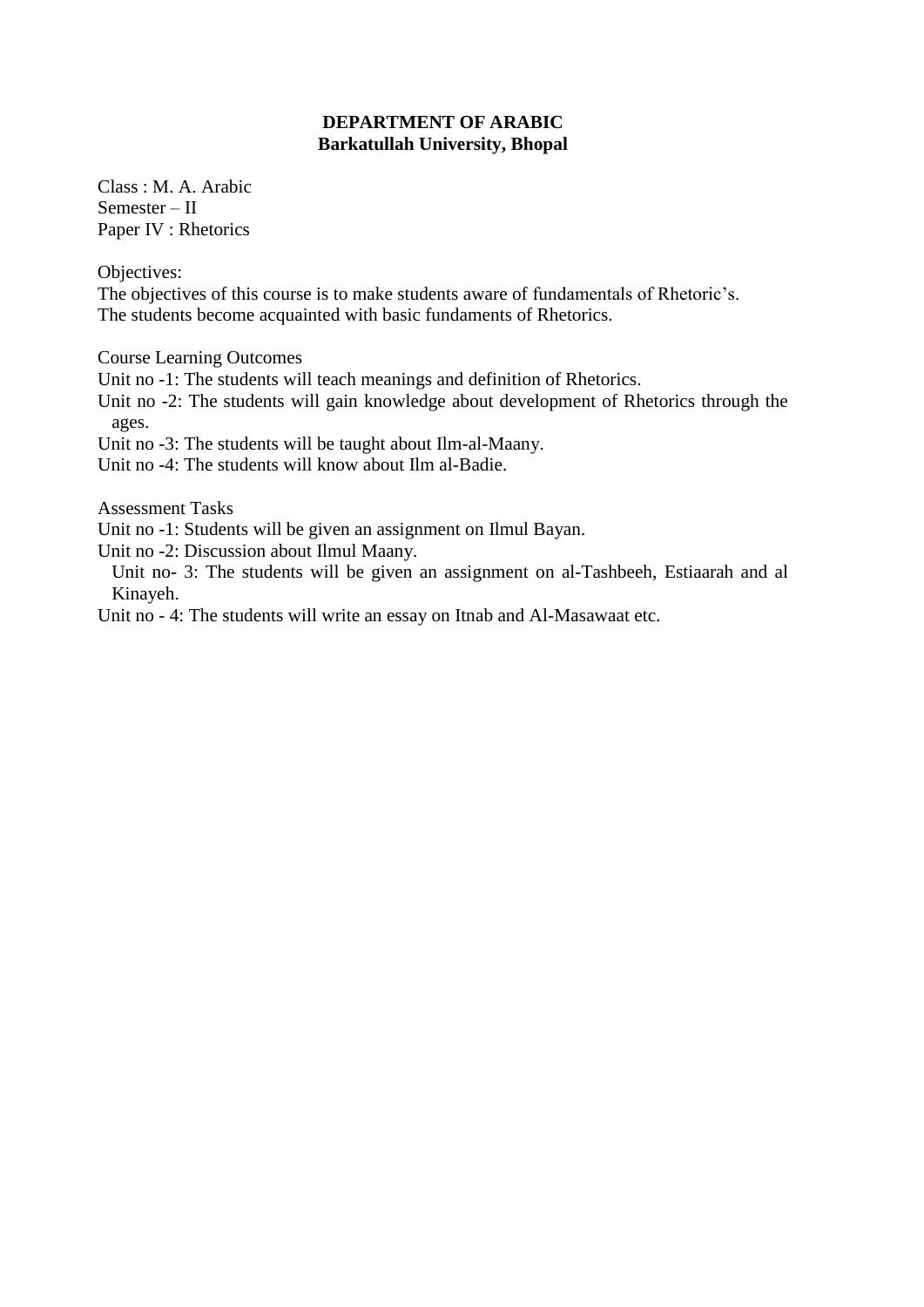Class : M. A. Arabic Semester – III Paper I : Pre Islamic to Umyyad Arabic Literary History

Objectives:

The objectives of this course is to make the students aware of the literary history of the Arabic literature, the changes and developments that took place over various stages. The students have in depth knowledge of the development of Arabic literature during various periods. Further the students have the knowledge of main characteristics of Arabic literature produced in different periods.

Course Learning Outcomes

Unit no -1: The students will gain knowledge about the history of Arabic literature of Pre-Islamic period.

Unit no -2: The students will know about the history of early Islamic and Umayyad period.

Unit no -3: The students will learn about the literary style of Andalusian period.

Unit no -4: The students will be able to understand the brief history of modern literature.

Unit no -5: The students will know about Hajjaj bin Yousuf.

Assessment Tasks

Unit no -1: Students will be given an assignment on Hassan bin Sabit and Saaleek poets.

Unit no -2: Discussion about the prose style of Mukhdarimoon poets.

Unit no -3: The students will be asked for a write up on Ibne Hani Farzdaq.

Unit no -4: The students will write an essay on emergence of press and newspapers.

Unit no -5: The students will write an essay on economically position of early period.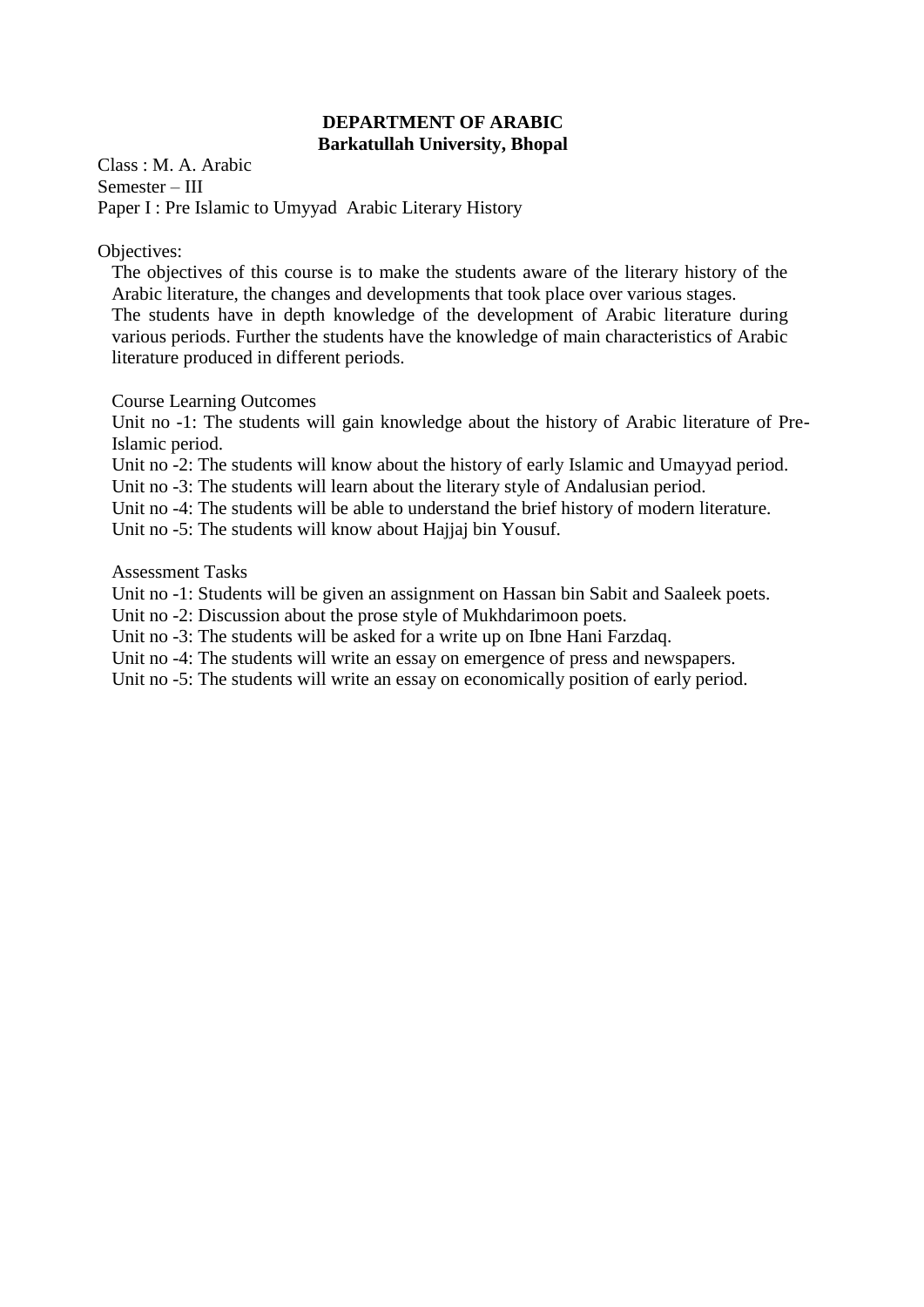Class : M. A. Arabic Semester – III Paper II : Classical Arabic Prose

Objectives:

The main objectives of this course to aware the students of the Classical Arabic Prose styles and the standard language based on Quranic Language.

The students become acquainted with the different styles of Quarnic version and importance in Arabic literature.

Course Learning Outcomes

Unit no -1: The students will gain the knowledge of classical prose.

Unit no -2: The students understand the style of prose writing of the holy Quran.

Unit no -3: The students will be able to understand Arabic culture through holy Quran.

Unit no -4: The students will learn the importance of piece in the world to understand each other in different societies.

Unit no -5: The students will learn on the Eijaz ul Quran.

Assessment Tasks

Unit no -1: Students will be given and assigned on the holy Quran Surah Al Naba.

Unit no -2: Students will be asked to write the literary side of Quran Surah Nooh.

Unit no -3: The students write an essay on the literature of the holy Quran.

Unit no -4: The students will write on the style of holy Quran in the different surah of it.

Unit no -5: The students write up on Nuzul al Quraan.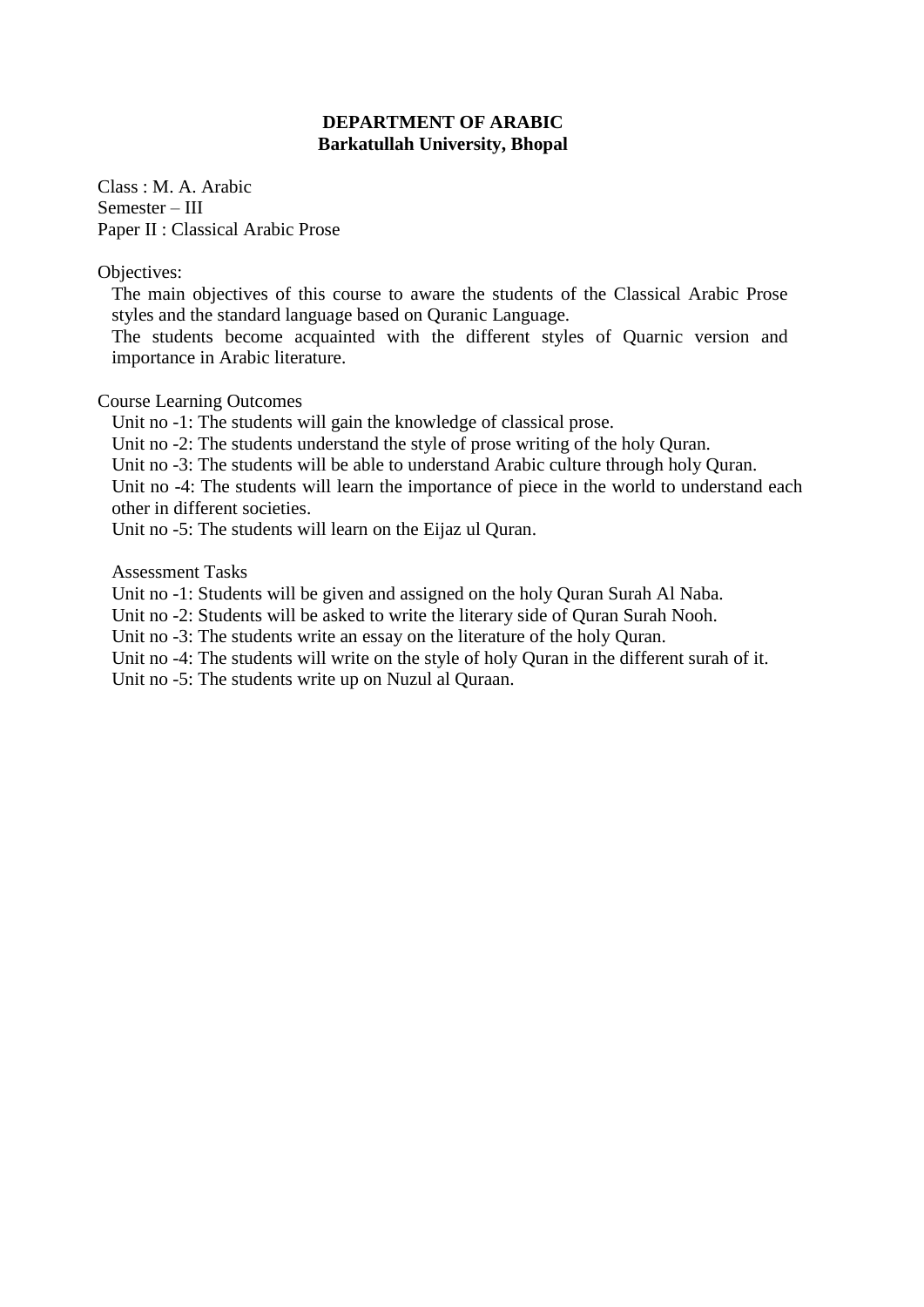Class : M. A. Arabic Semester – III Paper III : Literary Criticism

Objectives:

This course has been design to make students of literary Arabic criticism. Students will become acquainted with the rules and principles of different periods and schools of literary criticism.

Course Learning Outcomes

- Unit no -1: The students will gain knowledge about the definition of criticism.
- Unit no -2: The students will be gain knowledge.
- Unit no -3: The students will know about offshoots of Arabic criticism.
- Unit no -4: The students will be taught about subjective criticism.
- Unit no -5: The students will be write up on Muqad'dima al Shero wa Shoara.

Assessment Tasks

- Unit no -1: The students will be given an assignment on what is ciriticism.
- Unit no -2: Discussion about elements of criticism.
- Unit no -3: Students will be given an assignment on Ibne Qutaibah.
- Unit no -4: Discussion about forms of criticism.
- Unit no -5: Students will be given an assignment on Husain Mursafi.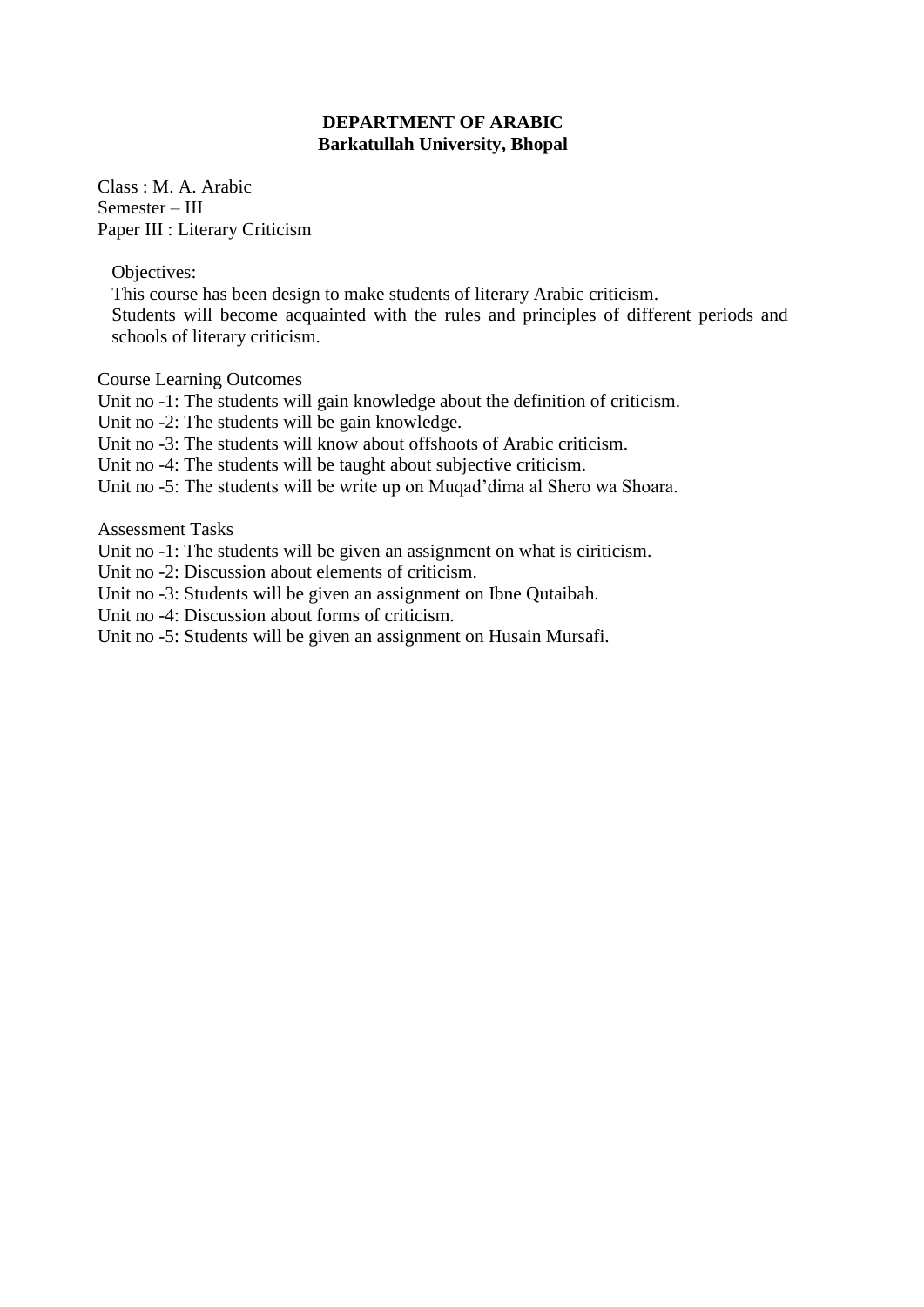Class : M. A. Arabic Semester – III Paper IV : Composition and Translation

Objectives:

Translation is a market demand so its course is designed in such a way that students may get expertise in translating different text to get jobs easily.

Emphasis has to be given to this course to make acquainted the students to become capable of translating text of various languages.

Course Learning Outcomes

Unit no -1: The students will be taught journalistic and political translation English-Arabic.

Unit no -2: The students will be able to do interpretation.

Unit no -3: The students will promote skill development in Arabic.

Unit no -4: The students will know about the methods and principles of translation.

Unit no -5: Students know how to face the problems of translation.

Assessment Tasks

Unit no -1: Discussion about the journalistic and political translation English-Arabic.

Unit no -2: The students will be given a topic for conversation.

Unit no -3: The students will be able to speak and write Arabic frequently.

Unit no -4: The students will be write on kinds of translation.

Unit no -5: Students write up on modern technique of translation or computer.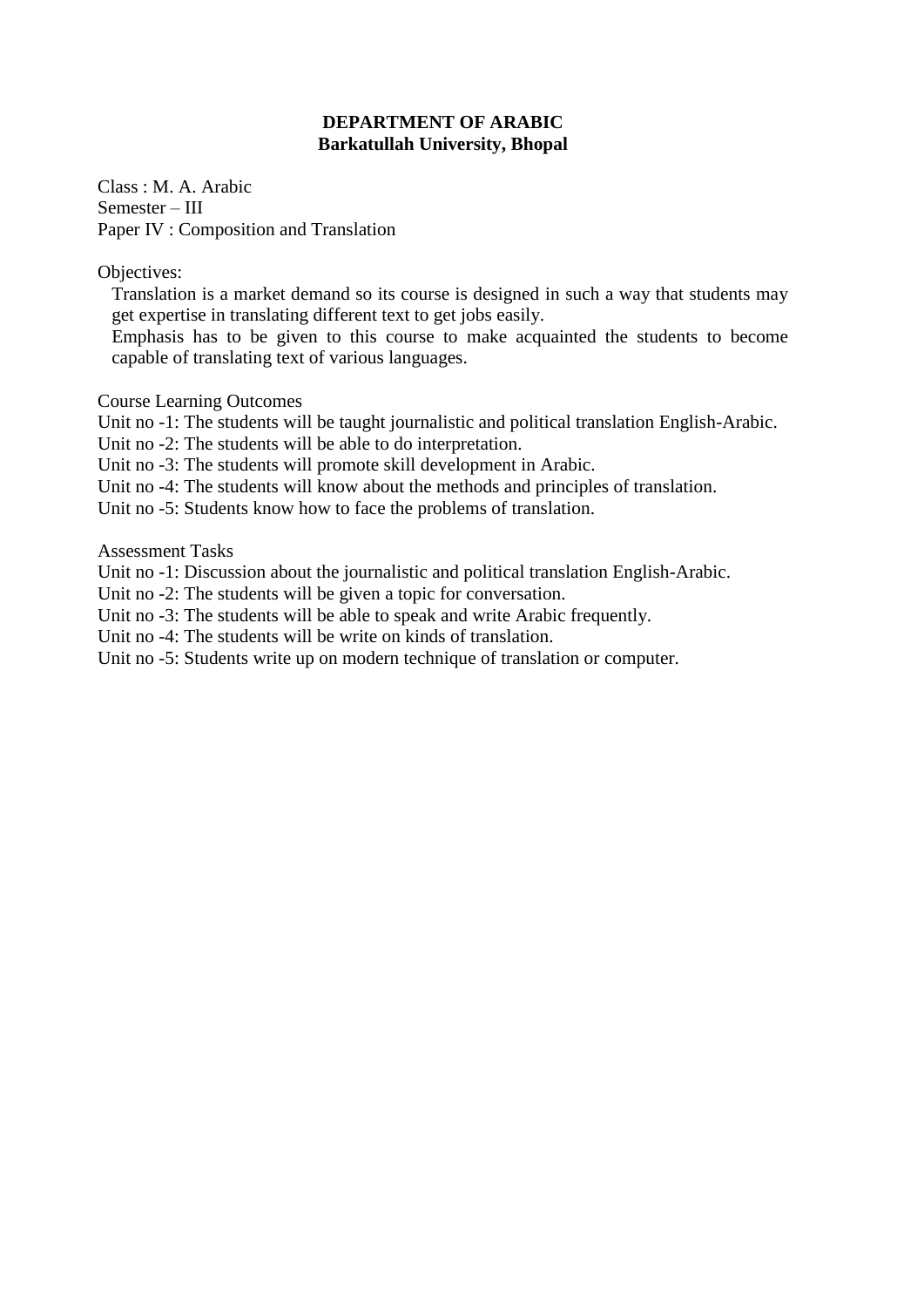Class : M. A. Arabic Semester – IV Paper I : History of Abbasid Literature

Objectives:

In this paper history of Arabic literature of two periods i.e. Abbasid period and modern period has to be taught so that students may know main characteristics of Prose and Poetry of these two periods.

The students in depth knowledge of Arabic literature during the Abbasid and modern periods. And they will become aware of the literary schools and movement during modern period.

Course Learning Outcomes

Unit no -1: The students will gain knowledge about the prose in Abbasid.

Unit no -2: The students will know about the development of poetry in Abbasid period.

Unit no -3: The students will learn about Indo- Arab cultural relation.

Unit no -4: The students will know the impact of Iranian of Arbs.

Assessment Tasks

Unit no -1: Students will be given an assignment on al-Jahiz and Ibn al-Muqaffa etc.

Unit no -2: Discussion about the poetic style of al-Mutanabbi, Bashshar and al-Maarry etc.

Unit no -3: The students will be asked for a write up on Seebwahy, Khalid bin Ahmad.

Unit no -4: The students will be asked for a write up on Imam Bukhari, Abulalla Al Ma'arri.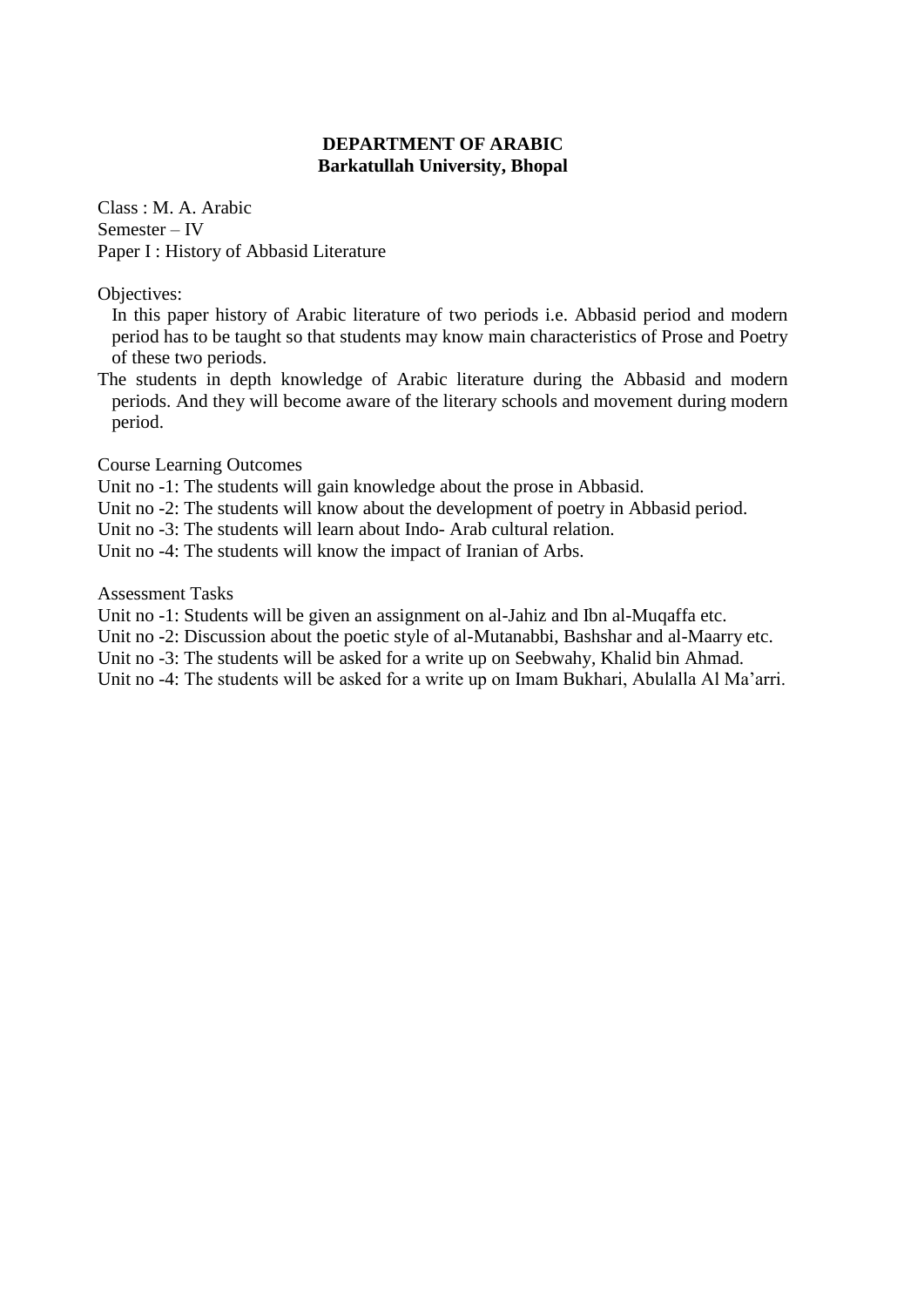Class : M. A. Arabic Semester – IV Paper II : Modern Arabic Prose of Egypt

Objectives:

Egypt has produced a good number of Arabic scholars who made significance contribution to the development of Arabic and literature, so through this course students are made aware of some Egypt Arabic scholars.

Students are introduced to Arabic literature written by Egyptian writers and they have knowledge of important Arabic books published in Egypt.

Course Learning Outcomes

Unit no -1: The students will be aware of the contribution of Egyptian scholars.

Unit no -2: The students will know about some prose writers from Egypt.

Unit no -3: The students will learn about renowned Arabic poets from Egypt.

Unit no -4: The students will learn about some famous Arabic books written by Egyptian scholars.

Unit no -5: The students will learn about Tahahusain and his book 'Al Ayyam'.

Assessment Tasks

Unit no -1: Students will be given an assignment on some prominent prose writers and poets.

Unit no -2: Discussion about prose writers such as Ahmad Ameen, Mehmood Aqqad.

Unit no -3: The students will be asked for a write up on any Arabic poet from Egypt.

Unit no -4: The students will write an article on S. Qutub, Al Rafie, Wahyul Qdari.

Unit no -5: The students will write an article on Modern Egyptian literature.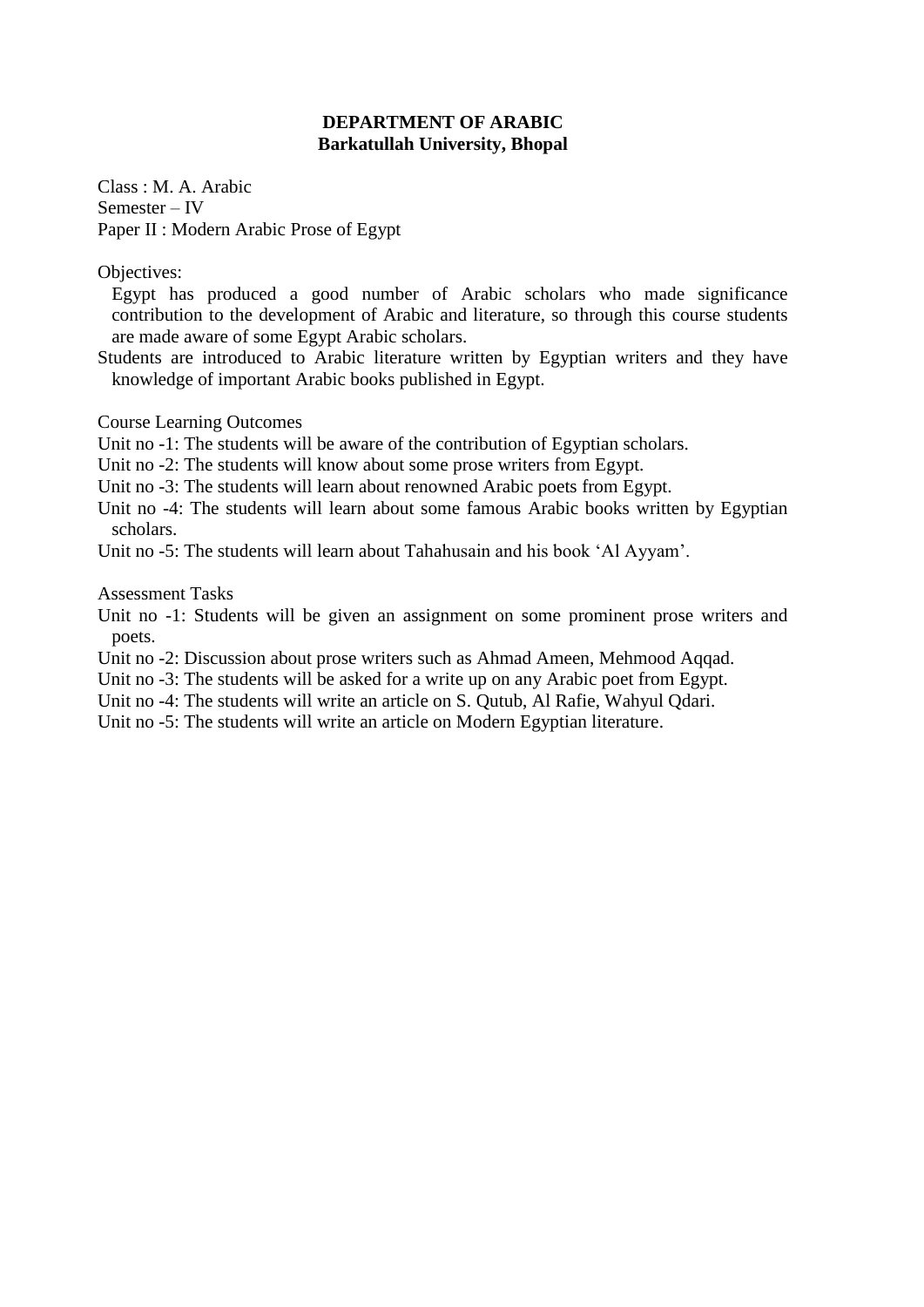Class : M. A. Arabic Semester – IV Paper III : Pre-Islamic Poetry

Objectives:

The objective of studying Pre-Islamic poetry is to know the styles, language and the topics of Pre-Islamic poetry.

This course makes the students acquainted with various styles that prevailed over the ages in Pre-Islamic Arabic poetry. Further the students start appreciating Pre-Islamic Arabic poetry of different kinds..

Course Learning Outcomes

Unit no -1: The students will gain knowledge about the poetry of Pre-Islamic period.

Unit no -2: The students will know about the poetry of early Islamic period.

Unit no -3: The students will learn about the poetry of Imraulaais.

Unit no -4: The students will be able to understand about poetry of Antrah Al Abace.

Assessment Tasks

Unit no -1: Students will be given an assignment on Imraul Quais or Zuhair Ibn Abi Sulma.

Unit no -2: Discussion about the contribution of Pre-Islamic poets.

Unit no -3: The students will be asked for a write up on Qasidah.

Unit no -4: The students will write an essay on Amr bin Kulsum or Saba Mulliqaat.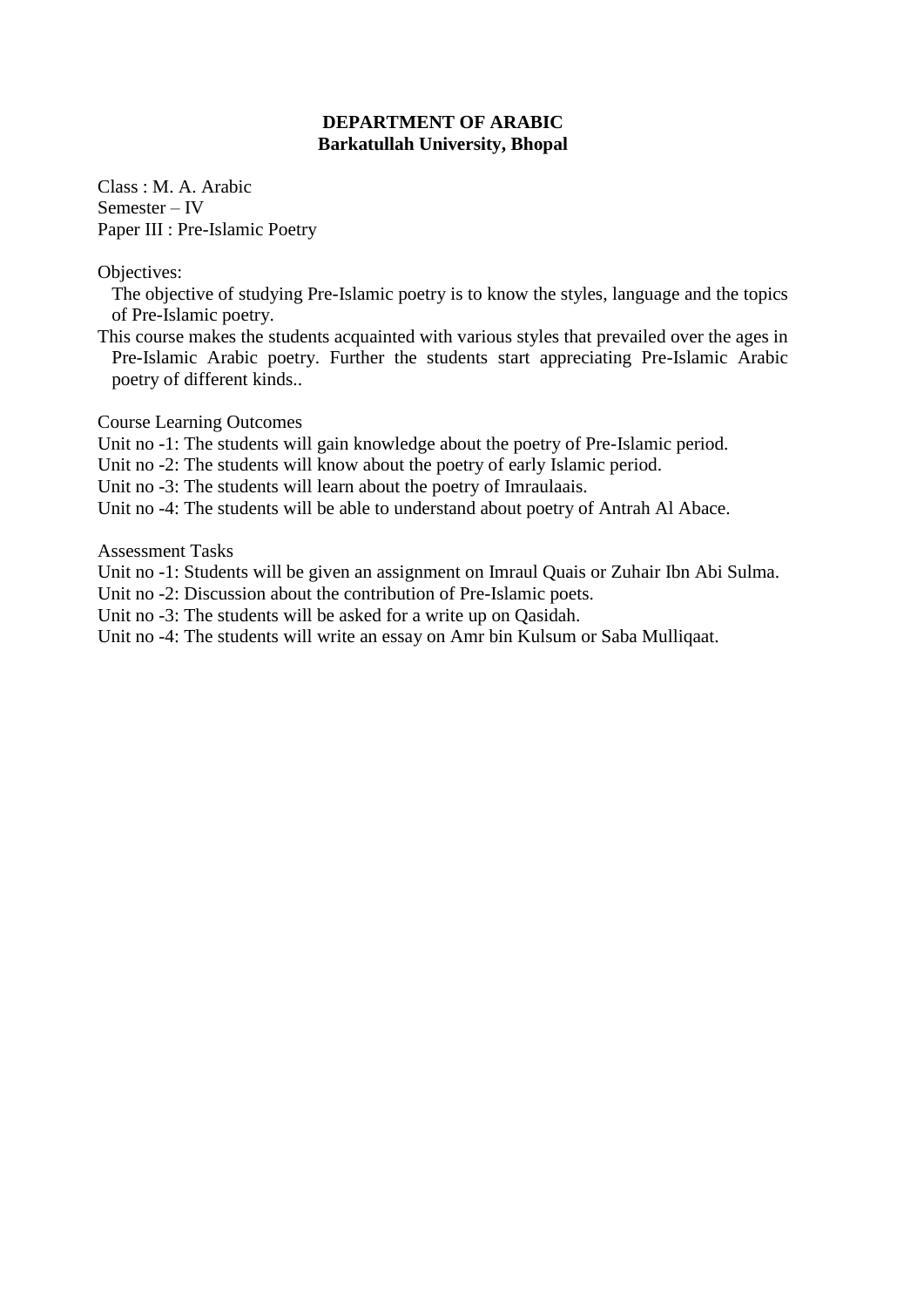Class : M. A. Arabic Semester – IV Paper IV : Essay and Short Notes

Objectives:

Composition and essay writing is a very important part of language learning. Further speaking and expressing thoughts a also very important.

They are capable of writing long essays, press reports etc. and they express their thoughts freely on different topics.

Course Learning Outcomes

Unit no -1: The students will know about précis writing.

Unit no -2: The students will learn about preparation of press reports.

Unit no -3: The students will be able to know about group discussion.

Unit no -4: The students will be able to write research paper, article, essay.

Assessment Tasks

Unit no -1: Discussion about précis writing.

Unit no -2: The students will be asked to write a press report.

Unit no -3: The students will be engaged for group discussion.

Unit no -4: The students will be able to write many type of Arabic writing.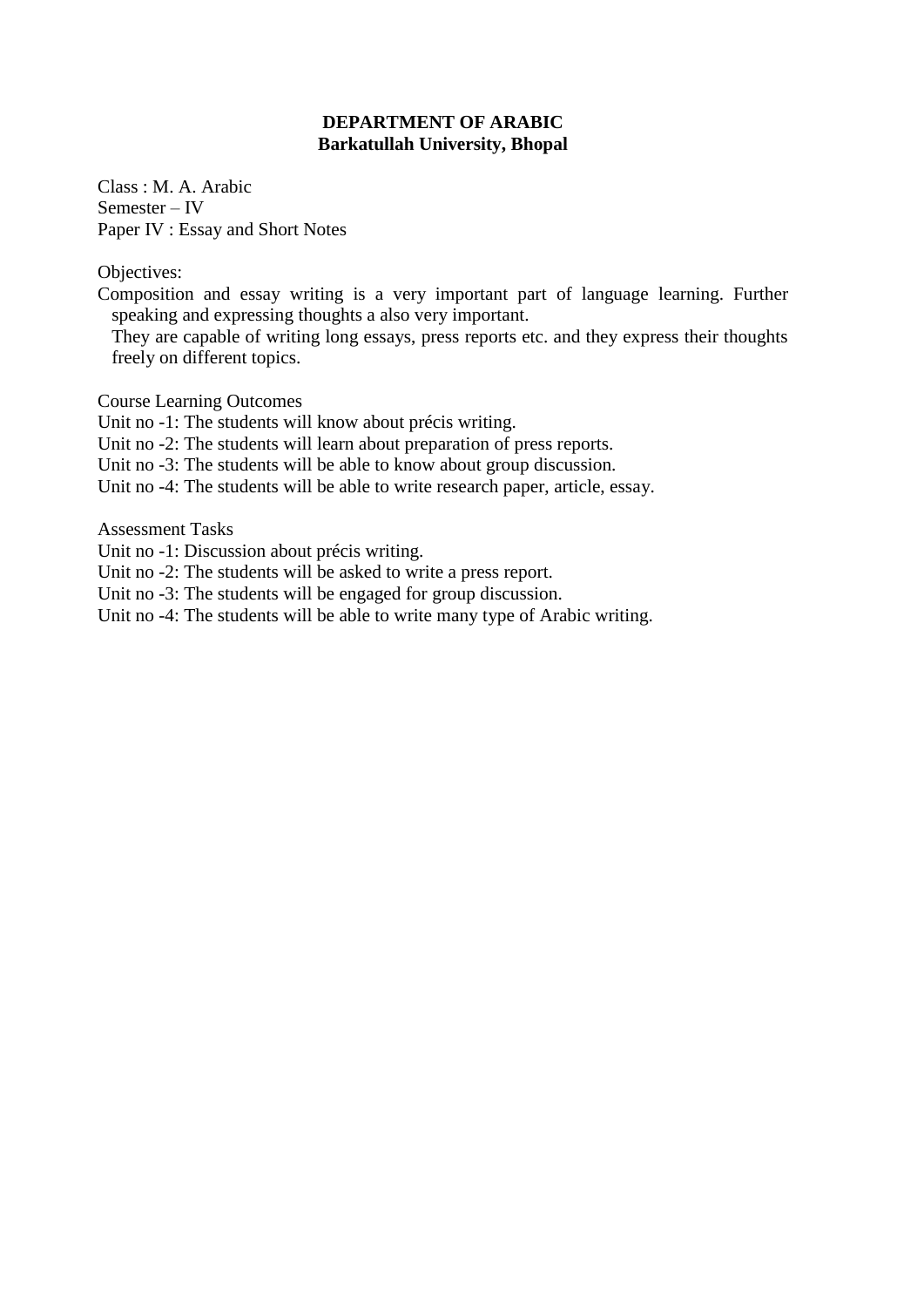Class : Diploma and Certificate Course in Arabic

Objectives:

The objectives of the course to make the students aware of the importance of Arabic language. To impart quality education in Modern Arabic language and literature. Focused and efficient diploma and certificate in Modern Arabic language for the students to enable them to reach the height their aspirant in academic and professional fields.

Certificate in Modern Arabic language with huge potential of research and job opportunities.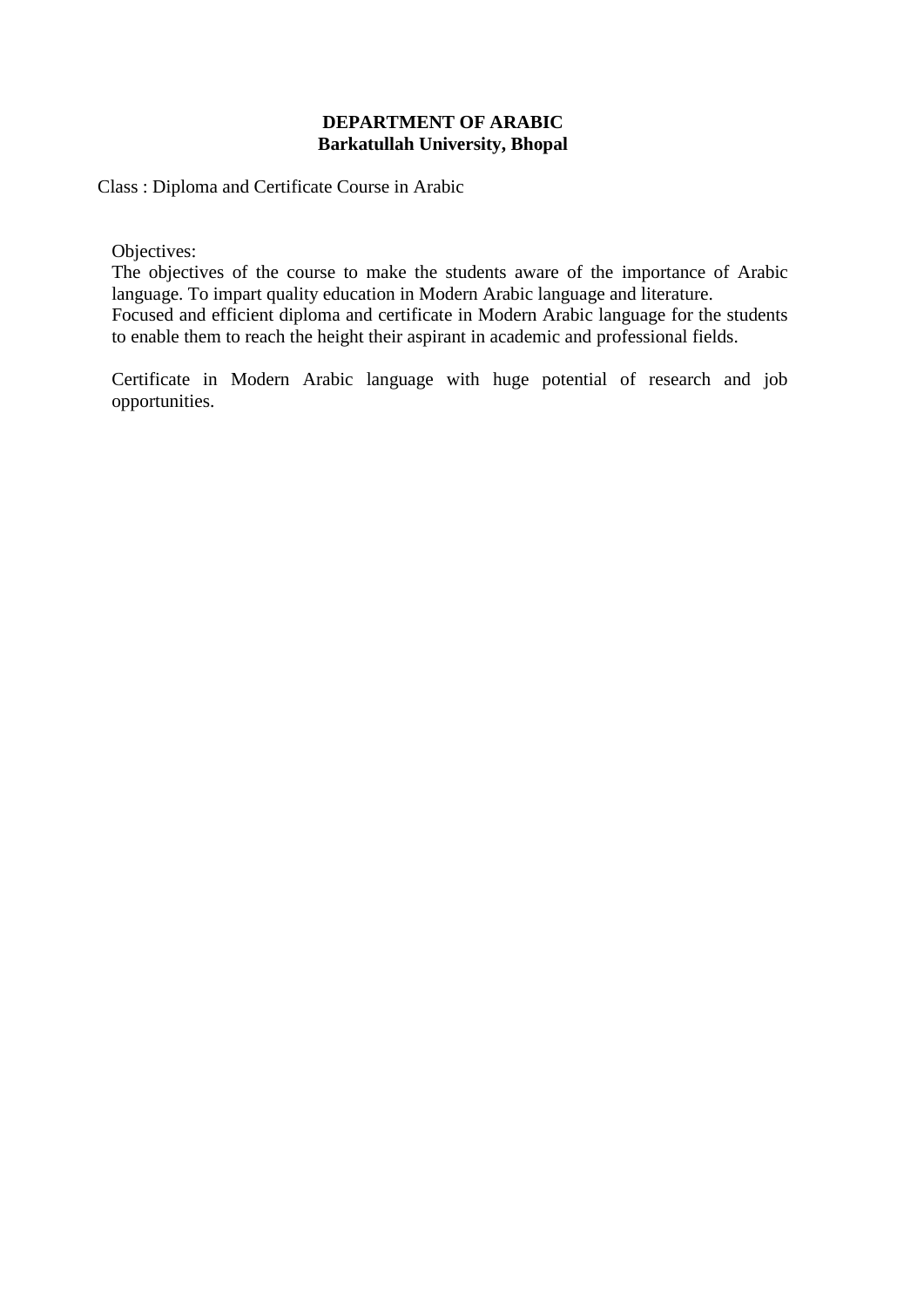### **DEPARTMENT OF BIOSCIENCE**

No. of PG Course(s) run by the department=01 M.Sc. Bioscience

Programme Outcomes (POs): M.Sc. Bioscience

- Students will be able to develop critical thinking about subject.
- Students will be able to learn various aspects of the subject.
- Students will be able to learn various techniques of the subject.
- Students will be able to use various application of the subject.
- Students will be able to deliver knowledge about the subject.
- Students will be able to produce knowledge for the larger interest of the society.

Programme Specific Outcomes (PSOs)

After completion of post graduate program in Bioscience the students will be able to understand various aspects of Bioscience and their applications for the larger interest of the society.

Course Outcomes (COs)

- BS-101 General Cytology and Genetics
	- CO-1: Analyzing the basic idea of the structure and function of the cells.
	- CO-2: Understanding the concept of Mendelism and gene interaction.
	- CO-3: Understanding about the role of chromosomes
	- CO-4: Understanding the structure of DNA and its application and protein synthesis
	- CO-5: Analyzing the basic idea of genetic engineering and genetic disorders
	- BS-102 General Microbiology
	- CO-1: To understand the basics of microbiology.
	- CO-2: To understand the different type of microorganisms.
	- CO-3: To describe the symbiosis of microorganisms and microbial disease.
	- CO-4: Understand the structure, function and metabolism of microbes.
	- CO-5: Understand the application of microbes in ecological and economic processes.

BS-103 Animal and Plant Physiology

- CO-1: Understand the physiology of animals and plants.
- CO-2: Understand the various systems of human beings.
- CO-3: describe the role of various systems of human beings.
- CO-4: Understand the basics of plant physiology.
- CO-5: Understand the role of plant hormones and its applications.

#### BS-104 Taxonomy, Biogeography and Evolution

- CO-1: Understand the basics of classification.
- CO-2: To study about the types of classification.
- CO-3: Understand the distribution of plants and animals in various geographical regions.
- CO-4: Understand the concept of evolution of livings beings.
- CO-5: To understand the role of evolution in population genetics.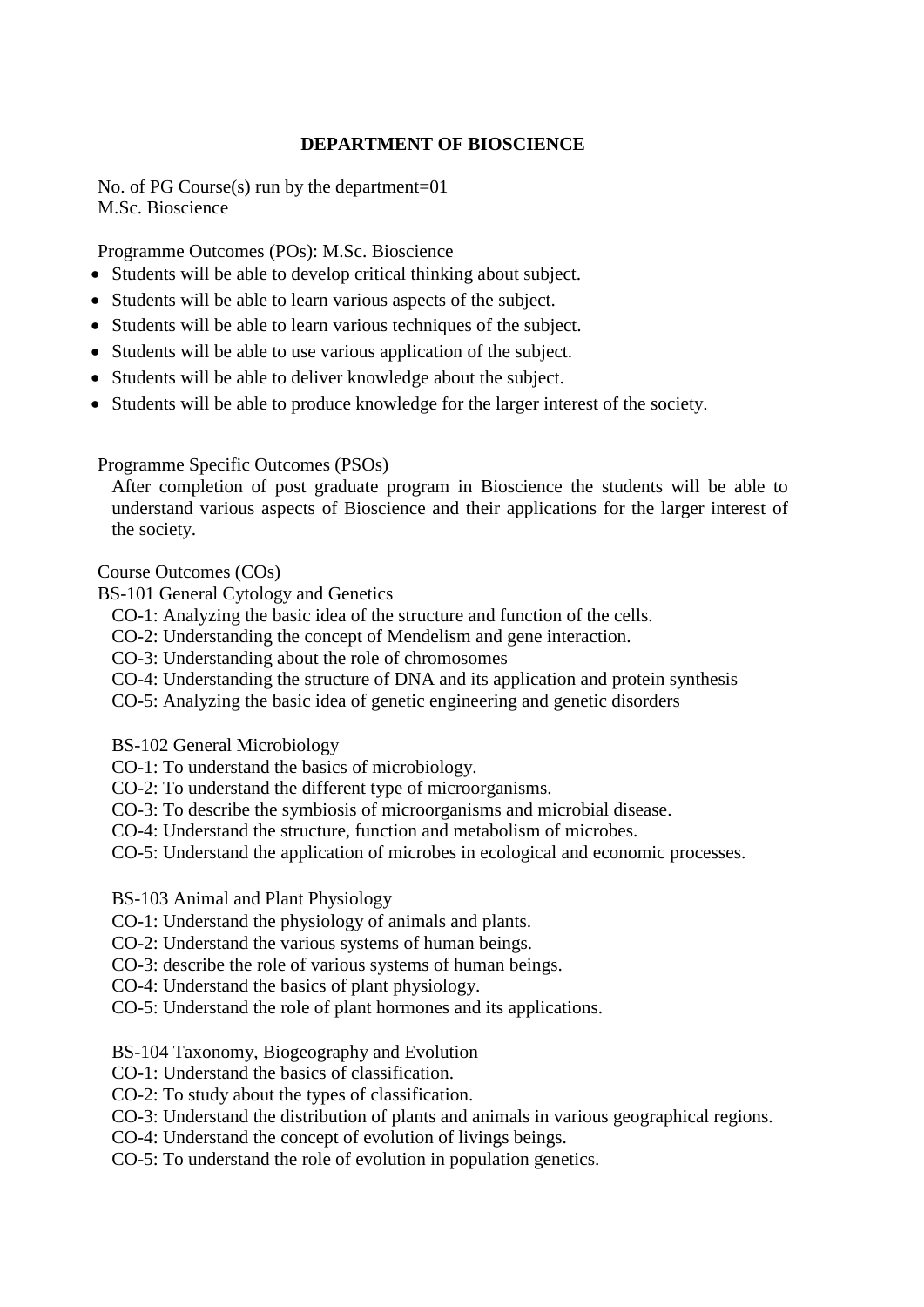- BS-201 Biochemistry
- CO-1: Describe the role of macromolecules.
- CO-2: Understand about the structure and function of hormones.
- CO-3: Describe the metabolism of macromolecules.
- BS-202 Ecology
- CO-1: Understand the fundamentals of ecology.
- CO-2: Understand the various types of Autoecology.
- CO-3: Understand the various types of Autoecology.
- CO-4: Describe the concept of ecology.
- CO-5: Describe the appropriate methodology for collection of ecological data.
- BS-203 Developmental Biology
- CO-1: Understand the fundamentals of developmental biology.
- CO-2: Describe the mechanism of reproductive physiology.
- CO-3: Analyze the various techniques of developmental biology.
- CO-4: Analyze the development and regeneration of organs.
- CO-5: Analyze the various techniques of in-vitro fertilization.

BS-204 Biostatistics

- CO-1: Understand the fundamentals of biostatistics.
- CO-2: Analyze the measures of central tendencies.
- CO-3: Analyze the various methods of distribution.
- CO-4: Analyze the various types of statistical tests.
- CO-5: Analyze correlation, regression of biostatistics.

BS-301 Applications of Biotechnology I

- CO-1 Understanding of basics of environmental and agricultural biotechnology.
- CO-2 Understanding of various applications of Biotechnology.
- CO-3 Understanding of various techniques of Biotechnology.
- CO-4 Understand the water management.
- CO-5 Understand the various methods of ecological engineering.

BS-302 Applications of Biotechnology II

- CO-1 Understanding of scope and importance of biotechnology.
- CO-2 Understanding of various applications of genetic engineering.
- CO-3 Understanding of various techniques of biotechnology.
- CO-4 Understand the applications of Agriculture Biotechnology.
- CO-5 Understand the pollen biotechnology.

BS-303 Elective Part 1 Endocrinology I

- CO-1 Understand the basic idea of endocrinology.
- CO-2 Understand the various type hormones and its applications.
- CO-3 Understand the physiology of pituitary gland.

CO-4 Understand the physiology of thyroid gland.

CO-5 Understand the physiology of pancreas gland.

Applied Aspect of Ecology I

CO-1 Understand about freshwater ecosystem.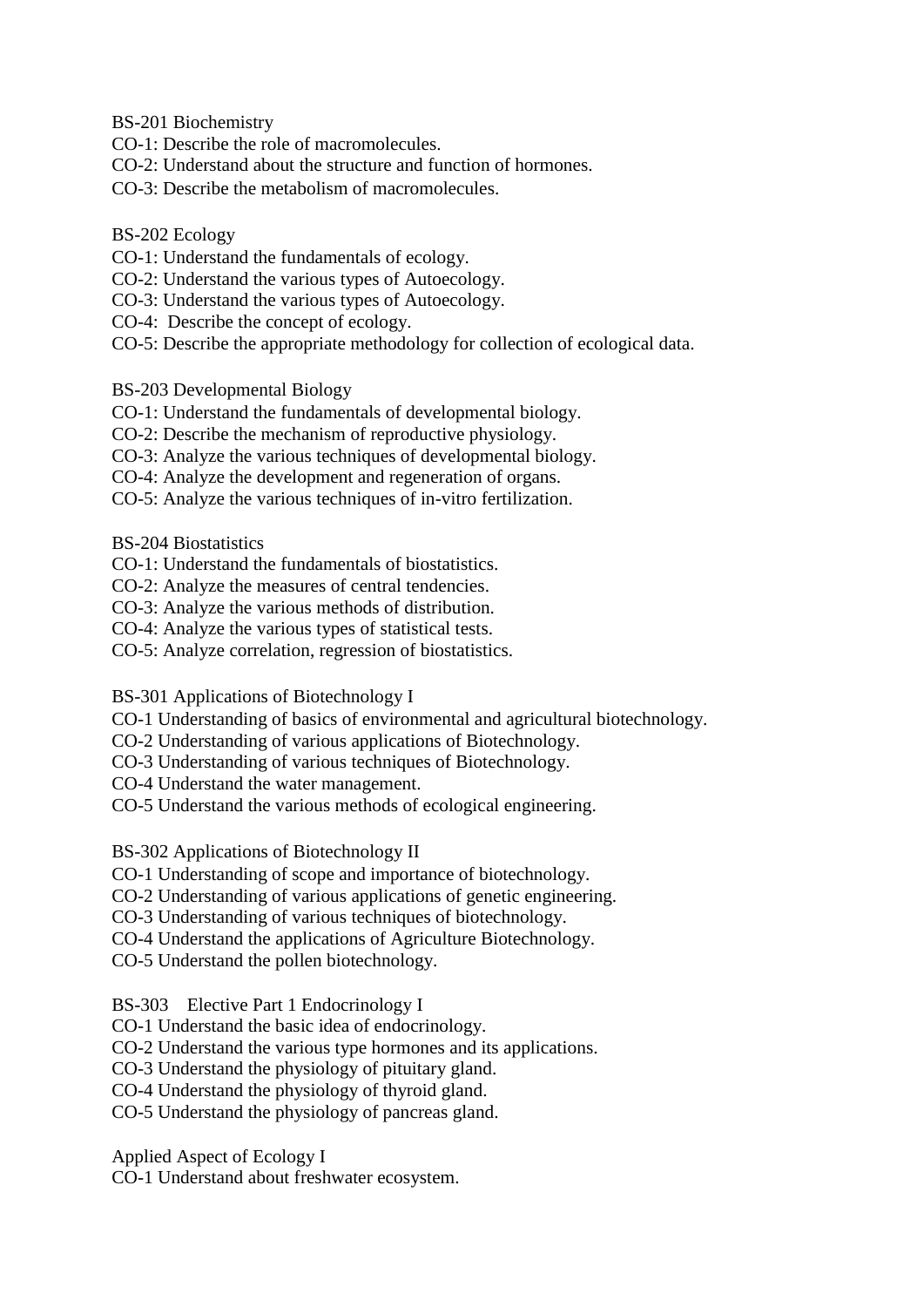CO-2 Understand about marine water ecosystem.

CO-3 Know about Terrestrial and Forest ecosystem

CO-4 Understand about pollution and environmental health.

CO-5 Understand about how to control climatic changes.

Pharmacogenomics and Bioinformatics

CO-1: Understand the various techniques of Pharmacogenomics.

CO-2: Understand the various techniques of bioinformatics.

CO-3: Analyze the multiple sequence alignment, pattern and motifs.

CO-4: Analyze the protein structure, its folding and polymorphism

CO-5: Understand the various software, tools and techniques of genome assembly analysis and annotation.

BS-304 Elective Part 2 Endocrinology II

CO-1 Understand the basics of reproductive physiology of endocrine glands.

CO-2 Know about various applications of reproductive endocrinology.

CO-3 Know about various transmitters, neurohormones, and neurosecretions.

CO-4 Understand the basics of sexually transmitted diseases.

CO-5 Know about hormonal deficiencies and diseases.

Applied aspect of Ecology II

CO-1 Understand the basics of biodiversity.

CO-2 Understand the policies and strategies of wild life and its conservation.

CO-3 Understand the importance of wild life and its conservation.

CO-4 Know about of some flagship species and their ecology.

CO-5 Analyze various tools and techniques of ecology.

Molecular Modeling and Drug Designing

CO-1: Understand the various techniques, database and software.

CO-2: Understand about the molecular modeling and drug designing

CO-3: Understand the legend based drug designing.

CO-4: Understand the structure based drug design.

CO-5: Understand the drug discovery process and strategies of drug design.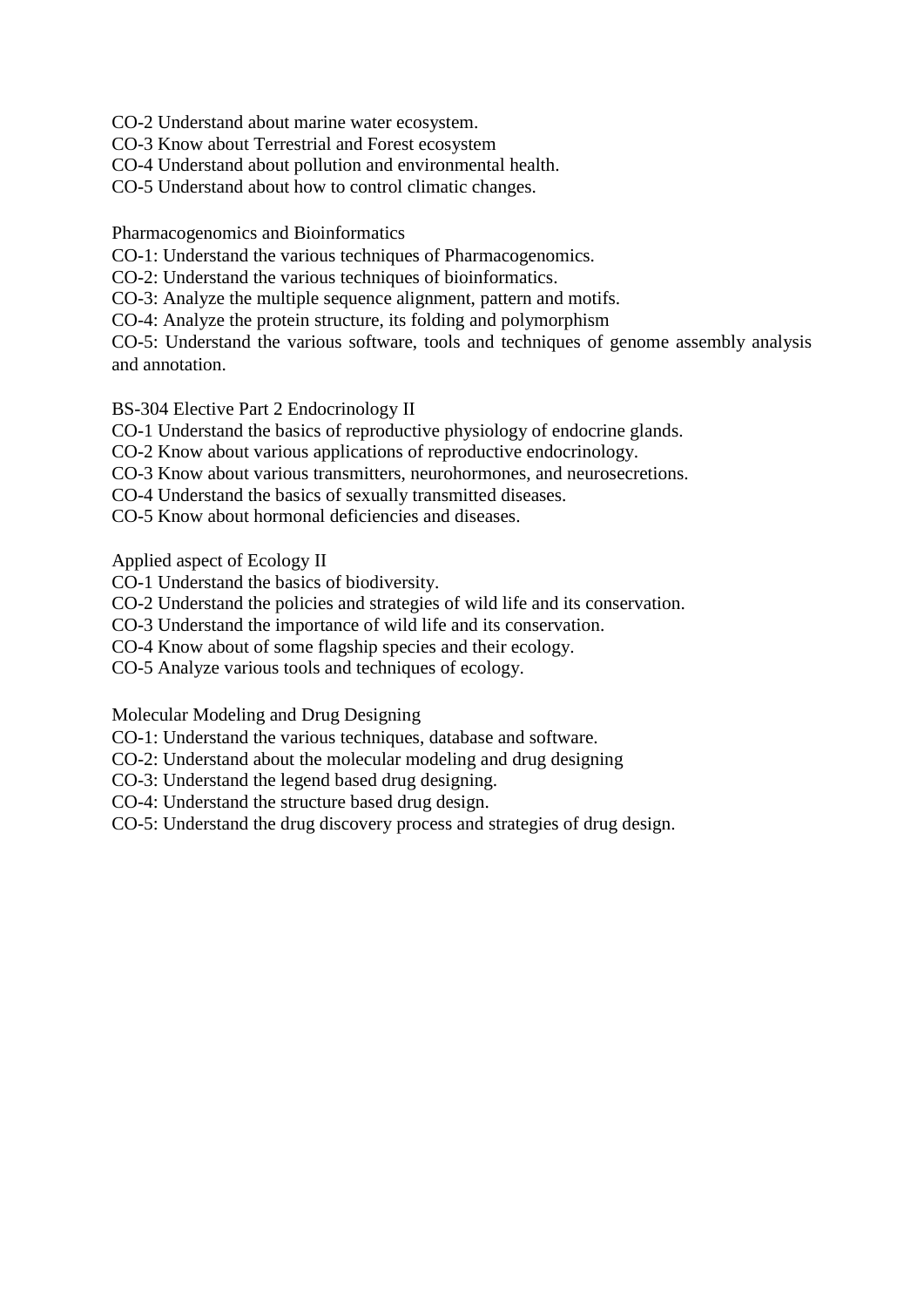#### **DEPARTMENT OF BIOTECHNOLOGY**

No. of PG Course(s) run by the department=01 M.Sc. Biotechnology

Programme Outcomes: M.Sc. Biotechnology PO 1- Students can explore research as evidence for enhancing and changing practices.

PO 2- Students can demonstrate proficiency in written, verbal and digital skills at individual and collaborative levels.

PO 3- Students can actively participate in skill development of rural area and technology transfer.

PO 4- Students can apply critical thinking skills and ethical decision making which are required for advancing of technology.

Programme specific outcomes:

PSO 1- Students will be able to design, conduct experiments, analyze and interpret data for investigating problems in Biotechnology and allied fields. Higher studies (M.Phil., Ph.D.) can be pursued in order to attain research positions.

PSO 2- Students can become Junior Production Officer and Technical Assistant in biotechnology, pharmaceutical Companies, bio fertilizer industry, aquaculture industries, environmental units, crop production units, food processing industries, national bioresource development firms.

PSO 3- Entrepreneurship ventures such as consultancy and training centres can be opened.

PSO 4- Some of the major pharmaceutical and drug companies' highering biotechnological professionals include Dabur, Ranbaxy, Hindustan Lever and Dr Reddy's Labs, food processing industries, chemical industry and textile industry as well.

PSO 5- Beside this industry also employ bio-technological professionals in their marketing divisions to boost up business in sectors where their products would be required. Beside industrial sector there are ample opportunities in academics as well.

PSO 6- Students will be able to understand the potentials, and impact of biotechnological innovations on environment and their implementation for finding sustainable solution to issues pertaining to environment, health sector, agriculture, etc.

PSO 7- Several career opportunities are available for students with biotechnology background abroad especially in countries like Germany, Australia, Canada, USA and many more where biotechnology is a rapidly developing field.

PSO 8- Critically evaluate various educational programme based on technology.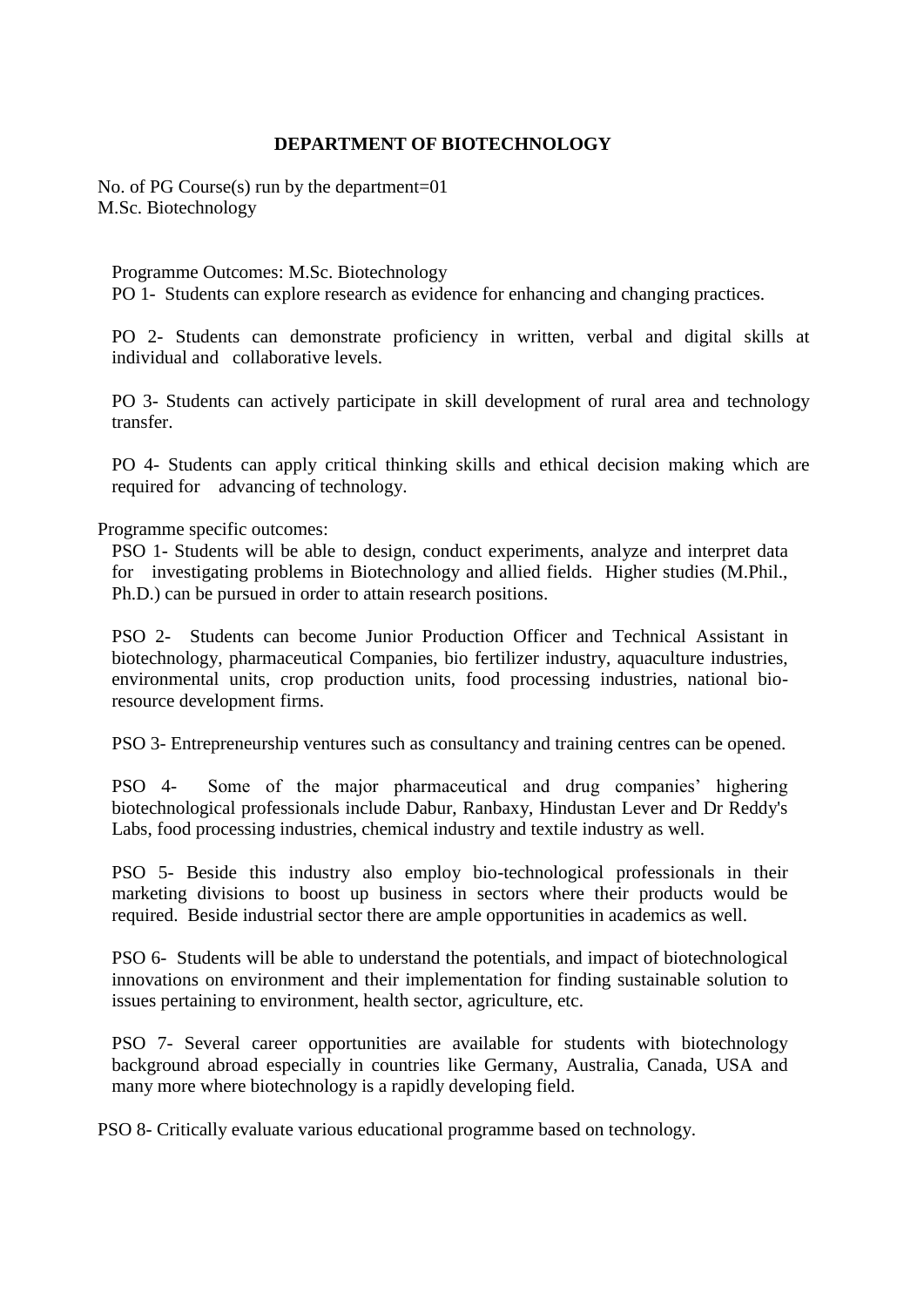PSO 9- Demonstrate expertise, advanced knowledge and mastery in area of management, teaching and research.

## Course outcome

At the end of the course the student should be able to practise direct and indirect role in research by awaring themselves and others in handling sophosticated instruements they must develop research oriented skills.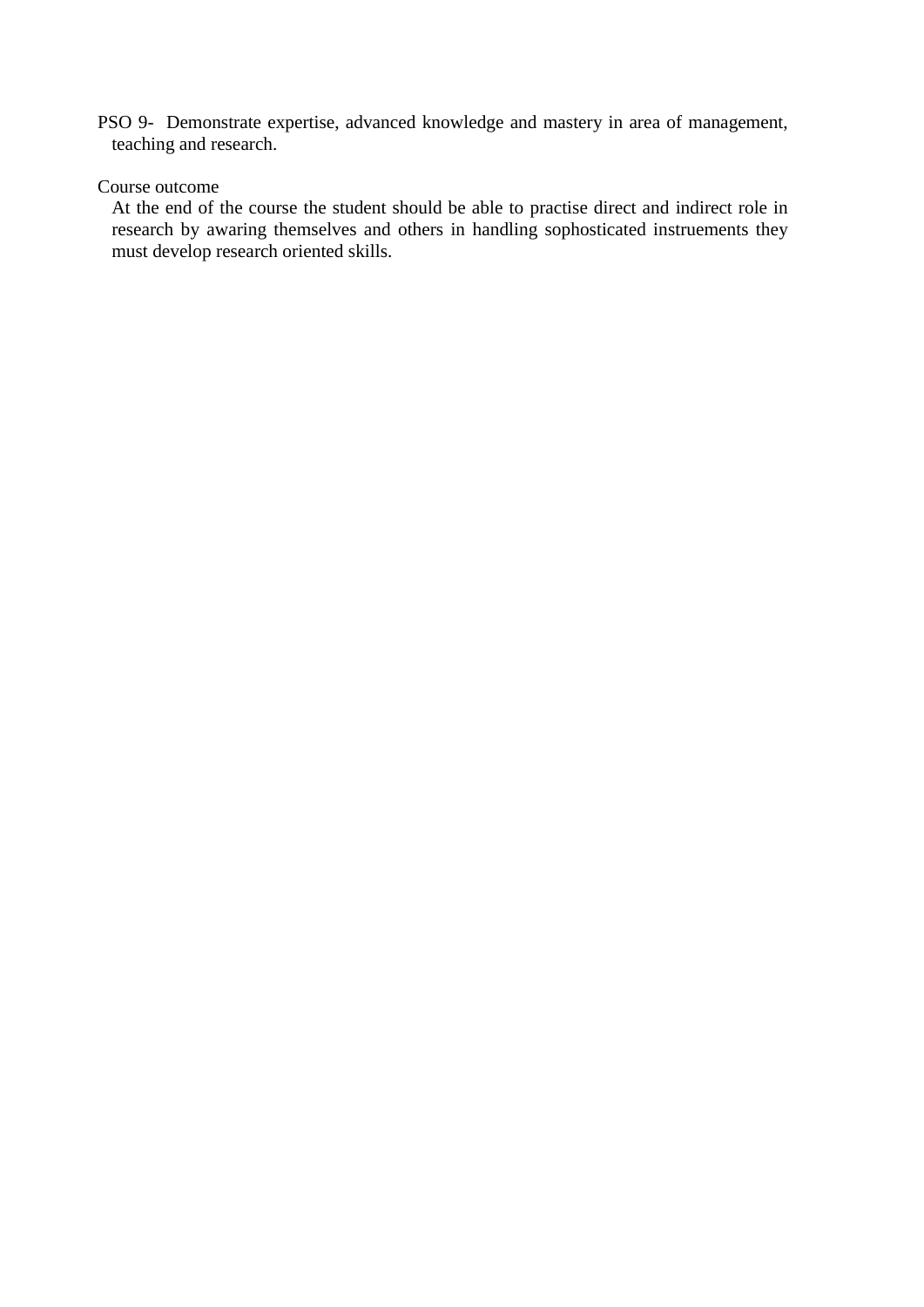## **DEPARTMENT OF COMMERCE**

## PROGRAMME OUTCOMES –

M.COM. Financial management

- To inculcate the knowledge of business and the techniques of managing the business with special focus on marketing, Insurance and banking theory law and practices.
- To impart the knowledge basic accounting principles and the latest application oriented corporate accounting methods.
- To develop the decision making skill through costing methods and practical application of management accounting principles.
- To enhance the horizon of knowledge in various field of commerce through advertising and sales promotion, auditing and entrepreneurial development.
- To enhance the computer literacy and its applicability in business through latest version on tally and e-commerce principles.
- To create awareness in application oriented research through research for business decisions.

## COURSE OUTCOMES M.COM

## PRINCIPLES OF MANAGEMENT

- To know the overview of management
- To study planning procedure
- To identify the organizational structure and forms
- To familiarize with communication motivation and leadership towards directing
- To analyse the process of controlling

## ADVANCED CORPORATE ACCOUNTING

- To study the basic concepts of corporate accounting
- To prepare the final accounts of companies
- To analyse the internal or external reconstructions of companies
- To know the liquidators final statement of accounts
- To summarize the consolidated financial statement and balance sheet for holding companies

## MARKETING MANAGEMENT

- To know the modern marketing concepts and evaluation
- To study the consumer behavior
- To analyze the product and price
- To analyze the promotion mix
- To explore the place mix and strategies decisions

## ADVANCED COST ACCOUNTING

- To study the costing concept and methods
- To analyse the unit cost and job costing
- To know the process costing with normal and abnormal loss
- To update the standard costing methods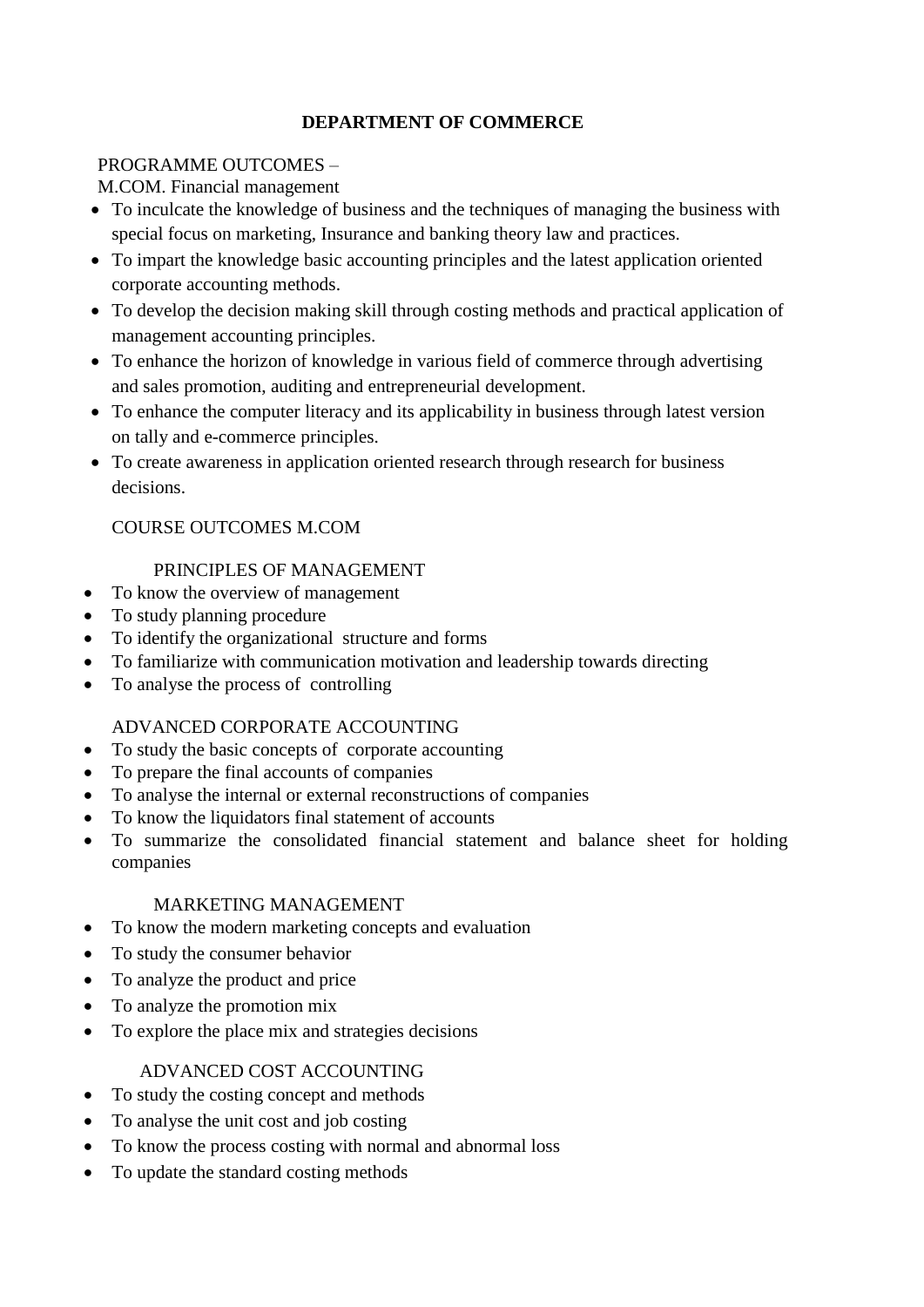To prepare the reconciliations statements.

# MODERN BANKING

- To familiarize the banking sector reforms
- To know the control banking systems operating index
- To study the different types of deposits
- To analyze the differently types of customers and the services offered by bank
- To know the various document related with banks

# RESEARCH METHODOLOGY

- To fulfill the bank requirement of business research
- To evaluate various research decisions
- To know the methods of data collection
- To study the analysis and interpretation of data
- To familiarize report writing

# INVESTMENT MANAGEMENT

- To study investment concept, types feature and function
- To analyze investment goals, risk and return analysis
- To know the investment valuation measures and approach
- To familiarize investment portfolio, mutual funds and efficient market hypothecs
- To study derivative investment port and calls options.

# MANAGEMENT ACCOUNTING

- To know the basics of management accounting
- To study the financial statement analysis
- To familiarize fund flow cash flow statement
- To analyze various budget
- To familiarize with marginal costing

# COMPUTERIZED ACCOUNTING

- To familiarize with mutual accounting and computerized accounting
- To get input on tally Feb. 9
- To study account information on Tally Feb .9 with use of keys
- To know inventory information application of VAT, TDS
- Make the students to prepare various accounting reports

## SERVICES MARKETING

- To know the services vision and mission
- To study services positioning and differentiation
- To familiarize service marketing mix
- To analyze the customer focused services
- To study the specific service marketing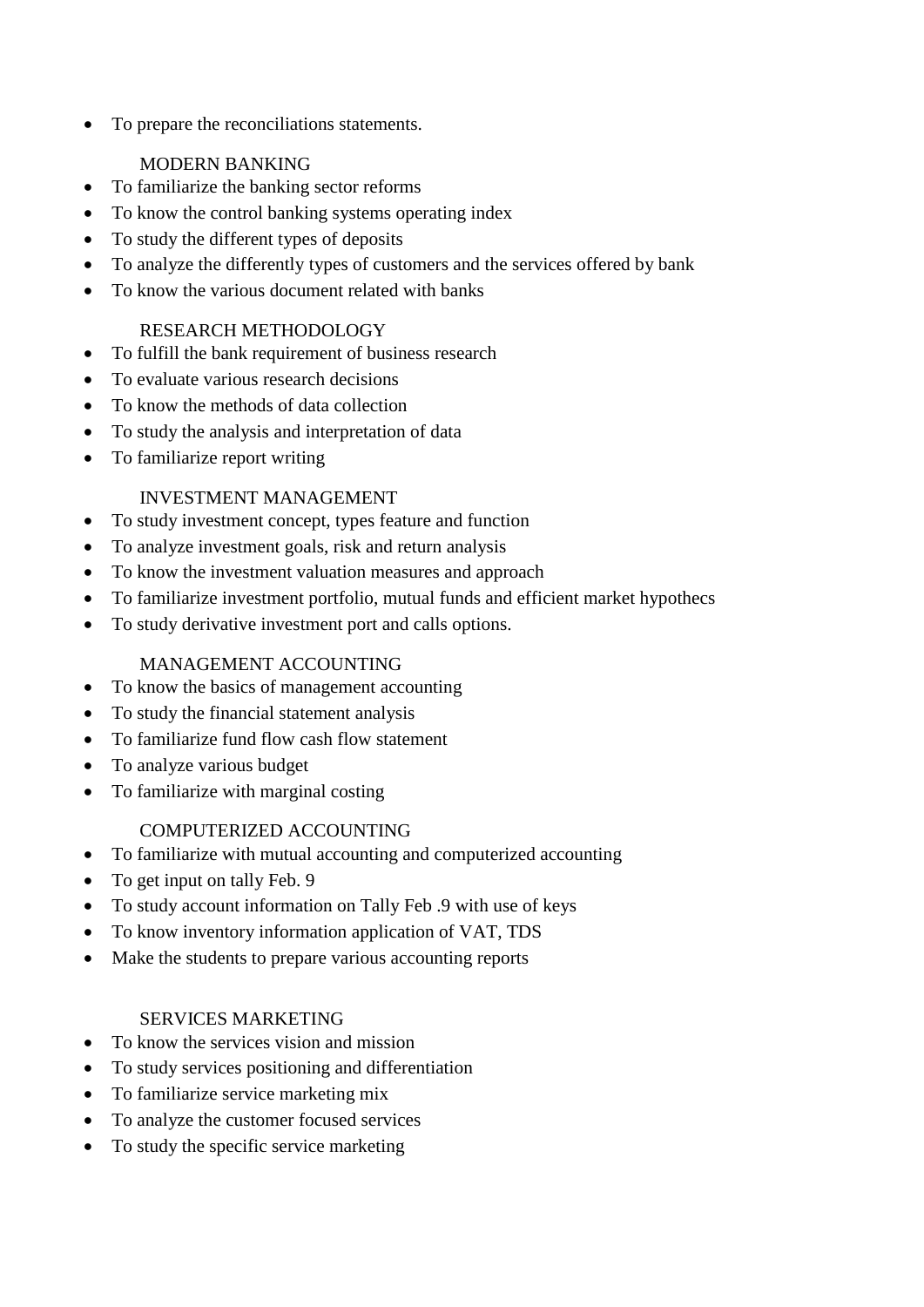## DIRECT TAXES

- To update the current finance tax planning
- To know the provisions of Income tax act
- To study various heads of incomes
- To analyze the profit and gain from business or profession
- To identify the various other serious of income and capital gain

## ADVANCED BUSINESS STATISTICS

- To update basis of statistics
- To analyse the various methods of theoretical probability distribution
- To know the advanced statistical tools for analysis T,Z and d
- To familiarize the correlation methods and regression analysis
- To study the advanced application oriented tests  $-F$ , test and Anova

## FINANCIAL SERVICES AND MARKETS

- To know the financial system and economic development
- To familiarize with stock exchange functions
- To study the merchant banking functions and services
- To analyse the factoring services and depository system in India
- To know the trend in Global financial market

## HUMAN RESOURCES MANAGEMENT

- To know the basic of human resources management
- To analysis human resources planning
- To familiarize recruitment and selection procedures
- To study the trains methods and career development plan
- To know the methods of wage and salary administration compensation plans

## E- COMMERCE

- To know the E- commerce frame work
- To familiarize with E- commerce and world wide web
- To study the application of Electronic Data Interchange
- To know the marketing on the internet
- To study multimedia and digital video

## SPECIAL ACCOUNTING

- To know the banking company accounts
- To study the 4 insurance company accounts
- To know the double accounts concepts
- To familiarize inflation accounting
- To study human resources accounting

## INTERNATIONAL BUSINESS ENVIRONMENT

- To know the globalization concept
- To familiarize political and social environment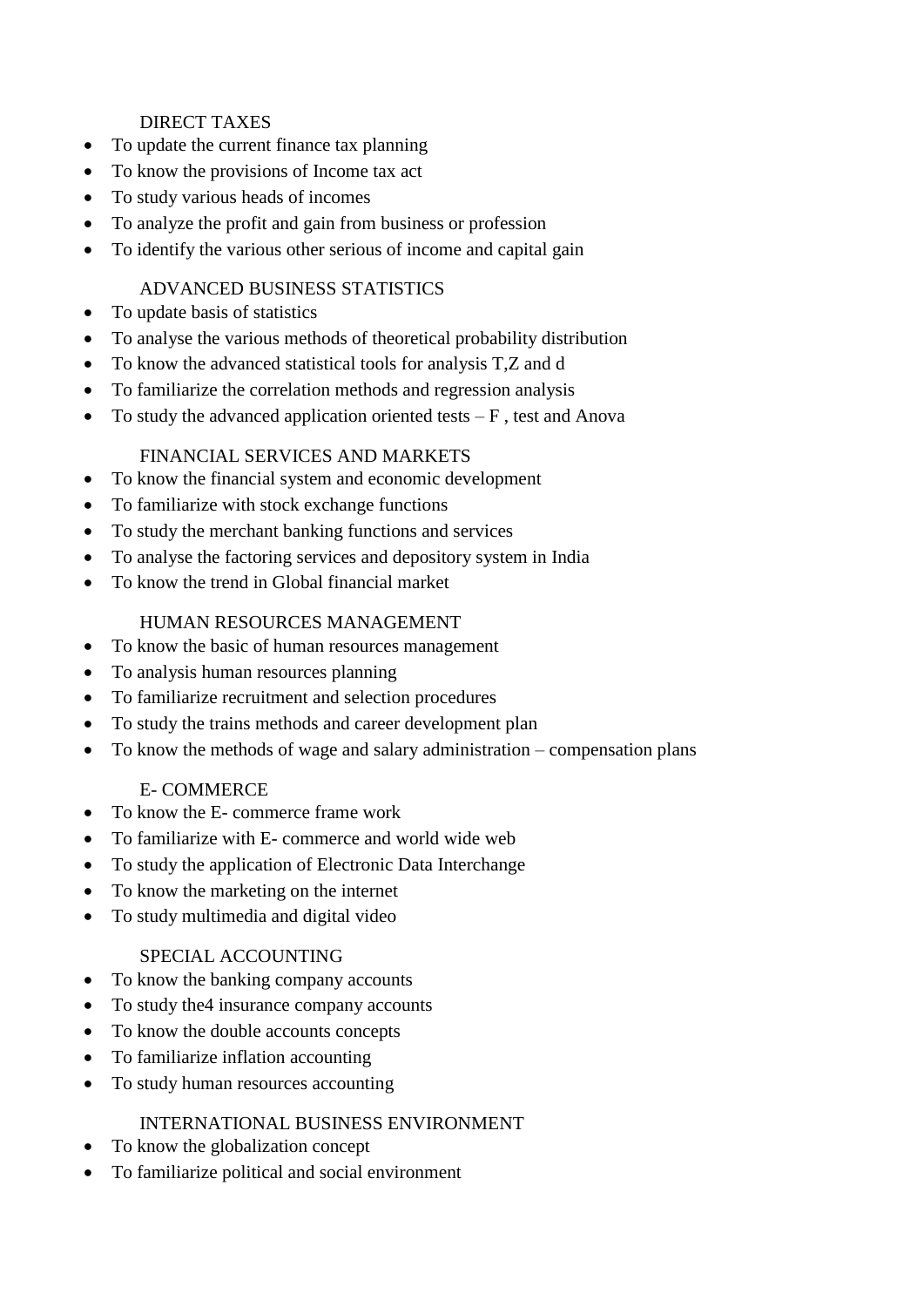- To analyze the economic and technological environment
- To study institutional environment
- To identify legal and ecological factors affecting international business

## INDIRECT TAXES

- To know the basic methods and legal provisions of indirect taxes
- To familiarize Central Excise Act 1944
- To know the Tamil Nadu General Sales Tax Act 1959 and VAT
- To study Service Tax Act 1994
- To study Customs Act 1962

## ENTREPRENEURSHIP DEVELOPMENT

- Understand the institutional support to entrepreneurs
- Describe the Women Entrepreneur
- Classify the challenges of women entrepreneur
- Describe the Project management
- Identify the evaluation of Project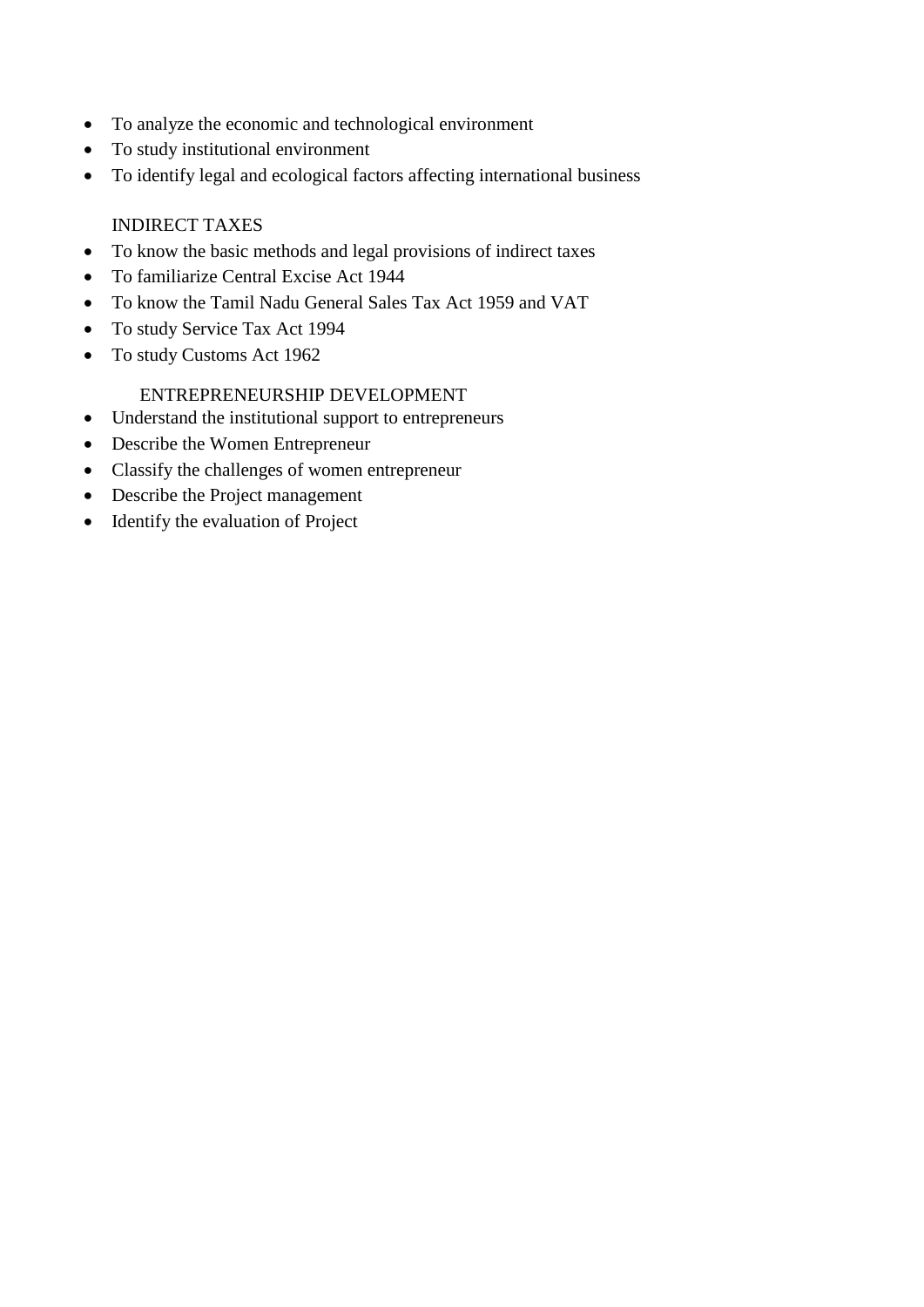### **DEPARTMENT OF COMMERCE PROGRAM SPECIFIC OUTCOME M.COM**

Programme Aim

The aim of this Programme is to develop Commerce professionals with specialised skills and applied competencies in theoretical and practical knowledge of Banking and Finance catering to the contemporary needs of industry and academia by providing student-centric learning ambience backed with critical thinking and problem solving capabilities.

#### **Objectives**

The objective of this Programme is to provide a systematic and rigorous learning and exposure to Banking and Finance related disciplines.

The main objective of this Programme is to train the student to develop conceptual, applied and research skills as well as competencies required for effective problem solving and right decision making in routine and special activities relevant to financial management and Banking Transactions of a business. The specific outcome s of the M.Com. Programme are to:

- 1.Impart the students with higher level knowledge and understanding of contemporary trends in commerce and business finance
- 2.Equip the students to evaluate environmental factors that influence business operation with the conceptual requirements and skills on preparation and interpretation of financial statements
- 3.Prepare the students to apply Statistical methods and proficient use of tools for modeling and analysis of business data
- 4.Facilitate the students to apply capital budgeting techniques for investment decisions
- 5.Prepare students to appraise the structure and operations of banking system
- 6.Prepare the students for an in depth analysis of investment, portfolio management, investment banking and liquidation of investments
- 7.Develop competency in the students about the laws and regulations, and roles of commercial, government and central banks in controlling money market and inflation
- 8.Facilitate the students to analyse and frame micro financing schemes for rural banking
- 9.Impart the students the concept of risk mitigation in financial sectors and their role in investment decisions of individuals and business enterprises
- 10. Provide guidance to students to plan and undertake independent research in a chosen discipline
- 11. Train the students on teamwork, lifelong learning and continuous professional development

## **DEPARTMENT OF COMMERCE**

#### **M.Com Financial Management Course Outcome:**

Semester-I Paper-I Business Environment **Objectives** 

To analyze the competitive business environment and enable the students to grasp the complexities of modern Indian business and government policies.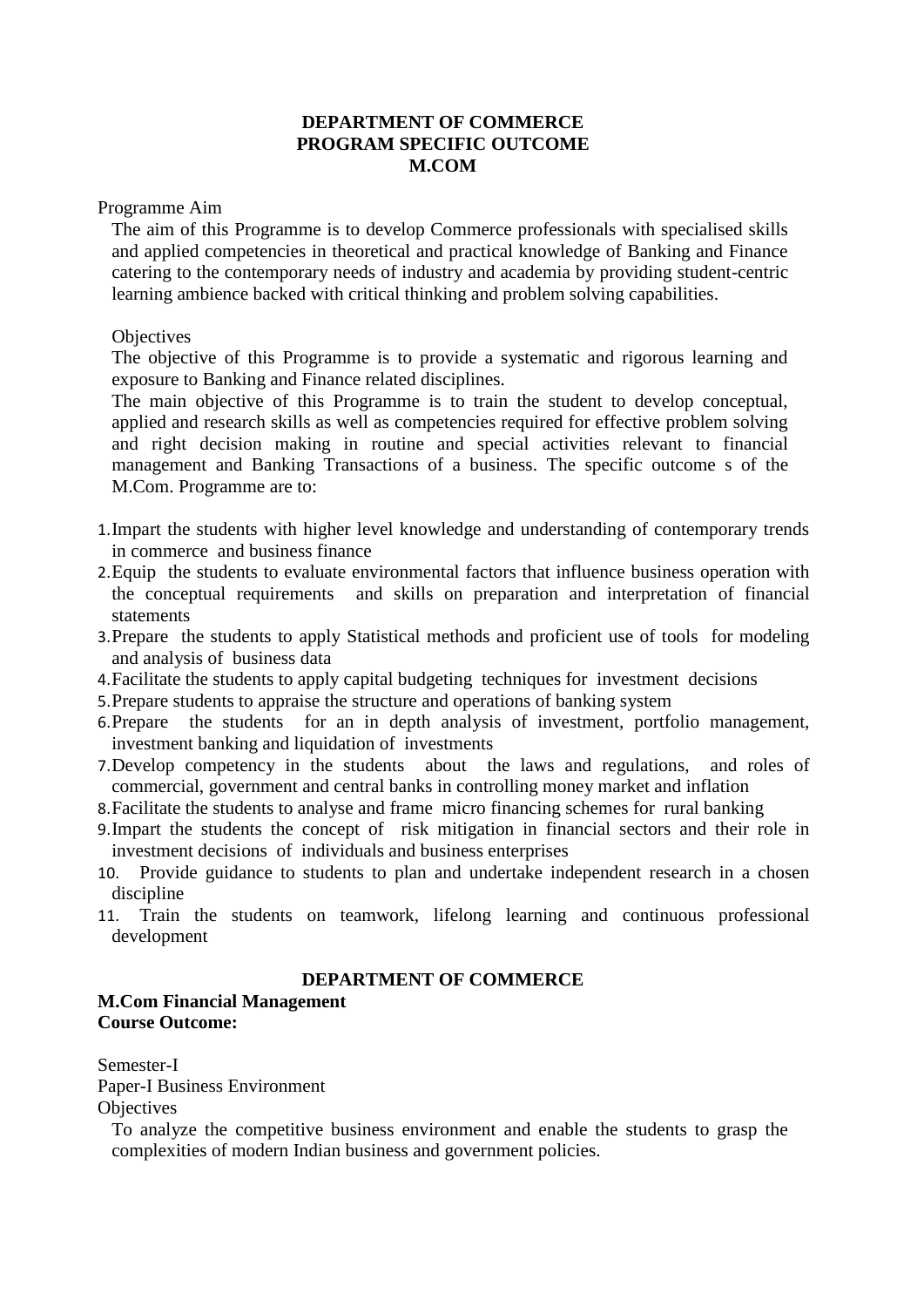Semester-I

Paper-II Business Economics

**Objective** 

The course develops managerial perspective to economic fundamentals as aids to decision making under given environmental constraints.

Semester-I

Paper-III Quantitative Techniques-I

**Objectives** 

The techniques of quantitative measurement and illustrate their application in a business organization

Semester-I

Paper-IV Management Concept

**Objectives** 

This course is to help students understand the conceptual frame work of management and organizational behaviour.

Semester-II

Paper-I Organizational Analysis

**Objectives** 

Functioning and design of organization. Examining the implications of organizational structure & process of managerial behaviour.

Semester-II

Paper-II Quantitative Techniques-II

**Objective** 

The students with the mathematical and statistical and statistical tools of Quantitative analysis :

Semester-II Paper-III Financial Analysis and planning Objective :- To develonterpreting and using financial information.

Semester-II

Paper-IV Principles of Marketing

Objective :-

To objectives oferstanding of the conceptual frame work of marketing and its applications in decision making under various environmental constraints.

Semester-III Paper-I Research Methodology Objective :- To understand the bas of social research and to develop ability for independent research.

Semester-III Paper-II Human Resrouce Management Objective :- The course aims to familiarize ts of Human Resource Management.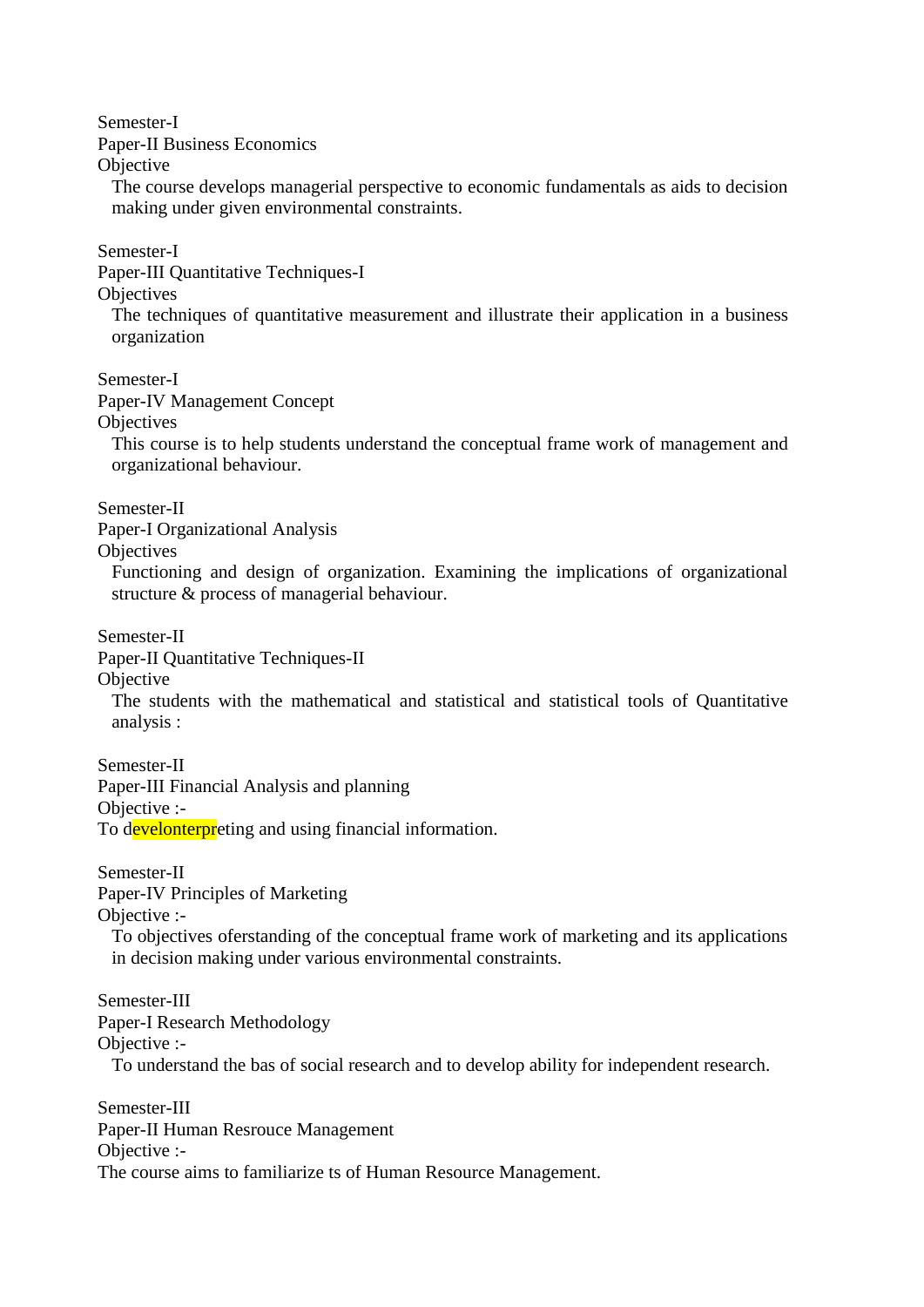Semester-III

Paper-III Financial Management

Objective :-

The objective of this course is to help ual frame work of financial. management and its applications under various environmental constraints.

Semester-III Management Information System

Paper-III:-

**Objective** 

To provide an understanding to the students the basr the decision making process. The supporting systems which continuously provide the information to the managers.

M.Com Financial Management

Semester-III

Paper-IV Cost Control Techniques

**Objective** 

This course aims at equipping with the tools and techniques on in different type of organisation.

M.Com Financial Management Semester-IV Paper-I Business Promotion and Project Planning **Objective** To acquaint with project formulation implementation and management M.Com Financial

Semester-IV Paper-II International Marketing Management Objective :- The objective of this course is to familiarize studere in International Marketing.

Semester-IV Paper-III Financial Control Techniques **Objective** The course aims at familiarizing the students with the financial cision-making

Semester-IV Paper-IV Management Accounting **Objective** To develop insights into concepts for business decisions and techniques a mhem:

Semester-IV

Paper- IV :- ENTREPRENEURIAL DEVELOPMENT

**Objectives** 

The objective of the course is to help the students to understand the dynamics of qaint students with business idea, setting up an enterprise, raising necessary funds and other management aspects and to impart knowledge of the basic problems of management of small business units with special reference to India.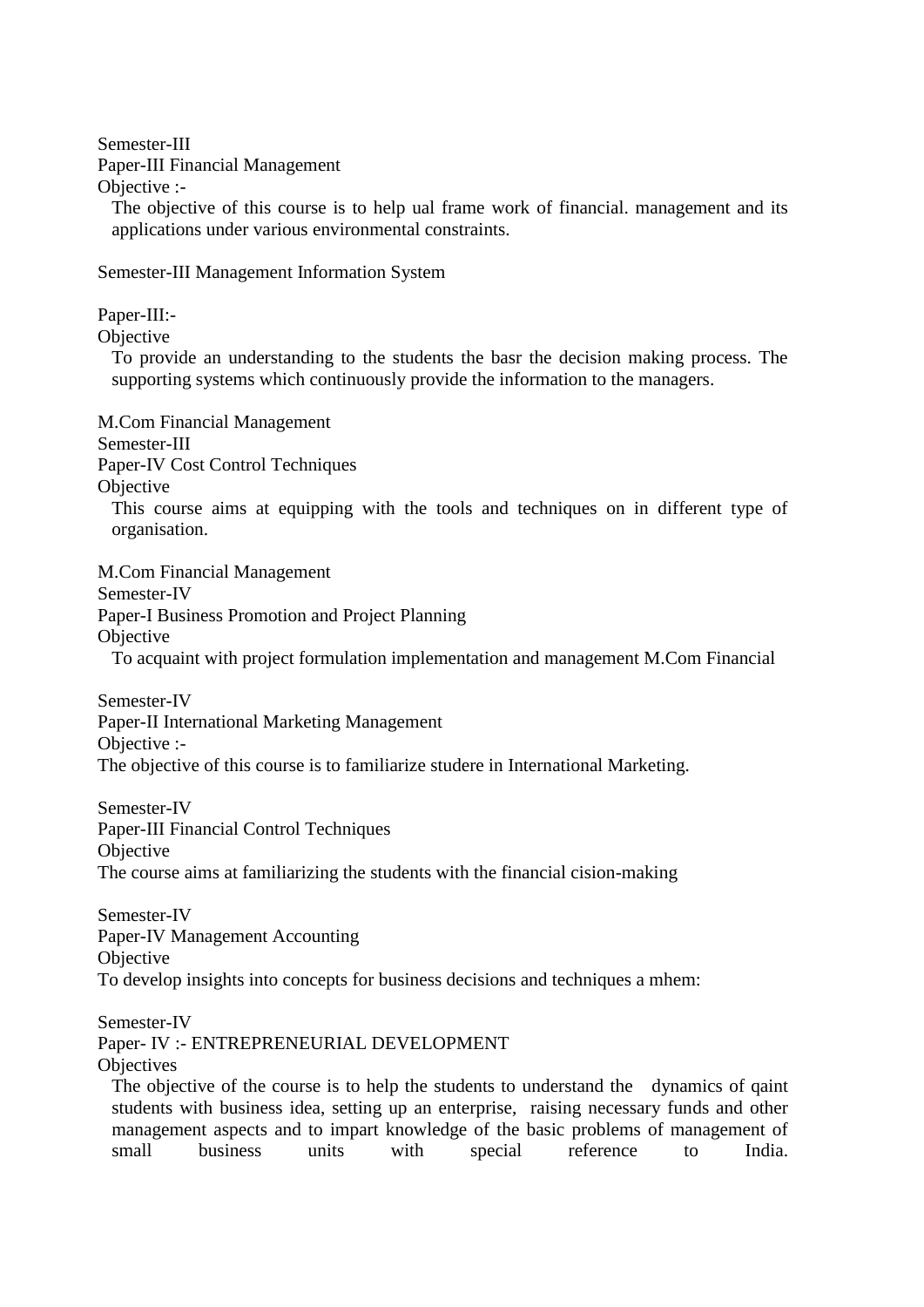## **DEPARTMENT OF COMPUTER SCIENCE AND APPLICATIONS**

#### Department of Computer Science & Applications

## Programme – M.Sc. Computer Science

After successful completion of two year degree program in Computer Science a student should be able to:

Programme Outcomes

- To understand both the theoretical and practical concepts of Computer Science.
- To gain programming skill to provide solutions for real world problems.
- To gather a better understanding to analyze, design and development of software systems.
- To build a foundation for academics and research in Computer Science.

## Specific Outcomes

- Demonstrate understanding of the principles and concepts of the computer systems to develop efficient computing system. .
- Analyze, design, develop, implement and test computer systems for providing solutions for computing problems.
- Enhancing skills and learning new computing technologies for attaining professional excellence and research.
- Design and develop computer programs/computer-based systems in the areas related to algorithms, networking, web design and data analytics of varying complexity.
- Acquaint with the contemporary trends in industrial/research and thereby bring forth novel solutions to existing problems.

## **Course Outcomes M.Sc. Computer Science**

## Course Course Outcomes

CS-101 Object Oriented Programming using C++

- Develop a thorough understanding of object-oriented programming by designing programs using OOP techniques.
- Translate the algorithms to programs (in C++ language).
- Ability to debug program identifying syntax and logical errors.
- Ability to apply logical skills to solve problem solving using  $C_{++}$  language

## CS-102 Operating Systems

- The structure of OS and basic architectural components involved in OS design.
- The various device and resource management techniques for timesharing and distributed systems.
- Ability to analyse various scheduling and synchronisation techniques.
- Comprehensive outlook in design principles of operating systems.

## CS-103 PC Software

- Recognize when to use each of the Microsoft Office programs to create professional and academic documents, reports, worksheets and presentations.
- Use Microsoft Office programs to create personal, academic and business documents keeping in mind prevalent professional and/or industry standards.

CS – 104 Computer Organisation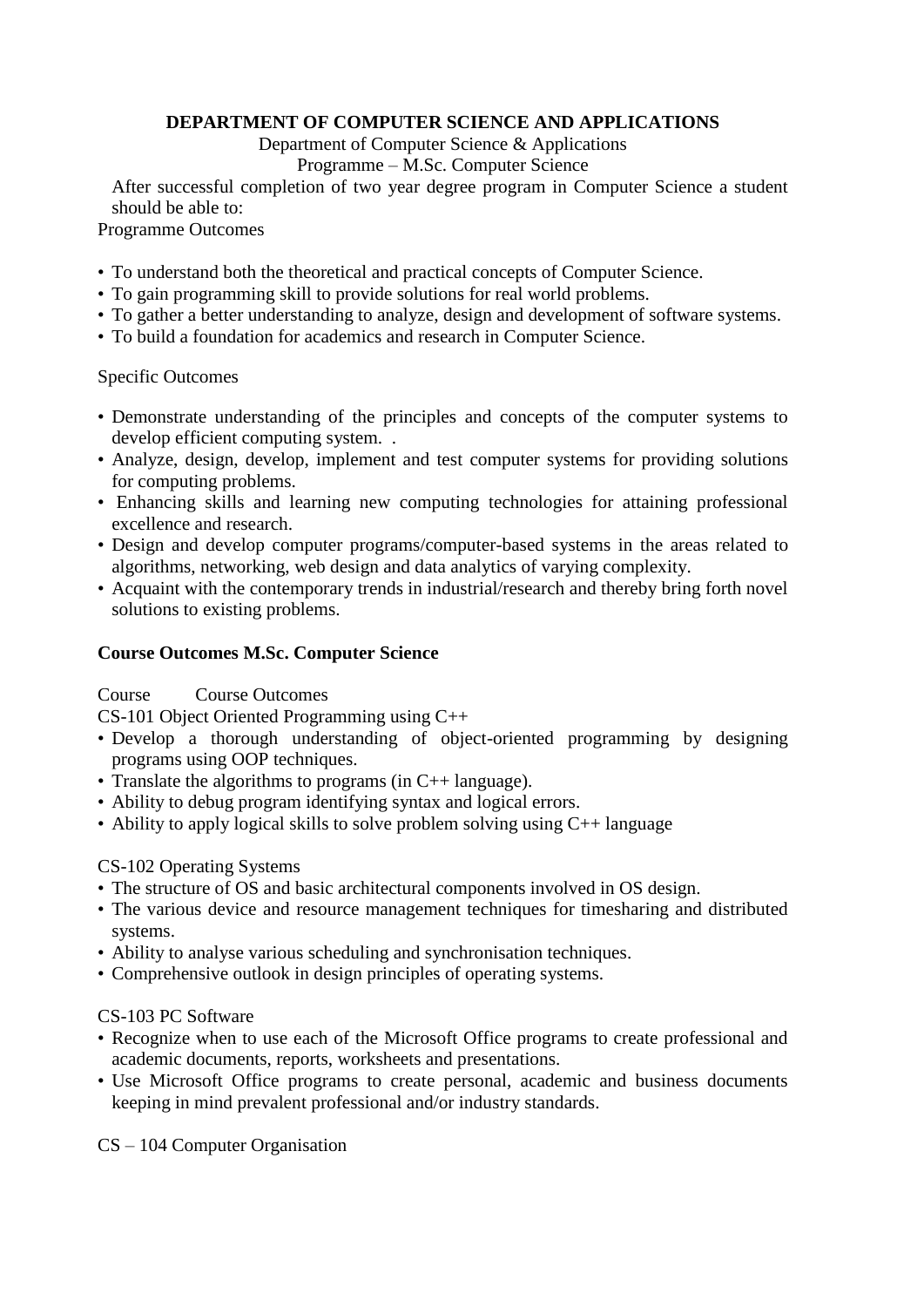- Conceptualize a simple computer with hardware design including data format, instruction format, instruction set, addressing modes, bus structure, input/output, memory, arithmetic/logic unit, control unit, and data, instruction and address flow
- Use boolean algebra as related to designing computer logic, through simple combinational and sequential logic circuits
- Analyze and evaluate computer performance

CS-201 Data Structures & Algorithms

- Choose appropriate data structure as applied to specified problem definition.
- Handle operations like searching, insertion, deletion, traversing mechanism etc. on various data structures.
- Apply the concepts learned to various domains like DBMS, compiler construction etc.

## CS-202 Visual Basic

- Understanding of event-driven programming
- Concept of form design
- Skilled to program in VB and use databases at backend

## CS-203 Computer Networks

- To apply the concepts of layered architecture in assessing the placement of network devices, protocols and services.
- To compare the services provided by the UDP/TCP transport layer protocols and explain the mechanisms used to provide a reliable data transport service on an unreliable IP network.
- Analyze the application of network technologies in designated scenarios and explore how these technologies can be deployed to support the Quality of Service requirements of current and future applications.

## CS-204 Java & HTML

- Implementing Object Oriented programming concepts using basic syntax of control structures, strings and functions for developing skills of logic building activity.
- Identifying classes, objects, members of a class and the relationships among them needed for finding the solution to specific problems.
- Demonstrating how to achieve reusability using inheritance, interfaces and packages and achieving faster application development.
- Understanding and use of different exception handling mechanisms and concept of multithreading for robust, faster and efficient application development.
- Developing web applications with netbeans and J2EE Technologies.

## CS-301 (Elective) Software Engineering

- Various software application domains and different process models .
- Converting requirements model into the design model and using software and interface design and engineering principles.
- SCM and classifying different testing strategies and tactics.
- Principles of Software Project management. This will enable them to handle responsibilities of project manager.

## CS-301 (Elective) Internet Technologies

- Analyze a web page and identify its elements and attributes.
- Create web pages using XHTML and Cascading Style Sheets.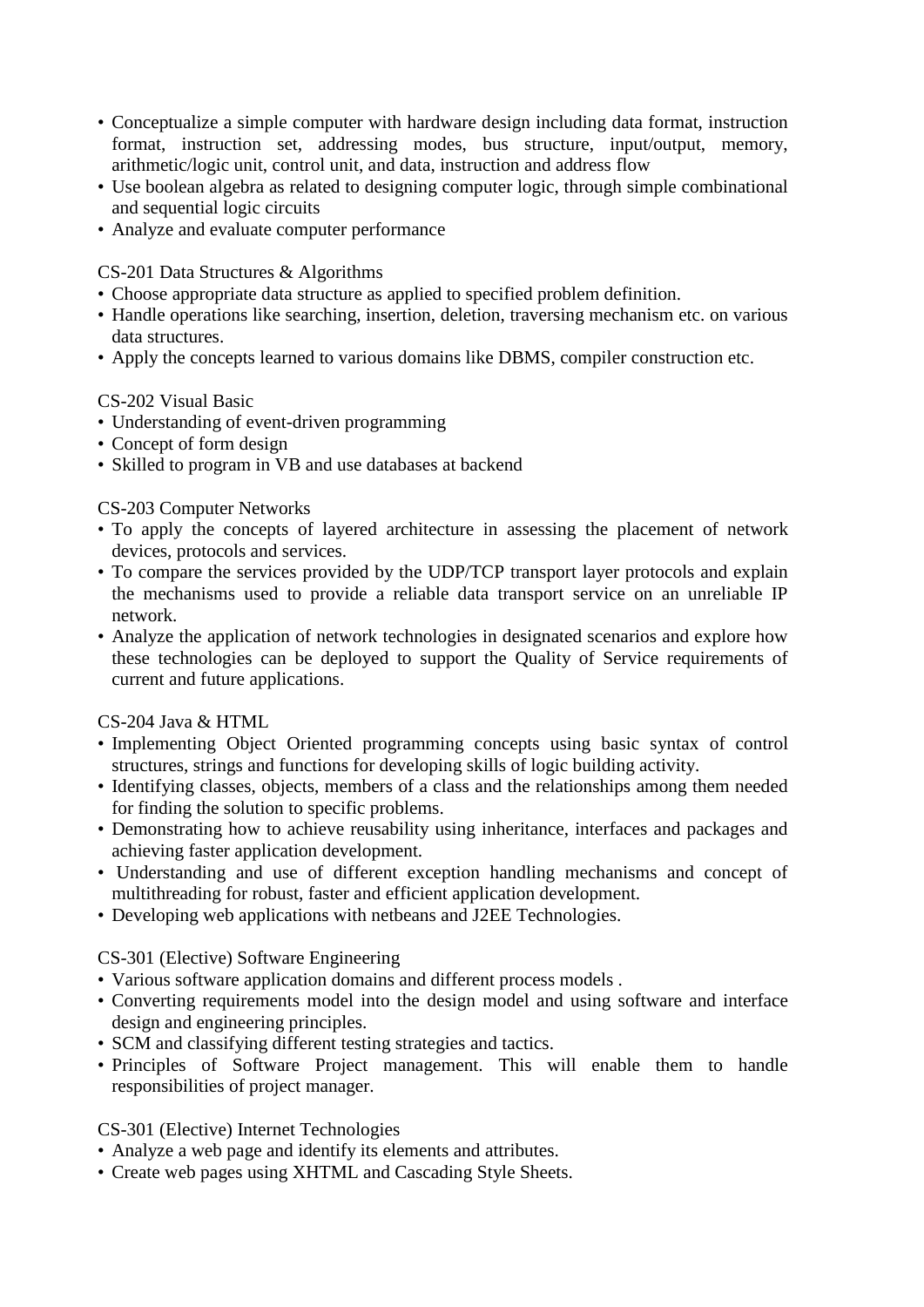- Build dynamic web pages using JavaScript (Client side programming).
- Create XML documents and Schemas.
- Students will be able to connect a java program to a DBMS and perform insert, update and delete operations on DBMS table.
- Students will be able to write a server side java application called JSP to catch form data sent from client and store it on database.

### CS-302 RDBMS & Oracle

- Populate and query a database using SQL DML/DDL commands.
- Declare and enforce integrity constraints on database as needed.
- Design and implement a database schema for a given problem-domain
- Normalize any database as per requirement.
- Students can develop a small back-end application having complete audit-trail, so that any intrusion can be identified.

### CS-303 UNIX & Shell Programming

- The structure of OS and basic architectural components involved in OS design.
- The various device and resource management techniques for timesharing and distributed systems.
- Mutual exclusion, Deadlock detection of distributed operating system.
- Use of Unix/Linux utilities to create and manage simple file processing operations.
- Organizing directory structures with appropriate security.
- Developing shell scripts to perform complex tasks.

### CS-304 Computer Graphics

- Understand thebasic conceptsused incomputer graphics.
- Understand thebasic concepts of polygon
- Implementation of variousalgorithmstoscan, convert the basic geo metrical primitives, transformations, areafillingand clipping.
- Understanding 3-D primitives and viewing transformation.

CS-401 (Elective) Compiler Design

- Understand thestructureofcompilers.
- Understand the basic techniques used in compiler construction such as lexical analysis, top-down, bottom-up parsing, context-sensitive analysis, and intermediate code generation.
- Understandthebasicdatastructures usedincompilerconstructionsuchas symbol tables and stack machines.
- Understand different functions of Compilers.

CS-401 (Elective) ARTIFICIAL INTELLIGENCE

- Demonstrate fundamental understanding of the history of artificial intelligence (AI) and its foundations.
- Apply basic principles of AI in solutions that require problem solving, inference, perception, knowledge representation, and learning.
- Demonstrate awareness and a fundamental understanding of various applications of AI techniques in intelligent agents, expert systems, artificial neural networks and other machine learning models.

CS-402 Emerging Technologies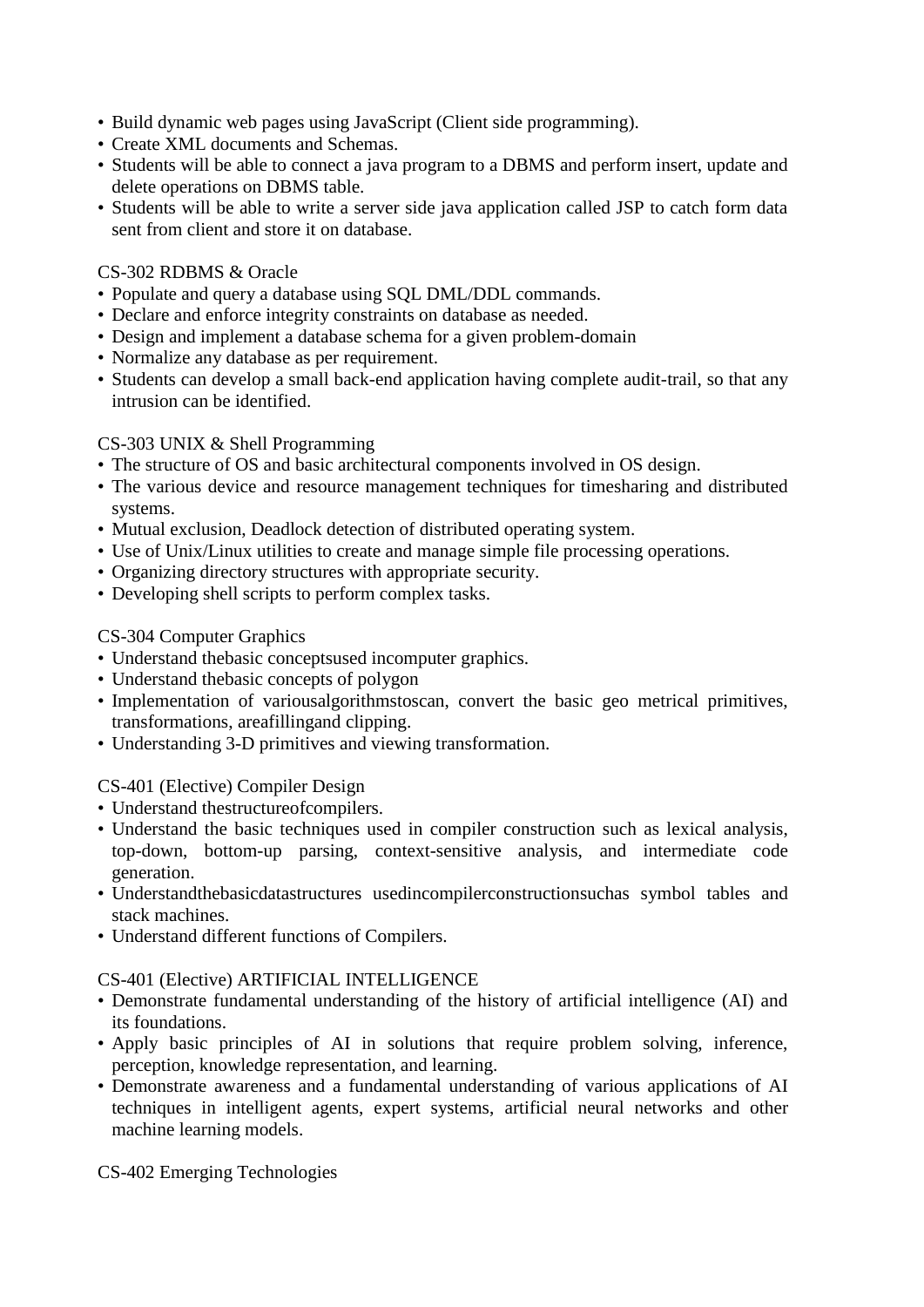- Understanding of client/serverApplications
- Understanding of Distributed systems
- Managing ofERP projects
- Demonstrate an understanding of the importance of data mining and the principles of business intelligence
- Use of appropriate data mining tools like classification, clustering or Frequent Pattern mining on large data sets.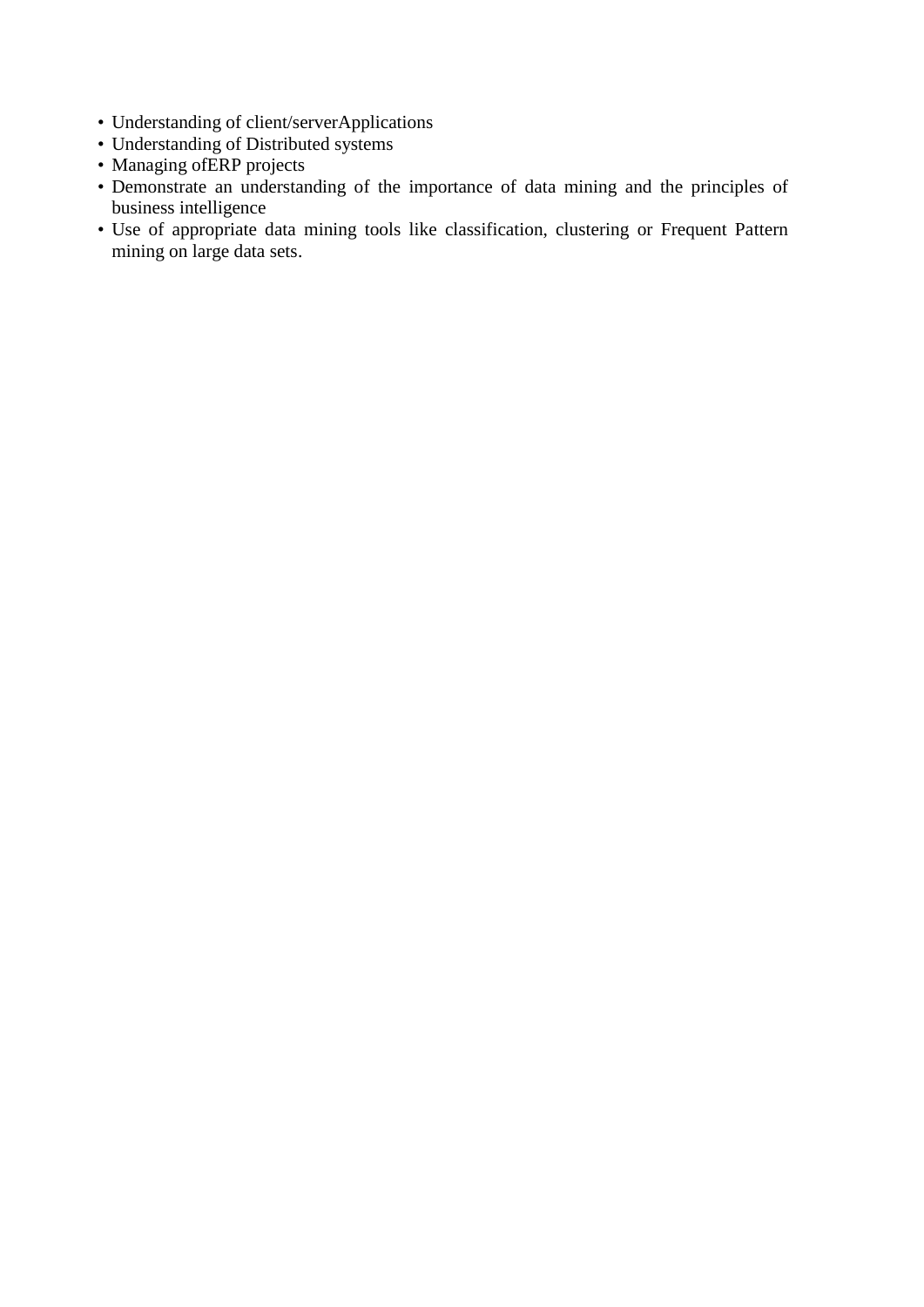## **DEPARTMENT OF COMPUTER SCIENCE & APPLICATIONS**

Programme - M.Sc. Information Technology

After successful completion of two year degree program in Information Technologya student should be able to

Programme Outcomes

- To understand the key concepts of Information Technology.
- Use and apply current technical concepts and practices in the core information technologies of networking, data management, software engineering, computer security.
- Demonstrate understanding of the IT methodologies and frameworks used to solve complex computing problems.
- Identify and analyze user needs and take them into account in the selection, creation, evaluation and administration of computer-based systems.
- To build a foundation for academics and research in IT.

Specific Outcomes

- Demonstrate understanding of the principles and concepts of the computer systems to develop efficient computing system
- Developing necessary skill set and analytical abilities for developing efficient computer based solutions for real life problems.
- To imbibe quality software development practices.
- Enhancing skills and learning new computing technologies for attaining professional excellence and research.
- Design and develop computer programs/computer-based systems in the areas related to algorithms, networking, web design, multimedia and data analytics of varying complexity.
- Acquaint with the contemporary trends in industrial/research and thereby bring forth novel solutions to existing problems.

Course Outcomes M.Sc. Information Technology

IT-101 Object Oriented Programming using C++

- Develop a thorough understanding of object-oriented programming by designing programs using OOP techniques.
- Translate the algorithms to programs (in C++ language).
- Ability to debug program identifying syntax and logical errors.
- Ability to apply logical skills to solve problem solving using C++ language.

## IT-102 Operating Systems

- The structure of OS and basic architectural components involved in OS design.
- The various device and resource management techniques for timesharing and distributed systems.
- Ability to analyse various scheduling and synchronisation techniques.
- Comprehensive outlook in design principles of operating systems.

## IT-103 PC Software

• Recognize when to use each of the Microsoft Office programs to create professional and academic documents, reports, worksheets and presentations.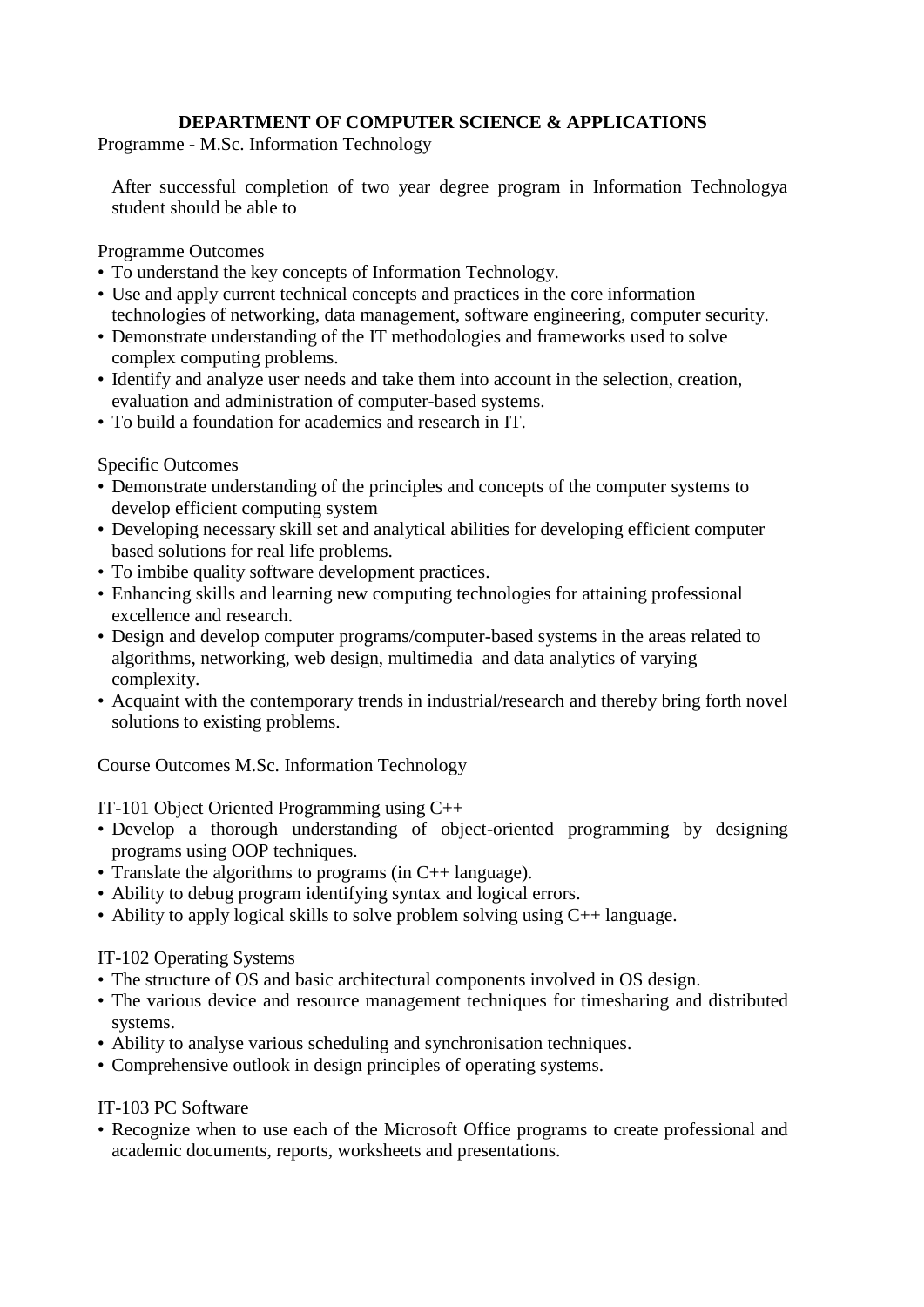• Use Microsoft Office programs to create personal, academic and business documents keeping in mind prevalent professional and/or industry standards.

## IT – 104 ComputerOrganisation

- Conceptualize a simple computer with hardware design including data format, instruction format, instruction set, addressing modes, bus structure, input/output, memory, arithmetic/logic unit, control unit, and data, instruction and address flow
- Use boolean algebra as related to designing computer logic, through simple combinational and sequential logic circuits
- Analyze and evaluate computer performance

### IT-201 Data Structures & Algorithms

- Choose appropriate data structure as applied to specified problem definition.
- Handle operations like searching, insertion, deletion, traversing mechanism etc. on various data structures.
- Apply the concepts learned to various domains like DBMS, compiler construction etc.

### IT-202 Visual Basic

- Understanding of event-driven programming
- Concept of form design
- Skilled to program in VB and use databases at backend

IT-203 Computer Networks

- To apply the concepts of layered architecture in assessing the placement of network devices, protocols and services.
- To compare the services provided by the UDP/TCP transport layer protocols and explain the mechanisms used to provide a reliable data transport service on an unreliable IP network.
- Analyze the application of network technologies in designated scenarios and explore how these technologies can be deployed to support the Quality of Service requirements of current and future applications.

IT-204 Java & HTML

- Implementing Object Oriented programming concepts using basic syntax of control structures, strings and functions for developing skills of logic building activity.
- Identifying classes, objects, members of a class and the relationships among them needed for finding the solution to specific problems.
- Demonstrating how to achieve reusability using inheritance, interfaces and packages and achieving faster application development.
- Understanding and use of different exception handling mechanisms and concept of multithreading for robust, faster and efficient application development.
- Developing web applications with netbeans and J2EE Technologies.

#### IT-301 (Elective) Software Engineering

- Various software application domains and different process models .
- Converting requirements model into the design model and using software and interface design and engineering principles.
- SCM and classifying different testing strategies and tactics.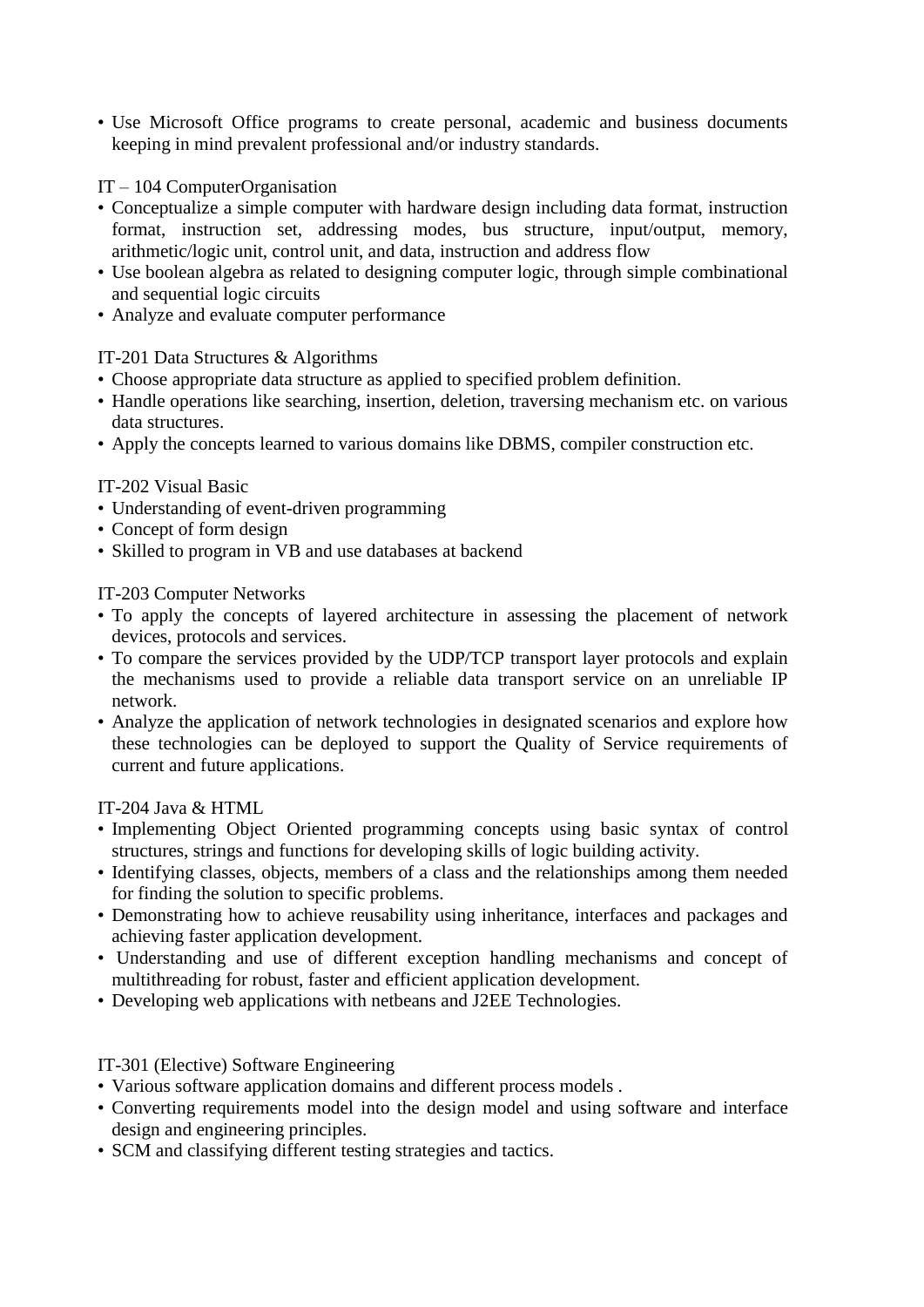• Principles of Software Project management. This will enable them to handle responsibilities of project manager.

IT-301 (Elective) Internet Technologies

- Analyze a web page and identify its elements and attributes.
- Create web pages using XHTML and Cascading Style Sheets.
- Build dynamic web pages using JavaScript (Client side programming).
- Create XML documents and Schemas.
- Students will be able to connect a java program to a DBMS and perform insert, update and delete operations on DBMS table.
- Students will be able to write a server side java application called JSP to catch form data sent from client and store it on database.

### IT-302 RDBMS & Oracle

- Populate and query a database using SQL DML/DDL commands.
- Declare and enforce integrity constraints on database as needed.
- Design and implement a database schema for a given problem-domain
- Normalize any database as per requirement.
- Students can develop a small back-end application having complete audit-trail, so that any intrusion can be identified.

### IT-303 UNIX & Shell Programming

- The structure of OS and basic architectural components involved in OS design.
- The various device and resource management techniques for timesharing and distributed systems.
- Mutual exclusion, Deadlock detection of distributed operating system.
- Use of Unix/Linux utilities to create and manage simple file processing operations.
- Organizing directory structures with appropriate security.
- Developing shell scripts to perform complex tasks.

IT-304 Multimedia Technology

- To identify a range of concepts, techniques and tools for creating and editing the interactive multimedia applications.
- To identify the current and future issues related to multimedia technology.
- To identify both theoretical and practical aspects in designing animation and 3-D multimedia systems using contemporary hardware and software technologies.

#### IT-401 Elective - II ARTIFICIAL INTELLIGENCE

- Demonstrate fundamental understanding of the history of artificial intelligence (AI) and its foundations.
- Apply basic principles of AI in solutions that require problem solving, inference, perception, knowledge representation, and learning.
- Demonstrate awareness and a fundamental understanding of various applications of AI techniques in intelligent agents, expert systems, artificial neural networks and other machine learning models.

## IT-402 Emerging Technologies

- Understanding of client/serverApplications
- Understanding of Distributed systems
- Managing ofERP projects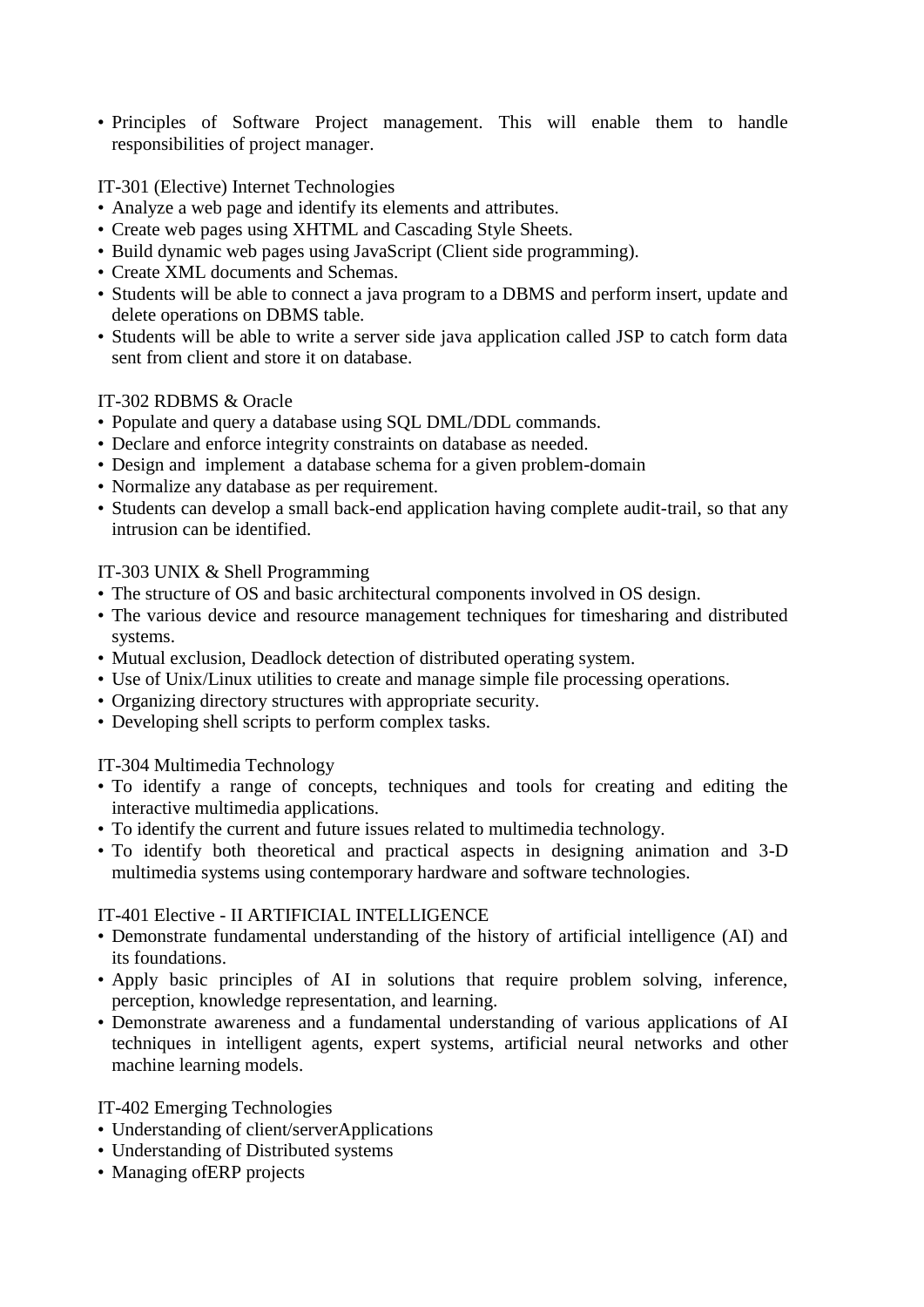- Demonstrate an understanding of the importance of data mining and the principles of business intelligence
- Use of appropriate data mining tools like classification, clustering or Frequent Pattern mining on large data sets.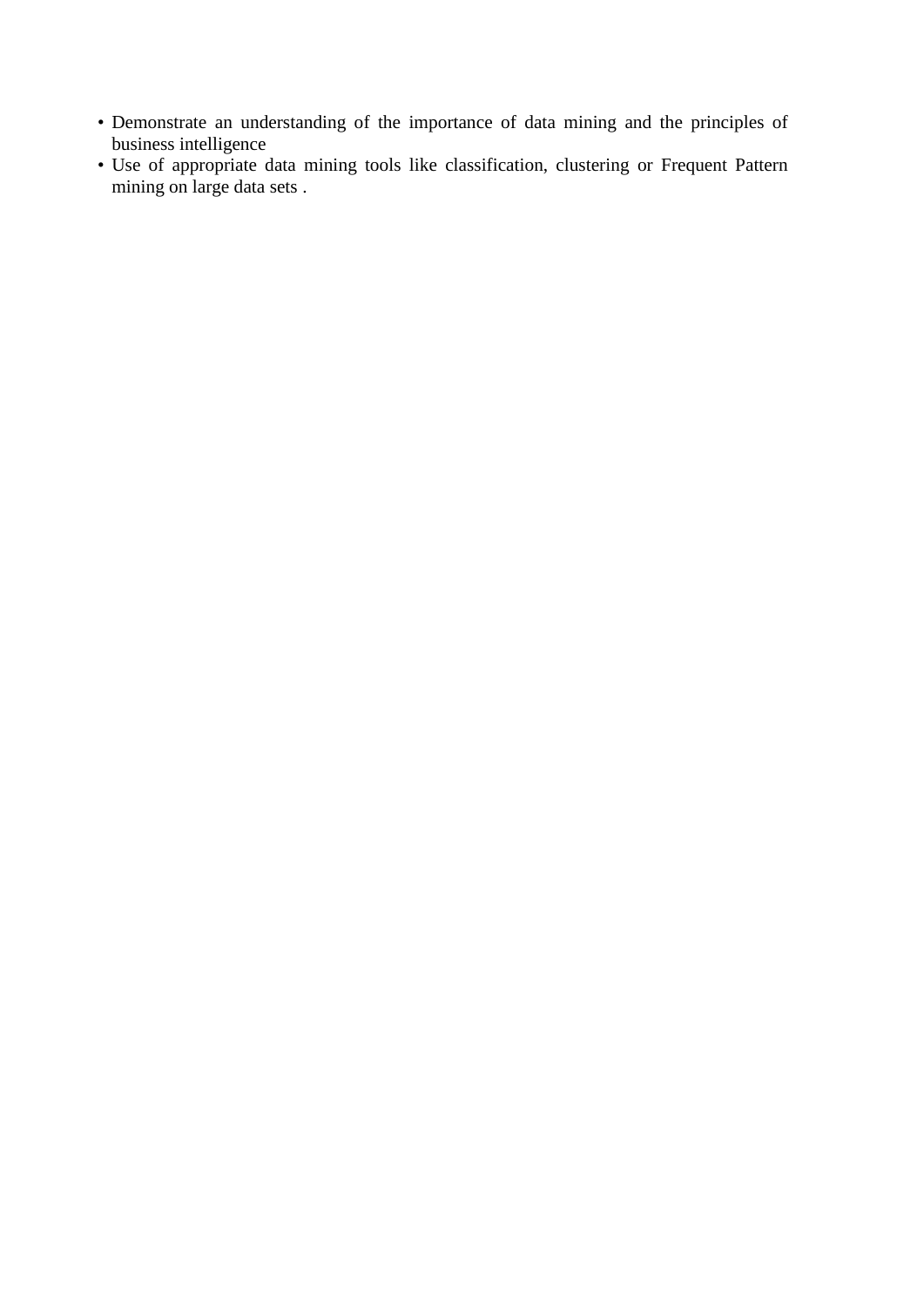### **C RAJGOPALACHARI INSTITUTE OF MANAGEMENT (CRIM)**

Programme outcomes, Programme specific outcomes and course outcomes for all Programmes offered by the institution are stated and displayed on website and communicated to teachers and students

All the courses of MBA are having stated Course Level Outcome(s). During introduction, syllabuses are shared/ communicated to students and it's also available on BU's website. During orientation, students are provided with target objectives of the papers/courses and theoretical/practical work incorporated in the syllabus. Department gives emphasis on concept building and exposure of latest knowledge of the subject/course.

For practical exposure department have incorporated teaching using practical assignments, presentations, case studies, group discussion, class tests, tutorials and projects….For developing communication skills, group discussions, presentation on theory/practical based topics are regularly carried out in the class.

The department's teaching, learning and assessment activities are basically incorporated based on recommendations of Board of Studies and Academic Council. Classrooms, auditorium, placement cell are equipped with the latest technology to facilitate meetings, seminars and panel discussions. Industrial visits and Summer Internship (SIP) training to various corporate houses are a part of the learning process ...Students go for 45 days to 60 days for SIP to learn, inculcate skills and exposure to meet futuristic job profile.

The overall outcomes of MBA Programme are assessed with the help of the knowledge and skills requirements described by the course outcomes and they are mapped to specific questions on University Examination, internal exams and home assignment i.e. 80% (University Examination) + 20% (Internal assessment/s like: Mid Sem Exam, Quiz/s, Assignment/s, Presentation/s, etc) At the end of each semester, university conducts examinations and result published by university are analyzed.

#### **Assignment(s)/Presentation(s)**

Assignment(s)/Presentation(s) are given during the course delivery, the assignments/presentations are provided to students, such that students will refer the text books and good reference books to find out the answers and understand the expected objective of the given task.

#### **Mid Semester Examination (MSE):**

One MSE is conducted per semester, to ensure that students have achieved the desired level of competencies and for assessing the attainment level of the specific CO of the subject at mid level of the course delivery for course correction (if any required)

#### **Viva-Voce:**

To understand the impact of SIP (Summer Internship Training) they have completed. Student Survey: It's an important assessment tool to find out factors for future strategy, to understand the strength and weakness of various course i.e. whether the knowledge, skill and attitude learned is adequate or not, to understand the satisfaction level related to placement assistance they received, etc.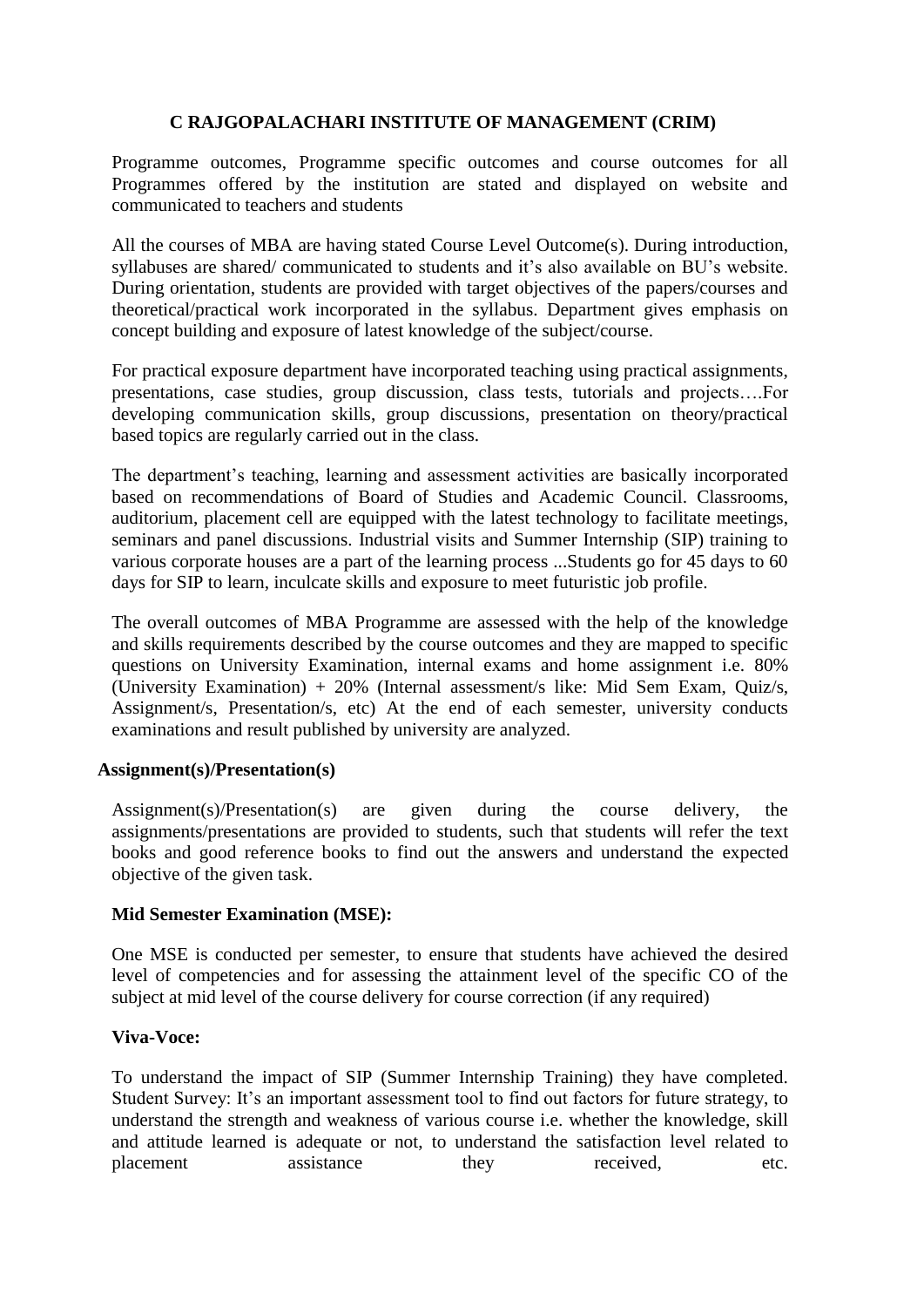### **DEPARTMENT OF EARTH SCIENCES**

# **MSc. Applied Geology**

### PROGRAMME OUTCOMES (POs):

On successful completion of this programme Graduates of the Geology will be able:

- To developed their observational, analytical and quantitative skills in the field, lab and geological mapping.
- To gain knowledge on the significance of Dynamics of Earth and Earth Resourses.
- To know and different geological methods to collect data and solve problems.
- To Interpret, analyze, discuss about geological problems and research techniques.

# PROGRAMME SPECIFIC OUTCOMES (PSOs):

On completion of this course, the student shall be able:

- To Comprehensive understanding scope of applied geology , process of rocks formation ,Geological time scale, Outcrops, structure, geological mapping, generation of landforms.
- To explore comprehensive knowledge based on various branches of Geology, with special focus on Applied Geology subjects in the areas of Geomorphology, Structural geology, Hydrogeology, Petrology, Environmental Geology, Mineral Exploration etc.
- To Recognize and identify the minerals and rocks in the field.
- To Understanding of role of geologist and hydrogeologist in the relative fields.
- To acquire knowledge about on field surveying techniques, identification of structures.

# COURSE OUTCOMES (COs):

After completing the all Courses twelve papers students shall be able :

- To understand about the applied aspect of geology in the relative fields.
- To comprehensive understanding of landforms, rocks formation process ,idea about Indian stratigraphy,geological time scale ,structure of the earth etc.
- Details are given in each course papers.

# CO1- Geomorphology and Geodynamics

On completion of this course, the student shall be able to :

- Understand the role of geologist in geomorphology
- Know the Basic concepts of Geomorphology, Geomorphic agents and processes
- Know the basic fundamentals of geomorphology and geodynamics
- Understand the various lanforms and their classification.
- Acquire knowledge of Morphometric analysis of drainage basin
- Understanding of lanforms made by different agencies like river.wind, coastal, glacial etc.
- Understand the role of plate tectonics in causing earthquakes
- Describe the different types of landslides and how to recognize their potential in the field.
- Acquire knowledge about on origin and internal structure of earth, Earth dynamic, Palaeomagnetism and its uses, seafloor spreading

# CO2 - Structural Geology and Global Tectonics

On completion of this course, the student shall be able to :

- Understanding on various Primary and Secondary Structures, structural signatures, and tectonic setups.
- Understand the concept of strain, strain types and their measurement,
- Understand the component and analysis of stress
- Know the classification, terminology, elements and mechanics of folding and faulting mechanics of faulting and folding
- Understand the Mountain building processes, Continental drift theory and Orogenic belts of India.

CO3 - Stratigraphy and Indian Geology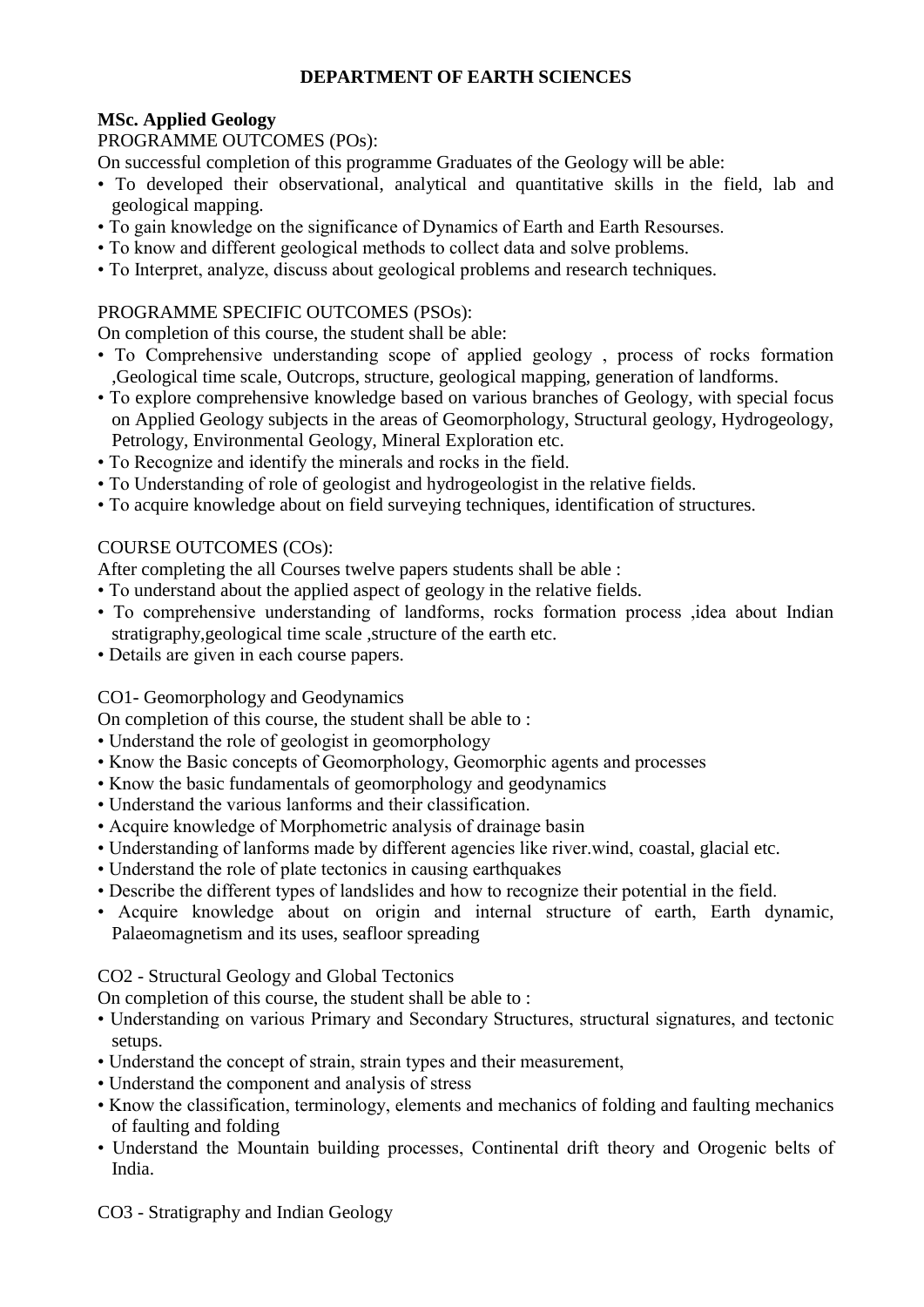On completion of this course, the student shall be able to :

- Understand the basic Principles of stratigraphy and stratigraphic correlation criteria , Tectonic Divisions of the India.
- Understand different types of stratigraphic units and how they are named their utility in regional stratigraphic correlation.
- Know the crustal evolution during the Precambrian in peninsular India and Precambrian-Cambrian boundary events.
- Acquire knowledge about the stratigraphic super groups its distribution, classification, correlation and economic importance in Indian stratigraphy.
- Understand the Archaean Group, Cuddapah, Vindhyan, Gondwana Group, Deccan Traps
- Acquire knowledge about the boundary problem between Permian Triassic and Mesozoic **Tertiary**

### CO4 - Palaeobiology

On completion of this course, the student shall be able to:

- Understand Concept of Paleobiology, Phylogenetic analysis, plant fossils through ages with special references to Gondwana flora
- Critically analyse fossil record to understand how major vertebrate groups originated, evolved over time and became extinct
- Understand the basic principles of organic evolution and their application in paleontology, organic evolution of horse, man and elephant
- Understand the Morphology, Classification, Evolutionary trends of brachiopoda, Mollusca, Trilobita, echnoidea etc.
- Major events in the history of Precambrian and phanrozoic time periods
- Gain knowledge about history of Development of Micropaleontology and its applications

### CO5 - Mineralogy and Geochemistry

On completion of this course, the student shall be able to:

- Understand basic concept of mineralogy, bonding, Solid solution, Physical and Chemical Properties of minerals
	- Explain silicate classification of minerals
- Gain knowledge about families of rock forming minerals like olivine, garnet, feldspar, pyroxenes etc
- Gxplain basic concept of geochemistry, thermodynamics and crystal chemistry
- Explain concept of PTX, Eh, pH diagrams
- Better understanding on geochemistry of rocks and minerals and interpretation of geochemical path finders for economical minerals

#### CO6 - Environmental Geology

On completion of this course, the student shall be able to:

- Understand basic concept of environmental Geoscience, Gain knowledge about important processes like greenhouse, global warming etc
- Recognition of natural hazards and mitigation of their human impacts.
- Describe environmental problems related to dams and reservoirs
- Gain knowledge about environmental impact assessment and risk management planning
- Appropriate use of the geological environment for waste disposal
- Develop ability to critically think about the environment Impact of mining projects.

#### CO7 - Igneous and Metamorphic Petrology

On completion of this course, the student shall be able to :

- Understand the basic concept, origin, classification and texture, Structures of igneous and their pathogenic significance
- Understand Earth energy and types of magma and its generation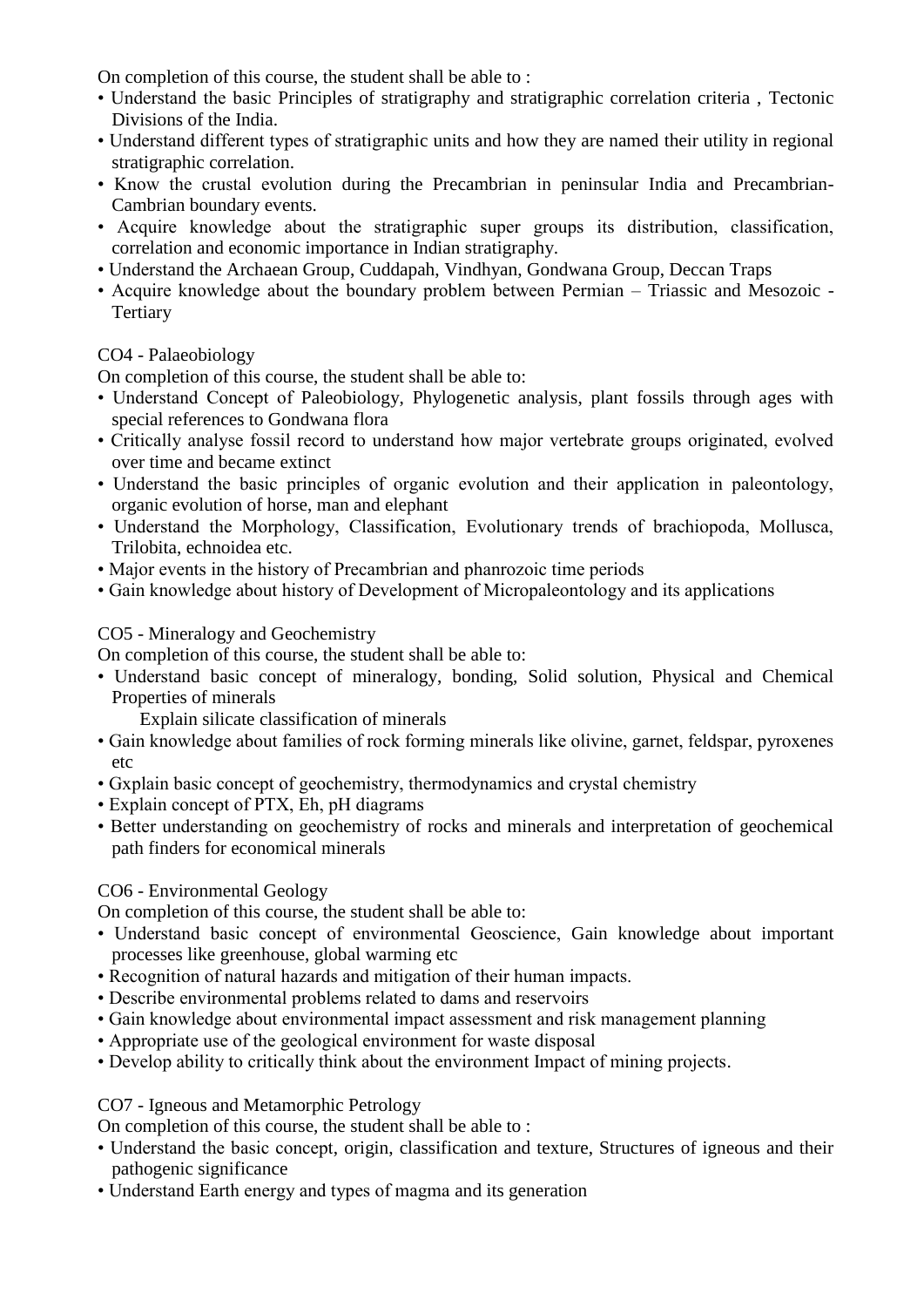- Acquire knowledge about the phase rule and equilibrium in silicate melts, binary and ternary systems
- Understand the Petrogenesis of the Basalts, Granite, Carbonatites, Kimberlites,and Ophiolites rocks
- Understand the basic concept, origin, classification of metamorphic rocks
- Gain knowledge about types of metamorphism, its types and agents
- Types of metamorphism and Classification of metamorphic rocks Graphical representation of metamorphic mineral assemblages – ACF, AKF, and AFM diagrams

### CO8 – Sedimentalogy

On completion of this course, the student shall be able to:

- Understand the Processes of sedimentation, Origin of sediments, Textures of clastic and nonclastic sedimentary rocks and their significance.
- Identify and describe basic features of Primary, secondary and organic sedimentary structures and their importance, classification of sedimentary rocks
- Critically analyse and use of structures and textures in sediment dispersal and basin studies
- Understand the Diagenesis–Compaction, Cementation

### CO9 - Hydrogeology and Engineering Geology

On completion of this course, the student shall be able to:

- Recognize and be able to demonstrate understanding of the hydrology, hydrologic cycle, components and as it pertains to ground water systems.
- Understand the occurrence and availability of both surface and subsurface water resources and the role of the hydrologic cycle.
- Critically analyze the precipitation, its Types and Computation methods.runoff, factors affecting runoff
- Describe the Hydrological properties of water bearing formations, Geological and Geophysical methods of groundwater prospecting
- Explain basic concept and scope of engineering geology and Engineering properties of rocks, Describe concept and design of wells, their types
- Understand the Quality assessment of groundwater

# CO10 - Ore Geology and Fuel Geology

On completion of this course, the student shall be able to:

- Knowledge about a wide range of ore deposits, the geometry of ore bodies, alteration patterns and assemblage of ore and gangue minerals
- Understand morphology of ore bodies and structure of ore localization, formation of ore bodies, ore forming elements, methods and the sources of ore forming fluids
- Explain concept of fuel geology, geothermometry,
- Gain knowledge about Know about the information geochemical behavior of ore forming elements during crystallization of magma
- Understand the various processes and of ore deposits like hydrothermal solution, supergene enrichment,placer deposits etc.
- Understand the origin, formation and classification of coal and petroleum

# CO11 - Mineral Exploration and Mining Geology

On completion of this course, the student shall be able to:

- Explain mineral exploration methods including geological, geochemical and geophysical are discussed to find and assess mineral deposits.
- Acquire knowledge about ore guides, Classification and its significance
- Understand processes of formation of mineral deposit
- Understand the basic Principal and methods of Geophysical, geochemical and geoboatnical prospecting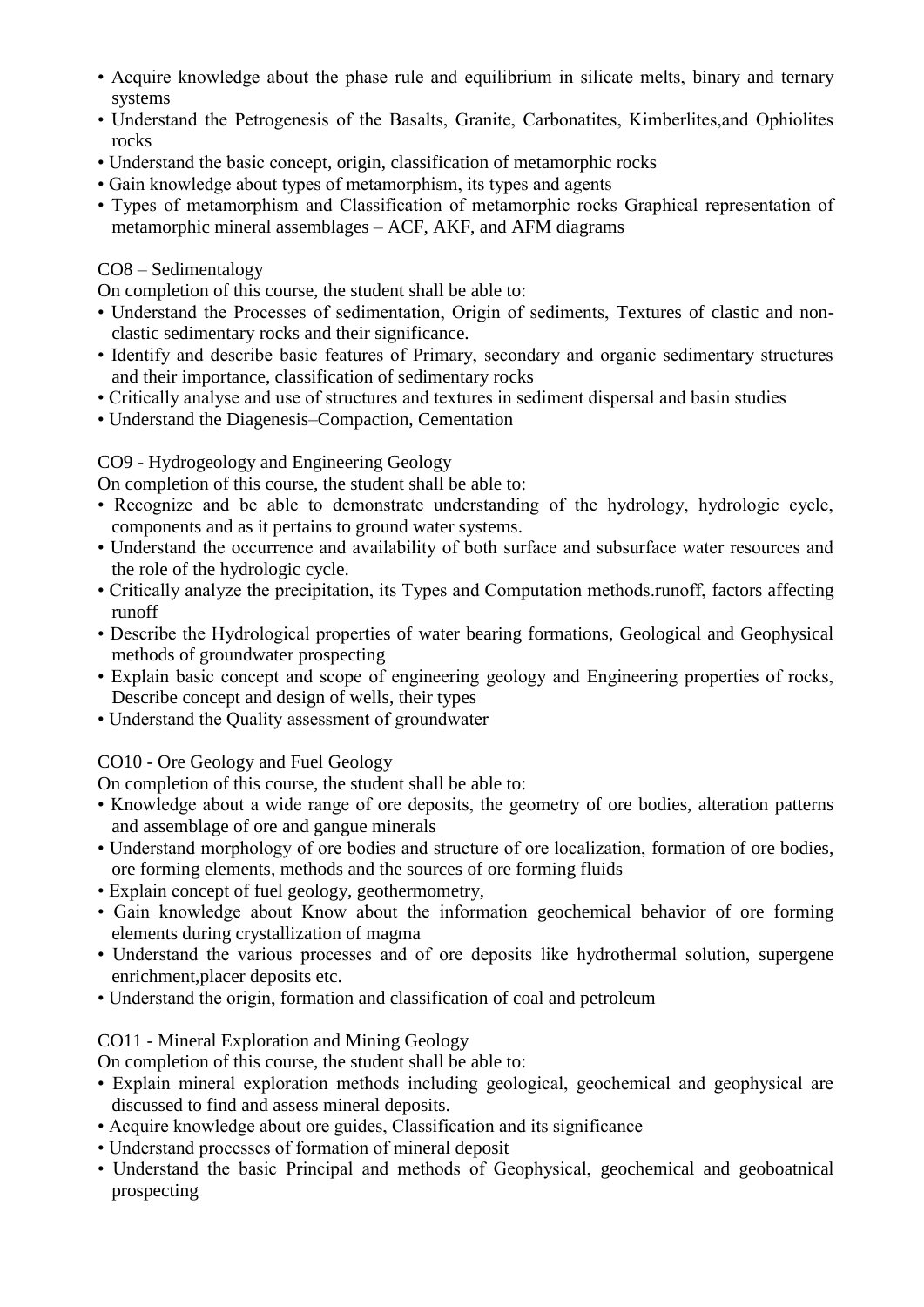• Explain basic concept of mining geology, different mining methods for coal exploration methods of sampling

CO12 - Remote Sensing and GIS Applications

On completion of this course, the student shall be able to:

- Describe basic principles of remote sensing and analysis of remotely sensed data by means of aerial photographs
- Describe fundamental principles and techniques of aerial photography
- Gain knowledge about Electromagnetic spectrum, its interaction with atmosphere, platforms sensors etc
- Understand basic concept of GIS and its components
- Gain knowledge about image interpretation, digital image processing, image rectification etc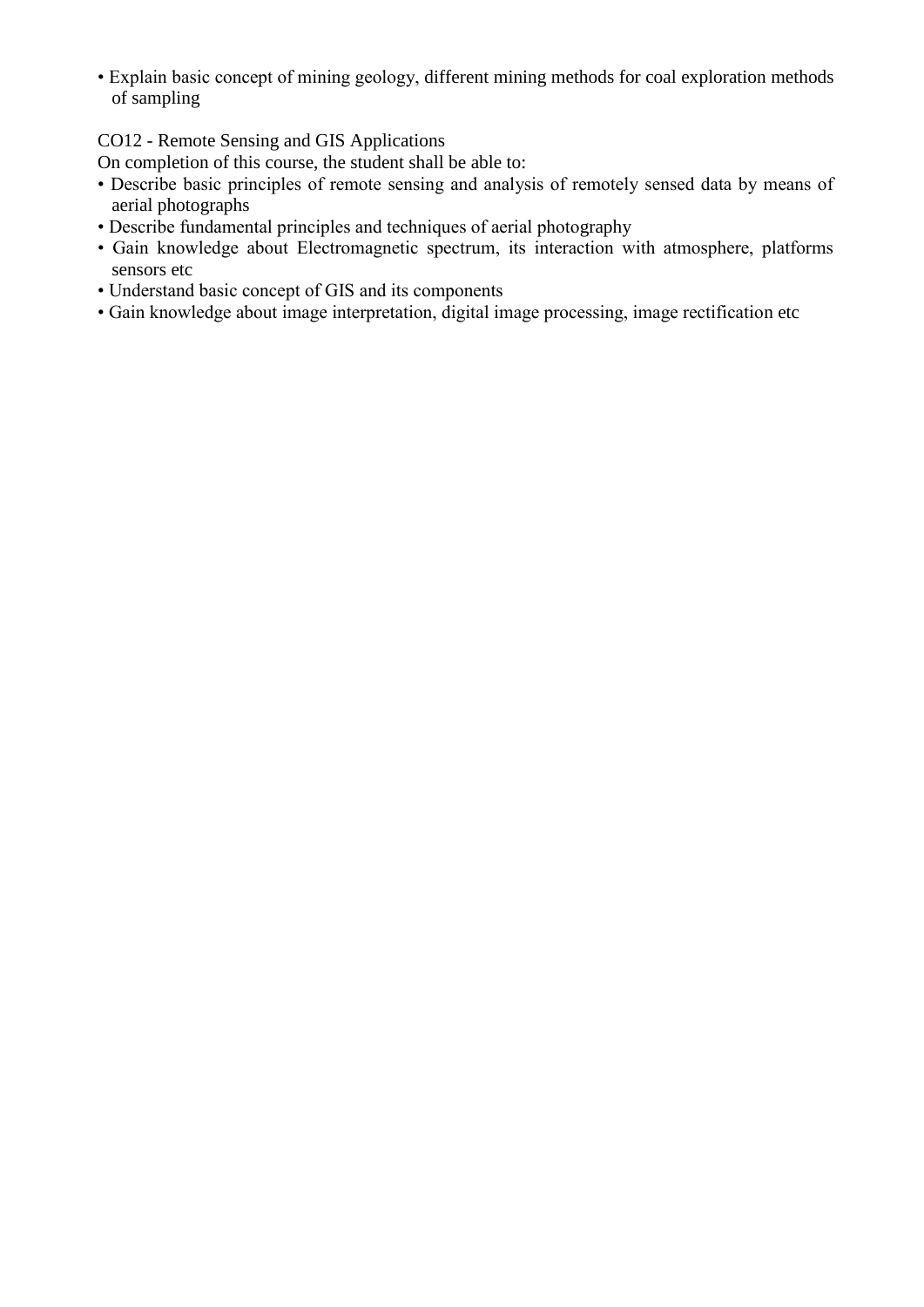# **M.Sc. (Tech.) Remote Sensing:**

### PROGRAMME OUTCOMES (POs) :

On successful completion of the Post PG programme-

- PostGraduates will demonstrate an ability to identify, formulate and solve Remote Sensing and GIS problems.
- PostGraduates will be fully equipped with concepts, methodologies and applications of Remote Sensing and Geospatial Technology.
- PostGraduate will demonstrate skills in handling Remote sensing instruments, software tools, techniques and decision making modeling while using Remote Sensing and Geospatial Technology.
- PostGraduate will demonstrate an ability to analyze and interpret data.
- PostGraduates will demonstrate knowledge of professional and ethical responsibilities

### PROGRAMME SPECIFIC OUTCOMES (PSOs):

On completion of this course, the student shall be able to :

- Acquire knowledge about the Fundamental principles and physics of Remote sensing and data Acquisition.
- Acquire knowledge of aerial photography and photogrammetry, techniques of digital image processing, preparation of different thematic maps for different aspects
- Acquire knowledge of Remote sensing satellites, platforms, sensors and their characteristics.
- Gain skills in image analysis and interpretation in preparing thematic maps
- Get familiarized with various data analysis techniques.
- Exposed to various Remote Sensing Applications to Earth Sciences and Mapping skills in different disciplines like lithological and structural features, Geomorphic Mapping
- learn remote sensing softwares and their applications in different disciplines

### Course Outcomes (COs):

After completing the all six papers students will understand the concepts, basics of remote sensing and GIS in the relative fields.

### CO1- PRINCIPLES OF REMOTE SENSING:

On completion of this course, the student shall be able to :

- Recognize and explain at basics and fundamental of remote sensing.
- know and explain advantages and limitations of remote sensing.
- Gain knowledge about different types sensors ,satellite ,platforms etc.
- Techniques of visual image interpretation
- Understand remote sensing data products and their procurement
- Understand and obtain spectral signature of various objects.
- Visually interpret satellite imagery for generation of various thematic maps

### CO2 -PRINCIPLES OF AERIAL PHOTOGRAPHY AND PHOTOGRAMMETRY

On completion of this course, the student shall be able to :

- Students will be able understand basics and fundaments of in aerial photography
- Students will be able to understand the different types of aerial photographs, and various techniques used in aerial photography
- Students will be able to know about the Geometric characteristics of Aerial Photographs, Orthophotographs.
- The student shall be able to understand the concept of stereoscopy and its use to determine height by parallax bar
- Students will be able to know about the applications of photo interpretation in geology , geomorphology, ground water investigation etc.

### CO3 - IMAGE PROGESSING AND DIGITAL COMPUTER PROGRAMMING

On completion of this course, the student shall be able to :

• To explain of digital image processing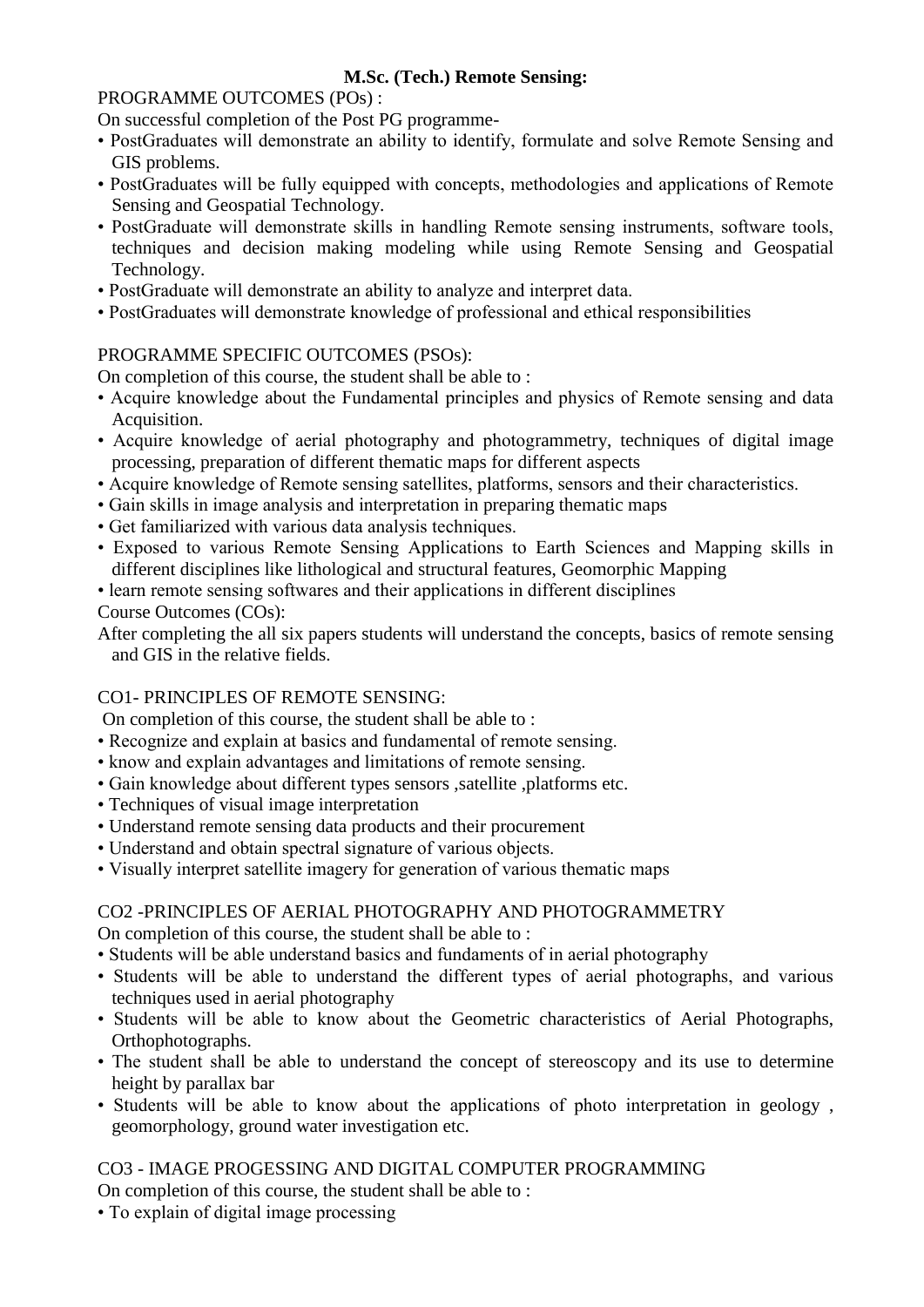- To perform digitization of photographic image,convertiong digital to visual image
- To perform radiometric correction of remotely sensed data
- To know about image registration its principles and procedures.
- Acquire knowledge in steps of digital image processing, preparation of different thematic maps for different aspects.
- Students will be able understand concept of digital image classification and pattern recognition

### CO-Pr1 - AERIAL PHOTO AND REMOTE SENSING DATA INTERPRETATION

On completion of this Lab course, the student shall be able to:

- Acquire skills to carry out the Lab Exercises independently on visual interpretation of satellite images and digital processing of aerial photographs.
- Get familiarized about various image processing softwares and enhancement and image processing techniques.
- Understanding different steps involved in satellite image processing

### CO4 - REMOTE SENSING IN ENVIRONMENTAL STUDIES and GEOTECHNICAL ENGINEERING

On completion of this course, the student shall be able to :

- to understand the basics of environment ,types of environmental pollutions and impact of men on biosphere.
- to know about the concept of solid waste management and its classification
- to knoe about the basic concept of fundamentals of geotechnical engineering and terrain classification for engineering geological mapping
- Understand the fundamentals and measurements of disaster management and mitigation measures

### CO5 - REMOTE SENSING IN EARTH SCIENCES and MINERAL EXPLORATION

On completion of this course, the student shall be able to :

- to understand the basics concept of mineral exploration ,characteristics feature and methods.
- To know the use of remote sensing techniques in mineral exploration
- To know about the basics of earth sciences and geomorphology
- to understand about various features extraction elated to mineral exploration from remote sensing data.

# CO6- REMOTE SENSING IN WATER RESOURCES and TERRAIN EVALUATION

On completion of this course, the student shall be able to :

- to understand the basics of water resources and also various remote sensing applications in the field of water resources.
- To know uses and importance of remote sensing for hydrological investigations
- To perform terrain evalution and methodology for lu/lc classification system
- Understand the assessment of Basin morphometry and its analysis ,drainage mapping and hydrogeomorphological,Groundwater prospect mapping
- Get exposure to the Groundwater and Watershed Management aspects.

# CO-Pr2 - APPLICATON OF REMOTE SENSING DATA FOR VARIOUS STUDIES

On completion of this Lab course, the student shall be able to :

- Acquire skills in analysing optical Remote Sensing data for various thematic mapping and its applications.
- Gain skills in various Satellite data and its use for different purposes.
- Understand the important of Open source technology in GIS and various options available in its implementation.
- Acquire skills in using open source remote sensing and GIS softwares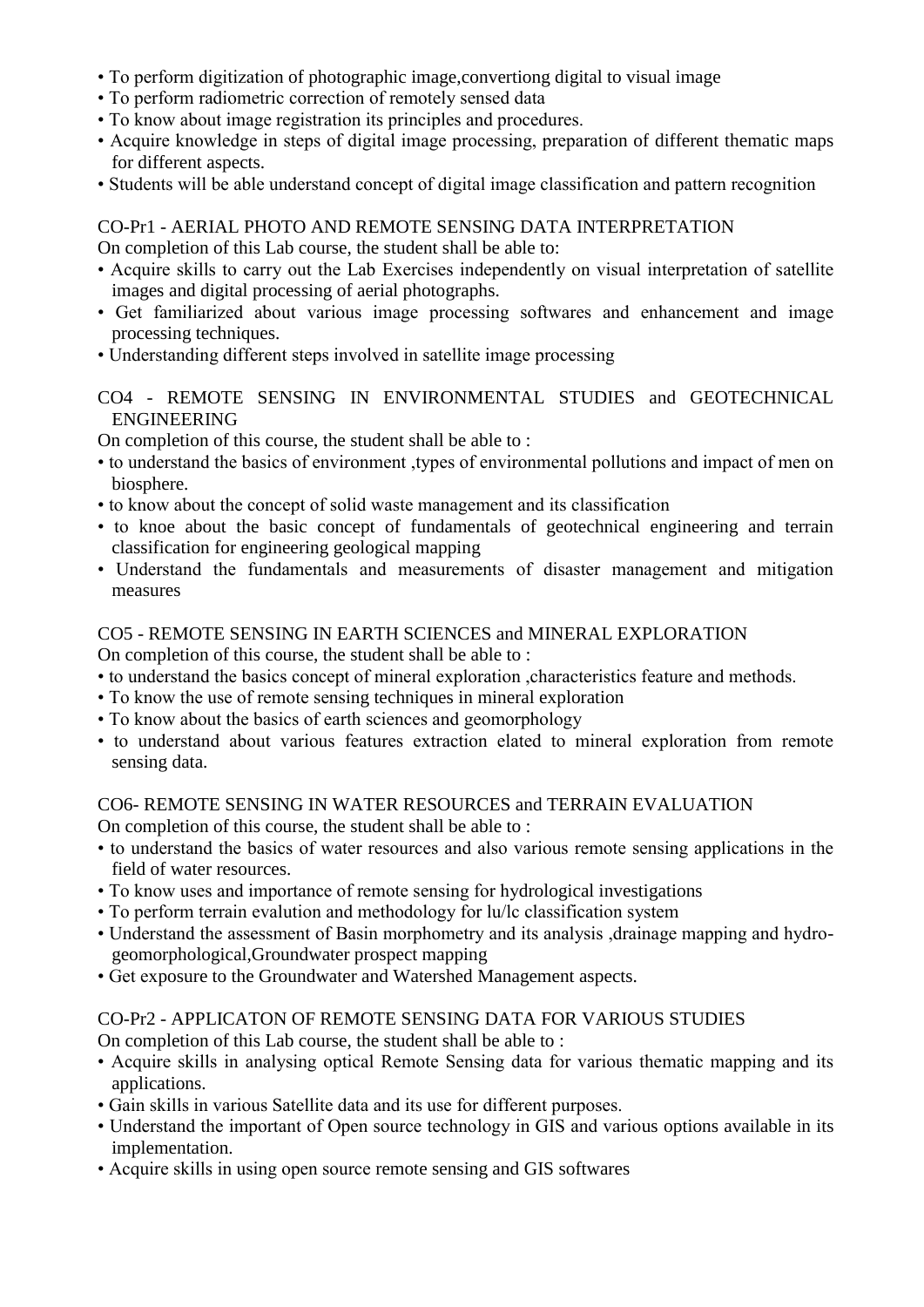# **Department of Continuing Education, Barkatullah University, Bhopal**

# **B.Ed Course**

# Programme Outcome :-

- Gain insight into philosophy, sociological and psychological basis of education.
- Reflect on the problem and issues related to emerging Indian society.
- To make use of education technology.

- Develop knowledge, skills, attitude among the pupil teachers to manage all types of children in effective manner.

# Programme Specific Outcome:-

- To obtain a total perspectives of the role of techno logical in modom educational practices.

- To equip the student teacher with his various technological applications available to him/her inspiring instructional practices.
- To develop the professional skill required for guiding pupils.

# Course Outcome :-

- To prepare trained teacher for secondary, higher secondary school.
- To teach in a effective and successfully to students.
- To be committed, inspired and interested in teaching.
- To develop skills of using instructional materials.
- To develop diagnostic and remedial skill in teaching.
- To develop a sense of responsibility towards society.

# **M.A. Education**

# Programme Out Come :-

To enable the students the understand the contribution of philosophy, psychology and teacher education.

- To acquaint the students with different western and Indian thinkers.
- To acquaint the students to critically discuss the interrelationship of education and other streams.
- Tot acquaint the students with concept and concern of education administration.
- To develop the ability and competencies of students to plan, execute research and apply it findings in education practices.

# Programme Specific Outcome :-

- To develop an understand about various areas of education problems and its solutions.
- To enable students understand relations between types of research tools and nature of date.
- To acquaint the students the critically discuss the relationship between various streams with education.
- To enable students the understand the psychological, philosophical and technological orientation the education.
- To enable the students the understand modern social tendency.

# Course Outcome :-

- To Prepare strong, trained teacher with scientific bent of mind.
- To teach at B.Ed., M.Ed. and M.Phil level with research oriented mind.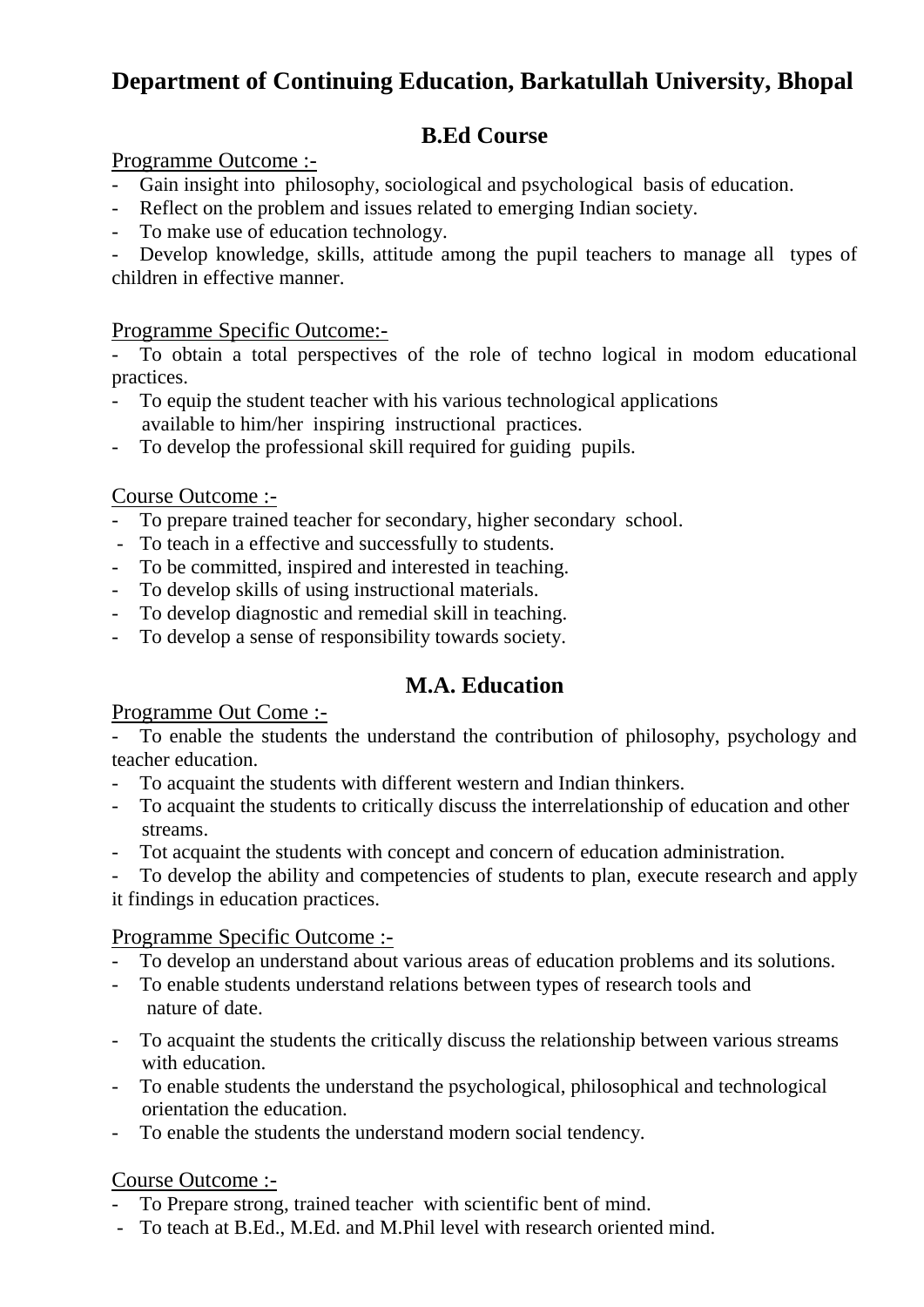- To ensure that students are having proper knowledge of thoughts and practices.
- Know the instructional appreciations of internet and web resource.
- To provide knowledge about gender equity equality for women empowerment.
- Acquire the skills of conducting action research and to develop the skills of interpreting and reporting the findings of action research.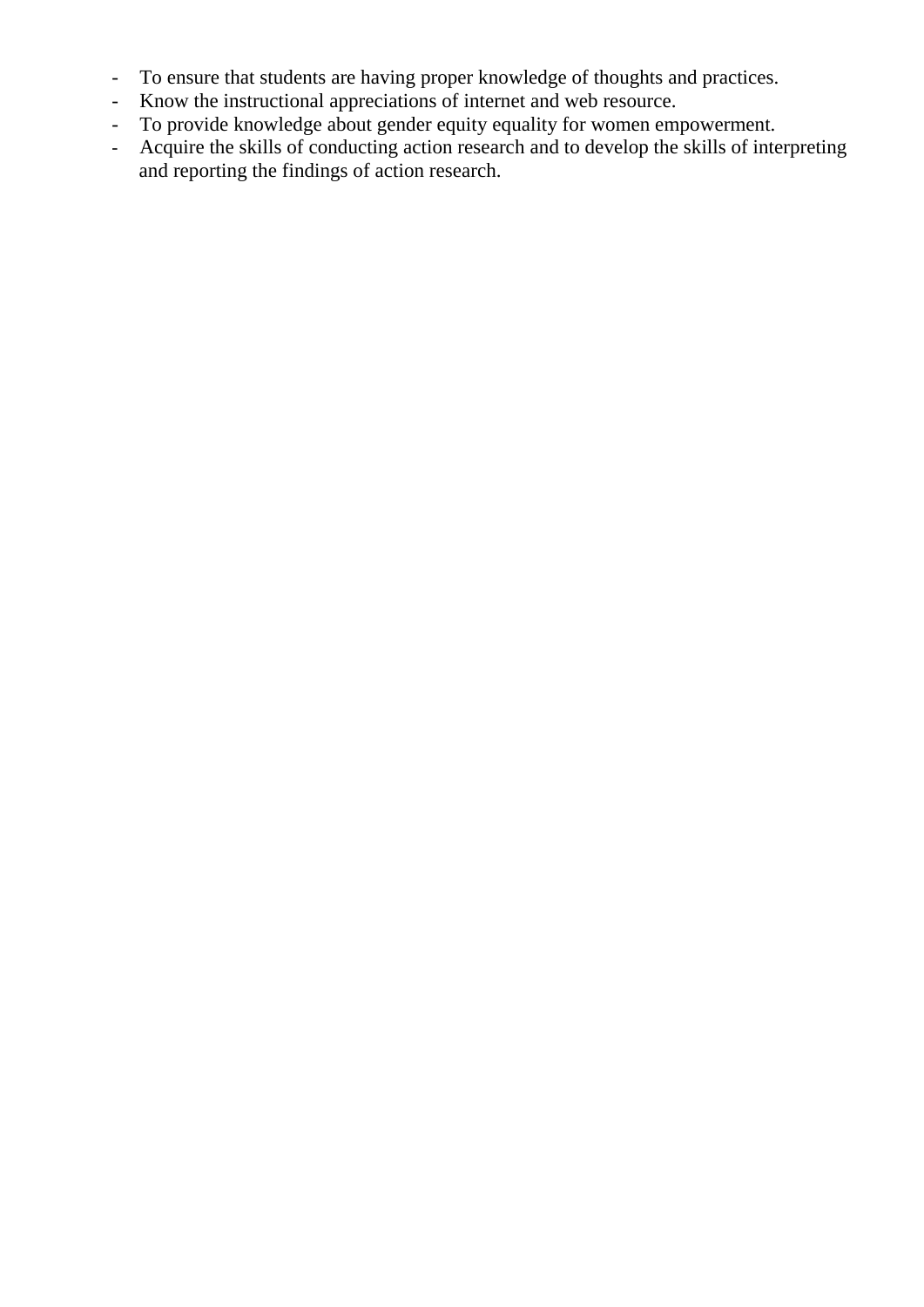### **DEPARTMENT OF ENVIRONMENTAL SCIENCE & LIMNOLOGY**

### No. of PG Course(s) run by the department=01 **M.Sc. Environmental Science**

Programme Outcomes (POs):

- Ethics: Recognize different value systems including moral dimensions of responsibility for students.
- Effective Citizenship: Social concern and national development centred, and the ability to act with an informed and responsible citizen.
- Environment and Sustainability: Understand the issues of environmental contexts and sustainable development.

Specific Outcomes

- PSO1: Understand the nature and basic concepts of environment science and ecology.
- PSO2: Analyse the relationships among plants, animals and environment.
- PSO3: Perform procedures as per laboratory standards in the areas of Environment and Ecology
- PSO4: Understand the applications of Environmental Sciences in various fields.
- PSO5: Understand the issues of environmental contexts and sustainable development

Course Outcomes

- CO1: To understand the fundamentals of environment for its better conservation.
- CO2: To understand various types of environmental pollution and able to suggest strategies for their mitigation.
- CO3: To develop understanding on climate change and related issues.
- CO4: To understand the importance of natural resources.
- CO5: To understand the importance of environmental impact assessment.
- CO6: To understand the importance of conservation of environment for society.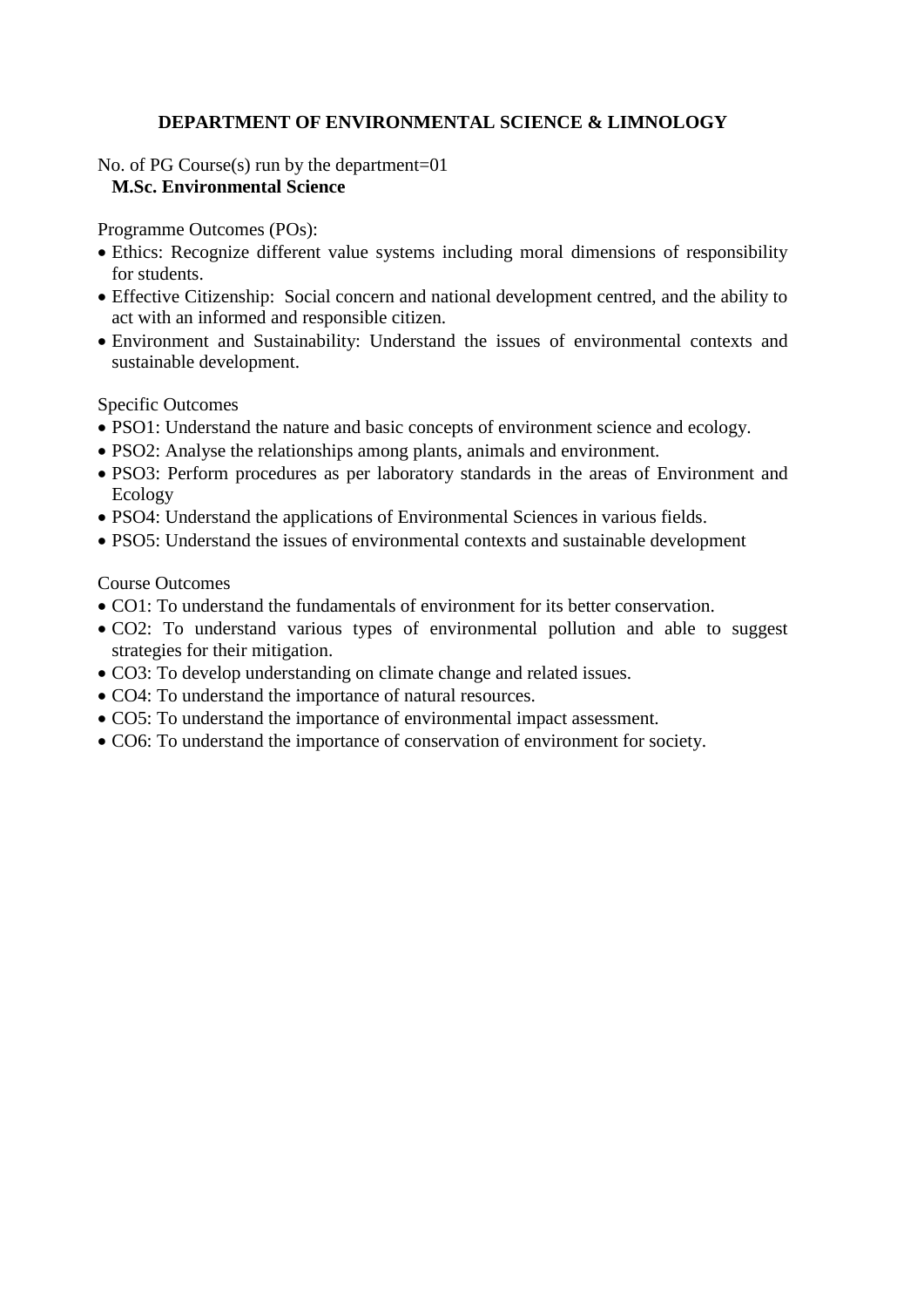#### **DEPARTMENT OF ELECTRONICS**

Program Outcomes, Program Specific Outcomes, Course Outcomes and Course Specific

Outcomes for M.Sc. (Electronics) Offered by Department of Electronics, Barkatullah University, Bhopal

➢ Program Outcomes:

The programs offered by this institute have been develop in competitive spirits, nurture individual thinking and groom the students in order to enable them to meet with the scientific and technological challenges in the global arena. We also developed professionally competent, environmentally and socially conscious, value imbibed and ethical students.

#### $\triangleright$  Specific Outcomes:

The department runs two (2) programs which include M.Sc. (Electronics) and Ph.D. (Electronics). These programs educate and prepare students to accept the national and global challenges in the field of electronics and provide them the knowledge base to serve the society through their active participation in scientific and educational institutions.

The Ph.D. program is designed to give elaborated exposure to students in the front line areas of electronics and makes globally competent scientific manpower.

➢ Course Outcomes:

M.Sc. (Electronics) is designed to develop and improvise basic concepts of the students and prepares them to undertake scientific challenges and enrich teaching fraternity. It also makes them technically sound and competent in handling technical instruments for various applications.

➢ Course Specific Outcomes (CSO) of M.Sc. (Electronics):

#### ET-101: Digital Design and Application

Students will be able to understand the sound knowledge and ability to identify and solve problems in the area of digital electronics.

#### ET-102: Operational Amplifier

Students will be imparted to improve their concept and knowledge of operational amplifiers and it`s applications.

ET-103: Network Analysis and Synthesis

Students will be capable of understanding the basic concept of networks and their analysis, synthesis and applications.

ET-104: Semiconductor Devices and Power Electronics

Students will have the exposure of most modern techniques available in the field of semiconductor and power electronics.

#### ET-105: Lab. 1 – Operational Amplifier

Students will acquire knowledge from classrooms and then the laboratory environment provides them the practical understanding of operation amplifiers.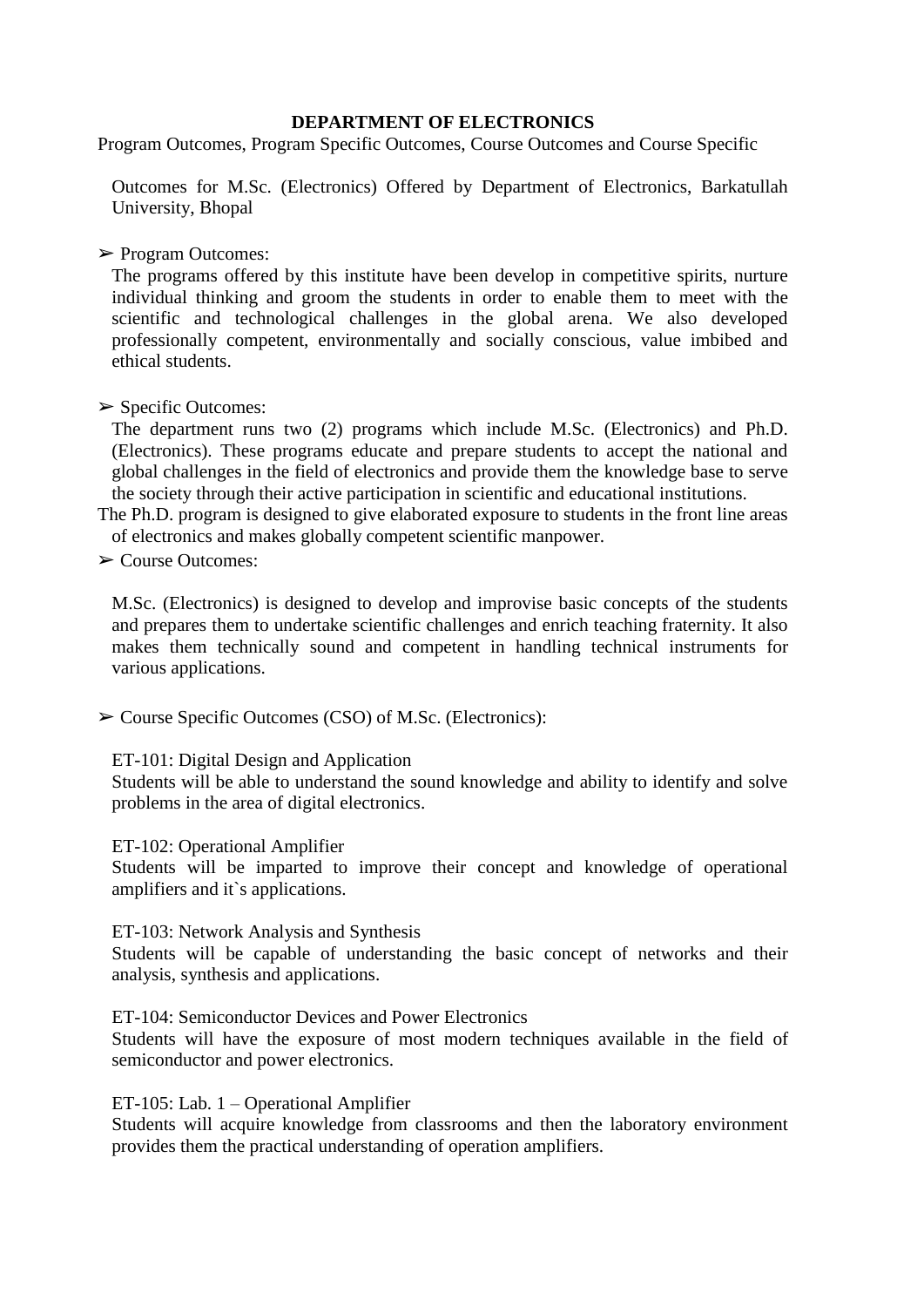ET-106: Lab. 2 – Digital Design and Application

Students will acquire knowledge from classrooms and then the laboratory environment provides them the practical understanding of digital circuits.

#### ET-107: Seminar (Based on Experiments/Theory)

Students will present their progress of understanding in the various fields of electronics and this will increase their skills to talks on the podium.

ET-108: Assignments (Based on Experiments/Theory)

Students will submit the write-ups of their progress of understanding the various fields of electronics and this will increase their writing skills.

ET-201: Sensor and Transducers

Students will be imparted to improve their concept and knowledge of sensors and transducers and their applications.

ET-202: Digital System and Microprocessor

Students will be able to understand the sound knowledge and ability to identify and solve problems in the area of digital systems and microprocessors.

ET-203: Electronic Instrumentations

Students will be capable of understanding the basic concept of electronic instruments and their applications.

ET-204: Operating System

Students will have the exposure of most modern techniques available in the field of operating systems.

ET-205: Lab. 1 – Sensors and Transducers

Students will acquire knowledge from classrooms and then the laboratory environment provides them the practical understanding of sensors and transducers.

ET-206: Lab. 2 – Microprocessor

Students will acquire knowledge from classrooms and then the laboratory environment provides them the practical understanding of microprocessors.

ET-207: Seminar (Based on Experiments/Theory)

Students will present their progress of understanding in the various fields of electronics and this will increase their skills to talks on the podium.

ET-208: Assignments (Based on Experiments/Theory)

Students will submit the write-ups of their progress of understanding the various fields of electronics and this will increase their writing skills.

ET-301: Data Communication and Networks

Students will be imparted to improve their concept and knowledge of data communication and networks and their applications.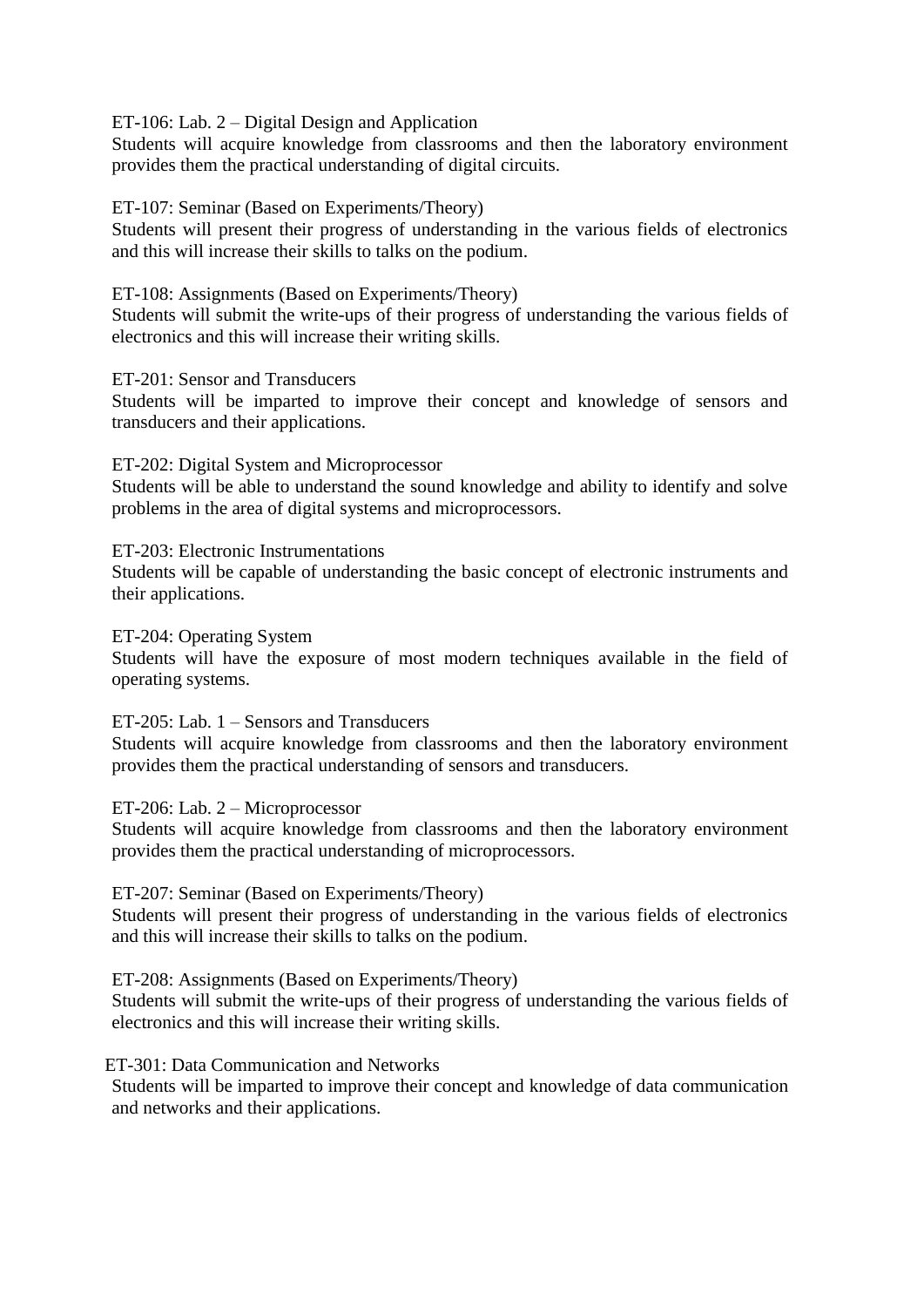ET-302: Embedded Systems and Applications

Students will be able to understand the sound knowledge and ability to identify and solve problems in the area of embedded systems and their applications.

#### ET-303: Process Control Instrumentations (Elective)

Students will be capable of understanding the basic concept of process control instrumentation and their applications.

#### ET-304: Internet Technologies (Elective)

Students will have the exposure of most modern techniques available in the field of internet.

#### ET-305: Minor Project

The acquired knowledge by students during the course will enable them to make electronic circuits for practical applications.

#### ET-306: Lab. 1 – Data Communication

Students will acquire knowledge from classrooms and then the laboratory environment provides them the practical understanding of data communications and networks.

#### ET-307: Lab. 2 – Embedded System

Students will acquire knowledge from classrooms and then the laboratory environment provides them the practical understanding of embedded system.

#### ET-308: Seminar (Based on Experiments/Theory)

Students will present their progress of understanding in the various fields of electronics and this will increase their skills to talks on the podium.

#### ET-309: Assignments (Based on Experiments/Theory)

Students will submit the write-ups of their progress of understanding the various fields of electronics and this will increase their writing skills.

#### ET-401: Computer Networking

Students will be imparted to improve their concept and knowledge of computer networking and their applications.

### ET-402: Microwave and Optical Communication (Elective)

Students will be able to understand the sound knowledge and ability to identify and solve problems in the area of microwave and optical communications and their applications.

#### ET-403: Electromagnetism and Non Linear Optics (Elective)

Students will be capable of understanding the basic concept of electromagnetism and non linear optics and their applications.

#### ET-404: Major Project/Trainings

Students will go for their major projects or trainings in the leading technical institutes and laboratories by this they will have the exposure of most modern technologies available in the country and can participate in this.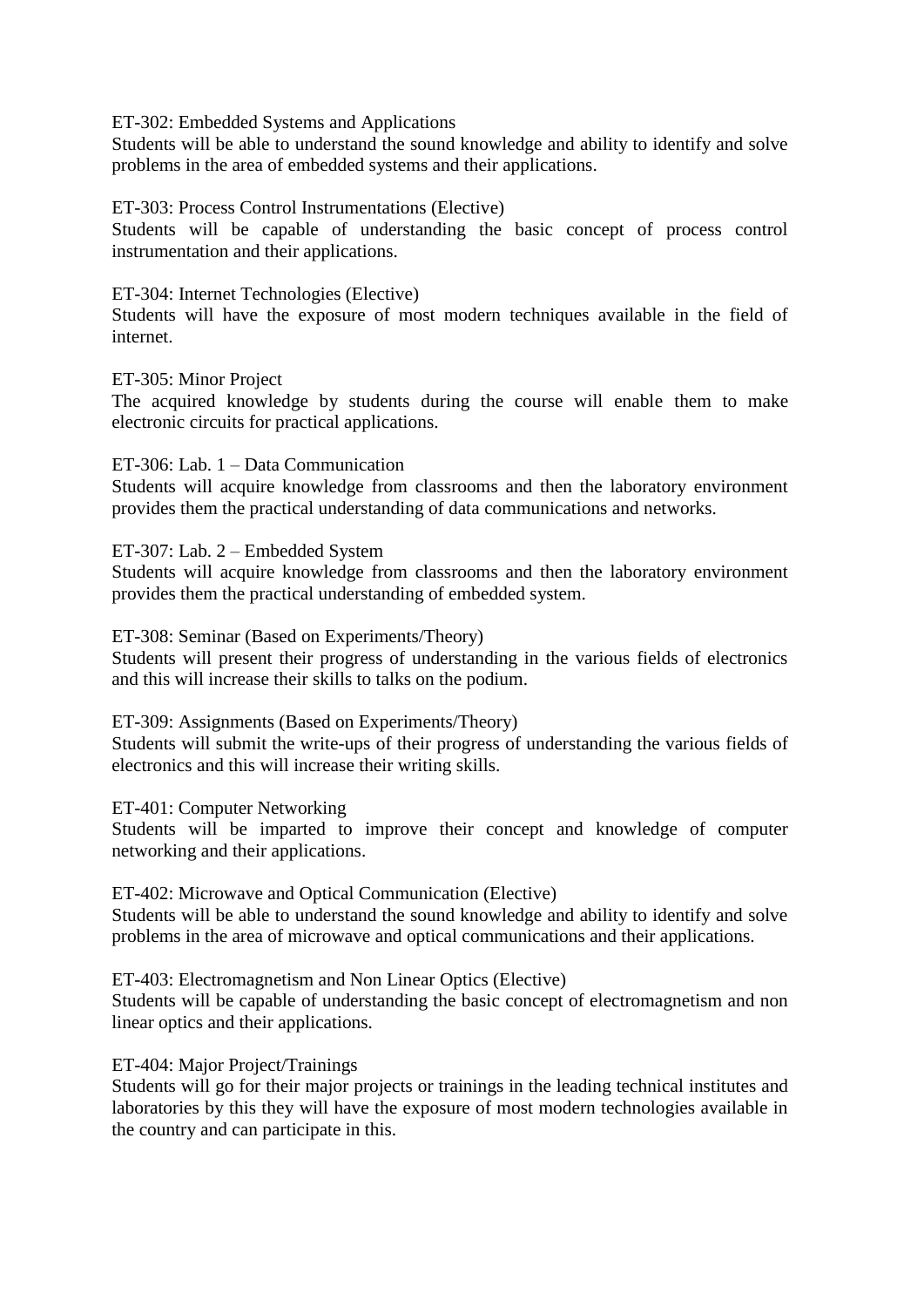# ET-405: Seminar (Based on Experiments/Theory)

Students will present their progress of understanding in the various fields of electronics and this will increase their skills to talks on the podium.

# ET-406: Assignments (Based on Experiments/Theory)

Students will submit the write-ups of their progress of understanding the various fields of electronics and this will increase their writing skills. electronics and this will increase their writing skills.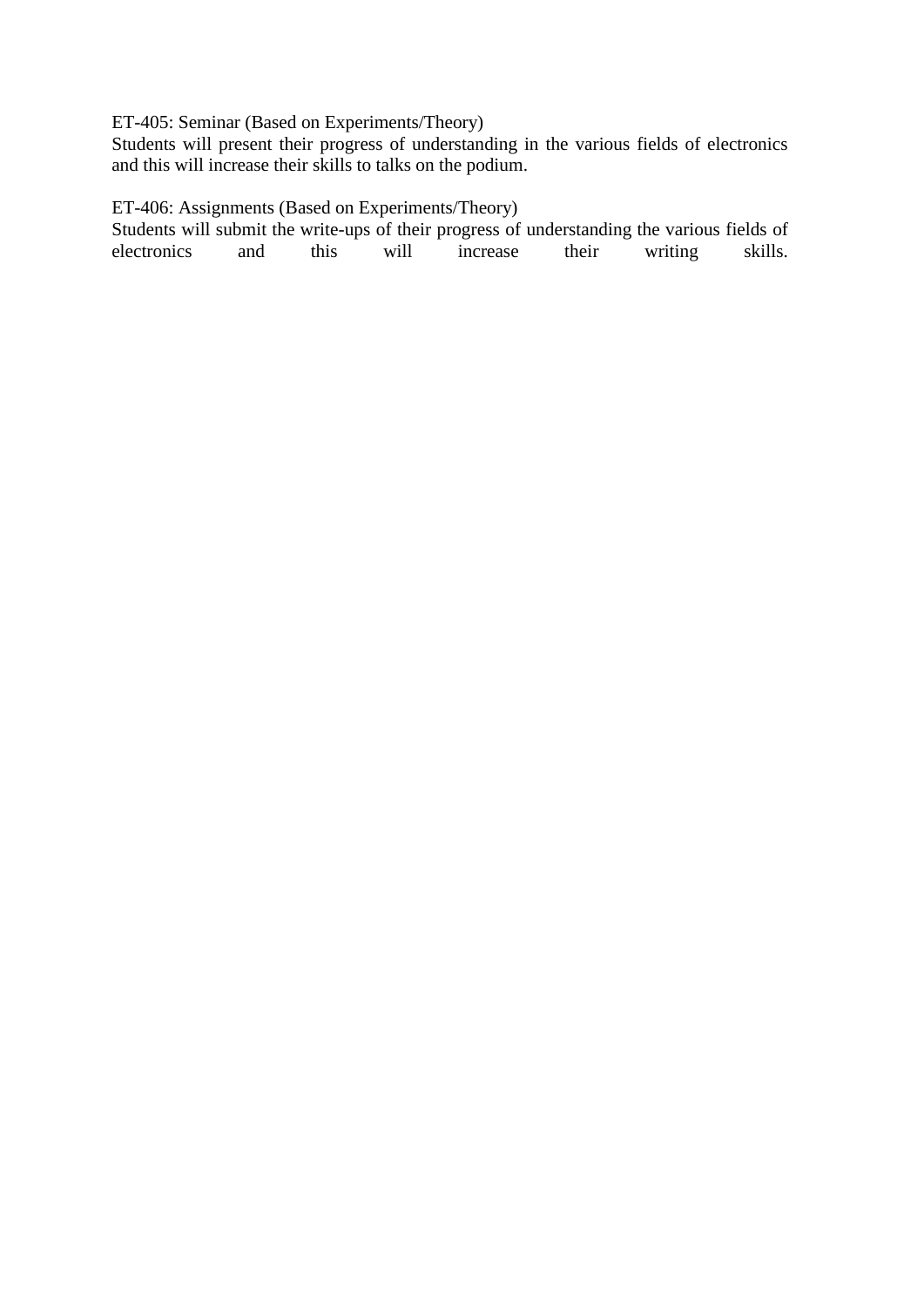#### **DEPARTMENT OF GENETICS AND BIOCHEMISTRY DEPARTMENT OF GENETICS**

No. of PG Course(s) run by the department=02 1.M.Sc. Biochemistry 2.M.Sc. Genetics

Programme outcomes: (M.Sc. Biochemistry)

The department is running two PG programmes (M.Sc. Biochemistry and M.Sc. Genetics) and one Ph.D. programme in Genetics. The students upon successfully qualifying their respective Master's degree/ Doctorate degree should be able to demonstrate their skills so as to explore:

PO1- Research Aptitude-research/ PDF avenues to shine their future in their respective field: Students must be well accustomed with research methodology and aptitude, which comprises numerous dimensions' such as skill developments in scientific writing, data collection, handling and computing along with validation through statistical analysis.

PO2- Professional Aptitude-validate their proficiency in the subject: The course curriculum has been developed by integration of multidisciplinary approach in the field of life-sciences to train the students for their betterment, enhance the ability and thinking power as well as in developing professional aptitude; which has enabled among themselves:

- To teach the basic and practical knowledge as well as scientific abilities in the respective field of Biochemistry/ Genetics.
- To provide thorough knowledge since inception to the latest and highly evolved.
- To make the students aware of applications of their studies in various industries (Diagnostics/ pharmaceutical).
- To facilitate students for taking up and shaping a successful career on completion of the course.
- To encourage the students to publish at least one paper as a outcome of their project dissertation.

PO3- Effective Citizenship-applying their knowledge in developing skills and decisive aptitude: Being the Post-graduates and field workers during the course, the students' have to communicate with a lot of people, they will become more familiar as well as become confident enough to take up future problems/challenges.

PO4- Effective Communication-modulating the students to opt and adopt an English medium: The medium of programme/ instructions is in English. A lot of admitted students have completed their undergraduate degree opting as Hindi medium; so the students will not only communicate/ write in the English medium but also useful in consulting International literature/ research publications as well as books.

PO5- Social Interaction- the social activities as a part of their course curricula: Due to field visits/ sample collections for their dissertations, the students interact with a lot of people of positive and negative mentalities; which groom themselves to adopt in the society through social interactions in their future endeavors.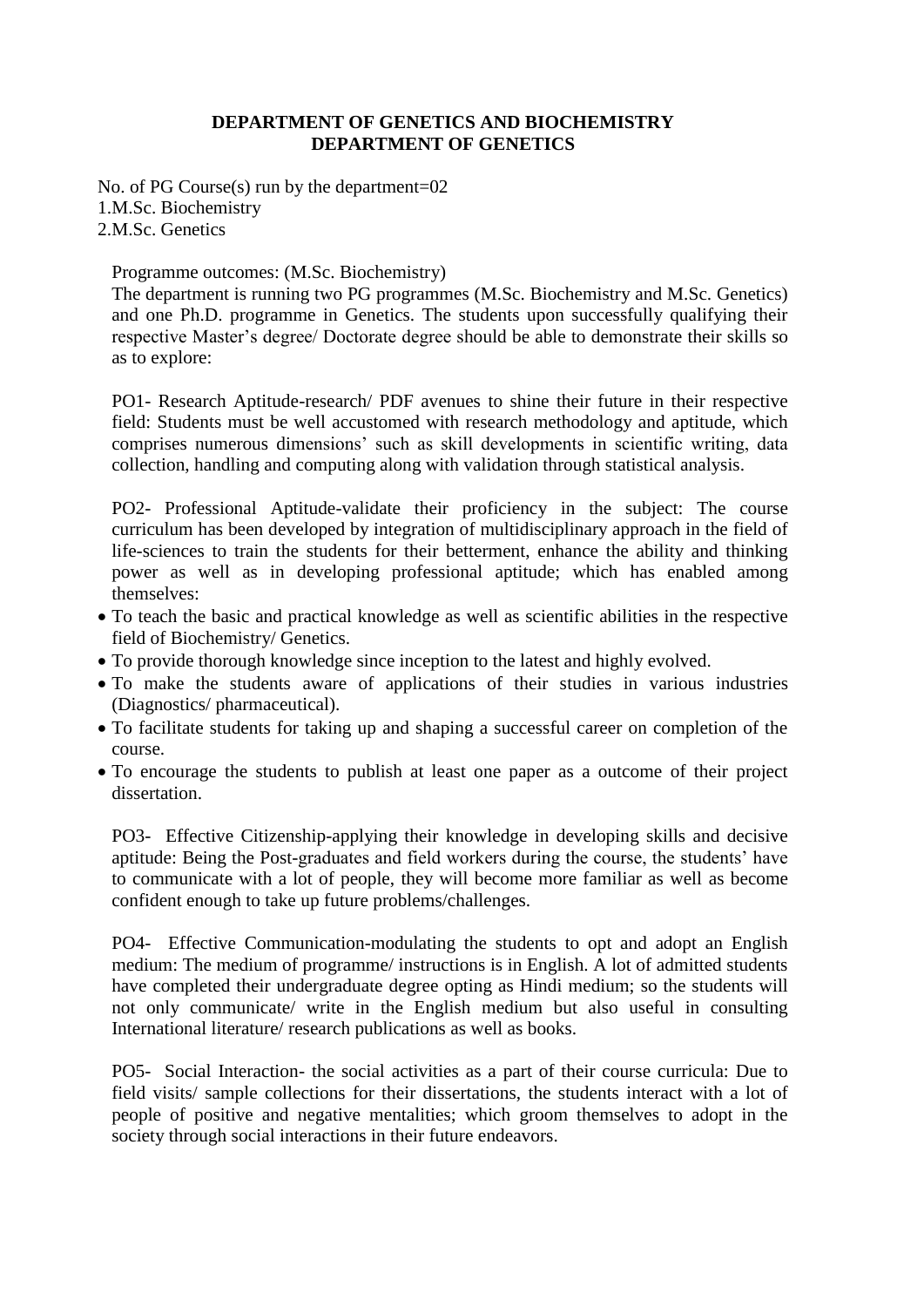PO5- Ethics and IPRs-not to harm surroundings and honour: The subject has been developed in such a manner to teach students about the ethical approaches i.e., not to harm or mutate living creatures (primitive ones, animals and plants); as well as proper respect to the IPRs of others and not to copy literature/ plagiarism as well to honor the rules as framed by the statutory bodies of India such as UGC, DBT etc.

PO6- Sustainability of the Environment: conservation practices are studied for sustainable development

Specific outcomes:

The students should acquire the subject related knowledge and must able to demonstrate expertise in their acquired learning with reference to teaching and research. It is expected after the admission to completion of the programme:

PSO1- To train the students the multidisciplinary approach of the subjects so as to create foundation for further studies/ research.

- Empowering complete awareness of biomolecules along with their interactions with other molecules.
- Developing vision of cellular structure and function along with the insights of cellular signaling at molecular level.
- Exposure of latest in the field of life sciences viz., Genomics, Proteomics, Immune responses, Codon bias Angiogenesis along with the latest evolution of biological tools.

PSO2- To prepare the students with the abilities of the laboratory as well as field based studies/ research.

- To make the students aware about conservation and sustainable use of rich diversity of our universe.
- Expertise in database search and sequence analysis.
- Develop an understanding of computational biological techniques in the field of virology and though codon bias identification of vaccine candidates and forecasting future development and gene therapy.
- Analysis of biomolecules using various techniques.
- Laboratory skills in isolation & transformation techniques.
- To address the socio-economic challenges of the fields.

PSO3- To develop the potential among students to become an entrepreneur of coming future.

PSO4- To build the Department on the modern lines for education and training.

#### Course outcome:

After compleating their Masters Programme, the students are able to achieve teaching and research capabilities.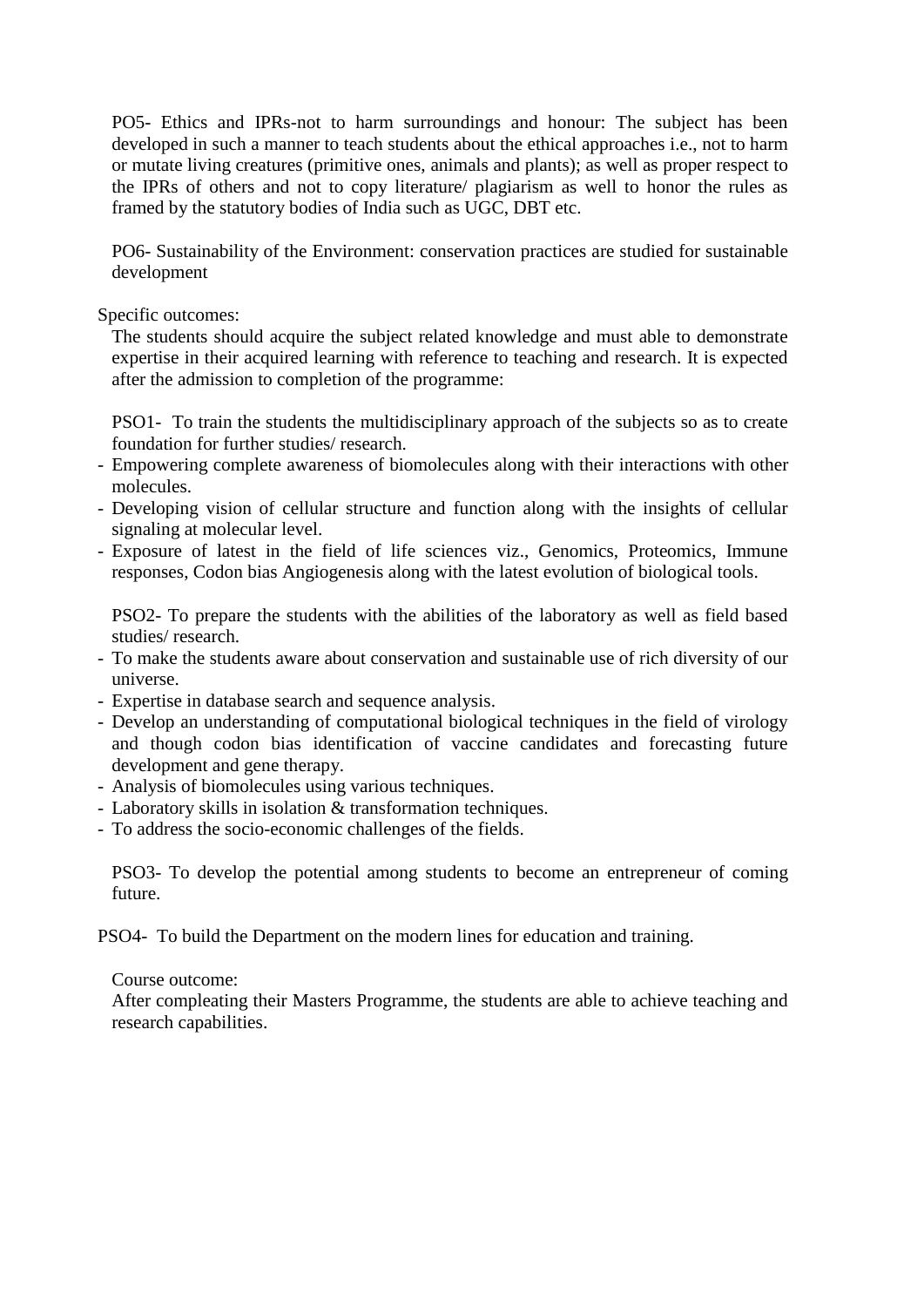Programme outcomes: (M.Sc. Genetics)

The department is running two PG programmes (M.Sc. Biochemistry and M.Sc. Genetics) and one Ph.D. programme in Genetics. M.Sc. (Molecular Biology) has been proposed from the session 2019-20. The students upon successfully qualifying their respective Master's degree/ Doctorate degree should be able to demonstrate their skills so as to explore:

PO1- Research Aptitude-research/ PDF avenues to shine their future in their respective field: Students must be well accustomed with research methodology and aptitude, which comprises numerous dimensions' such as skill developments in scientific writing, data collection, handling and computing along with validation through statistical analysis.

PO2- Professional Aptitude-validate their proficiency in the subject: The course curriculum has been developed by integration of multidisciplinary approach in the field of life-sciences to train the students for their betterment, enhance the ability and thinking power as well as in developing professional aptitude; which has enabled among themselves:

- To teach the basic and practical knowledge as well as scientific abilities in the respective field of Biochemistry/ Genetics.
- To provide thorough knowledge since inception to the latest and highly evolved.
- To make the students aware of applications of their studies in various industries (Diagnostics/ pharmaceutical).
- To facilitate students for taking up and shaping a successful career on completion of the course.
- To encourage the students to publish at least one paper as a outcome of their project dissertation.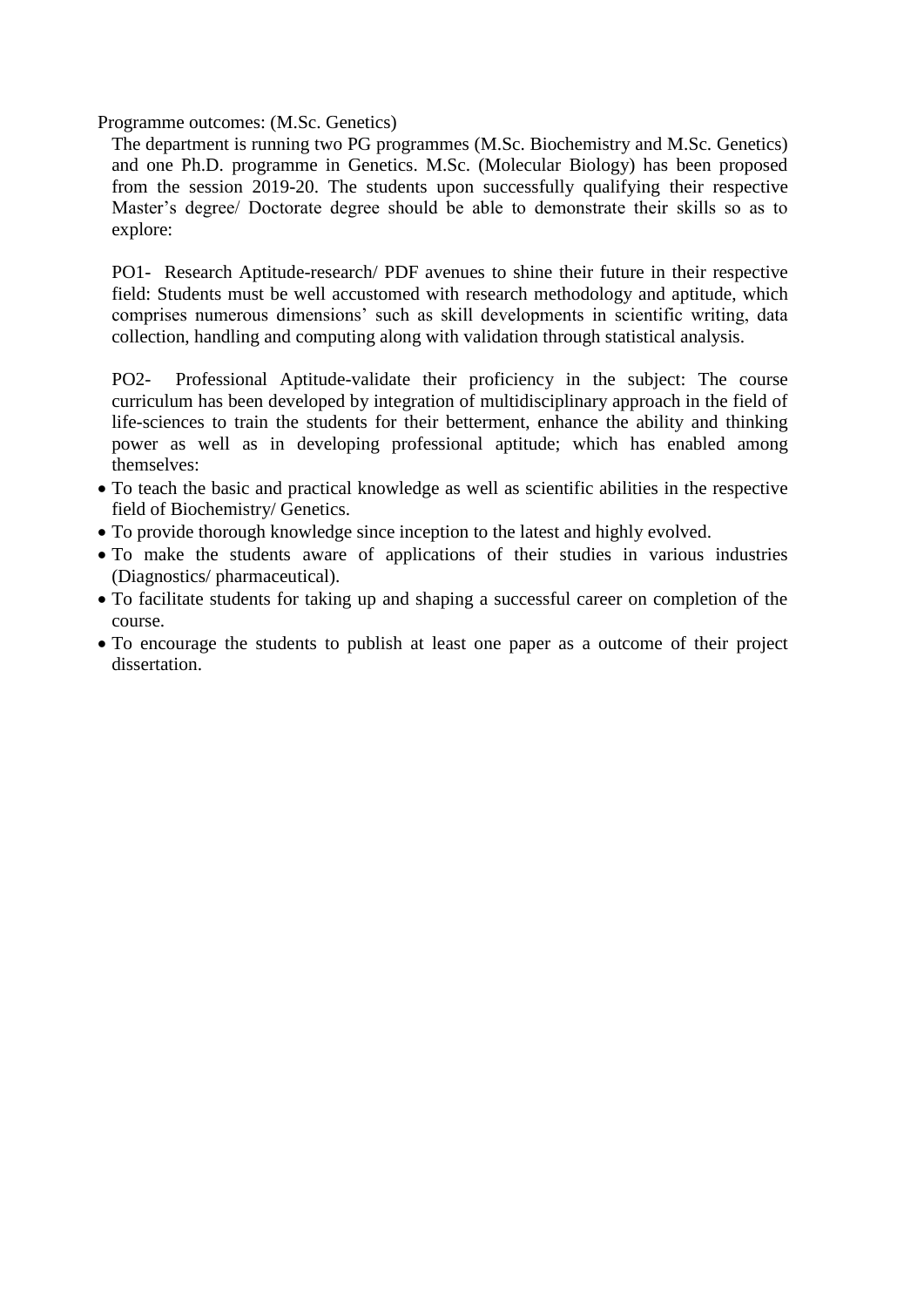PO3- Effective Citizenship-applying their knowledge in developing skills and decisive aptitude: Being the Post-graduates and field workers during the course, the students' have to communicate with a lot of people, they will become more familiar as well as become confident enough to take up future problems/challenges.

PO4- Effective Communication-modulating the students to opt and adopt an English medium: The medium of programme/ instructions is in English. A lot of admitted students have completed their undergraduate degree opting as Hindi medium; so the students will not only communicate/ write in the English medium but also useful in consulting International literature/ research publications as well as books.

PO5- Social Interaction- the social activities as a part of their course curricula: Due to field visits/ sample collections for their dissertations, the students interact with a lot of people of positive and negative mentalities; which groom themselves to adopt in the society through social interactions in their future endeavors.

PO5- Ethics and IPRs-not to harm surroundings and honour: The subject has been developed in such a manner to teach students about the ethical approaches i.e., not to harm or mutate living creatures (primitive ones, animals and plants); as well as proper respect to the IPRs of others and not to copy literature/ plagiarism as well to honor the rules as framed by the statutory bodies of India such as UGC, DBT etc.

PO6- Sustainability of the Environment: conservation practices are studied for sustainable development

Programme specific outcomes:

The students should acquire the subject related knowledge and must able to demonstrate expertise in their acquired learning with reference to teaching and research. It is expected after the admission to completion of the programme:

PSO1- To train the students the multidisciplinary approach of the subjects so as to create foundation for further studies/ research.

- Empowering complete awareness of biomolecules along with their interactions with other molecules.
- Developing vision of cellular structure and function along with the insights of cellular signaling at molecular level.
- Exposure of latest in the field of life sciences viz., Genomics, Proteomics, Immune responses, Codon bias Angiogenesis along with the latest evolution of biological tools.

PSO2- To prepare the students with the abilities of the laboratory as well as field based studies/ research.

- To make the students aware about conservation and sustainable use of rich diversity of our universe.
- Expertise in database search and sequence analysis.
- Develop an understanding of computational biological techniques in the field of virology and though codon bias identification of vaccine candidates and forecasting future development and gene therapy.
- Analysis of biomolecules using various techniques.
- Laboratory skills in isolation & transformation techniques.
- To address the socio-economic challenges of the fields.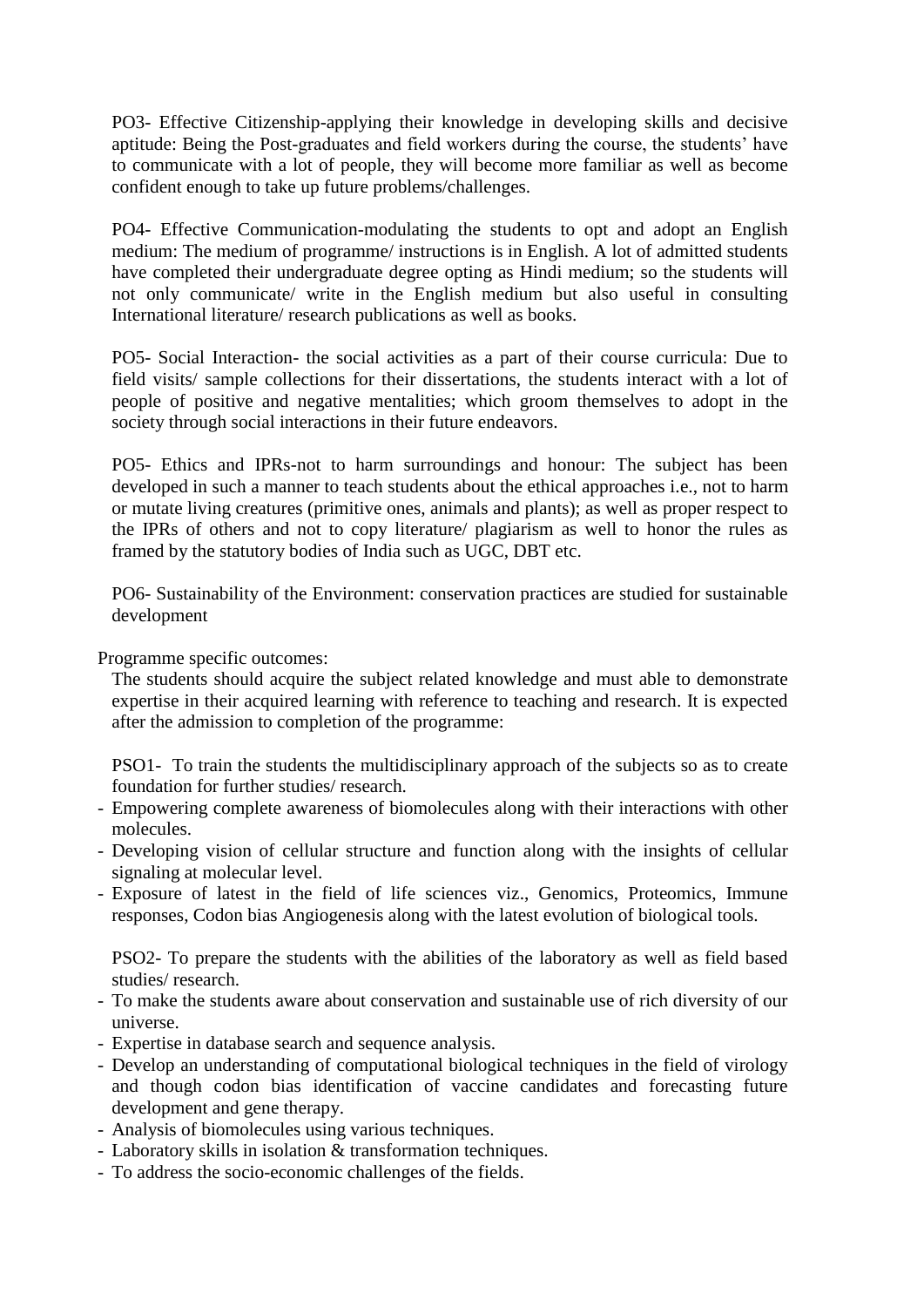PSO3- To develop the potential among students to become an entrepreneur of coming future.

PSO4- To build the Department on the modern lines for education and training.

#### Course outcome

After compleating their Masters Programme, the students are able to achieve teaching and research capabilities.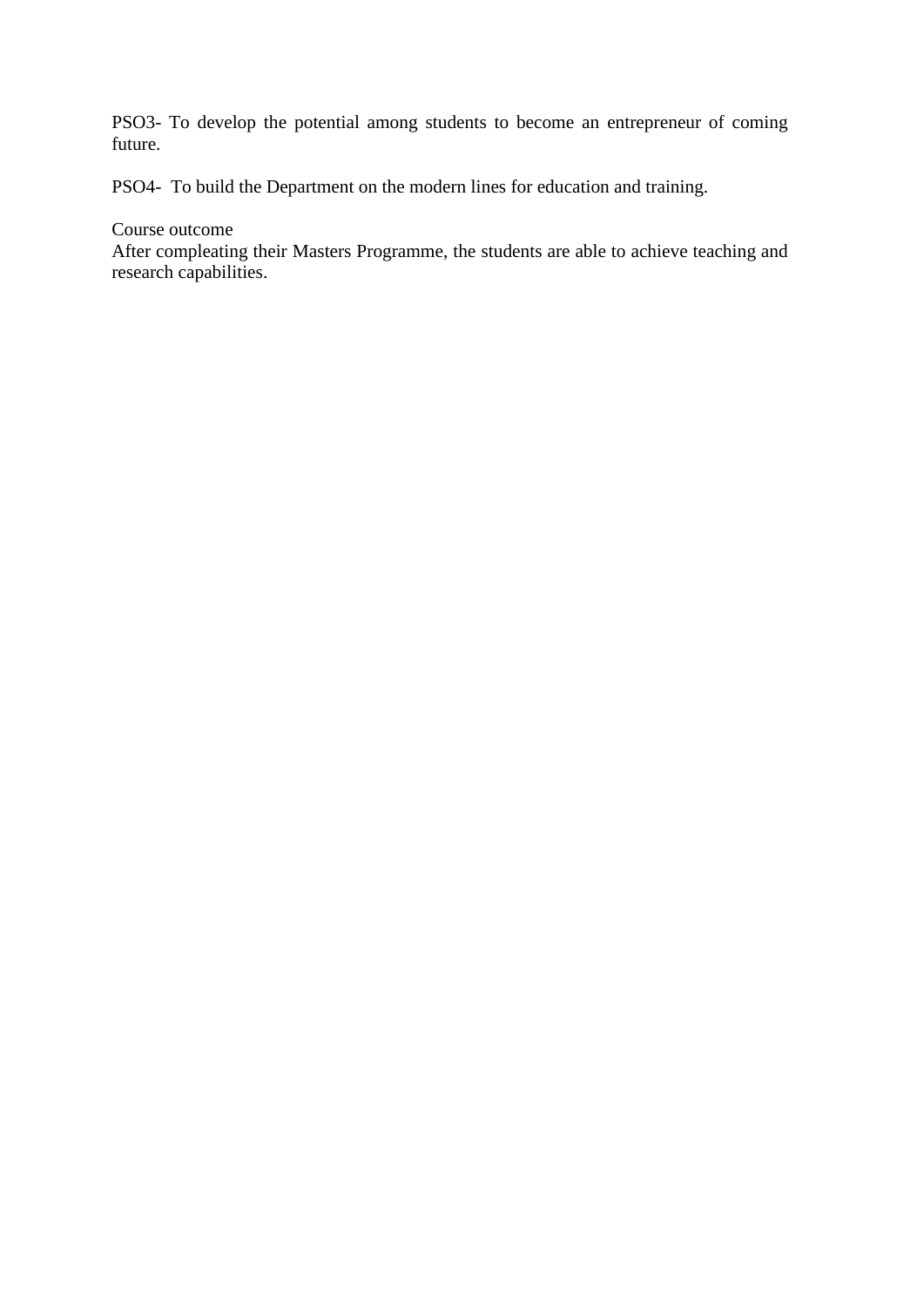### **INSTITUTE OF DISTANCE EDUCATION**

Programme outcomes, Programme specific outcomes and course outcomes for all Programmes offered by the institution are stated and displayed on website and communicated to teachers and students.

Institute of Open & Distance Education No. of UG Course(s) run by the department=03 Bachelor of Arts Bachelor of Commerce Bachelor of Library & Information Science

Institute of Open & Distance Education No. of PG Course(s) run by the department=07 Master of Arts (Political Science) Master of Arts (Sociology) Master of Arts (Economics) MA (History) Master of Arts (Hindi Literature) Master of Arts (English Literature) Master of Library 7 Information Science

Institute of Open & Distance Education Bachelor of Arts (BA) Programme Outcomes: Bachelor of Arts PO1 - Community Engagement and Global Understanding. PO2 - Critical and Creative Thinking. PO3 - Literacy and Communication. PO4 - Evaluate and Conduct Research. PO5 - Depth and Breadth of Understanding.

PO6 - Professional Development and Ethical Behavior.

Programme specific outcomes:

PSO1 - The students acquire knowledge in the field of social sciences, literature and humanities which make them sensitive and sensible enough.

PSO2 - The B.A. graduates will be acquainted with the social, economical, historical, geographical, political, ideological and philosophical tradition and thinking.

PSO3 - The program also empowers the graduates to appear for various competitive examinations or choose the post graduate programme of their choice.

PSO4 - The B. A. program enables the students to aquire the knowledge with human values framing the base to deal with various problems in life with courage and humanity.

PSO5 - The students will be ignited enough to think and act over for the solution of various issues prevailed in the human life to make this world better than ever.

PSO6 - Programme provides the base to be the responsible citizen.Course outcome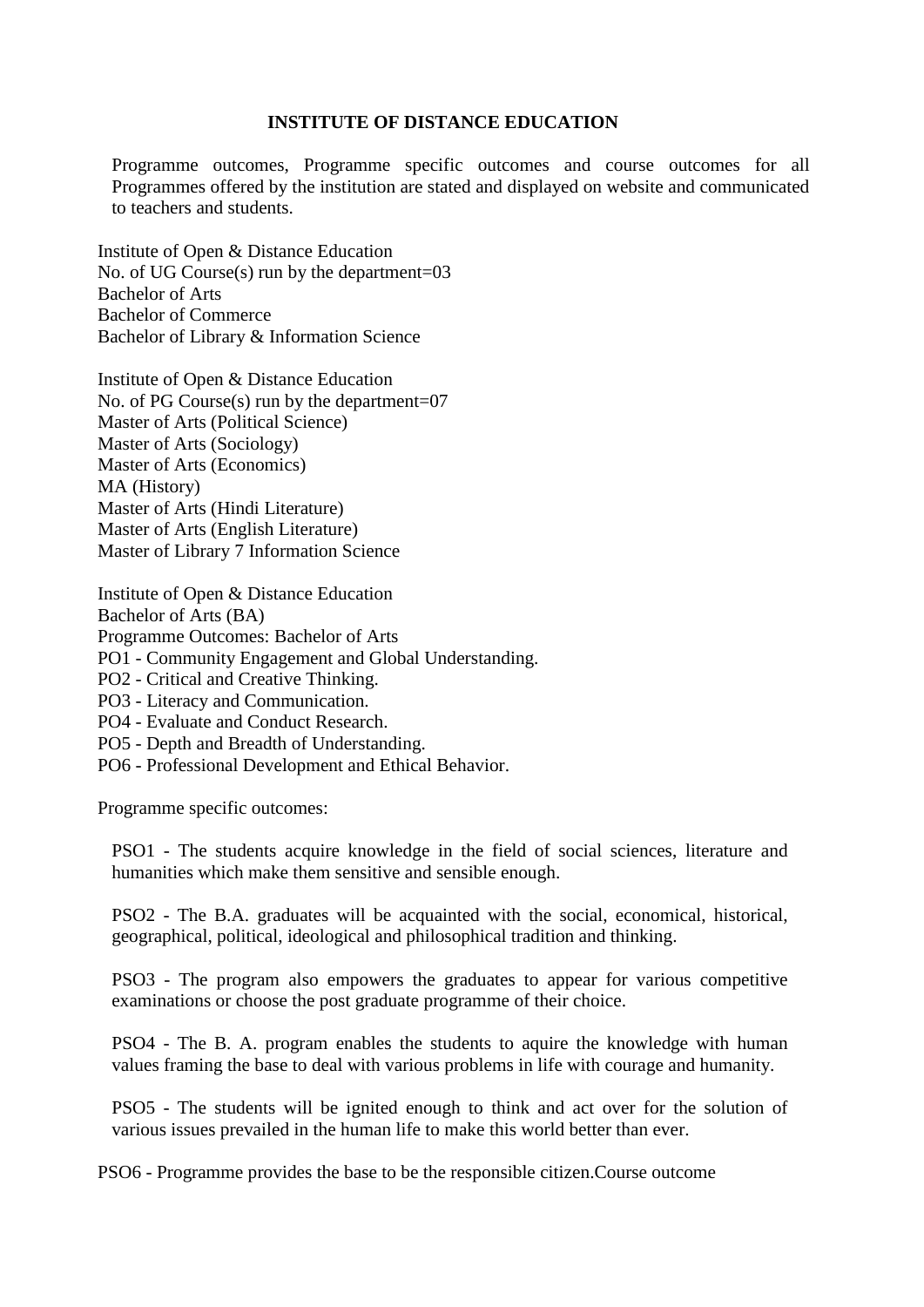Course outcome

- CO1 Understand how cultural, historical, geographical, political, linguistic, and environmental forces shape the world and recognize the role of the individual within
- CO2 Analyse and critically reflect on complex problems incorporating multiple
- CO3 Demonstrate the ability to extract and convey information accurately in a variety of formats.
- CO4 Engage in scholarly inquiry to identify and investigate questions of a theoretical and/or applied nature.
- CO5 Demonstrate detailed knowledge in one or more disciplines and integrate knowledge and perspectives across disciplinary boundaries.
- CO6 Demonstrate personal integrity and professional behaviour in scholarly endeavours and in collaborating with others within and beyond the academic community.
- At the end of the course the student should be able to practise direct and indirect role in research by awaring themselves and others in handling sophosticated instruements they must develop research oriented skills.

Institute of Open & Distance Education

Bachelor of Commerce (BCom)

Programme Outcomes: Bachelor of Commerce

Program Outcomes Students who have taken admission to this program of B.Com are expected to concentrate upon the following outcomes.

- PO1 Commercial sense.
- PO2 Develop managerial skills.
- PO3 Entrepreneurial skill.
- PO4 Budgeting policy.
- PO5 Human Resources Management.
- PO6 Develop Numerical ability.
- PO7 Well versed with business regularity framework.

Programme specific outcomes:

PSO1 - The B. Com. graduates would be able to acquire basic and fundamental knowledge and skills for doing business and commercial activities of their choice.

PSO2 - The program also empowers the graduates to appear for various competitive exams or choose a profession of their choice such as CA, CS, ICWA, MBA, M.Com etc.

PSO3 - The program enables the students to aquire the accounting knowledge, management principles, retail trading, banking and insurance transactions, business economics and financial management.

PSO4 - The students also acquire knowledge in the field of management accounting, corporate accounting, statistical and mathematical techniques and knowledge relating to corporate law and business laws.

PSO5 - The students become capable of doing a business of their chioce or chosing a profession or can become employees having basic knowledge and skill required for such activities.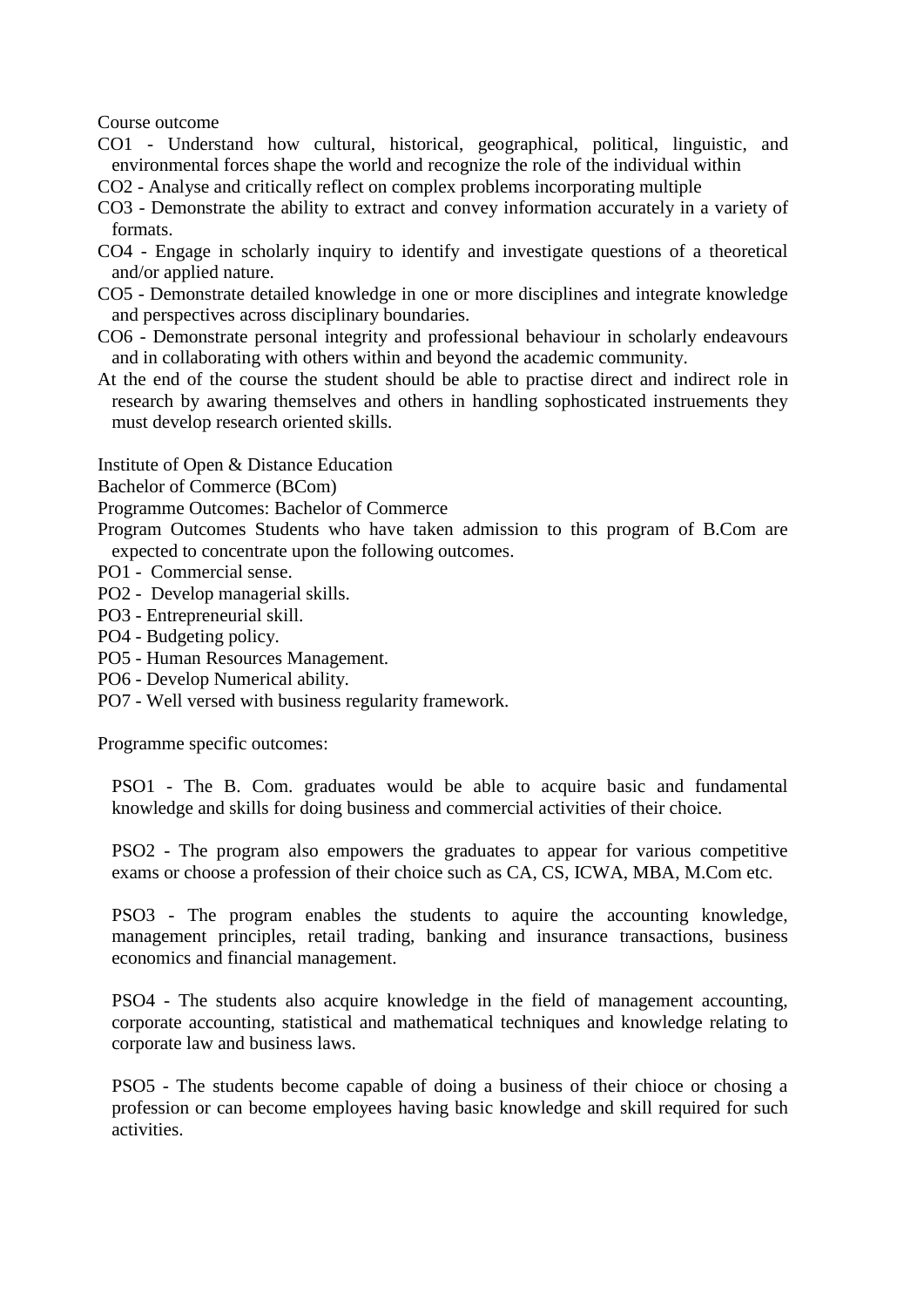Course outcome

**Accountancy** 

- CO1 Understanding basic concepts of accountancy, principles of accountancy and accounting cycle to maintain accounts of trading & non-trading organizations.
- CO2 Getting acquainted with the procedure of preparation of income statements, retained earnings, balance sheet and statement of cash flows which are required for external users and more useful to managers for managerial decision making.
- CO3 Inculcating different skills for analysis and interpretation of financial data to understand financial health of an organization and ensure that resources are being used to achieve the organizations objectives.
- CO4 Developing knowledge about cost ascertainment and fixation of selling price and cost control, obtaining the knowledge of various provisions of Income Tax Act and their applications in computations of taxable income of an individual under different heads of income.

CO5 - Getting working knowledge of generally accepted auditing procedure, techniques and skills.

#### Business Communication

- CO1 Spoken communication and written communication.
- CO2 Writing of Resume, letters of application, business letters.
- CO3 Writing News-report, Essay, paragraph,, Review, etc.
- CO4 Narration of experience, daily routine.
- CO5 Interview Techniques.
- CO6 Understanding and interpretation of poem, prose, essay, short stories, etc.
- CO7 Spoken communication and written communication.
- CO8 Writing of Resume, letters of application, business letters .
- CO9 Writing News-report, Essay, paragraph,, Review, etc.
- CO10 Narration of experience, daily routine.
- CO11 Interview Techniques.

Business Economics

- CO1 Understanding the link between business economics and business decision.
- CO2 Realizing the importance of demand forecasting and method of demand forecasting.
- CO3 Justifying the demand function and production function.
- CO4 Evaluating various production theories.
- CO5 Clarifying the meaning of Marginal, average, total revenue, and Marginal, average and total cost and its implication.
- CO6 Understanding different markets structure in marketing system

#### Financial Accounting

- CO1 Understanding the concepts of financial Accounting
- CO2 Exposure to nature and advantages of Accounting, Accounting concepts and conventions.
- CO3 Introduction to Accounting standards in India
- CO4 Obtaining the knowledge of computerized Accounting.
- CO5 Getting knowledge about accounting procedure of partnership firm, accounts of professionals, single entry system, branch accounts and consignment accounts.

Principles of Business Management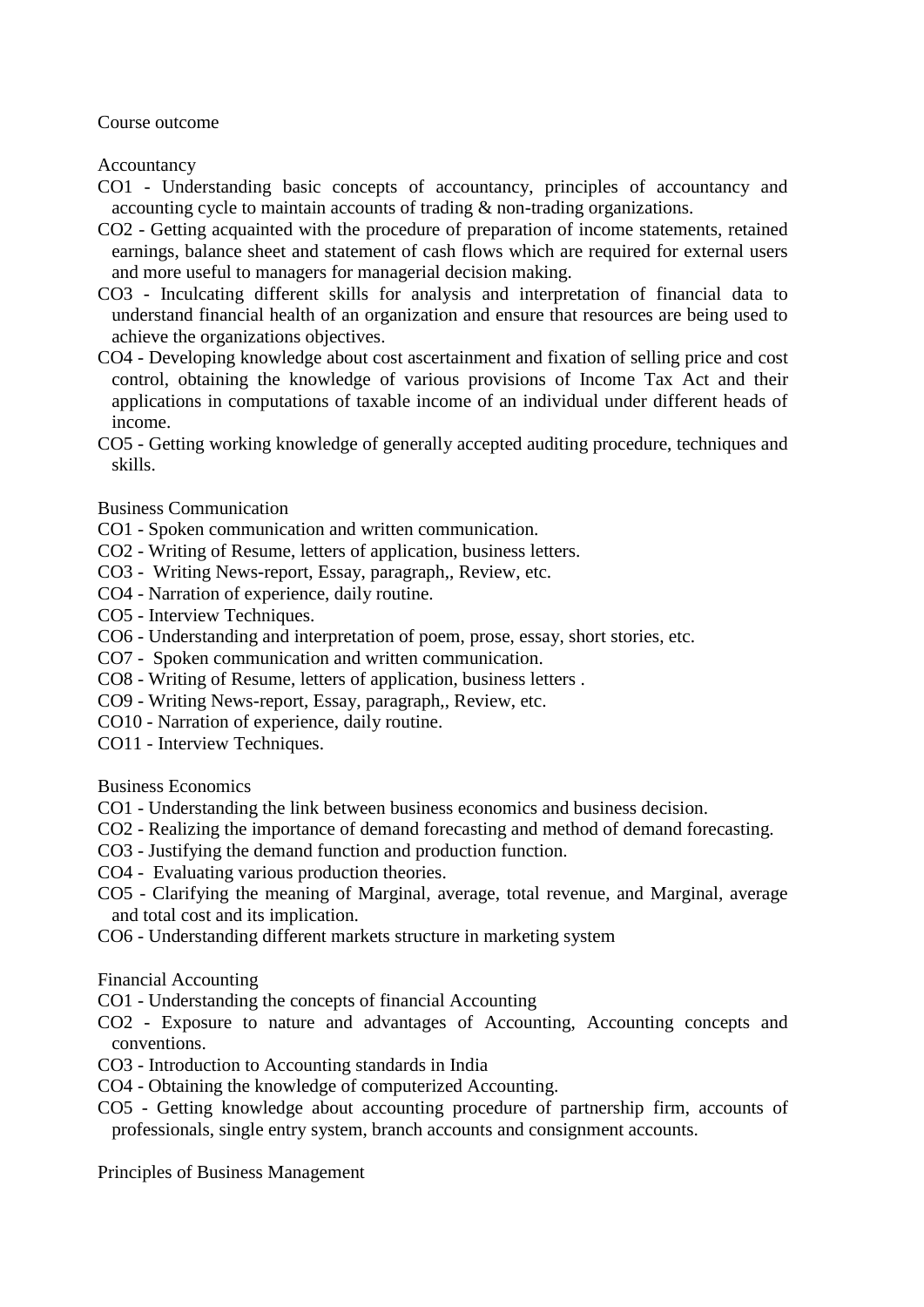- CO1 Supporting to Achieve Group Goals.
- CO2 Knowledge about motivating employees by providing financial and nonfinancial incentives.
- CO3 Evaluating the economic growth and development of an organization.
- CO4 Understanding the relation between individuals, groups, departments and between levels of management.
- CO5 Comprehending the human resource productivity.

Principle of Marketing

- CO1 Enhancing the skill of marketing among students.
- CO2 Providing different techniques of marketing for increase of sales.
- CO3 Creating the sense how to behave in the market while buying or selling of product.
- CO4 Understanding how to undertake crucial task such as competition analysis, production etc.
- CO5 Providing information about buying pattern and different attitudes of consumers.

Corporate Accounting

- CO1 Exposure to the issue of shares and debentures of the company
- CO2 Attainment of knowledge about accounting procedure of company final account.
- CO3 Understanding the accounting procedure amalgamation and absorption of company
- CO4 Ability to get the knowledge about valuation of shares.
- CO5 Understanding the accounts procedure of liquidation of Ltd. company.

Business Economics

- CO1 Understanding the basic concepts and theories of Macro economics.
- CO2 Awareness about changing macro economics policies and theories.
- CO3 Justifying various concepts such as; GDP, GNP NNP, Personal Income, Disposable Income, Per Capita Income, and National Income.
- CO4 Explanation of the factors determining gross domestic product, employment, the general level of prices, and interest rates.
- CO5 Acquaintance with law of markets, consumption function and investment function.
- 6. Understanding monetary policy of Central Banks and its implications.

Money and Financial System

- CO1 Understanding the nature, functions and issues related to money, banking and non banking financial intermediaries and financial system.
- CO2 Knowing about changing role of banking and financial intermediaries in the process of growth & development.
- CO3 Realization of the term structure, role and functions of RBI, NBFIs, Development Banks, Commercial Banks, Money Market, Capital Market and Forex Market.
- CO4 Getting knowledge about changing paradigms in Indian Banking (EBanking, Mobile Banking Tele Banking, Core Banking – Retail Banking - ATM, Credit Card and Debit card, Kisan card).

Entrepreneurship Development

- CO1 Motivating to acquire the skill to be an Entrepreneur
- CO2 Creating Entrepreneurial skill among the students.
- CO3 Creating awareness among students about self employment/ own business.
- CO4 Providing various innovative business ideas to the society.
- CO5 Developing a skill of stability in the business at critical situation.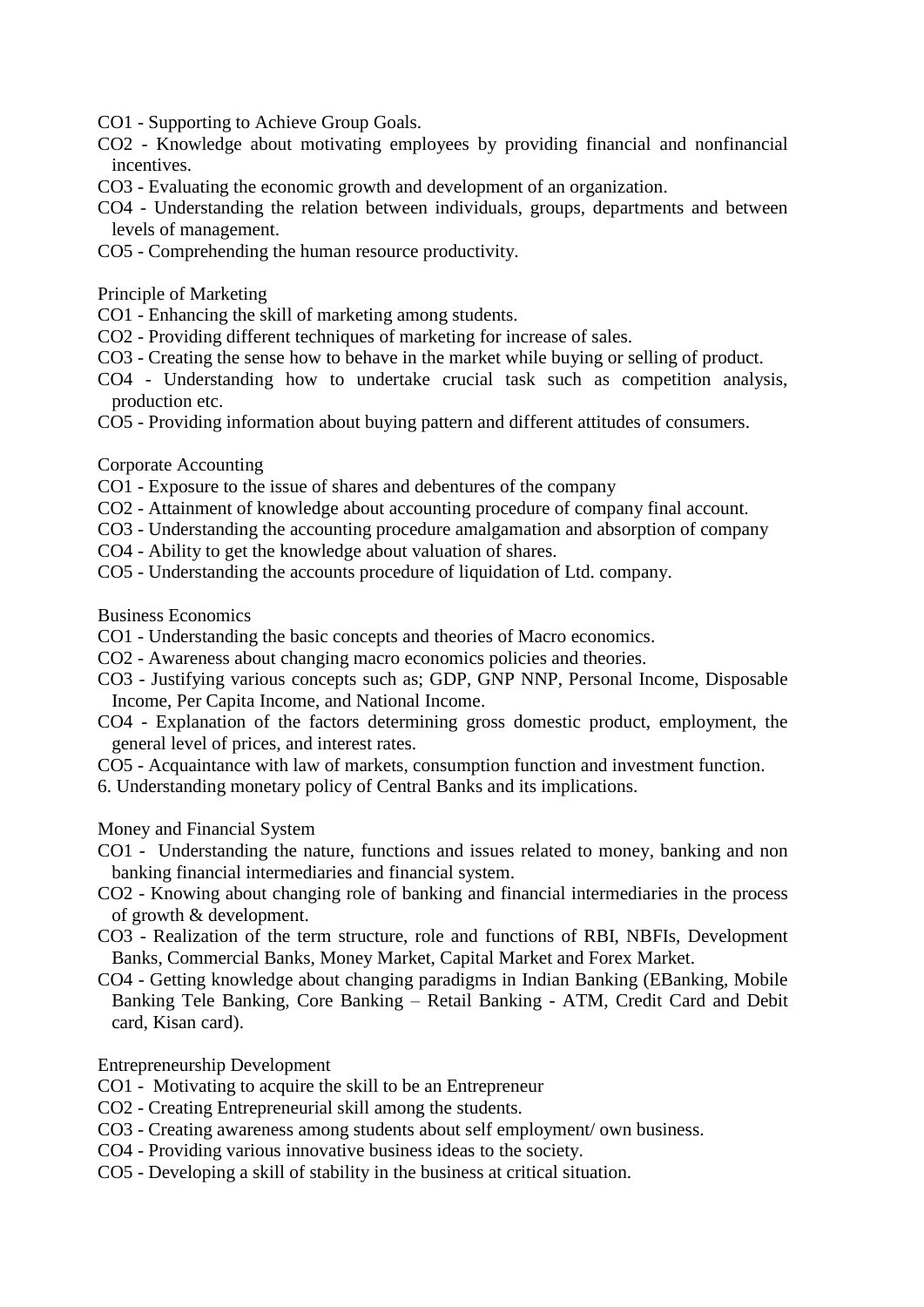Business Statistics

- CO1 Making familiar with statistical tools which are relatively used in business.
- CO2 Imparting the ability to collect present, analyze and interpret data.
- CO3 Ability to predict trend values by using list square methods in regression.

Environmental Studies

- CO1 Understanding environmental concerns by the students at the undergraduate level.
- CO2 Understanding the relationship of man with the environment and help them change his attitude for more positive, proactive, eco-friendly and sustainable lifestyles.
- CO3 Getting information about climate change, Global warming, Acid rain, Green house effect, Ozone, layer depletion.
- CO4 Cultivating attitudes to safeguard the environment built particularly with field experience.
- CO5 Realization of the impact of human actions on the immediate environment and the linkage with the larger issues.
- CO6 Getting information about Environment Protection Acts.

#### Business Management

- CO1 Knowing about the growing size and complexity of business.
- CO2 Getting known with good working environment and conditions.
- CO3 Explanation about how to reduce wastage and increase efficiency.
- CO4 Importance of research and development.
- CO5 Knowledge about cut throat competition in the market.
- CO6 Acquaintance with the modern management practices being used by the corporate world.

Business Regulatory Framework

- CO1 Introduction to Business Law as well as other Laws.
- CO2 Achieving the knowledge of Law.
- CO3 Knowing the rights and liability of every citizen regarding society.
- CO4 Awareness of legal liability.
- CO5 Welfare of society
- CO6 Creating legal awareness among the students.
- CO7 Acquainting with the latest laws, governing business and commercial transactions.

#### Business Environment

- CO1 Understanding business environment at national and international level.
- CO2 Knowledge about agricultural development, industrial development and service sector development in India.
- CO3 Discussing the problems of Indian economy.
- CO4 Measuring implementation and impact of Liberalization, Privatization and Globalization on Indian Economy.
- CO5 Justifying performance, role, function, merits and demerits of Foreign Capital, Multinational corporations and International Corporation (IMF, IBRD, WTO and SAARC).

Advanced Accountancy.

CO1 - Knowledge about various provision of Banking Regulation Act for maintenance of Bank final accounts.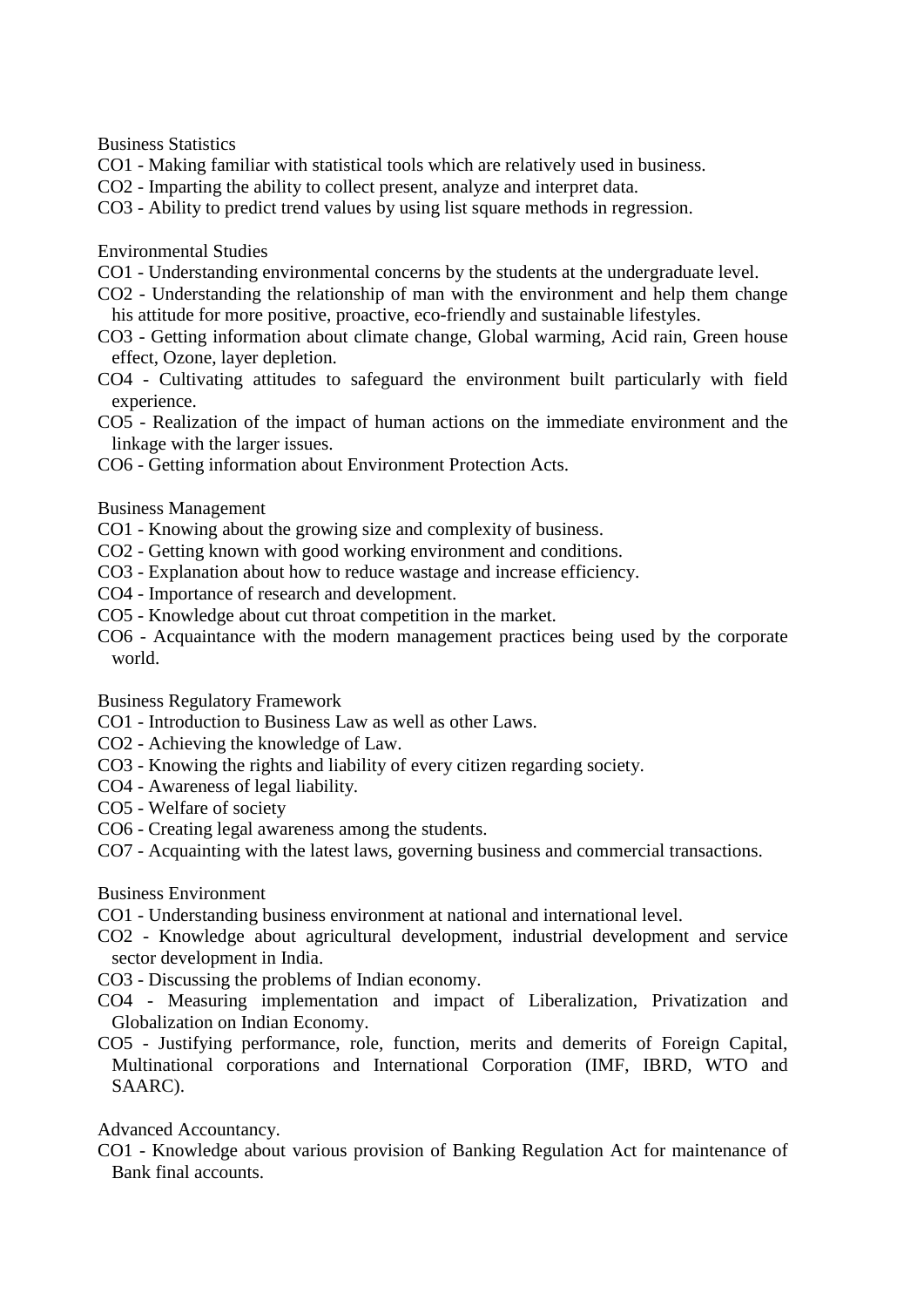CO2 - Knowledge about the accounting procedure of Hire purchase system of sales.

CO3 - Calculation of fire insurance claim under loss of stock policy and loss of profit policy

- CO4 Knowledge about the Firm Accounting procedure.
- CO5 Obtaining the knowledge about analysis and interpretation of financial statements.
- CO6 Understanding the procedure of calculation of working capital requirement and preparation of funds flow statement.
- CO7 Exposure to cost accounting and management accounting.

#### Auditing

- CO1 Knowledge about auditing principles and techniques of auditing.
- CO2 Getting knowledge of vouching of cash and credit transactions.
- CO3 Knowing the appointment procedure of Auditor.
- CO4 Acquiring the skills of Audit program of co-operative societies and banks.
- CO5 Knowledge about writing of audit reports.

#### Income Tax

- CO1 Understanding basic concepts in Indian Tax Act.
- CO2 Obtaining the knowledge about tax free incomes.
- CO3 Acquiring the knowledge about general deductions from income.
- CO4 Exposure to income tax planning
- CO5 Knowing the procedure of calculation of income tax
- CO6 Understanding the procedure of e-filling of return and e-payment of tax.
- CO7 Getting known with application of principles and provisions of direct tax laws in computation of taxable income under various heads of income.

Cost Accounting

- CO1 Creating logical thinking power.
- CO2 Creating ability to take decision at different level of production activity like make or buy, project launching etc.
- CO3 Developing knowledge among students about cost ascertainment and fixation of selling price and cost control.
- CO4 Knowledge about presentation of cost accounting information for the purpose of decision making.
- CO5 Determination of profitable or unprofitable activity in business by using different cost accounting tools.
- CO6 Developing knowledge about preparation of tenders, quotations, etc.
- CO7 Helping in determining the product total cost and fixation of selling price.
- CO8 Creating skills about handling of various financial records, documentation, collection and classification of different costs.
- CO9 Enhancing the knowledge of business project analysis and cost planning and procedure.
- CO10 Getting known with how to publish information about production to management, consumer, Government, Employee at different levels for decision making purpose.

#### Industrial Management

- CO1 Understanding about work for maximum outputs.
- CO2 Knowing about mobilization of best talents.
- CO3 Motivation of employees
- CO4 Improving standard of living.
- CO5 Ample job opportunity.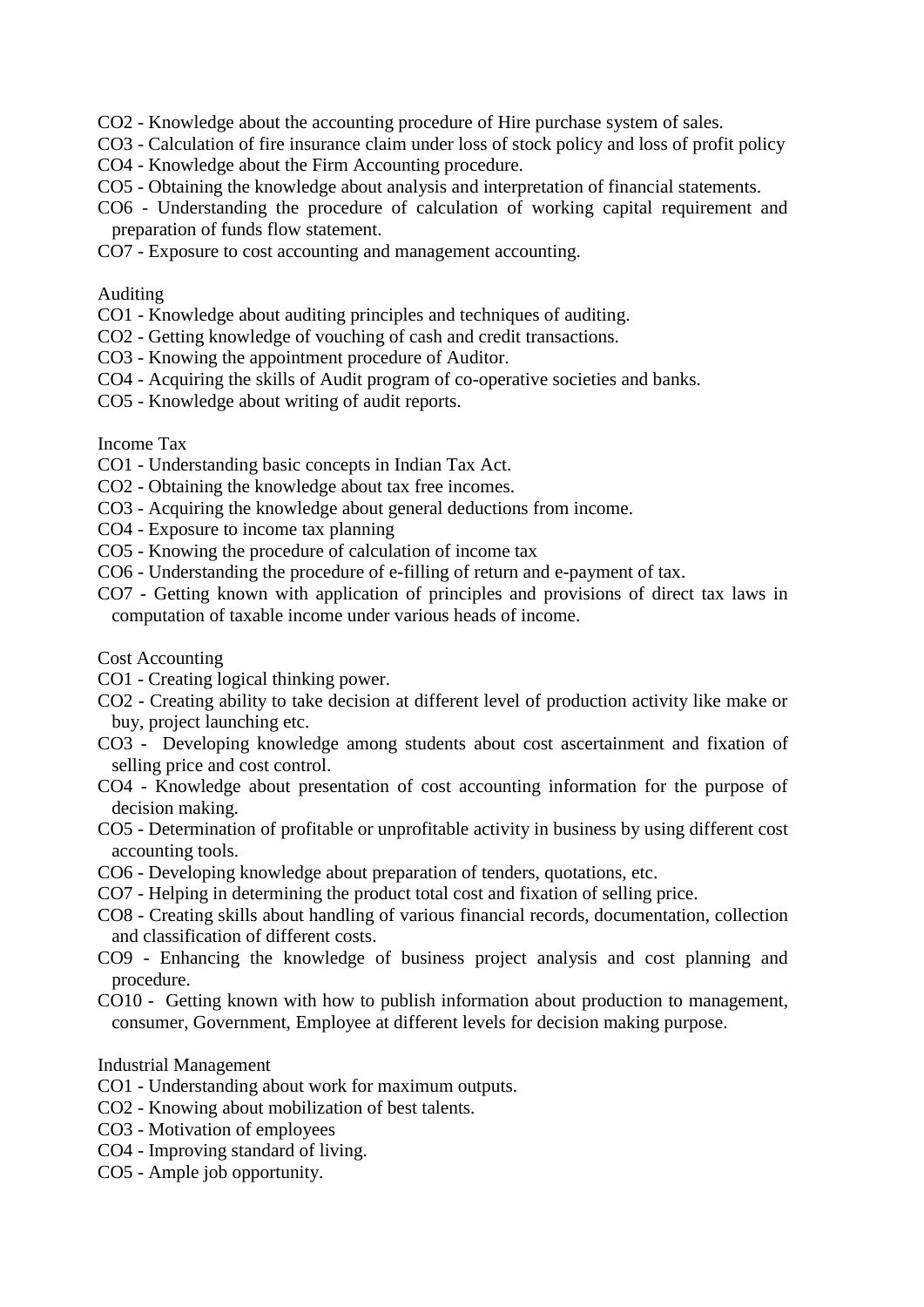- CO6 Establishing sound industrial relations.
- CO7 Achievement of goals.
- CO8 Creating relationship between owners and workers.
- CO9 Management provides innovation.
- CO10 Active cooperation of human being.
- CO11 Industrial management aims of achieving Predetermine objectives.
- CO12 It helps coordination and establishes team spirit
- CO13 Basic of management and multidisciplinary teams.

Institute of Open & Distance Education

Bachelor of Library & Information Science (BLibISc)

Programme Outcomes: Bachelor of Library & Information Science

- PO1 Students will be aware of purpose, role and importance of libraries in society
- PO2 Students will have theoretical and practical knowledge of library procedures.
- PO3 Students will develop the skills of critical evaluation of reference sources.

PO4 - Students will be familiar with the library scenario in general and the Indian scenario in particular.

- PO5 Students will know financial and human resource management of libraries.
- PO6 Student will learn use of ICT in library services

Programme specific outcomes:

PSO1-Students will be able to design, conduct experiments, analyze and interpret data for investigating problems in Biotechnology and allied fields. Higher studies (M.Phil., Ph.D.) can be pursued in order to attain research positions.

Course outcome

At the end of the course the student should be able to practise direct and indirect role in research by awaring themselves and others in handling sophosticated instruements they must develop research oriented skills.

Institute of Open & Distance Education

Master of Arts (MA) in Political Science

Programme Outcomes: Master of Arts

- PO1 The students acquire in depth knowledge in the field of social sciences, literature and humanities which make them sensitive and sensible enough to solve the issues related with mankind.
- PO2 The postgraduates will be acquainted with the social, economical, historical, geographical, political, ideological and philosophical tradition and thinking of their respective subjects.
- PO3 The program also empowers the post-graduates to appear for various competitive examinations or choose the any post graduate or research programme of their choice.
- PO4 The M. A. program enables the students to aquire the knowledge with human values framing the base to deal with various problems in life with courage and humanity.
- PO5 The students will be ignited enough through the knowledge of the special PG programme to think and act over for the solution of various issues prevailed in the human life to make this world better than ever.
- PO6 Through the PG programme the students will come know about research in their respective subject. It may also provide the information to the students for collection of Data, enquiry, primary and secondary methods of collection of data, classification and tabulation of data. Students get knowledge of various research methods and can realize the importance of research to find solutions of a specific issue.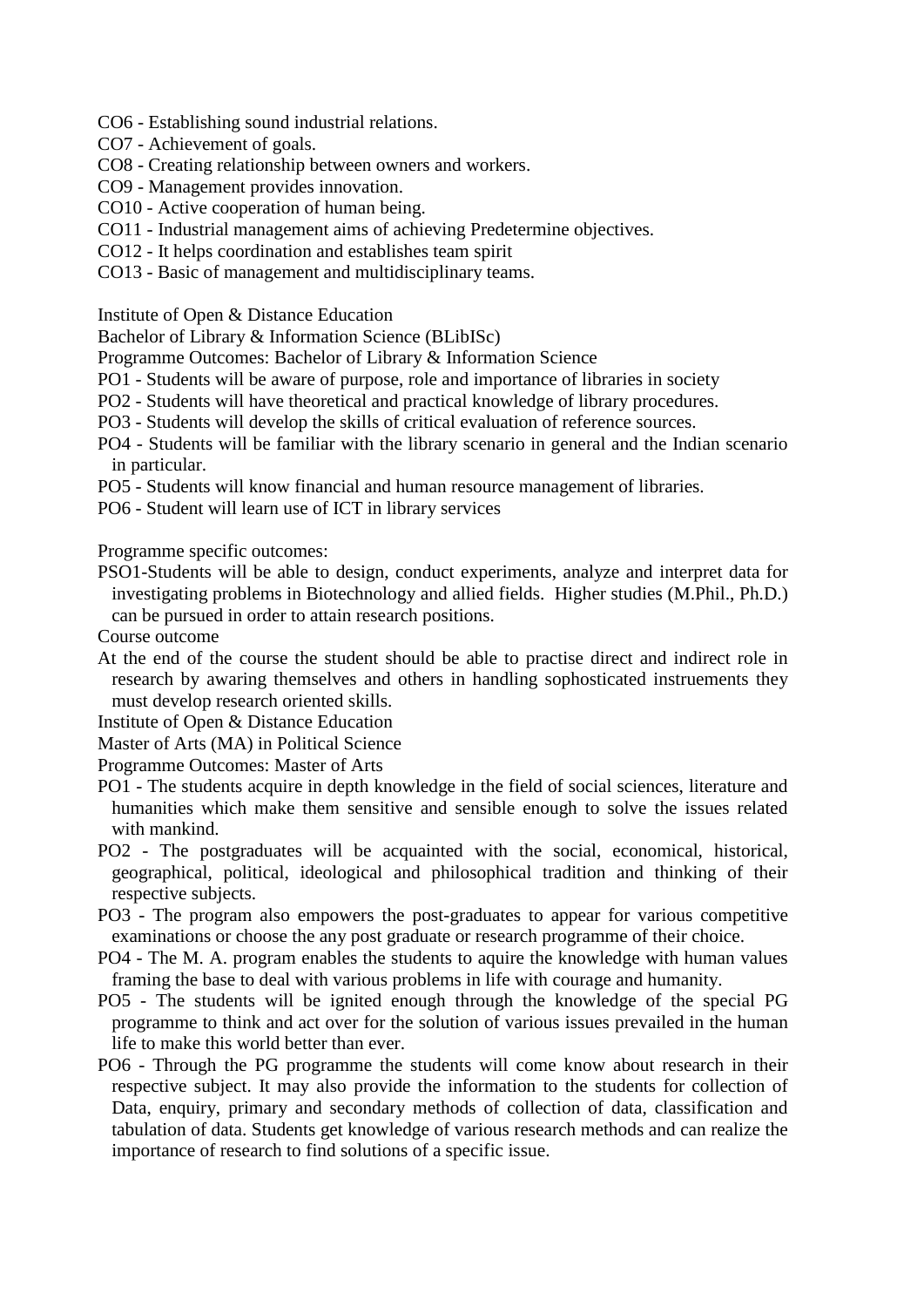Programme specific outcomes:

- PSO1 Students will be able to describe the history and making of Indian constitution with its philosophical base. Students will be able to explain parliamentary system in India.
- PSO2 Students will be able to critically analyze and apply the basic principles of Indian and western political thinkers and scholars.
- PSO3 Students will be able to understand the composition and functions of Election Commission of India and other state election commissions and can work as an observer.
- PSO4 Students will be able to understand the meaning, nature and scope of the International Relations. The programme provides the students with the capacity to identify issues and problems relating to the realization of human rights.

Course outcome

At the end of the course the student should be able to practise direct and indirect role in research by awaring themselves and others in handling sophosticated instruements they must develop research oriented skills.

Institute of Open & Distance Education

Master of Arts (MA) in Sociology

- Programme Outcomes: Master of Arts
- PO1 The students acquire in depth knowledge in the field of social sciences, literature and humanities which make them sensitive and sensible enough to solve the issues related with mankind.
- PO2 The postgraduates will be acquainted with the social, economical, historical, geographical, political, ideological and philosophical tradition and thinking of their respective subjects.
- PO3 The program also empowers the post-graduates to appear for various competitive examinations or choose the any post graduate or research programme of their choice.
- PO4 The M. A. program enables the students to aquire the knowledge with human values framing the base to deal with various problems in life with courage and humanity.
- PO5 The students will be ignited enough through the knowledge of the special PG programme to think and act over for the solution of various issues prevailed in the human life to make this world better than ever.
- PO6 Through the PG programme the students will come know about research in their respective subject. It may also provide the information to the students for collection of Data, enquiry, primary and secondary methods of collection of data, classification and tabulation of data. Students get knowledge of various research methods and can realize the importance of research to find solutions of a specific issue.

Programme specific outcomes:

- PSO1 Curriculum or Syllabus of the sociology department attempted to provide social sense amongst the students. It also tried to give them sociological understanding of various concepts which we found in the society and at the same time it gave them a sociological perspective to analysis social issues, social movements, social structure, social thinkers and their theoretical contribution in the sociology, teaching faculties of the sociology department took initiative to make students familiar with the sociological discourse.
- PSO2 It can be defiantly observed that specific outcome of these programme students became more familiar with sociological discourse.
- PSO3 They have got sociological understanding of social issues social movements, social thinkers and their work in sociology, social structure and concepts which found in the society.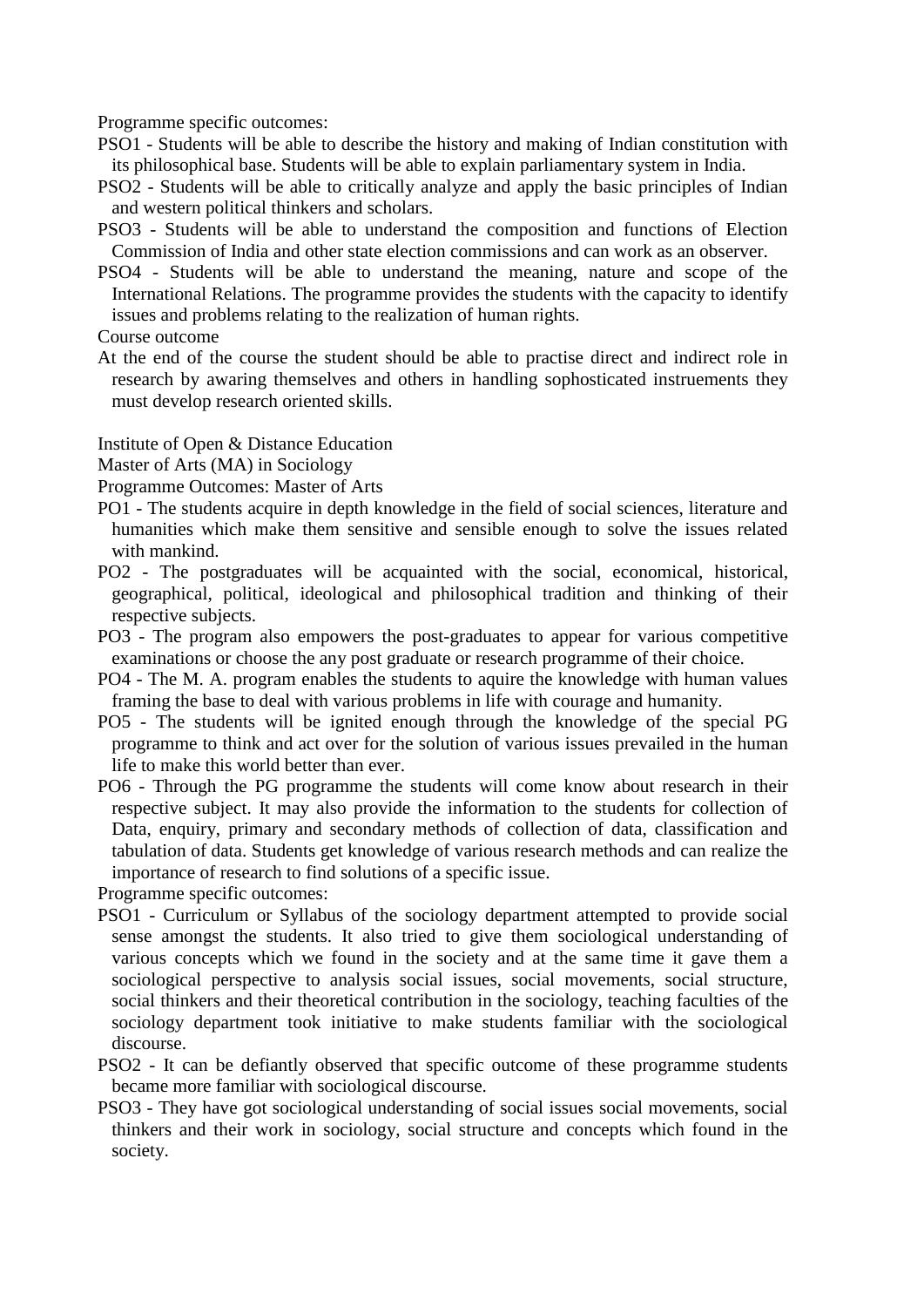PSO4 - Another very useful outcome also we found that academic study of the papers related to social research methods, social welfare policies, human rights and society played very vital role to provide useful knowledge to students for their careers in social research, NGO's government job.

Course outcome

- At the end of the course the student should be able to practise direct and indirect role in research by awaring themselves and others in handling sophosticated instruements they must develop research oriented skills.
- Institute of Open & Distance Education
- Master of Arts (MA) in Economics
- Programme Outcomes: Master of Arts
- PO1 The students acquire in depth knowledge in the field of social sciences, literature and humanities which make them sensitive and sensible enough to solve the issues related with mankind.
- PO2 The postgraduates will be acquainted with the social, economical, historical, geographical, political, ideological and philosophical tradition and thinking of their respective subjects.
- PO3 The program also empowers the post-graduates to appear for various competitive examinations or choose the any post graduate or research programme of their choice.
- PO4 The M. A. program enables the students to aquire the knowledge with human values framing the base to deal with various problems in life with courage and humanity.
- PO5 The students will be ignited enough through the knowledge of the special PG programme to think and act over for the solution of various issues prevailed in the human life to make this world better than ever.
- PO6 Through the PG programme the students will come know about research in their respective subject. It may also provide the information to the students for collection of Data, enquiry, primary and secondary methods of collection of data, classification and tabulation of data. Students get knowledge of various research methods and can realize the importance of research to find solutions of a specific issue.

Programme specific outcomes:

- PSO1 Students can know how to apply the knowledge from Economics in various sectors of society in order to solve various financial issues.
- PSO2 Students will know Foreign Trade, FDI, International Trade, Foreign Policy, International Institutions, such as W.T.O, World Bank, I.M.F, ASSION, and Trade Policies and International debts etc. and can design local policies to overcome economical crises.
- PSO3 Students can utilize their knowledge to solve issues in land reforms, traditional and Modern Agriculture, Small and Marginal Farmers, Agricultural Production and Productivity.
- PSO4 Students can design policy to build the gap between agricultural, Industry, infrastructure sectors. Students can be aware of and make the public aware of Taxation, Public debt, Fiscal and Monetory policy etc.
- PSO5 Students can understand Fund Based Activities and Non Fund based Activities, Sources of Revenue, Merchant Banking in India, Functions of Merchant Bank and Commercial Banks, Concept of Credit Rating such as CRISIL, IICRA, CAREDCR, ONICRA.

Course outcome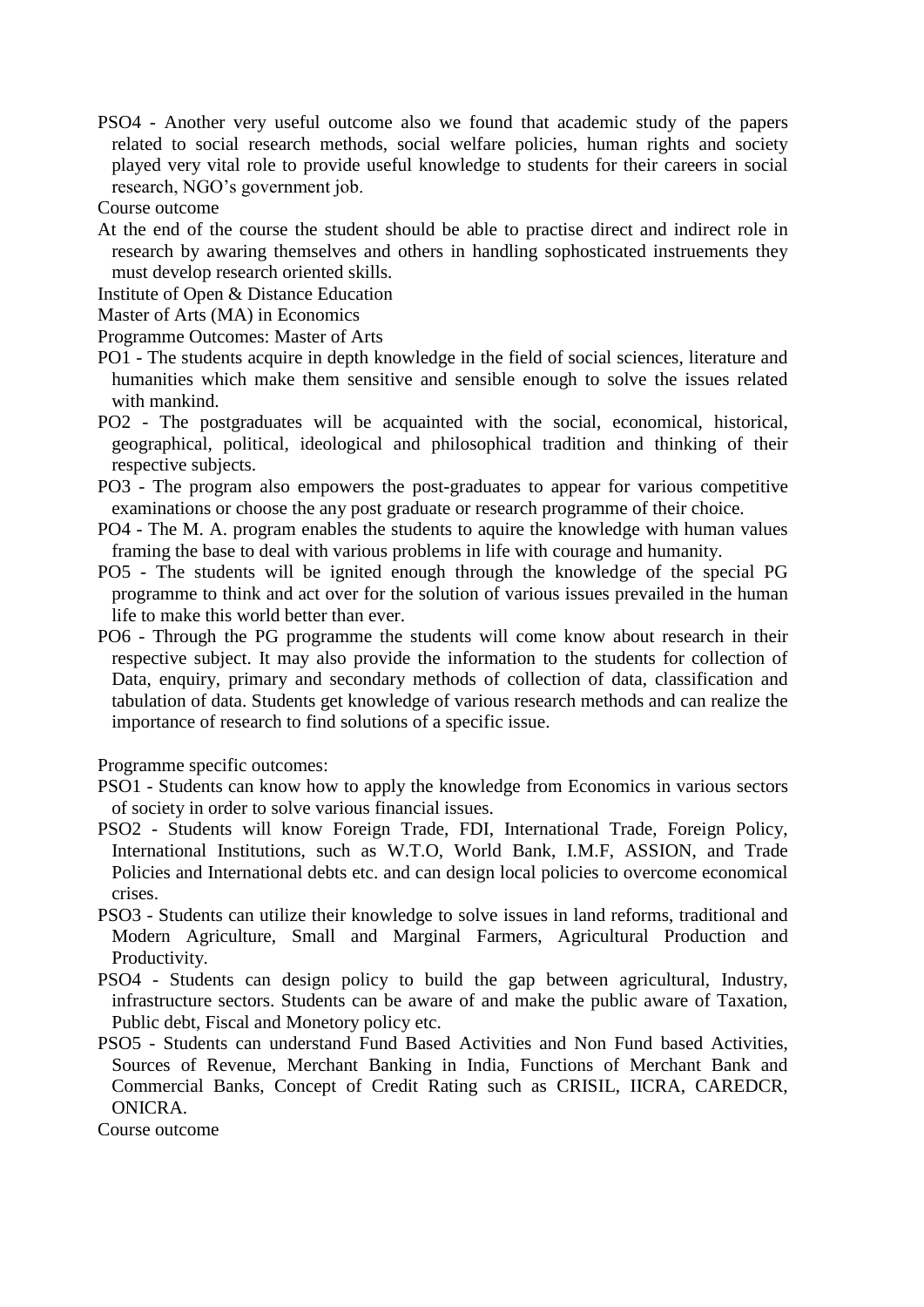- At the end of the course the student should be able to practise direct and indirect role in research by awaring themselves and others in handling sophosticated instruements they must develop research oriented skills.
- Institute of Open & Distance Education

Master of Arts (MA) in History

- Programme Outcomes: Master of Arts
- PO1 The students acquire in depth knowledge in the field of social sciences, literature and humanities which make them sensitive and sensible enough to solve the issues related with mankind.
- PO2 The postgraduates will be acquainted with the social, economical, historical, geographical, political, ideological and philosophical tradition and thinking of their respective subjects.
- PO3 The program also empowers the post-graduates to appear for various competitive examinations or choose the any post graduate or research programme of their choice.
- PO4 The M. A. program enables the students to aquire the knowledge with human values framing the base to deal with various problems in life with courage and humanity.
- PO5 The students will be ignited enough through the knowledge of the special PG programme to think and act over for the solution of various issues prevailed in the human life to make this world better than ever.
- PO6 Through the PG programme the students will come know about research in their respective subject. It may also provide the information to the students for collection of Data, enquiry, primary and secondary methods of collection of data, classification and tabulation of data. Students get knowledge of various research methods and can realize the importance of research to find solutions of a specific issue.

Programme specific outcomes:

PSO1 - We can say that History has surrounded us and waits for the right time to explode.

PSO2 - It never lets one to forget past easily.

- PSO3 Present has its own need and facilities. Some try to forget History where as some we History as per their necessity.
- PSO4 All the sage and saints through their saying portray history is very good. It means that everyone is utilizing history according to their perspective only thing is we don't realize it as it is past and parcel of our life.
- PSO5 When it becomes violent and aggressive, then we realize that past is still alive and exists. None of the countries can history of its own and make a new beginning. In this way, History always is alive giving a direction to presents hence history cannot be considered as only a syllabus to study.
- PSO6 Countries may be ruled or became independent anytime but the feeling of patriotism remains in the hearts of the people.
- PSO7 History provors people about going independence whenever they are ruled by.
- PSO8 One historical truth is past condition creating present and it can giving new birth to future and so it is important to remind it.
- PSO9 Students can avail good opportunities to work in the field of archeology, education and research.

Course outcome

At the end of the course the student should be able to practise direct and indirect role in research by awaring themselves and others in handling sophosticated instruements they must develop research oriented skills.

Institute of Open & Distance Education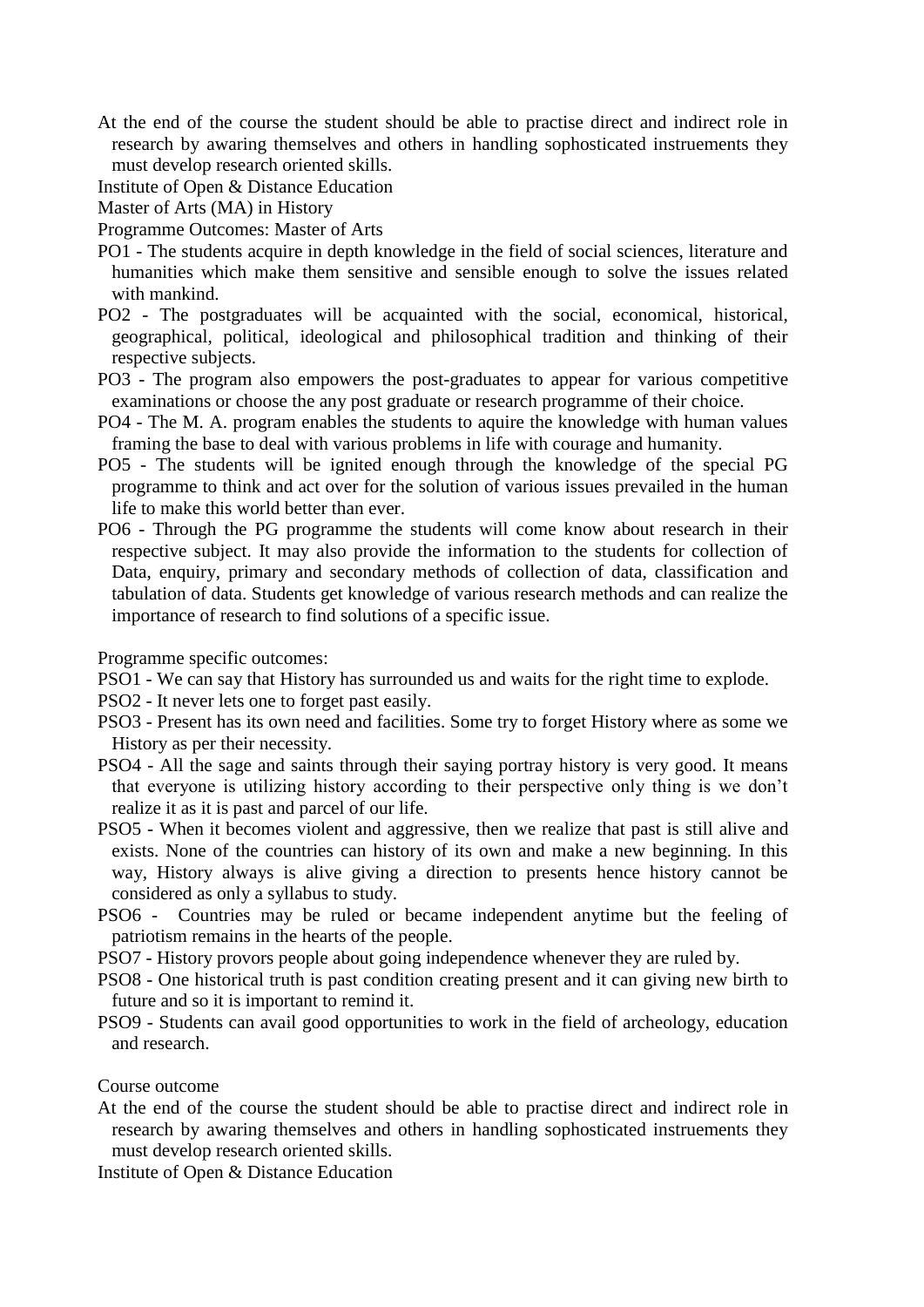Master of Arts (MA) in Hindi Literature

Programme Outcomes: Master of Arts

- PO1 The students acquire in depth knowledge in the field of social sciences, literature and humanities which make them sensitive and sensible enough to solve the issues related with mankind.
- PO2 The postgraduates will be acquainted with the social, economical, historical, geographical, political, ideological and philosophical tradition and thinking of their respective subjects.
- PO3 The program also empowers the post-graduates to appear for various competitive examinations or choose the any post graduate or research programme of their choice.
- PO4 The M. A. program enables the students to aquire the knowledge with human values framing the base to deal with various problems in life with courage and humanity.
- PO5 The students will be ignited enough through the knowledge of the special PG programme to think and act over for the solution of various issues prevailed in the human life to make this world better than ever.
- PO6 Through the PG programme the students will come know about research in their respective subject. It may also provide the information to the students for collection of Data, enquiry, primary and secondary methods of collection of data, classification and tabulation of data. Students get knowledge of various research methods and can realize the importance of research to find solutions of a specific issue.

Programme specific outcomes:

- PSO1 Students get information about social relations among the people through stories to develop social morals.
- PSO2 Students get information about education system and they also promote to stop dowry system and another problems in society by reading literature in Hindi language course
- PSO3 Student know about hindi prachin kavita , also know modern poem it gives human value's , social commitment.
- PSO4 These poems also promote students to develop sensitiveness and also Develop humanity. Student know new compose like dairy and letter of renowned authors

Course outcome

- At the end of the course the student should be able to practise direct and indirect role in research by awaring themselves and others in handling sophosticated instruements they must develop research oriented skills.
- Institute of Open & Distance Education

Master of Arts (MA) in English Literature

Programme Outcomes: Master of Arts

- PO1 The students acquire in depth knowledge in the field of social sciences, literature and humanities which make them sensitive and sensible enough to solve the issues related with mankind.
- PO2 The postgraduates will be acquainted with the social, economical, historical, geographical, political, ideological and philosophical tradition and thinking of their respective subjects.
- PO3 The program also empowers the post-graduates to appear for various competitive examinations or choose the any post graduate or research programme of their choice.
- PO4 The M. A. program enables the students to aquire the knowledge with human values framing the base to deal with various problems in life with courage and humanity.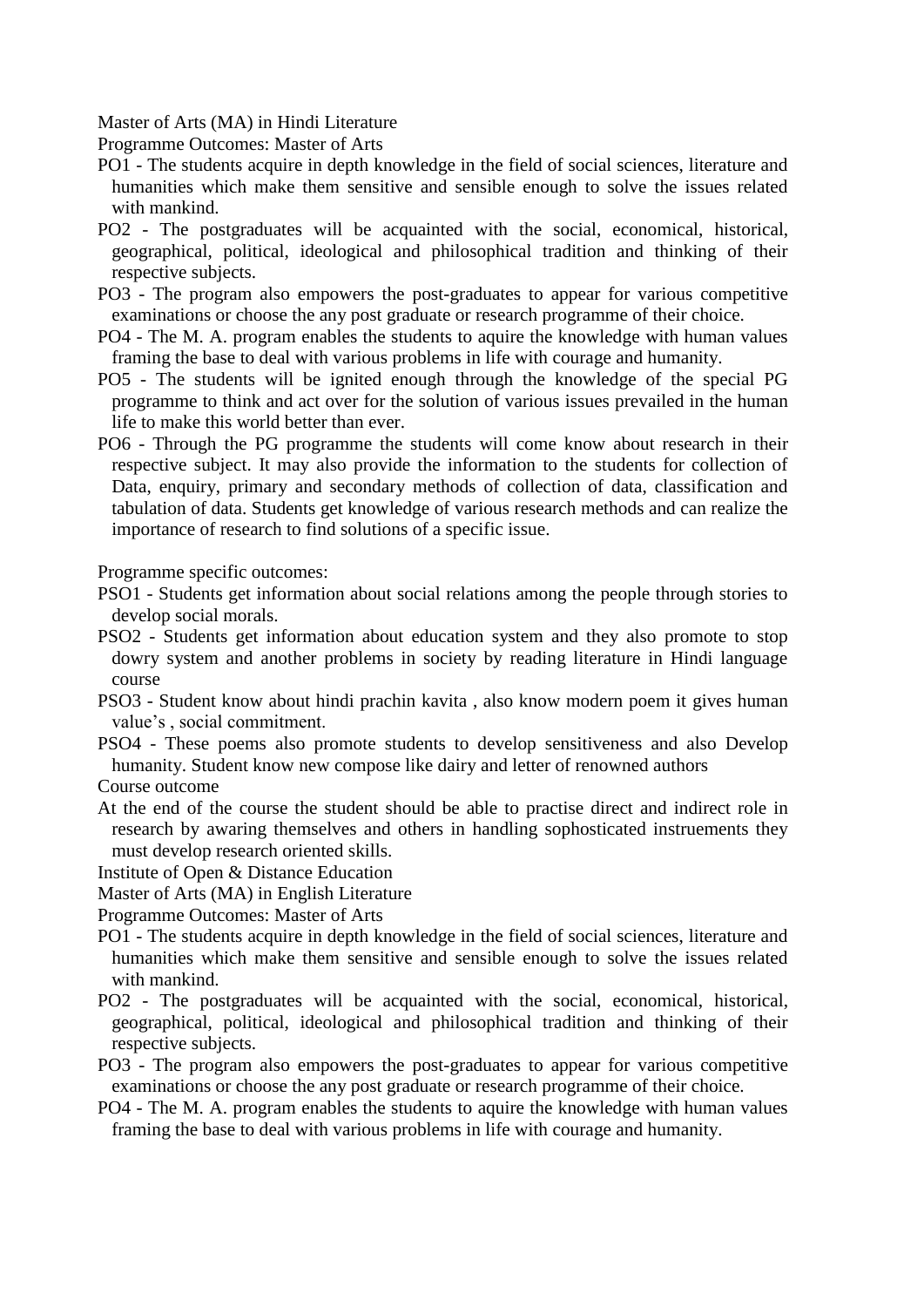- PO5 The students will be ignited enough through the knowledge of the special PG programme to think and act over for the solution of various issues prevailed in the human life to make this world better than ever.
- PO6 Through the PG programme the students will come know about research in their respective subject. It may also provide the information to the students for collection of Data, enquiry, primary and secondary methods of collection of data, classification and tabulation of data. Students get knowledge of various research methods and can realize the importance of research to find solutions of a specific issue.

Programme specific outcomes:

- PSO1 Literature or the fine arts contribute to the gradual civilization of man by activating his senseperceptions sharply so as to be quick enough to react to their appeal.
- PSO2 These arts appeal to the emotional aesthetic reflective intellectual meditative and spiritual faculties of man. Utility is the criterion of mechanical arts.
- PSO3 On the other hand, literature is a mode of reflecting reality, intending to appeal to the various faculties of sensitive sensible and sentient man.
- PSO4 It also offers pleasure. Besides it helps the learner to know the noble values in life making him a responsible citizen of this world and leads him to make the place more worth living. 5.Simultaneously this course will help the students to improve communicative skills in English.

Course outcome

At the end of the course the student should be able to practise direct and indirect role in research by awaring themselves and others in handling sophosticated instruements they must develop research oriented skills.

Institute of Open & Distance Education

Master of Library & Information Science (MLibISc)

Programme Outcomes: Master of Library & Information Science

- PO1 Value and support critical engagement with issues and practices in LIS and related fields through diverse approaches to independent ongoing learning.
- PO2 Explain, analyse and interpret professional and scholarly literature, research data and information resources to articulate their implications for LIS and related fields of knowledge and practice.
- PO3 Exercise and enact the values and principles of the field and its specialisations with an awareness of overarching social responsibility associated with progressive public service for the public good.
- PO4 Discriminate among current and emerging information and communication technologies to judge effective management and use in constantly changing information workplaces.
- PO5 Relate the practices and roles of individual librarians and information professionals to broader organizational, professional, political, economic, social and technological contexts.
- PO6 Navigate, evaluate and use multiple elements of a range of information environments, including those associated with data curation, information visualization, databases and information architectures.
- PO7 Identify and explore opportunities to engage in experiential learning and to participate, advocate, and lead in professional development and training in professional organizations relevant to emerging specialisations and career paths.
- PO8 Evaluate and demonstrate the effectiveness of user-centered information systems, services and resources for individual users and diverse communities in a networked global society within which information organizations and information professionals operate.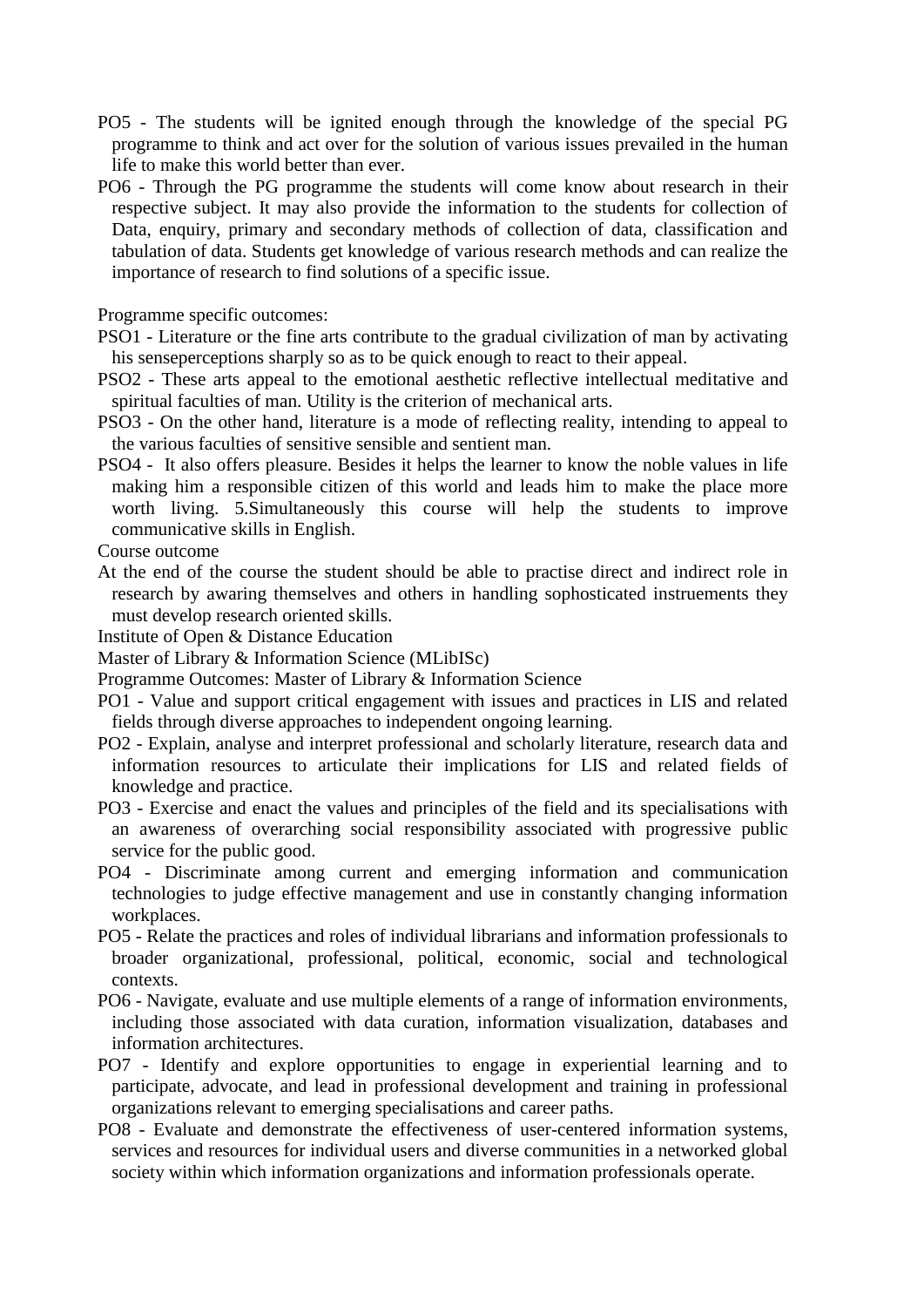PO9 - Differentiate among the numerous areas of LIS practice and scholarship, and demonstrate a facility across media when speaking, writing and presenting about them to diverse audiences in formal and informal professional and scholarly domains.

Programme specific outcomes:

- PSO1 Perform administrative, service, and technical functions of professional practice in libraries and information centers by demonstrating skills in information resources; reference and user service; administration and management; organization of recorded knowledge and information.
- PSO2 Use existing and emerging technologies to meet needs in libraries and information centers.
- PSO3 Integrate relevant research to enhance their work in libraries and information centers.
- PSO4 Demonstrate professionalism as librarians or information specialists.

Course outcome

At the end of the course the student should be able to practise direct and indirect role in research by awaring themselves and others in handling sophosticated instruements they must develop research oriented skills.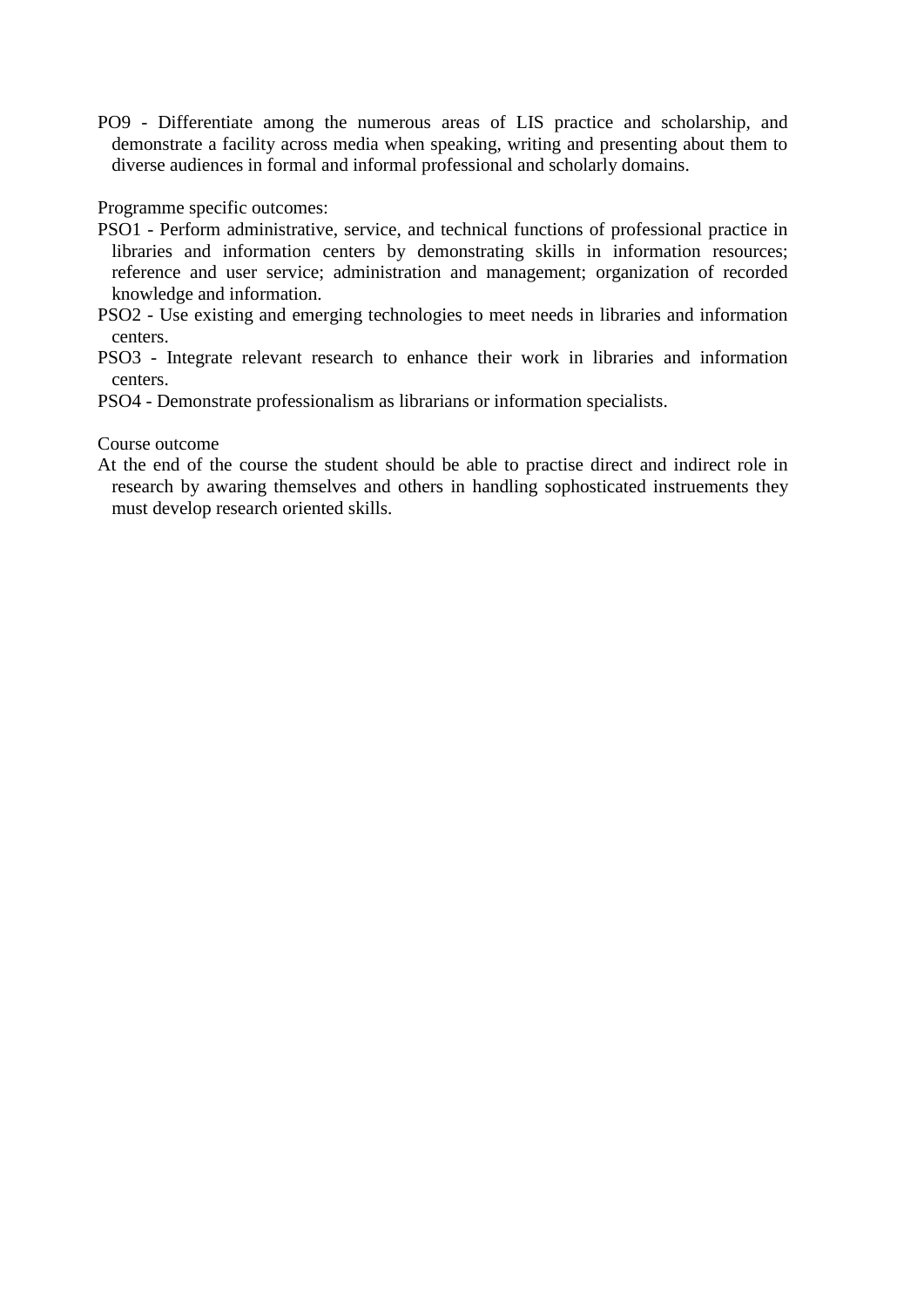#### **DEPARTMENT OF COMPARATIVE LANGUAGE AND CULTURE**

### **DEPARTMENT OF COMPARATIVE LANGUAGES AND CULTURE BARKATULLAH UNIVERSITY, BHOPAL**

Programme Outcomes, Program Specific Outcomes and Course Outcomes of the Programmes offered by the Department

No. of Post Graduate Courses offered by the Department: 05

1.M.A. Sanskrit

2.M.A. Linguistics

3.M.A. English

4.M.A. Hindi

5.M.A. Urdu

Programme Outcomes (PO):

Being concerned with the single subject, the Post Graduate Programmes cover deeper study leading to research in various fields of the subject and their application in the larger interest of society.

Why language and literature?

PO-1 Language is not only the important but the only means of communication between the individuals and also the identity of the people and society as well.

PO-2 Language binds the people together, gives them a sense of oneness and develops the spirit of unity.

PO-3 In a multi-linguistic and multi-cultural country like India, Study of Language and Literature is very much essential to know one another and also the Ancient Heritage.

- PO-4 Being the mirror of society and the imitation of life, Literature connects individuals with the rest of World.
- PO-5Classical literature reflects the height of progress which India or any Nation reached in Ancient time.
- PO-6Literature plays a vital role in Nation-Building just maintaining the Value and Morality in life.

PO-7Literature inspires young men and women with noble ideas, it develops in them a sense of responsibility, confidence and self-reliance.

PO-8 In such, Literature is all necessary in a Democratic Society and as to live truly, a man requires intellectual foods, emotional and spiritual gratifications.

Programme Specific Outcome (PSO) :

After successfully completion of the Post-Graduate programme in Linguistics or any other literature mentioned above, students will be able to have better understanding in various aspects of language and literature and their application in the development of the society.

PSO-1 Students can be able to develop critical thinking in the literature-specific.

PSO-2 Students will be able to enlarge their Teaching and Research Methods.

PSO-3 Students will be able to critically understand the Thinkers and Scholars of the literature-specific.

PSO-4 Student can have deep knowledge in various fields of the specific literature such as Prose, Poetry, Drama, Fiction, Epic etc.

PSO-5 Students can acquire the literary and cultural value of the specific literature.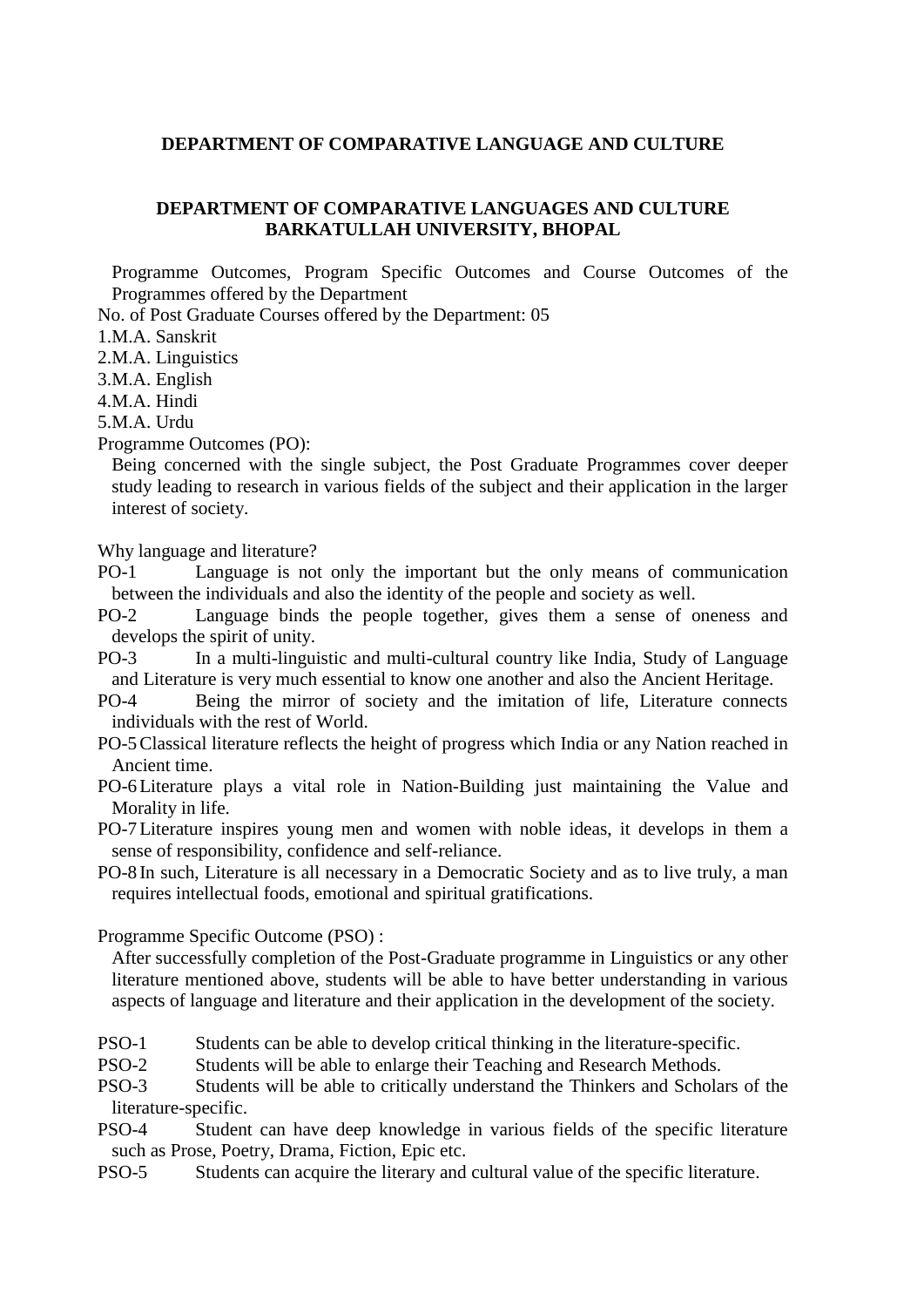- PSO-6 Students can have the specific knowledge of Scientific aspect of literature such as Poetics, Dramaturgy, Grammar etc and apply them in the relevant area.<br>PSO-7 The Humanization of Nature in the relevant literature will may
- The Humanization of Nature in the relevant literature will make the students more friendly towards the Environment-sustainability

Course outcome (CO) :-

- The course curriculum of each programme has been designed in such a manner that :
- CO-1Students can acquire the basic and the applied knowledge of subject.
- CO-2Students can be able to choose their career in Teaching/ Research/Official language or any other field.
- CO-3Students can have an applied outcome of their projects / Dissertations.
- CO-4Students can apply their knowledge in various fields of creativity.
- CO-5Students can connect their knowledge with the development of society.
- CO-6Students can effectively communicate/share their knowledge
- CO-7Students can effectively apply the various linguistic tools in the concerned literary area.

Details of the outcomes are displayed in the University website.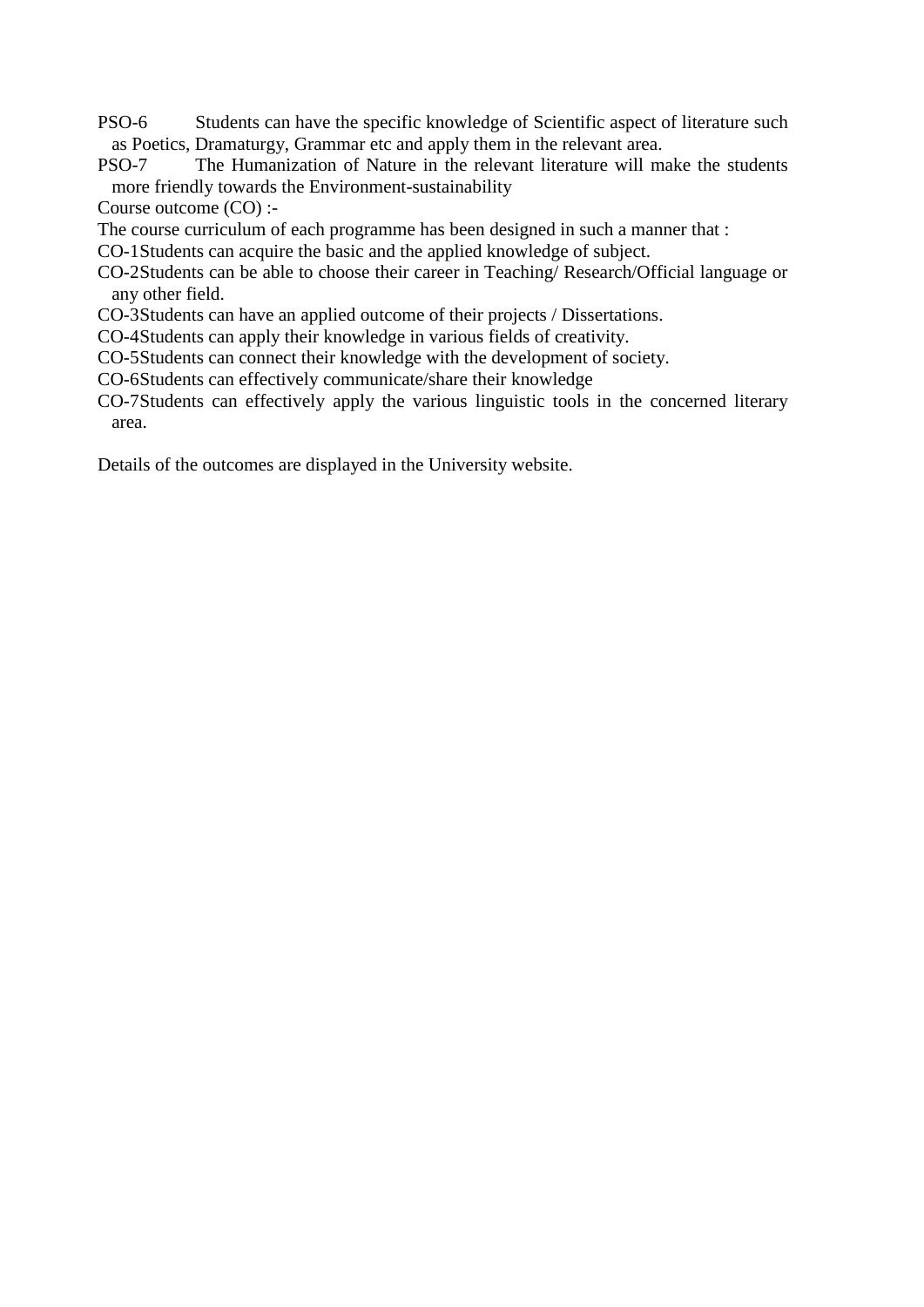# **Department of Legal Studies and Research**

# **Programs: LL.M. (Two year) & B.A.LL.B.(Five year integrated course)**

# **Program Outcomes:**

**[POs.1].Logical Thinking**: Explore,Interpret and explain the substantial & procedural laws.Develop how students think and understand the legislative draft.

**[POs.2]. EffectivePublic Speaking:**Train to learn the art of effective public speaking with logical presentation.

**[POs.3].Communication skill:** Ability to ascertain the art of communicating and demonstrating their oral advocacy skills. Presenting facts in a logical way to the client and ability to convince onlegal reasoning forms the essence of communication in courts of law.

**[POs.4].Social Interaction**: analyze the legal and social problems and work towardsfinding solutions to the problems by application of laws and regulations.

**[POs.5].Responsible Citizen**: Inculcate values of Rights and Duties, and transfer these values to real-life through legal and judicial process for promoting welfare of the society.

**[POs.6].Environment and Sustainability**: Understand the impact of the professional, legal solutions in societal and environmental contexts and demonstrate the knowledge of and need for sustainabledevelopment.

**[POs.7].Life-long Learning**: Law practice requires up gradation and updating of knowledge hence student recognize the need for and have the preparation and ability to engage in independent and life-long learning in the broader context of legal change.

# **Program Specific Outcomes:**

**[PSOs.1]. Indulgent and Understanding of Law and Judicial process:**knowledge of substantive & procedural laws including connected rules &regulations. Understanding of Judicial process of India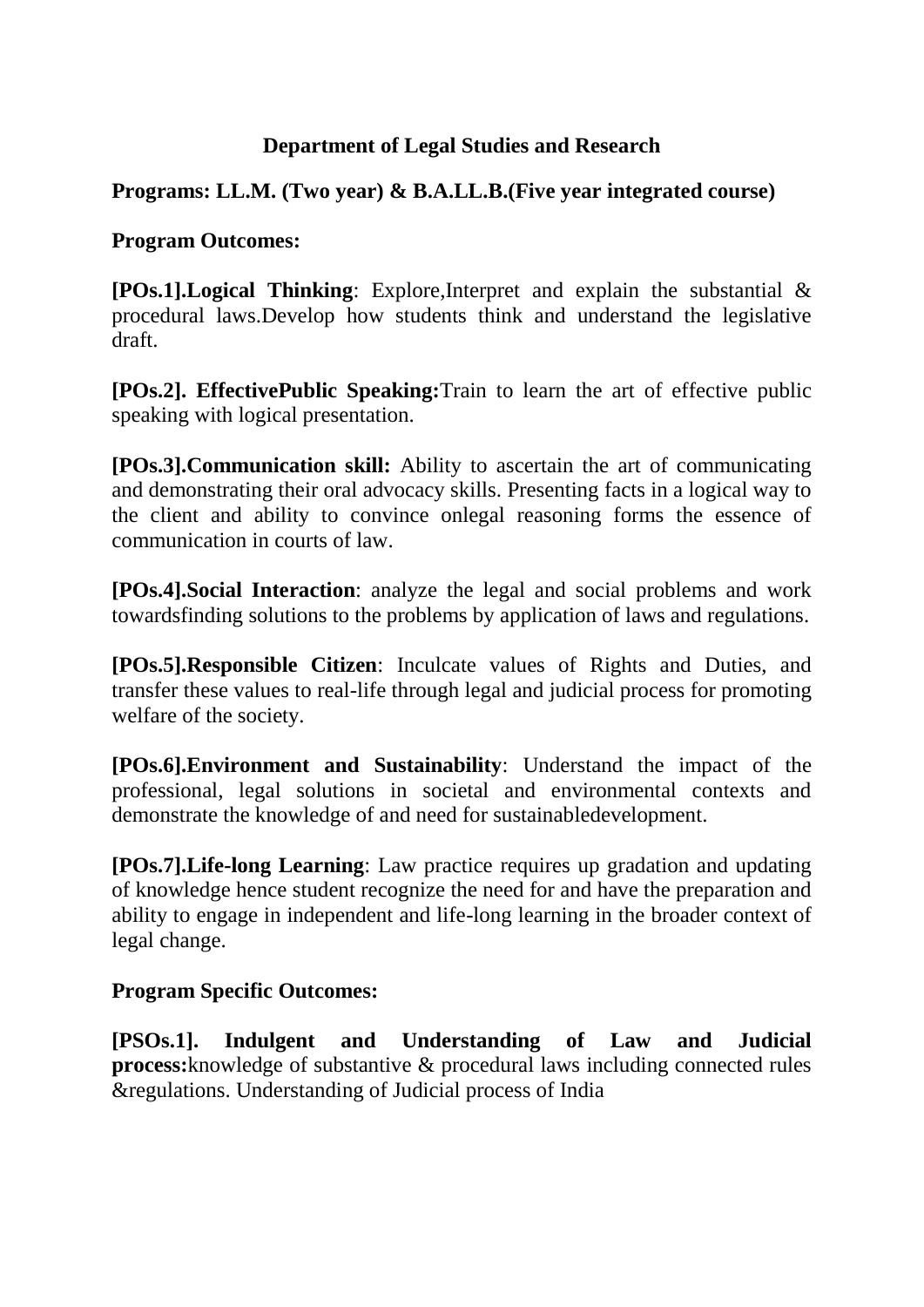**[PSOs.2].Drafting, Counselling skill**: Develop the skill of drafting various legal documents. Enhancement in Ability of framing specificplaints, petitions, writ, letters, in proper format. Students therefore learn theskills ofcounseling.

**[PSOs.3]. Court Administration:** Understands the court procedure, culture and protocol thereby grasp the court administration. How the procedures after investigation and trial is followed in courts e. g. framing of charges, appeal, judgment, bails and their types, etc.

**[PSOs.4]. Client Handlings:** Students learn the negotiation skill and handling client for the ethical implementation of legal system.

**[PSOs.5].Building Professionalism**: Comprehends the standards of conduct involved in Legal practice and also demonstrate values of legal profession. This inculcates ethical responsibilities towards judges, other advocates, clients and society.

**[PSOs.6]. Development of Interpersonal Skills**: Develops the ability to analyse, synthesize and disseminate large amount of complex and disparate information comprising of legal and non-legal aspects on the working of the entire system.

**[PSOs.7].ProfessionalEthics**: Apply professional ethical principles and commit to legal professional. Learn to how to ensure fulfillment of ethical responsibilities and follow established norms of the legal practices.

**Course Specific Outcome (COs)**

**Name of course:**

# **I.) BALLB (Hons)**

# **Subjects:-**

**COs 1** -**Political Science** -Political Science is opted as a core major subject total 6 papers are incorporated in the course. Political science is an indispensible branch of knowledge for students of law. It helps to know the political formations of organs of states and many institutions.

**COs 2-Sociology** - This courses are offered by Department of Law as a minor course to the students of BA LLB (Hons.) which have 3 papers .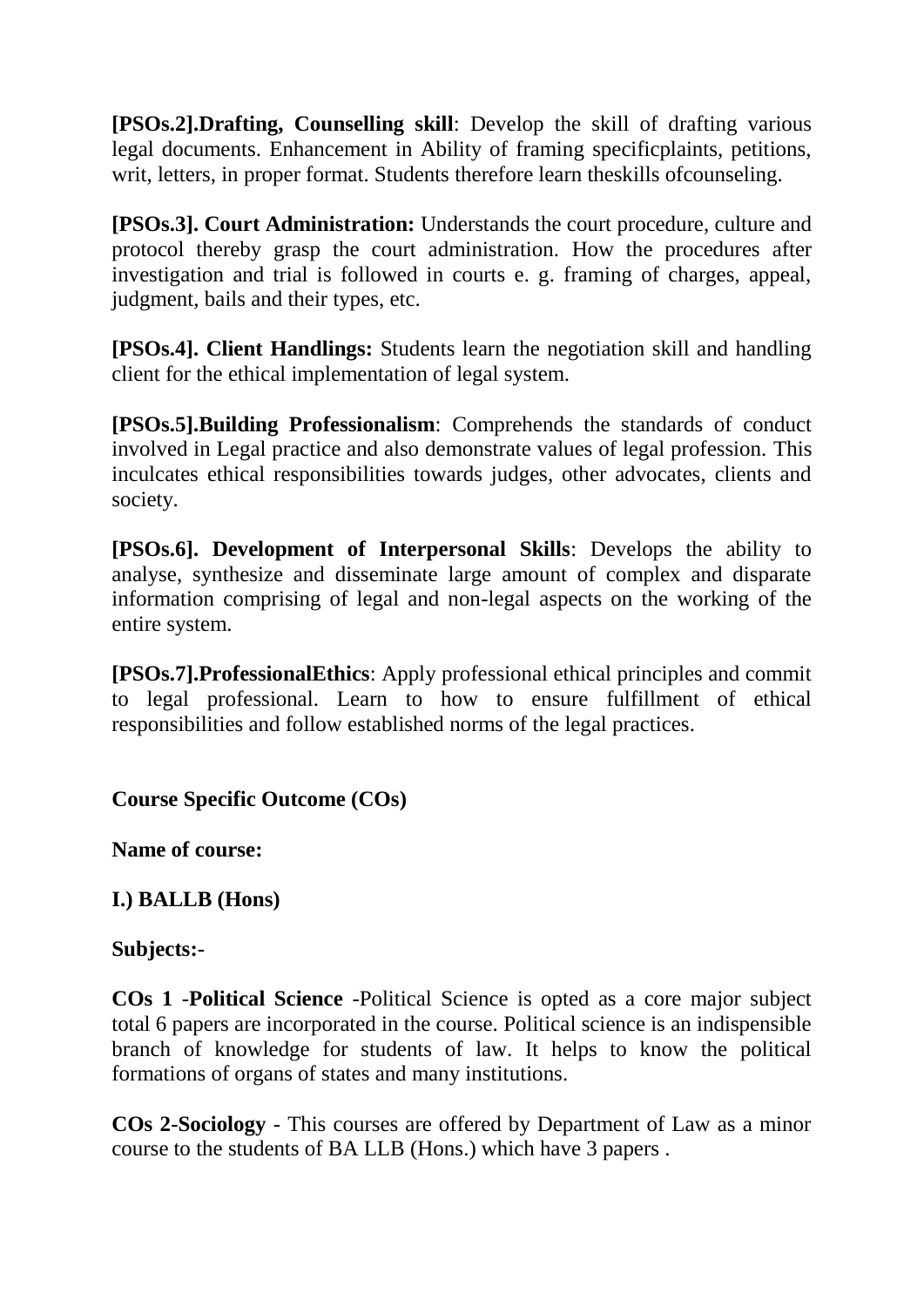**COs 3** -**General English & Legal language**: These course are offered by Department of Law as a minor course to the students of BA LLB (Hons.) have 3 papers in different semesters.The course develops student's capability to write and speak in English perfectly. Itenhances students' knowledge, ideas and vision from literature and legal language perspective. The combination ofliterature and language will help the law aspirants develop critical insight, comprehension and analytical skills.It also help them to enhance ability to write in a legal context.

**COs 4Economics**: Economics is selected as minor paper. Three papers of economics are taught in different semesters. This course is offered to give the students the insight to the basic concepts and theories of economics. The course aims to enable students to discover and comprehend problems in the key areas using appropriate tools. This course will help the students to understand the concepts of Economics that are commonly used by all and various legal theories and laws are framed on their practical applications.

**COs 5 French/Hindi**: These languages courses are offered by the Department as a optional course to thestudents. The course offers basic knowledge ofFrench/Hindi. It covers the reading, writing, listening and speaking skills in the language.

**COs 6Torts** -This course provides a general introduction to the law of torts with the objective to teach the nature of torts, basic and general principles of torts. It is one of the core subjects of civil laws studied and include theConsumerProtectionAct. The act deals with simple, quick and economical redressal to the consumers' grievances.

**COs 7Contract & specific relief** - It is one of the core subjects of civil laws studied during the five year course. The main object of this course is to build the transactional and contractual capability in the students. It provides knowledge of general principles of contractual relationships,discharge ,enforceabilityand breach of contracts etc.

**COs 8Jurisprudences**: The course includes analysis of various theories,

Concepts and sources of law. The given course involves the use of sources other than the law, including works onphilosophy and political theory.

**COs 9 Law of Crimes** : The Indian Penal Code (IPC) and Criminal Procedure Code (Cr.P.C) are the main criminal code of India. These laws to covers all substantive and procedural aspects of criminal law. Many more penal statutes governing various offences have been added to the course in addition to thesecodes.The Cr P C also aims at acquainting the students with the knowledge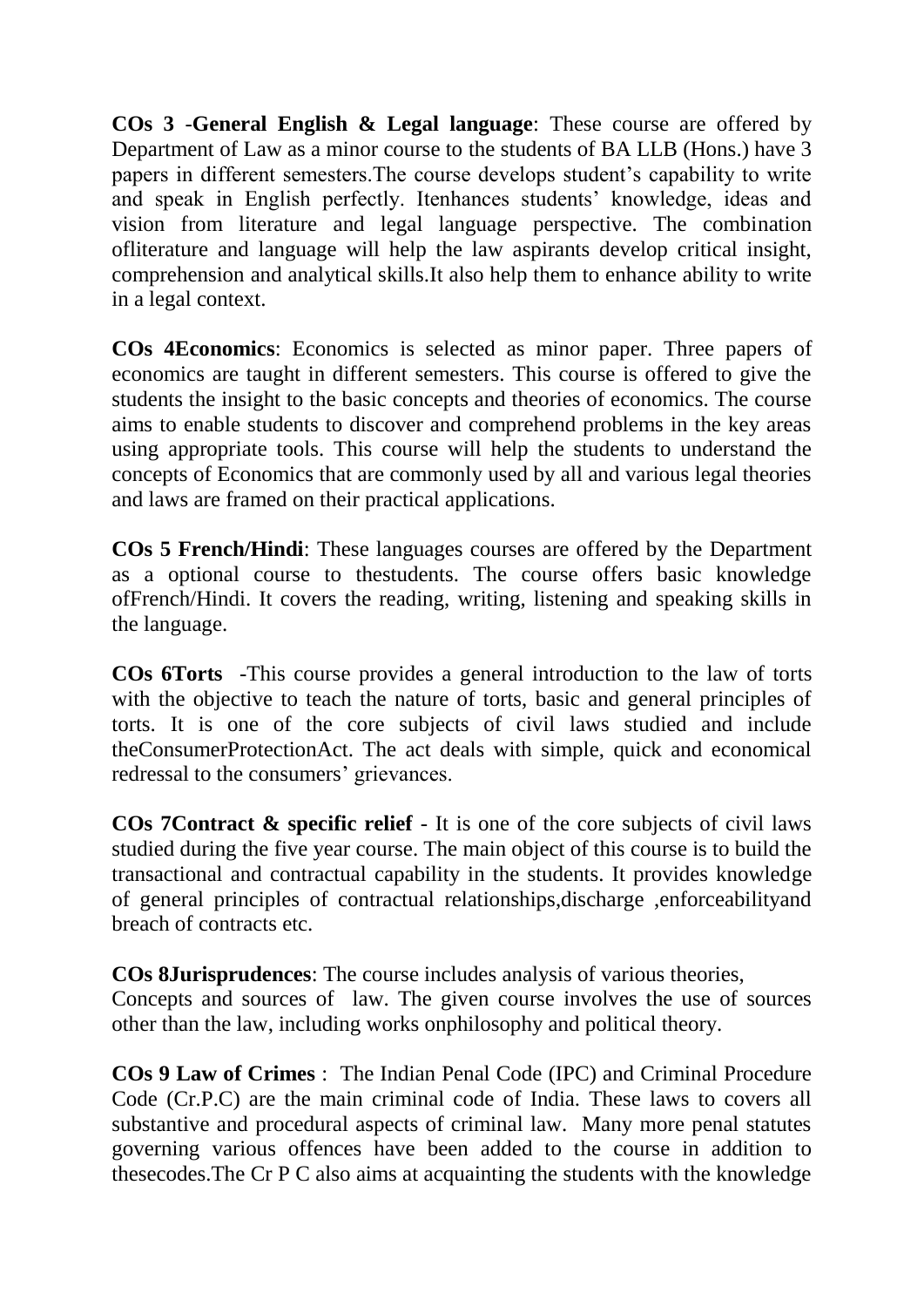that how the investigation in criminal cases is being conducted and how the trial of such cases is to be done in court of law.

**COs 10 Interpretation of Statutes:** Statutory interpretation is the process by which courts interpret and apply legislation.Students will understand the courts opinion as if some ambiguity or vagueness in the words of the statute how judges resolved it.

**COs 11 Company Laws:** Company Law is of vital importance for students who intend to make their careers in corporate laws. The course provides a comprehensive understanding on the of creation of the companies The course enables participant to understand the of the laws related to companies.

**COs 12 Labour Laws**: This course is offered by Dept. of Law as a core subject. Labour Law, including Minimum Wages Act, Maternity benefits Act, 1961, Industrial dispute Act. The course Offers in depth knowledge of social welfare legislations in India by covering Industry, Industrial Dispute, Wages, fixation and revision of wages, Maternity benefits, Trade union, Conditions for Maternity benefits, and different machinery given under the legislation.

**COs 13 Personal laws –Hindu and Muslim**: The objective of course is to give an overview of some of the current problems arising out of the foundational inequalities in the various family concepts. Basic concept of family laws and

**COs 14 Law of Evidence:** The course gives the knowledge of rules andprovisions for determined the testimony for admission or rejection of evidences in court of laws.

**COs 15Administrative Law**:This subject is of vital importancefor law students because of the connection with the public laws. It deals with the constitutional law inmotion. The subject will enlighten students with functioning of various administrative authorities ,functionsand powers.

**COs 16 CPC :**The course aims to provide the law students' knowledge of the code of civil procedure: how a lawsuit or case may be commenced; the types of pleadings or statements of case, motions or applications, and orders allowed in civil cases; the timing and manner of depositions and discovery or disclosure; the conduct of trials;

**COs 17Forensics Science:** Forensic science is the application of science to criminal and civil laws, mainly on the criminal side during criminal investigation.The objective of this subject is to make students conversant with the use of Forensic Science techniques and interpretation of Forensic reports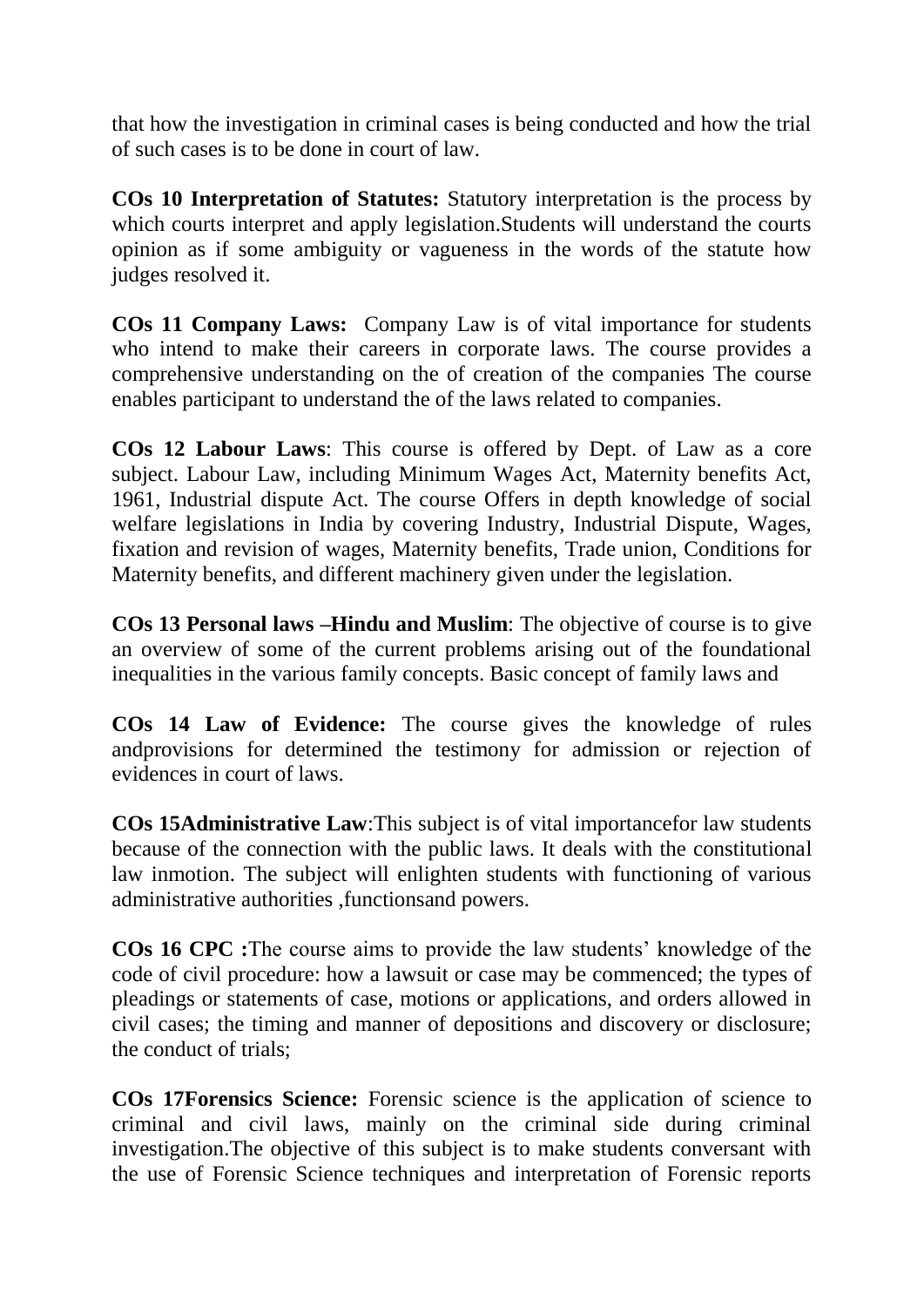and will know how to examine forged documents, fire-arms, injuries, blood grouping DNA, fingerprinting, Narco analysis and Brain Mapping etc.

**COs 18 Drafting and Pleading:** Course Perspective: Drafting is a primary stage of writing. A good writing is an outcome of a good draft, similarly Pleadings being the backbone of Legal Profession and paramount requirement of a good lawyer. Whole case of the party depends upon how skillfully it is drafted by an advocate. So a great care should be exercised while drafting the pleadings. So this subject will help to make good lawyers with proficient art of pleadings

**COs 19ADR:** Alternative Dispute Resolution is an alternative to the formal legal system. It is an alternative to litigation. The study of this subject will enlighten the students with these alternative dispute resolution methods and will impart knowledge as to their use and importance.

**COs 20Public International Law :**The study of International Law becomes vitalin the perspective that the world is moving towards globalization at a pace faster than ever. Theobjective of teaching this subject is to equip the students of Trans National Law that applies to States in their interrelations and evolved world order, aim to make a better, cooperative, peaceful and developing world.

**COs 21 TPA:** The objective is to create understanding and knowledge about property, its kinds, modes of transfer of property like mortgage sale, will and gift etc.

# **COs 22Gender Justice /Law and Children/Women and Law:**

Women's rights or Children's needs special protection and care. The issues of gender justice are of vital importance for law students to understand vulnerability of women. The subjects will enlighten student with protection of women and child rights under different conditions.

# **Course Learning Objectives**

# **At the end of the course, students will be able to :-**

- Understand the fundamentals related to various laws.
- Attain knowledge about the procedure for administration of substantive criminal, civil, or other laws in India.
- Understand the framing of criminal courts in India and their powers.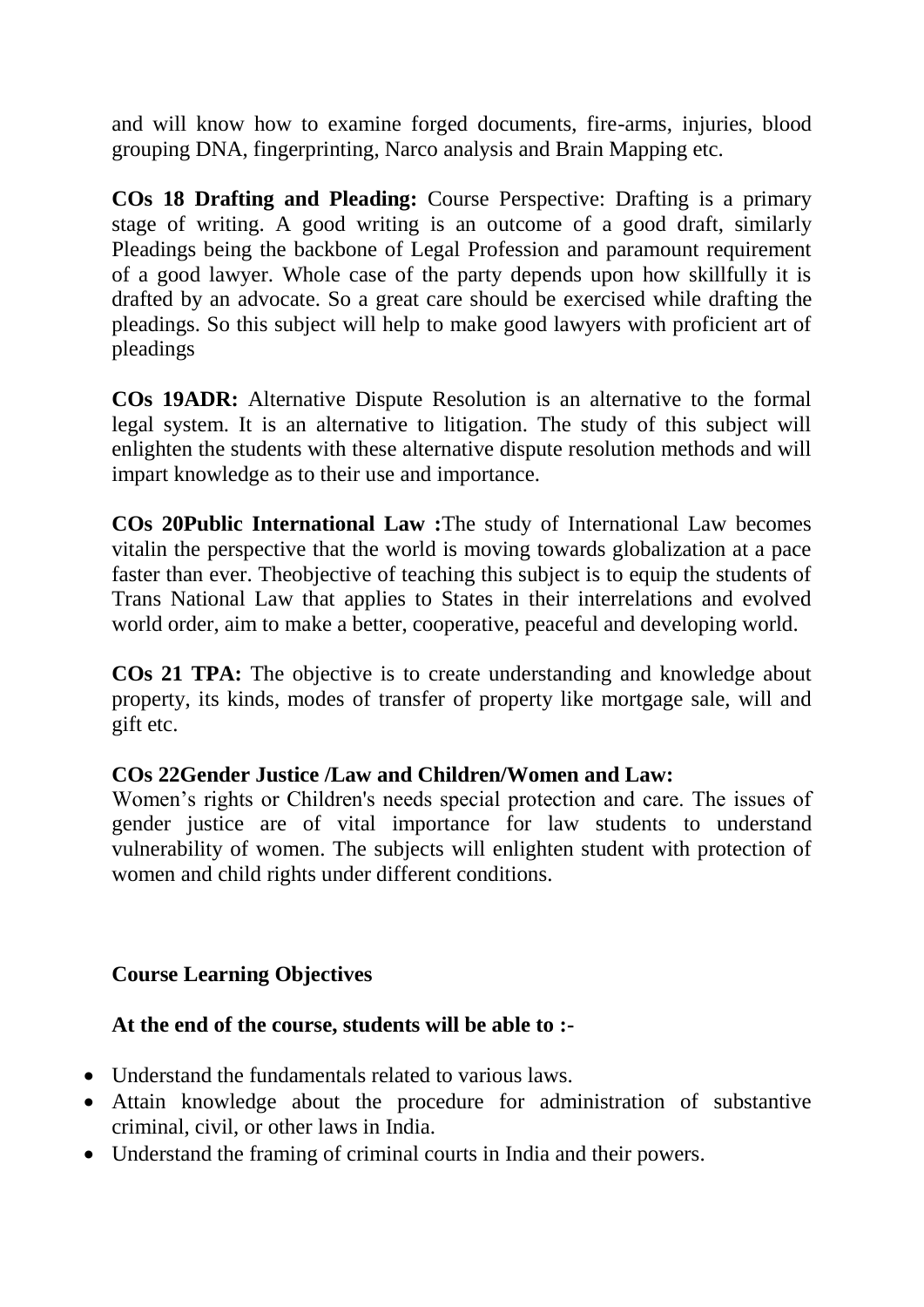- Attain knowledge about the provisions of arrest and the powers of investigating agencies regarding arrest.
- Understand the procedures being followed in warrant and summons.
- Learn the procedure of preventive nature, investigation, trail & framing of charges.
- Demonstrate proficiency in legal analysis, problem solving and interpreting the provisions of conflict in society.
- Understand the procedure of different concept under social welfare legislation.
- Communicate and interact meaningfully with the law professionals on the issues relating to regulatory agencies have to follow in the Indian legal environment
- Interpret and apply statutory rules and regulations in case of discrepancies and disputes arising in the legal regime.
- Knowledge of various forums meant for the purpose of redressal of disputes or disagreements.
- Understand the Meaning, Purpose and Scope of Interpretation of Statutes ,Nature of Statutes and their Classification, Internal Aids to Interpretation, Get an insight of Parliamentary History ,Rules of Statutory Interpretation, various rules,Judicial Activism, the Principles of Constitutional Interpretation..
- Understand the objective, important definitions and concepts of family law and its applicability and no applicability.
- Know about the concept of various matrimonial reliefs and the procedure thereof.
- Attain knowledge about the various provisions regarding adoption in India and to understand who can Get the maintenance under this Act and what are the other provisions with regard to it.
- Know the important case laws on the different aspects of family law. Know about the various important case laws on the different aspects of Muslim law.
- Learn various basic concepts in the Constitutional law and meaning and scope of Fundamental rights India vis-àvis their practical implementation on ground with case laws along withthe restrictions on the freedoms.
- Learn how the Constitutional Remedies protect against violation of fundamental rights, Directive Principle ofState Policy.
- Understand the importance of various constitutional offices and posts
- Recognize and learn about the working of constitutional offices and posts atUnion and State level.
- Describe the procedure and effects of social welfare legislation
- Interpret and illustrate the formation of different Boards and committees under the Labour Laws.
- Analyse the provisions related to the benefits of women under Maternity benefits Act and penal consequences.
- Recall different recommendations of Supreme Court and High Court related to the social welfare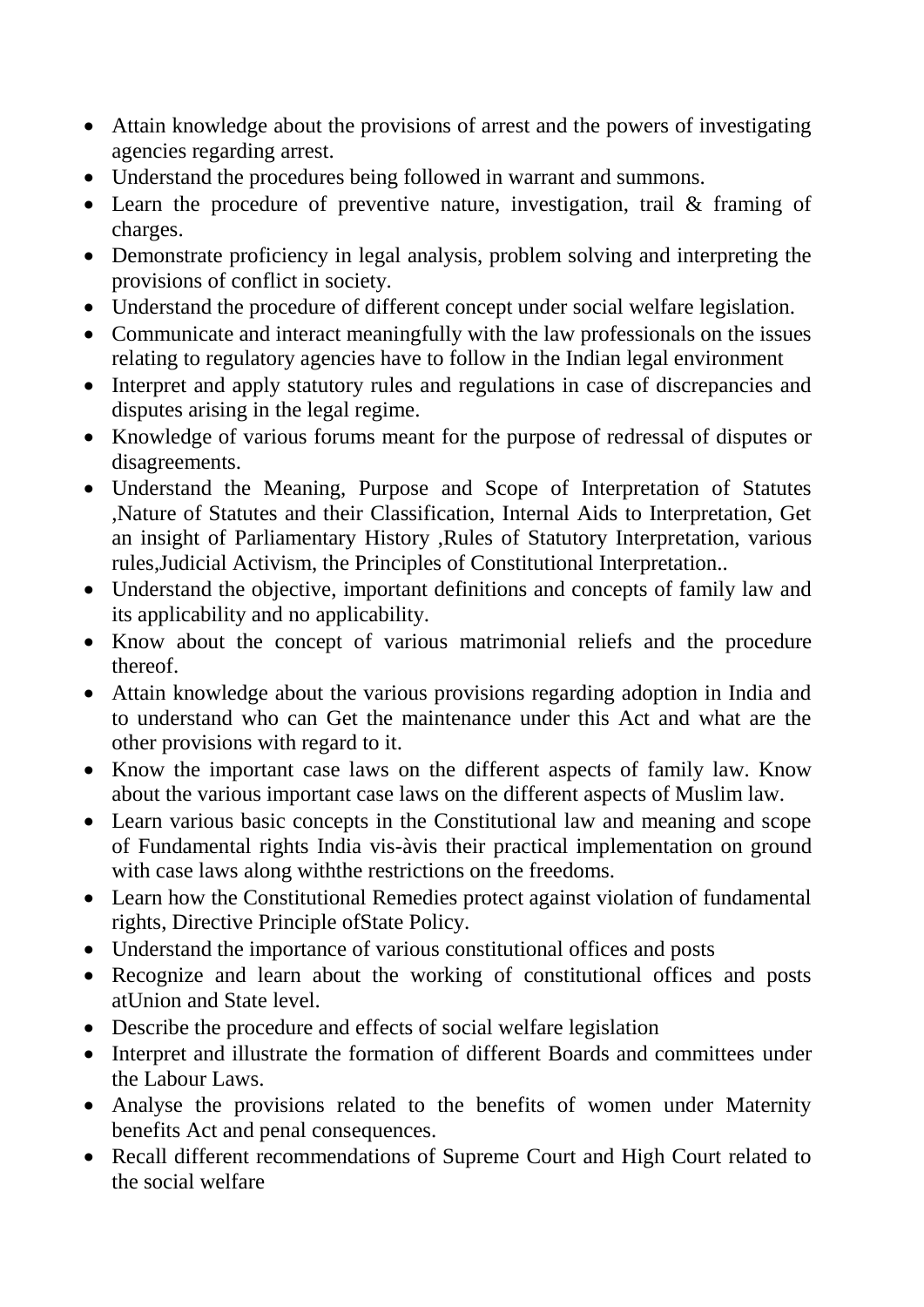- Understand the origin development and effects of social welfare legislation
- Describe the formation of international organization.
- Understand the procedure to protect women and children under national or international laws.
- Understand the reason for the existence of civil rules of practice, given the historical and cultural context in which the rules developed , issues involved in civil procedure.
- Identify the order, purpose and content of major pleadings in Magistrate's and High courts.
- Analyse and evaluate information from statutes, case laws and other source materials, Apply court acts and rules
- Understand the concept of proved disproved not proved facts of cases,To know how the statements recorded by the police and deposition of
- the witnesses, investigation procedure
- Apply the law for deciding the cases under civil and criminal
- To understand the functioning control mechanism and of administrative authorities.
- To understand the control mechanism of administrative authorities.
- Know about the informal methods for settlement of administrative disputes.
- To understand the need of delegation of powers to the administrative authorities.
- To understand the role of forensic science in civil law and criminal law.
- To Understand the procedure Establishment of the Identity of Physical Objects by Shape, Size and chemical analysis .
- Know about the different Questioned Documents and the Identification of forensic evidences and Related Problems
- Understand and learn the basics of pleadings, drafting and conveyancing.
- Understand the format and essential steps in drafting the agreements and documents to be registered. Understand the need and preparation of documents required in court in criminal cases.
- Understand the concept of ADR system, its need and importance in the present scenario.
- Learn different non-judicial methods of dispute resolution.
- Understand the concept of Property, its origin and its kinds.
- Understand the nature of rights and duties attached with various kinds of properties and how inter vivo transactions of property take place by act of parties.
- Understand the nature of property disputes and how they arise.
- Helping student understand how it works as a parallel law to the existing laws of testamentary and intestate transfers.
- Learn how to apply the principles of Justice, Equity and Good Conscience.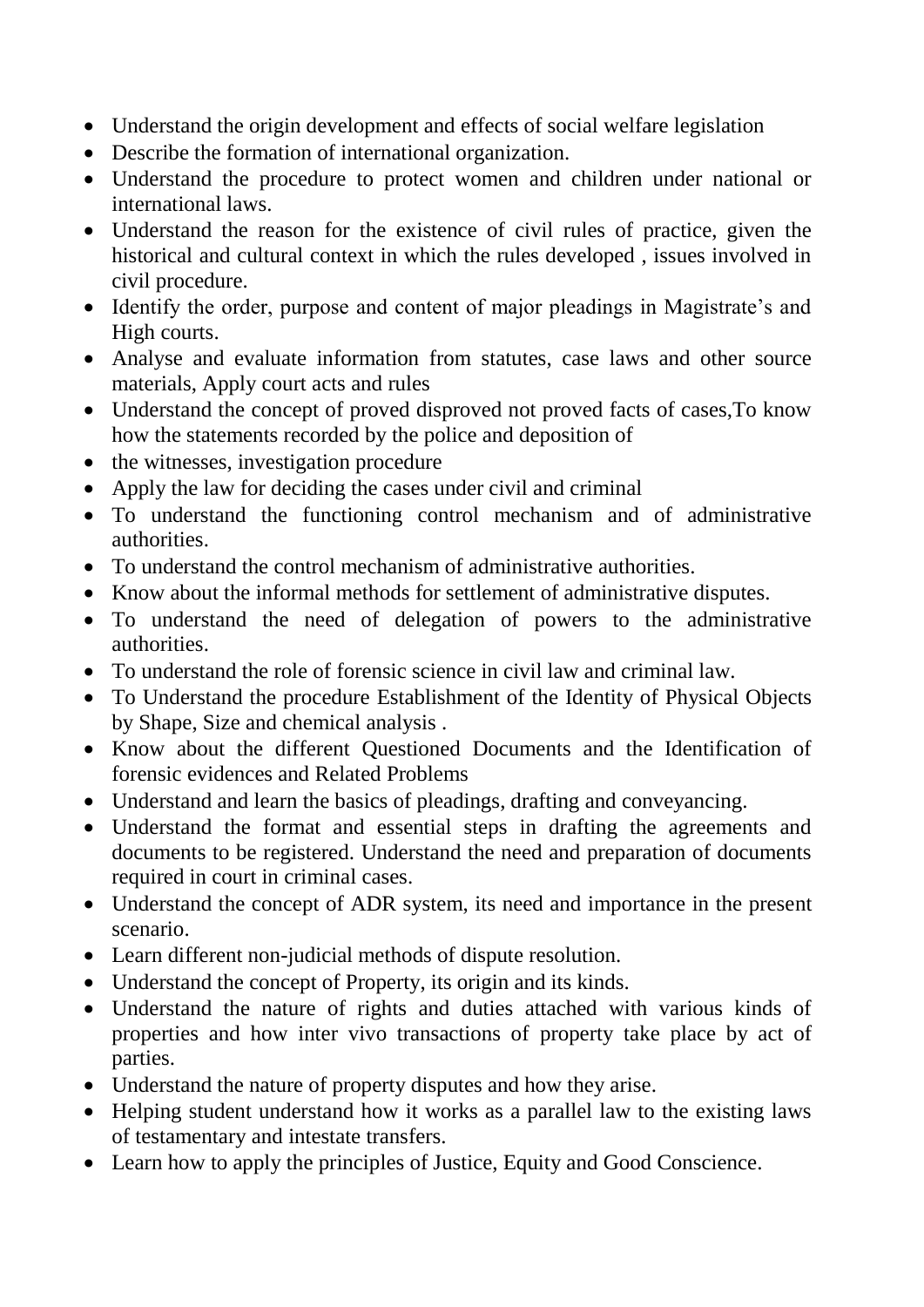- Understand the Nature and Development of Child Rights and child protection.
- Describe the major differences of laws related to child protection under different National and International Conventions
- Awareness of filing litigation for gender justice.
- At the end of the course, students will be able to Understand and express the different situations in the French/Hindi language.
- Understand the nature of law, which helps in the study of actual rules of law in tracing out principlesunderlying therein.
- Strive towards scientific development of law.
- Develop critical facilities of the mind in order to understand various legal expressions and terminologies.
- Understand basic ideas and fundamental principles of law in a given society.
- Ascertain the meaning of words and expressions in statutes.
- Course Learning Objectives: At the end of the course, students will be able to havethorough knowledge of
- Describe the evolution and growth of International law.
- Interpret and illustrate the various concepts in International law.
- Experiment the application of theoretical knowledge of International law to ground situation.

# **Name of course**

# II.) LLM

The course includes a study of evolution of legal system, Constitution and Courts in India. Criminal group is special group. Judicial process, constitutionallaw, Researchmethodology, socialtransformation are compulsory papers. Research involves gathering information for a purpose, and it is the purpose that usually determines the type of research undertaken and how it is conducted. Legal research would, in a similar vein, involve the collection of legal materials for the purpose of discovering new facts that would contribute to the body of knowledge in a legal field or subject.

So this course is primarily structured to tell the procedures to be followed in criminal cases. This course also states that how the further procedures after investigation and trial is followed in courts e. g. framing of charges, appeal, judgment, bails and their types, etc.

**Course Learning Objectives**: At the end of the course, students will be able

 To ascertain the nature, scope and sources of law in the given dynamic political structure.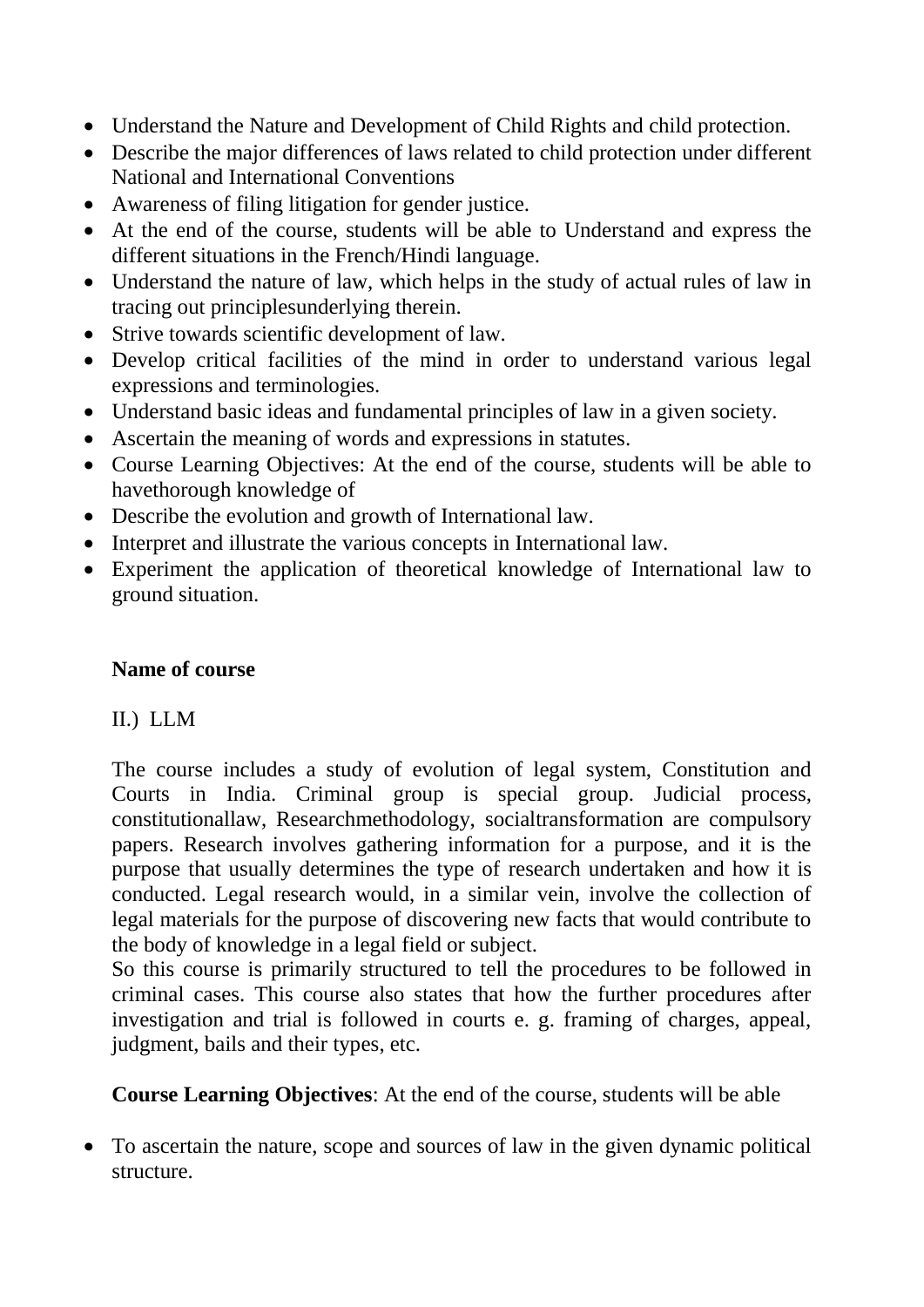- To analyze general trend of law reformation.
- To reveal the research area in law on particular lines which are now tentatively under consideration,
- To explore the circumstances in which the present position of legal system came about where the present statutory provision or rule of law has raised meaningful queries.
- Understand the concept, methods and procedures of courts
- Knowledge of the criminal law, process of initiation of inquiries in different forums meant for the purpose of redressal.
- Understand the procedure for administration of substantive criminal law in India.
- Demonstrate proficiency in legal analysis, problem solving and drafting. Identify the order, purpose and content of major pleadings in Magistrate's and High courts.
- Collect, analyse and evaluate information from statutes, cases/case laws and other source materials.
- Apply court acts and rules and exhibit professionalism and legal ethics.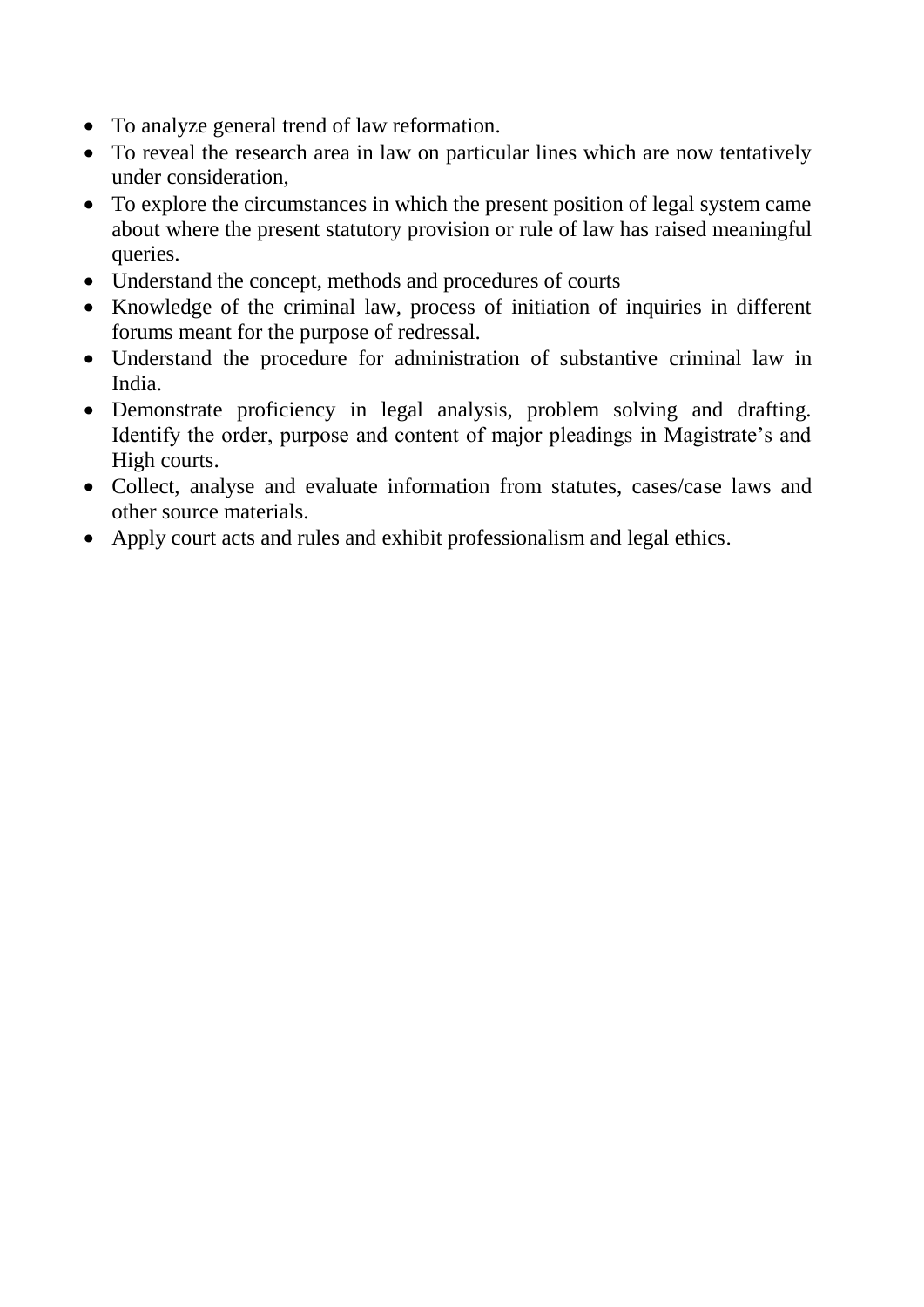#### **DEPARTMENT OF MICROBIOLOGY**

No. of PG Course(s) run by the department=01 M.Sc. Microbiology

Programme outcomes (POs): M.Sc. Microbiology

- $\triangleright$  Critical Thinking about microbiology and microbes.
- $\triangleright$  He will learn about history, general features and characteristics of microbes and biosafety issues.
- $\triangleright$  He will learn various techniques for detection, identification and characterization of microbes.
- $\triangleright$  Learn about applied application of microbes.
- $\triangleright$  He will able to deliver knowledge about microbes.
- Generate knowledge about molecular approaches of Recombinant DNA technology for betterment of society.
- Programme Specific Outcomes (PSOs)

M. Sc. Microbiology, I<sup>st</sup>Semester:

- PSO1: Understand history of microbiology and microorganisms.
- Eearn about general Techniques to isolate of microbes.
- Understand general feature and characteristics of microbes.
- PSO2: Understand the Biochemistry of microbes.
- PSO3: Understand the microbial genetics of microbes.
- $\triangleright$  Understand gene mutation and gene transfer.
- $\triangleright$  Learn about gene expression.
- PSO4: Understand and learn about general techniques to detection and identity of microbes.
- Learn various methods to investigate significant data through statistical methods.
- $\triangleright$  Learn about basics of computer.
- M. Sc. Microbiology,  $II<sup>nd</sup>$  Semester:
- PSO1: Understand core techniques and essential enzyme used in recombinant DNA Technology (rDNA Technology).
- $\triangleright$  Understanding and learn cloning strategies.
- Eearn about DNA sequencing methods for DNA.
- Eearn about application of r-DNA Technology.
- PSO2: Understand basic aspects of Bioenergetics and metabolism of microbes.
- $\triangleright$  Learn about assimilation of nitrogen by microbes.
- PSO3: Lean Microbes used in food Microbiology
- $\triangleright$  Microbial spoilage of food, food preservation and microbial indicators of food safety and quality.
- PSO4: Understand to industrially important strain of microbes.
- Eearn about novel microbes and methods of strain improvement in industry.
- Lean about Industrial production of enzymes, alcohol, acids, Vaccines and vitamins through the helps of microbes.
- M. Sc. Microbiology, III<sup>rd</sup> Semester:
- PSO1: Understand Immunology and immunodiagnostics.
- Learn about infection, Antigen, Antibody, MHC and Immune response.
- Understand transplantation immunology, Tumour immunology and Immuno deficiency diseases.
- PSO2: Understanding environmental microbiology and microorganism in air and their common diseases.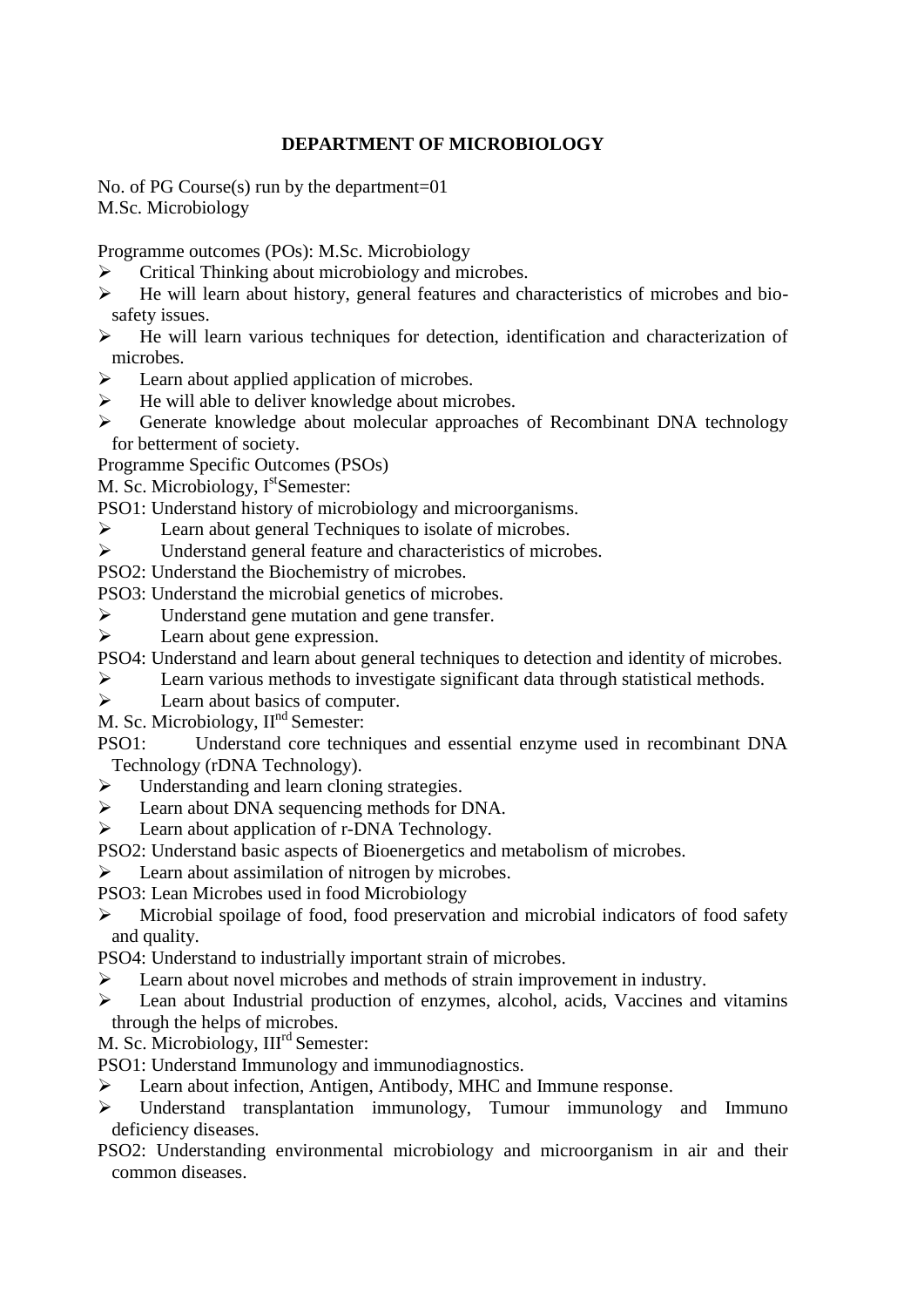- Learn about microbial assessment of water quality test.
- Microorganisms of sewage and its treatment.
- Learn about Microbial degradation, Xenobiotics, Phytoremediation and Bioremediation.
- PSO3: Understand agriculture microbiology
- Lean about Rhizosphere and phyllosphere microflora.
- Understand plant diseases caused by microbes
- Understand physical and chemical method to control plant diseases.
- Learn about biofertilizers and its applications
- PS04: Understand about medically microorganism and normal microflora of human and animal system.
- Learn about infection/disease and their pathogens.
- Understand Pathogenesis, immunity and laboratory diagnosis of various diseases caused by medically important microbes.

M. Sc. Microbiology, IV<sup>th</sup> Semester:

Program Specific Outcomes (PSOs):

Students engaged in project /dissertation work for six months at the department or other scientific institutes of India. For this tenure student will be able to understand various aspects of basic and applied research and do research work in future for betterment of society.

Course Outcomes (COs)

CO1:Understand and learn about history and classification of microbes.

CO2: Learn about general features and characteristics of microorganisms.

- CO3: Understand and learn about technique used to identify microbes in microbiology field.
- CO4: Learn various methods to investigate significant data through statistical methods and Learn about basics of computer.
- CO5: Knowledge generate about Biochemistry of microbes.
- CO6:Knowledge generate about genome and their structures.
- CO7:Learn about gene and gene mutation.
- CO9:Knowledge generated about gene expression.
- CO10:Generate knowledge about cloning strategies.
- CO11: Understand DNA sequencing methods<br>CO12: Understand food and Industrial microb
- Understand food and Industrial microbiology.
- CO13: Understand and learn food preservation and spoilage.
- CO14: Generated knowledge about microbial indicators for food safety and quality
- CO15: Knowledge generated about Immunology and Immunodiagnostics.
- CO16: Learn about Environmental Microbiology.
- CO17: Learn about Microbial degradation, Xenobiotics, Phytoremediation and Bioremediation.
- CO18: Generated knowledge about plant pathogens disease (Microbial Biodiversity) its management strategies and biosafety issues.
- CO19: Learn about Bio-fertilizers and its applications.
- CO20: Learn about medically important microbes, their diseases, pathogenesis, Immunity and Laboratory diagnosis.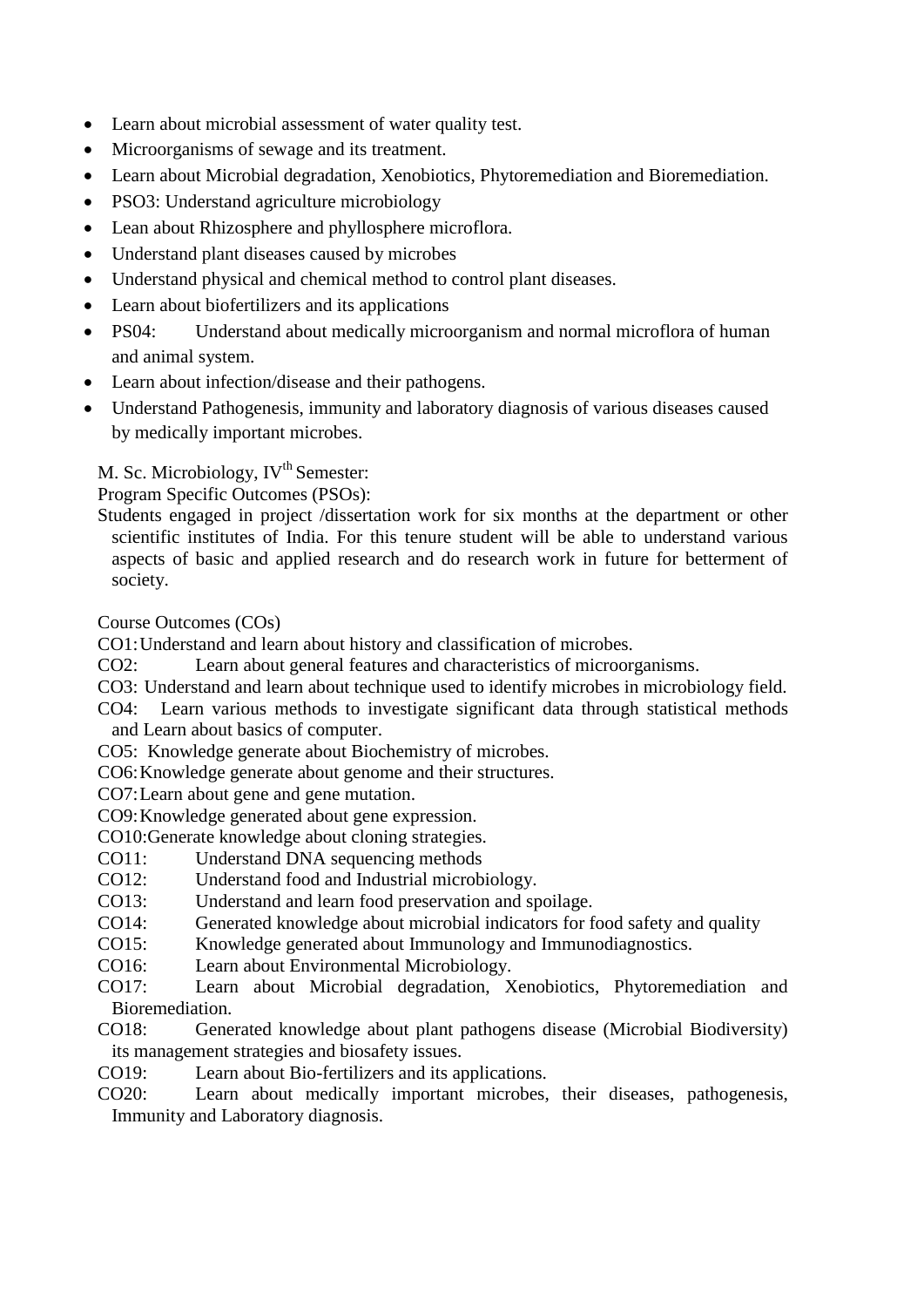#### **DEPARTMENT OF PERSIAN**

# M.A. Persian Ist Sem

### Il Paper History of Persian Literature

#### Unit 1

सख़ा मुन्शी और सासानी दौर जो क़दीम फारसी ज़माने के दौर गुज़रे हैं उस के ज़रीए विद्ययार्थियों को उस ज़माने के कल्चर व शैर व अदब के रहन–सहन आदि के बारे में मालूमात होती है।

#### Unit II

ताहरी दौर जिस में फारसी अदब के बहुत से मशहूर शायर व मुसन्निफ रहे हैं उनके इतिहास की मालुमात होती है।

# Unit III

समानी दौर की फारसी अदब में अहम खिदमात रही हैं बड़े-बड़े शायर और बड़ी उपयोगी किताबें उस दौर में लिखी गई हैं। इसलिए इस दौर की तहज़ीब व तमद्दुन फारसी अदब की खिदमात के बारे में छात्रों को लाभ होता है।

#### Unit IV

ग़ज़नवी दौर की महत्वता इसलिए बहुत अधिक है क्योंकि इसी दौर में फारसी के बड़े और प्रसिद्ध शायर अबु–कासिम फिरवौसी के रूस्तम व सुहराब की दास्तान शाहनामा के नाम पर जो बहुत प्रसिद्ध है लिखा गया। इस शाहनामा का दुनिया की विभिन्न भाषाओं में रूपान्तर भी हुआ इस लिए यह दास्तान जो उस ज़माने की तहज़ीब अपने दामन में समेटे हैं बहुत उपयोगी हैं।

#### Unit V

सलजूकी दौर फारसी अदब के प्रसिद्ध व आवश्यक दौर में से एक है इस दौर में फारसी अदब में बहुत सी किताबें लिखी गईं जो आज भी हिन्दुस्तान के विश्वविद्यालयों में पढ़ाई जाती हैं इस लिए यह दौर भी छात्रों के लिए बहुत उपयोगी व आवश्यक है।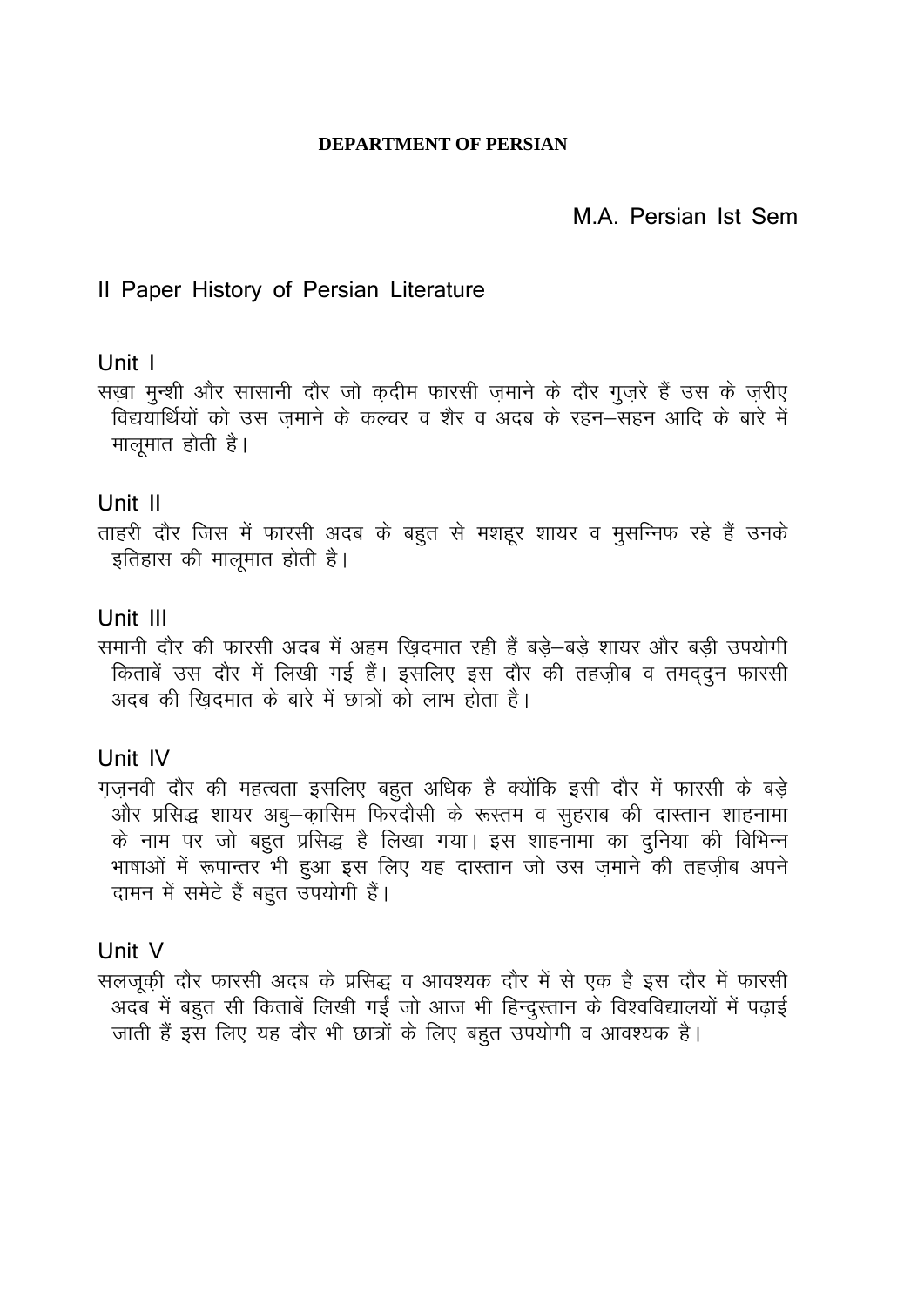# III Paper Indopersian Literature

#### Unit 1

शैर-शायरी का रिवाज हर ज़माने में रहा है और आज भी शैर-शायरी को अच्छी दृष्टि से देखा जाता है इसलिए प्राचीन फारसी अदब के कसीदे पढाकर छात्रों को बड़ों का अहतेराम करना, इज्जत करना और अच्छे इंसान बनाना होता है।

# Unit II

शैर–शायरी में सबसे आवश्यक चीज़ ग़ज़ल है जिसको हिन्दुस्तान ही नही बल्कि हर जगह इस को सराहा जाता है इस लिए ग़ज़ल को कोरस के ज़रीए पढ़ाकर छात्रों में शौक व गजल की बारीकियों का पता चलता है।

# Unit III

चूंकि यह प्रश्न पत्र मुगल दौर से संबंध रखता है इस लिए मुगल दौर में जो फारसी<br>अदब पर बहुत अधिक काम हुआ है इस लिए इस ज़माने के शायरों और उर की खिदमात से छात्रों को बहुत लाभ होता है और ज्ञान में वृद्धि होती है।

# Unit IV

हिन्द–ईरान का कल्चर, तहज़ीब व तमद्दुन गन्गा–जमुनी तहज़ीब जैसी है इससे छात्रों<br>में उस ज़माने के और उस ज़माने के कल्चर को जानने का अवसर प्राप्त होता है।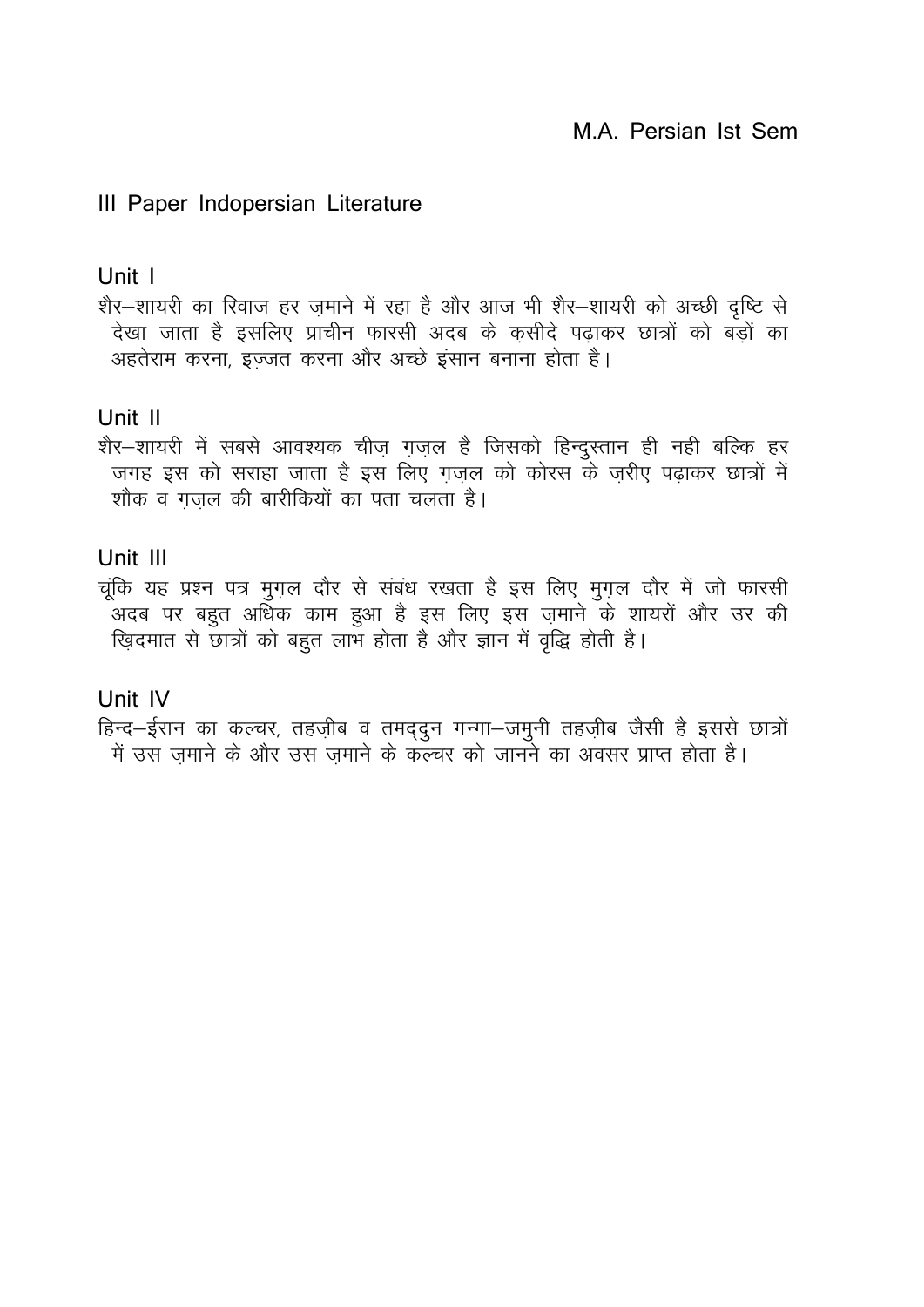# M.A. Persian Ist Sem

### IV Paper Modern Persian Literature

#### Unit 1

इस इकाई में जदीद फारसी अदब की नशरी ख़िदमात और उस का तर्जमा कराया जाता है ताकि छात्रों के अन्दर फारसी से हिन्दी, ऊर्दू व अंग्रजी में Translation करने का तरीका मालूम हो और फारसी भाषा सीखें।

#### Unit II

इस इकाई में फारसी अदब के शायरों की नज़मों का तर्जुमा कराना, पढ़ाना सिखाया जाता है जिस से छात्रों में नजम से तर्जुमा करने की महारत हासिल हो जाये।

#### Unit III

चूंकि हिन्द-ईरान का कल्चर आपस में बहुत मिलता-जुलता है और हिन्दुस्तान में कई .<br>वर्षों तक फारसी अदब का चलन था और आज हिन्द—ईरान संबंध की बिना पर जदीद फारसी अदब की बहुत जरूरत है।

#### Unit IV

इस इकाई के माध्यम से जदीद फारसी के लेखकों के जीवन, रहन-सहन उनके तौर-तरीकों से छात्रों में कुछ करने की ख़्वाईश में वृद्धि होती है जो देश के लिए बहुत उपयोगी है।

#### Unit V

हर देश में शायरों की बहुत अहमियत होती है जदीद फारसी में जो बड़े-बड़े शायर हैं उनके बारे में जानकारी के माध्यम से छात्रों के ज्ञान में वृद्धि होती है और यह भी जज्बा पैदा होता है कि नजमों को किस प्रकार से कह कर समाज में पैश किया जाता है ।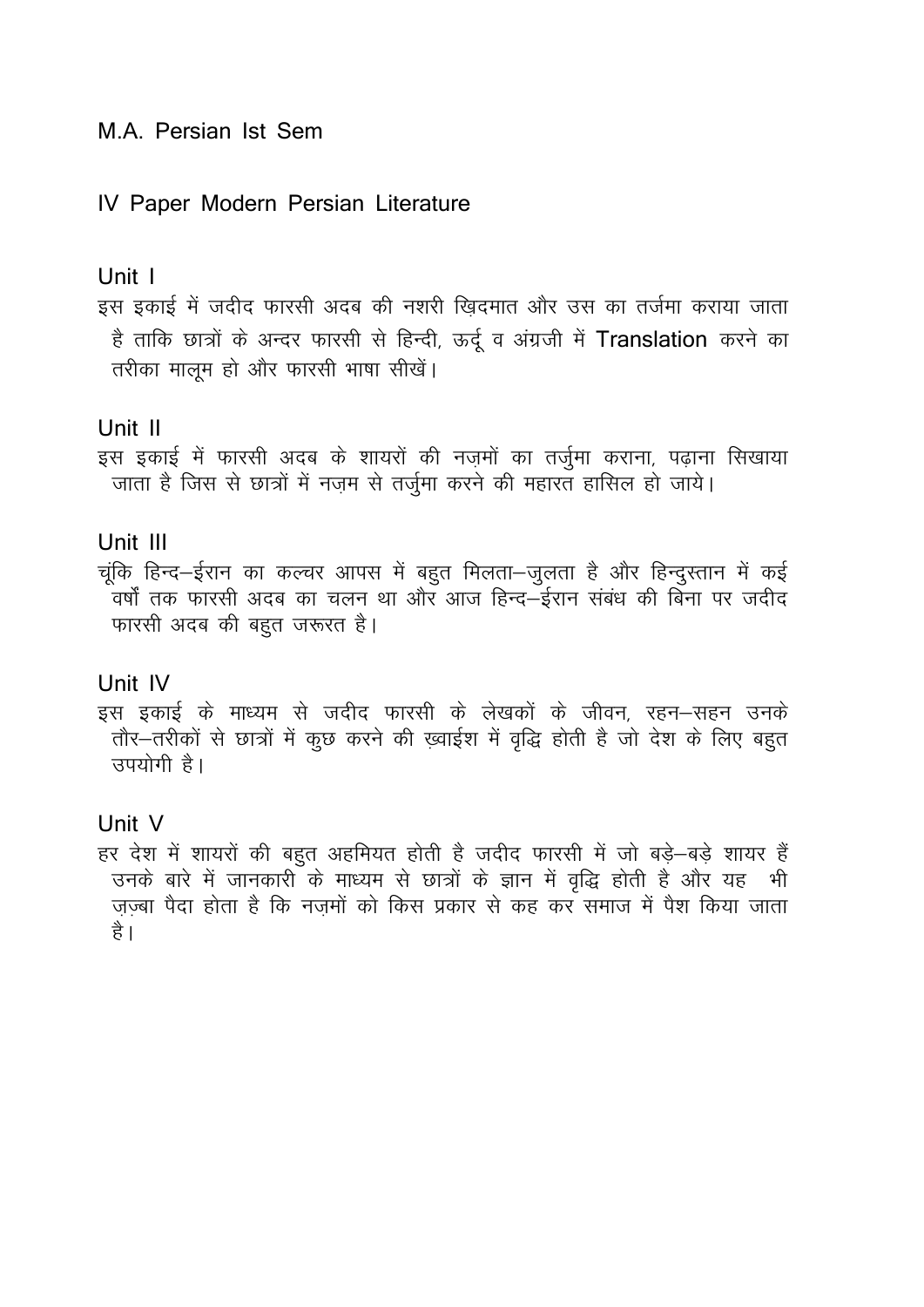I Paper Persian Linguistics and Philology

#### Unit I

ज़बान (Language) और उसकी बुनियादी उसूल से छात्रों को लाभ होता है कि वह ज़बान को अच्छी तरह से सम्झें और अपने मकासिद को दूसरों तक पहुंचायें।

#### Unit II

इस इकाई के द्वारा यह लाभ होता है कि बात–चीत करने का अंदाज़ व आवाज़ कैसी हो, कहां कैसे बात–चीत किया जाये आदि।

#### Unit III

आवाज कहां से निकलती है इस की जानकारी इस इकाई के द्वारा होती है।

# Unit IV

हर ज़बान व अदब की ग्रामर (व्याकरण) होती हैं हिन्दी व फारसी ज़बान की व्याकरण व नियमों को इस इकाई के द्वारा जानकारी प्राप्त होती है जिससे फारसी जबान व अदब का उपयोग सही प्रकार से हो।

#### Unit V

इस इकाई के द्वारा फारसी ज़बान के जुम्ले (वाक्य) कैसे बनाएं और कैसे प्रयोग करें इस बात को ज्ञान होता है।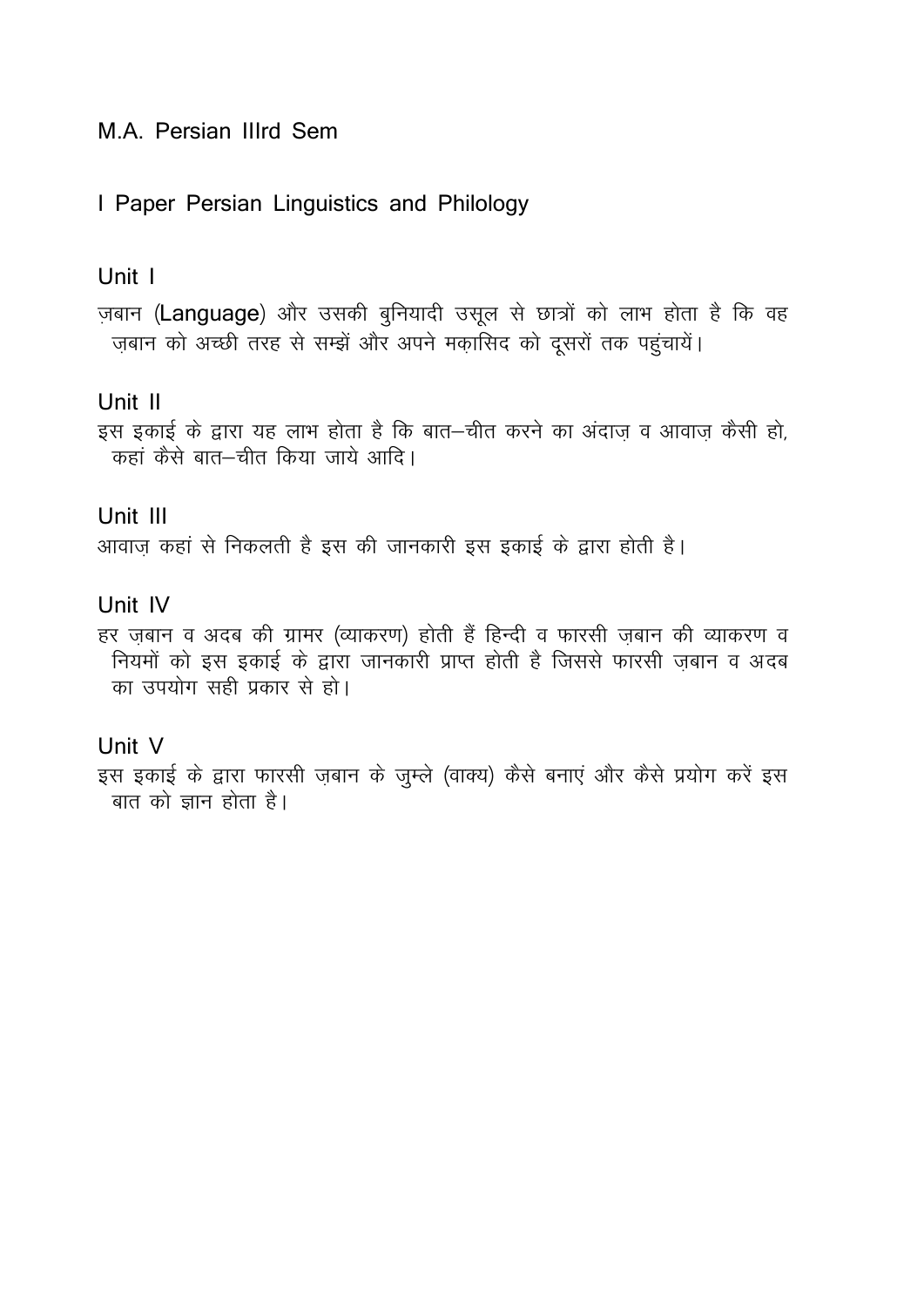# Il Paper History of Modern Iran

#### Unit 1

चूंकि फारसी ज़बान ईरान की मातृ भाषा एवं सरकारी भाषा है इस लिए वर्तमान नई .<br>फारसी भाषा के बारे में जानकारी छात्रों के लिए अत्यंत आवश्यक व उपयोगी है।

# Unit II

इस इकाई में इस बात का पता चलता है कि ईरान में किस-किस की हुकूमत (शासन) थी इसी प्रकार रजा शाह जो जदीद ईरान का बादशाह था उसके जमाने में फारसी भाषा व मुल्क (देश) के हालात कैसे थे इस का ज्ञान होता है।

# Unit III

रज़ा शाह से पहले एक ज़माना अहद मशरूतह के नाम से गुज़रा है छात्रों को उसकी जानकारी इस लिए बहुत आवश्यक है क्यूकिं इस ज़माने में हुकूमत (शासन) के विरूद्ध विरोध मुख़ालिफत में क्या-क्या शर्तें लागू हुईं थीं और फारसी अदब व शायरों ने किस तरह से अपने कलाम को प्रस्तुत किया।

# Unit IV

सन 1979 ई. का ईरानी क्रांति के सयासी पस-मंज़र का ज्ञान होना इस लिए आवश्यक है क्युंकि इस का संबंध जमाने-करीब से है।

# Unit V

इंकिलाब क्रांति के बाद ईरान में क्या-क्या परिवर्तन आये नीज़ जमहूरियत प्रजातन्त्र के क़याम के बाद उस का क्या असर हुआ छात्रों को इसका भी जानना आवश्यक है।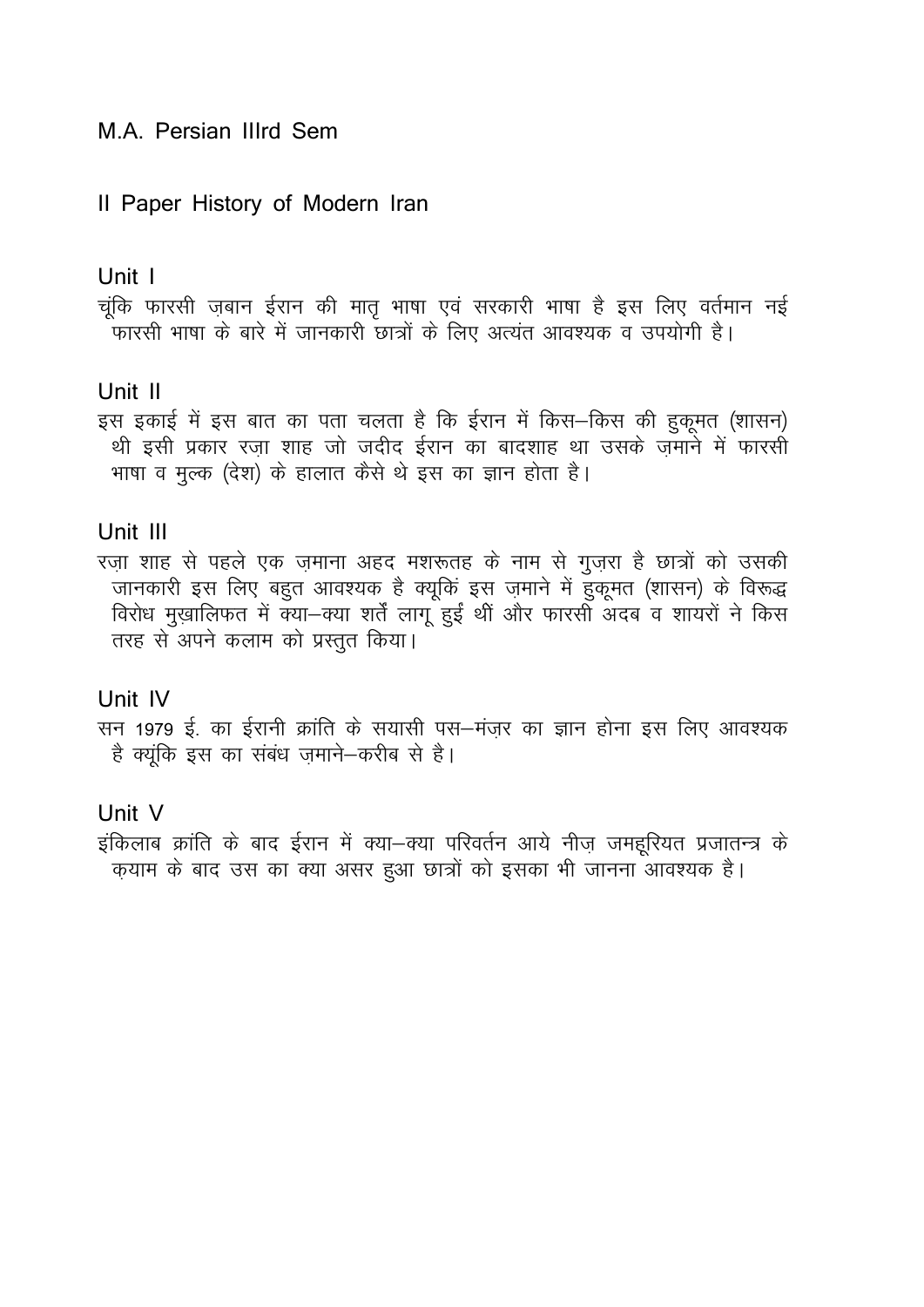# III Paper Special Study of Iqbal

#### Unit I

डॉ इक़बाल का शुमार हिन्दुस्तान के बड़े और इंक़लबी शायरों में होता है इस लिए इस इकाई के द्वारा छात्रों को उनके कलाम से रूशनास कराया जाता है।

#### Unit II

डॉ इक़बाल की मशहूर (प्रसिद्ध) फारसी तसनीफ "मसनवी इसरार-खुदी" है इस के द्वारा छात्रों को खुदी के राज को बताया व पढहाया जाता है।

# Unit III

डॉ इकबाल की जिन्दगी और उनके इल्मी कारनामें के द्वारा छात्रों को पढहाया जाता है ताकि छात्रों के अंदर जबल-वतनी व इल्म हासिल करने का जज्बा पैदा हो।

# Unit IV

अल्लामा इक़बाल के मौजूआत में से एक मौजू "फलसफा-ए-हयात" है इसको इस इकाई के द्वारा छात्रों को सिखाया व बताया जाता है।

#### Unit V

अल्लामा इकबाल के फारसी अदब की बहुत ज़्यादा खिदमत की है इसलिए छात्रों को उनकी खिदमात को जानना आवश्यक है ताकि छात्रों में खिदमतक रने का जज्बा पैदा हो ।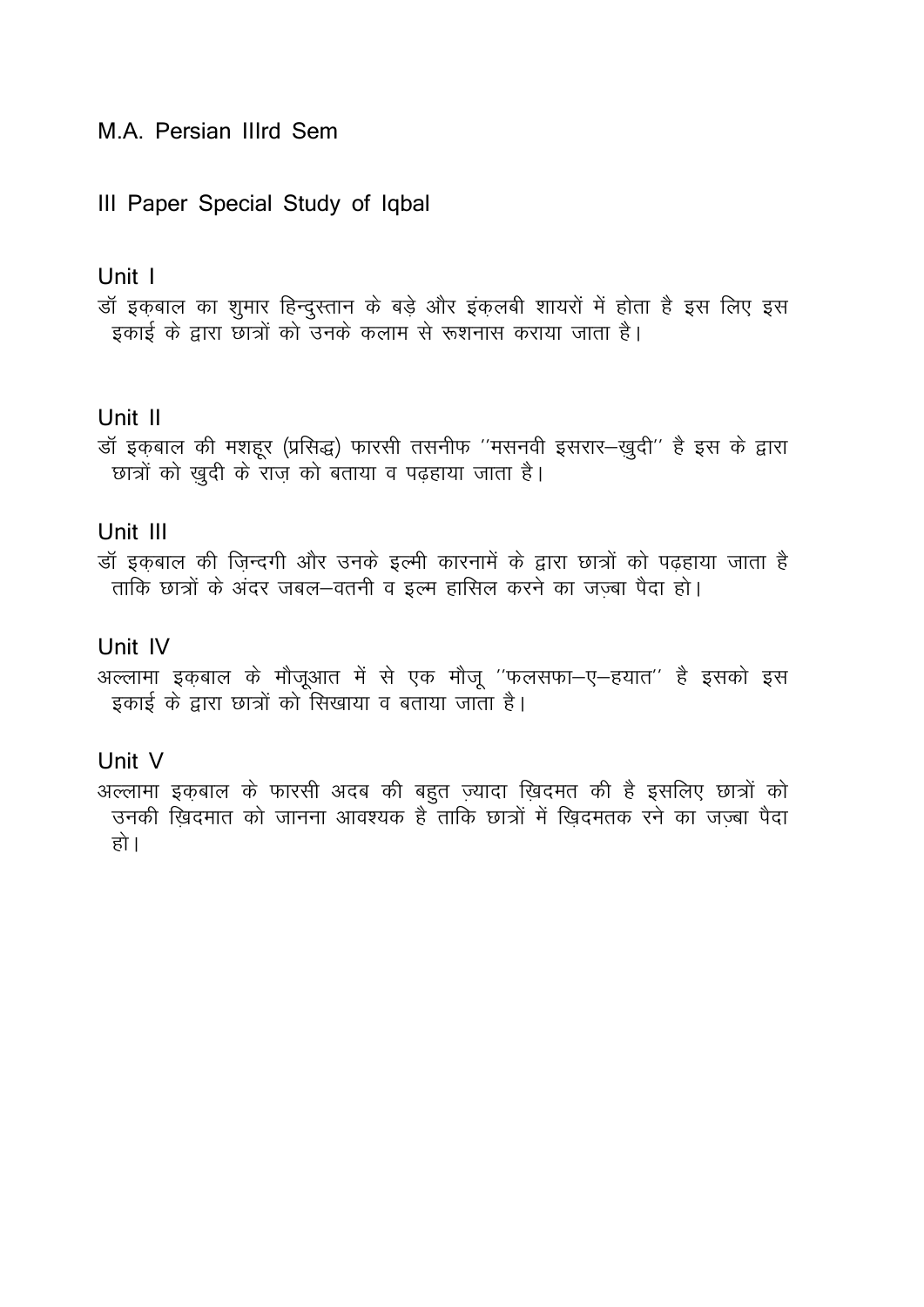IV Paper Essay and Translation

इस प्रश्न पत्र में इकाई नहीं है यह इसलिए है ताकि छात्रों को फारसी अदब में इतनी .<br>महारत व अबूर हासिल हो जाए कि वह फारसी भाषा में बोल—चाल व मज़मून (निबंध)<br>लिख सकें।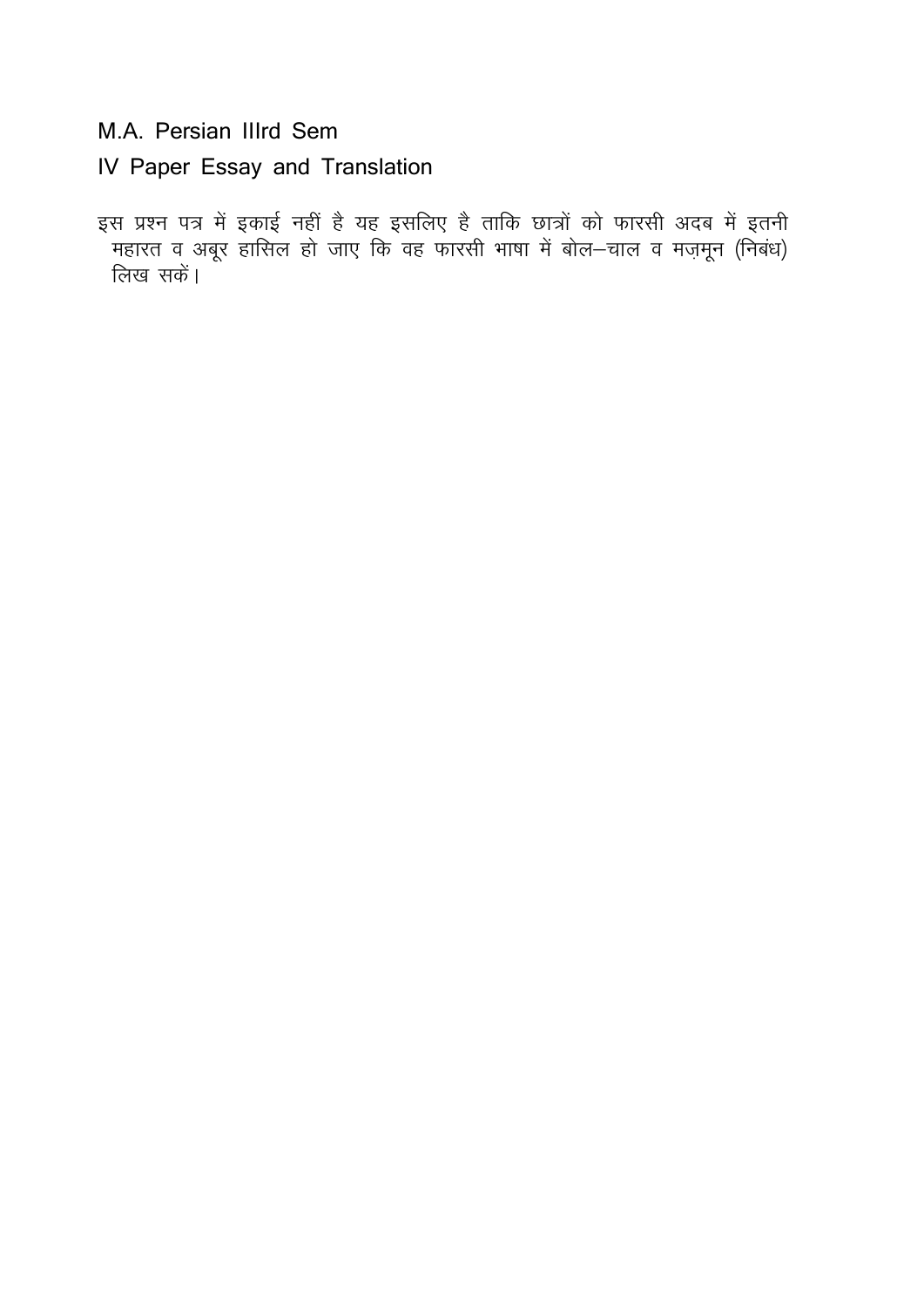#### I Paper : Classical Literature

#### Unit I

इस इकाई में चहार मकाल्लह कौसर की किताब है जिसमें इल्म दबीरी, तिब्ब (चिकत्सा), इल्म नज़मी व शेर-शायरी के बारे में पढहाया जाता है जिस से छात्रों को पुराने जमाने के बारे में और शेर–शायरी) के बारे में और तिब्ब (चिकत्सा) के बारे में ज्ञान प्राप्त होते हैं जो छात्रों के लिए बहुत कारआमद हैं।

#### Unit II

इस इकाई में क़ाबूस नामा जो नसीहत नामा है समाज व मुल्क (देश) में कैसे रहा जाये, बड़ों की इज़्ज़त व छोटों से प्यार कैसे किया जाए। यह इकाई भी बहुत मुफीद है।

# Unit III

निज़ामी गन्जवीई की मशहूर (खुसरो शीरीन व सिफत खुसरो) के नाम से है इस के द्वारा छात्रों को उनके किरदार (व्यक्तिव) व अख़लाक़ और उस ज़माने के रहन-सहन के बारे में मालूमात होती है।

#### Unit IV

इस इकाई के द्वारा मुसिन्नेफीन व शायरों के बारे में जानकारी प्राप्त होती है जिन्होंने फारसी साहित्य में अपनी-अपनी खिदमात अन्जाम दी हैं।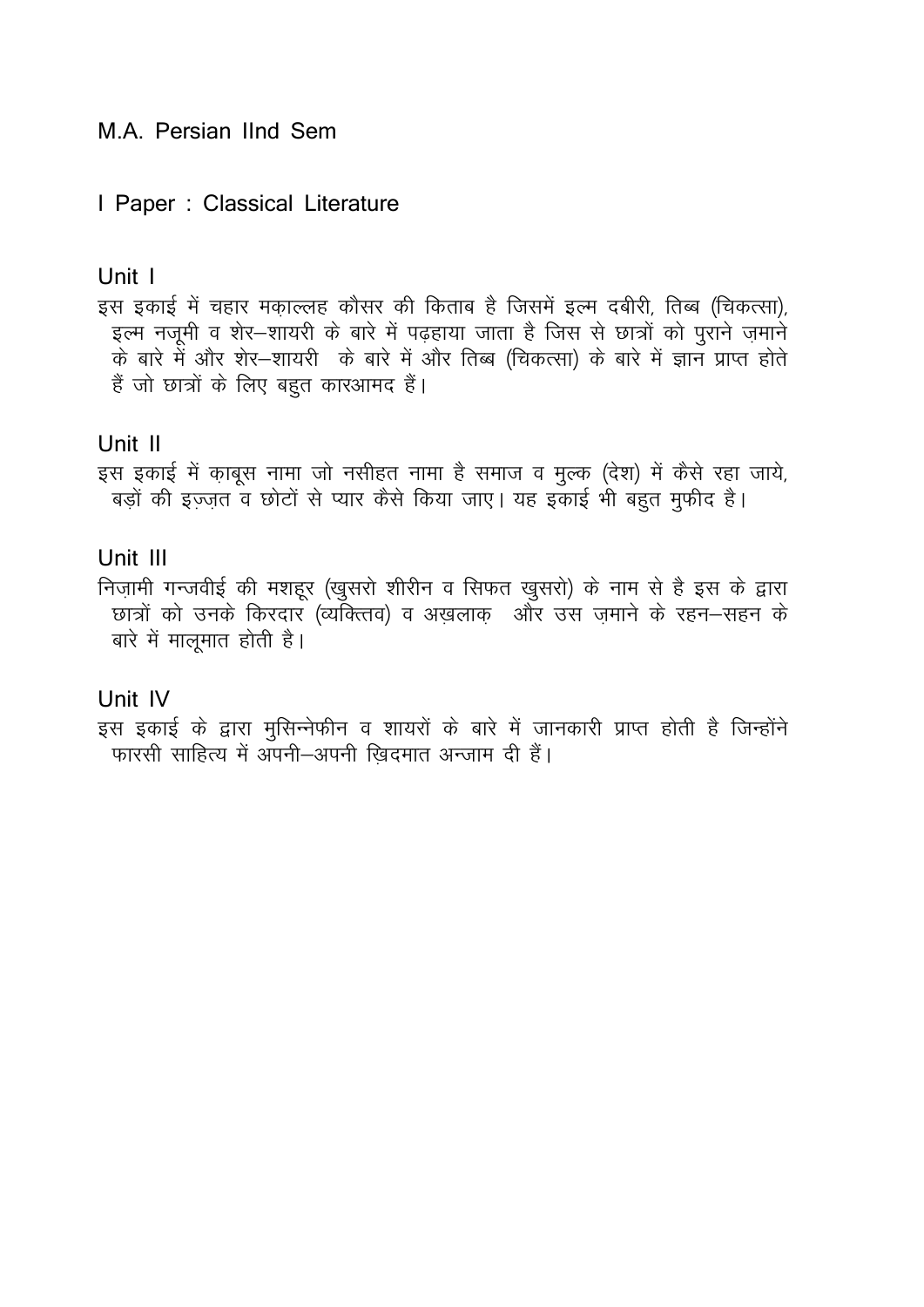# Il Paper: History of Persian Literature

#### Unit 1

यह प्रश्न पत्र चूंकि तारीख़ (इतिहास) को है इस में अलग-अलग दौर के फारसी अदब का जिक्र है जिस से छात्रों में दौरे–सलतनत की खुबियां और उस दौर की फारसी अदब की खिदमात को ज्ञान होता है।

# Unit II

मुग़ल दौर में चूंकि संस्कृत से फारसी और फारसी से संस्कृत में बहुत सी किताबों का .<br>तर्जमा हो चुका है इस लिए यह दौर छात्रों के लिए बहुत उपयोगी है क्योंकि इससे हिन्द–ईरान साहित्य का भी पता चलता है।

# Unit III

इस इकाई में ईरान का सूफी दौर बहुत प्रसिद्ध है फारसी अदब पर बहुत सी किताबें लिखी गई हैं इस लिए छात्रों के लिए जरूरी है।

# Unit IV

क़ाचारी दौर भी फारसी अदब के लिए बहुत महत्वपूर्ण रहा है इस लिए इस की जानकारी भी बहुत आवश्यक है।

# Unit V

दौरे-जदीद (आधुनिक युग) चूंकि इस दौर में भी बहुत से मुसन्नेफीन और शायर पैदा हुए हैं और वर्तमान फारसी अदब की जानकारी बहुत महत्वपूर्ण है इस लिए इस इकाई से भी छात्रों को हिन्द व ईरान के रहन-सहन, कल्चर, तहज़ीब व तम्मदुन व संबंधों का पता चलता है।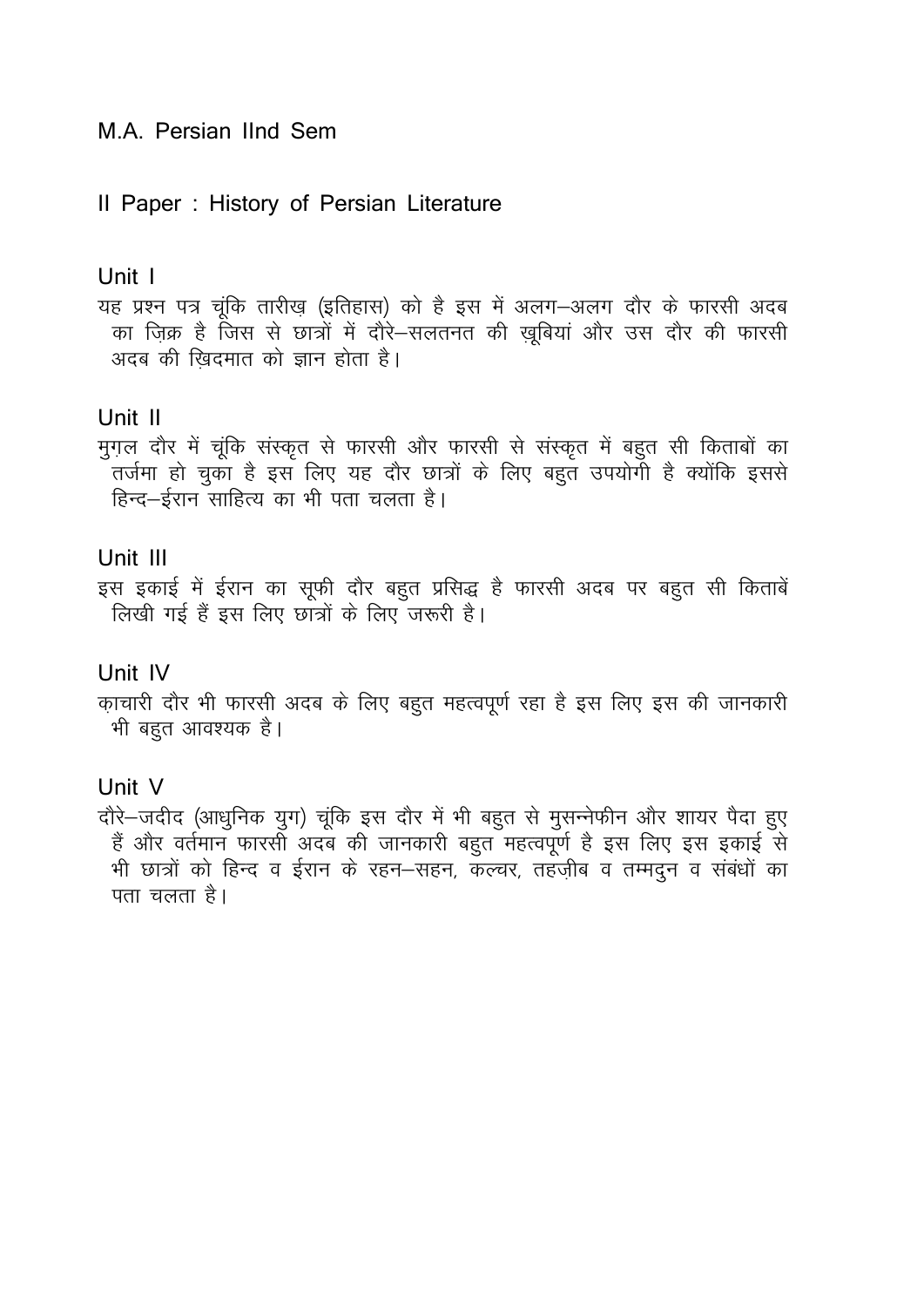# III Paper : Indo-Persian Literature

### Unit I

इन्डो-परशियन साहित्य से छात्रों में हिन्दुस्तानी फारसी अदब की ख़िदमात को पता चलता है कि हिन्दुस्तान में कैसे कैसे मुसन्निफ व शायर इस मैदान में गुजरे हैं।

# Unit II

उरफी जो मुग़ल दौर के बहुत प्रसिद्ध कसीदे के शायर हैं छात्रों को उरफी के कलाम की खुसूसियात और अन्दाज़े बयान का ज्ञान होता है।

# Unit III

इस इकाई में ग़ालिब के कलाम की खुसूसियात को तज़किरा है ग़ालिब चूंकि हिन्दुस्तान के एक बड़े और प्रसिद्ध शायर थे इस लिए उनके बारे में भी जानकारी बहुत आवश्यक है।

# Unit IV

ग़ालिब की ग़ज़लों की अहमीयत और उनके दौर की फारसी अदब और तर्ज-तहरीर छात्रों के लिए फायदेमन्द है।

# Unit V

इस इकाई में नात खाँ अली के वाक्ये जिस में उन्होंने गोलकुण्डा को तज़किरा किया है उसकी तारीख़, समाजी व अदबी अहमीयत का ज्ञान छात्रों के महत्वपूर्ण व आवश्यक है।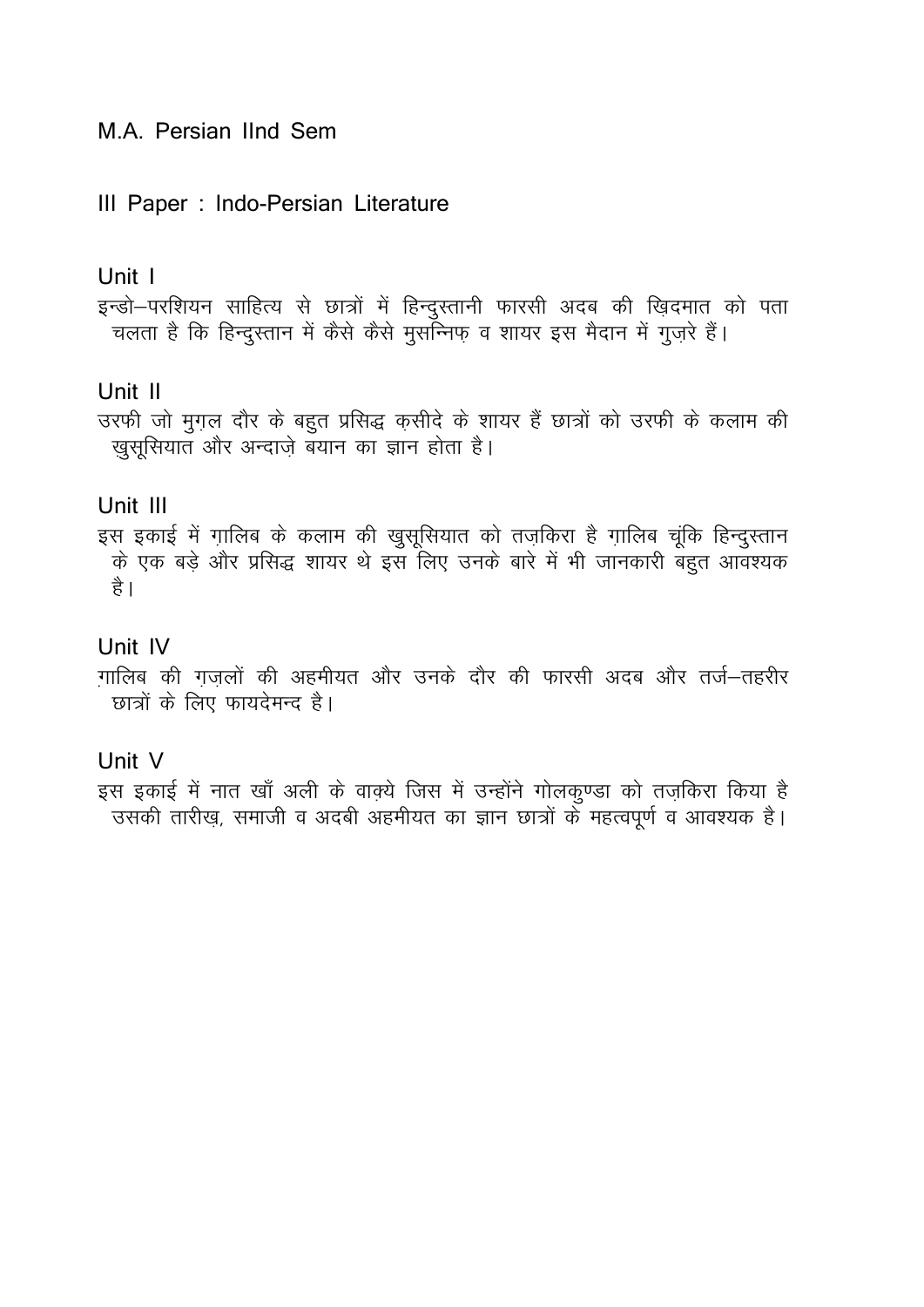# IV Paper : Modern Persian Literature

# Unit I

नवीन फारसी के द्वारा मौजूदा फारसी अदब व कल्चर को पता चलता है।

# Unit II

नवीन फारसी में बड़े बड़े अफसाने निगार गुज़रे हैं जिन की खिदमात और फारसी अदब की अहमीयत व तम्मदुन को पता चलता है।

# Unit III

जदीद फारसी में बड़े बड़े शायरों का नाम मौजूद हैं इस इकाई के द्वारा उन के शायरों व शायरी की खुसूसियात का पता चलता है।

# Unit IV

इकाई के द्वारा अफ़साना निग़ारों व शायरों के रहन–सहन उन के ज़माने के हालात और उनकी खिदमात का पता चलता है।

# Unit V

जदीद फारसी और क्लासिकल साहित्य में क्या अंतर है इस यूनिट के द्वारा छात्र जदीद |<br>| क्लासिकल साहित्य का अंतर और उनकी अहमीयत का पता चलता है।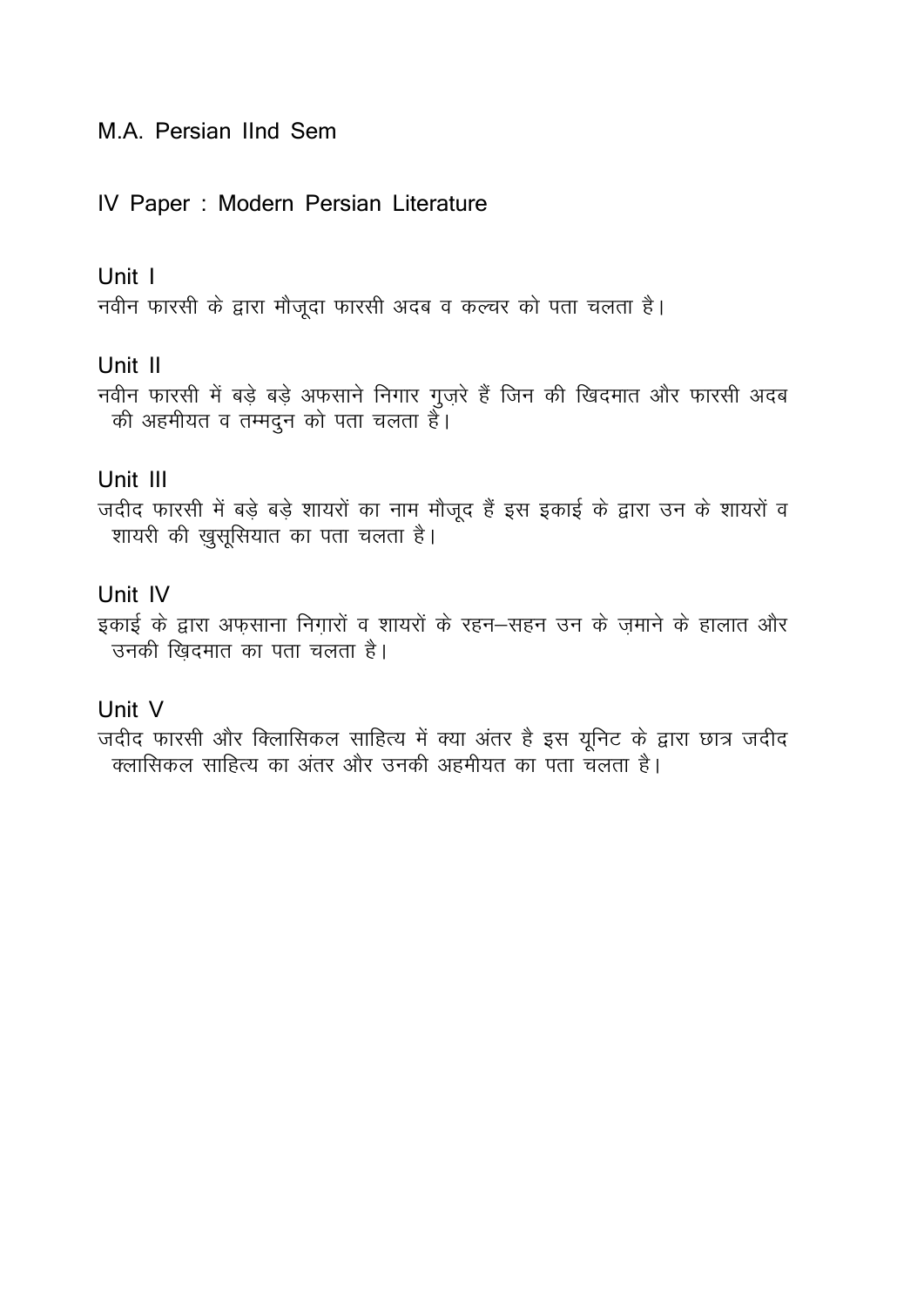# M.A. Persian IV Sem

#### I Paper: Linguistics and Philology

#### Unit I

इस इकाई के द्वारा छात्रों को फायदा होता है कि फारसी भाषा का खानोवाद (परिवार) क्या है।

# Unit II

इस इकाई के द्वारा छात्रों को फारसी जबान के तारीखी पस मंजर का ज्ञान होता है।

#### Unit III

चूंकि ईरान में फारसी ज़बान से पहले बहुत सी भाषाओं का चलन था जैसे ओसतानी .<br>जबान, पहलवी जबान, फारसी जबान आदि। इस इकाई के द्वारा इन तमाम चीजों का पता चलता है।

# Unit IV

इस इकाई में ईरान की वर्तमान भाषा पर चर्चा होती है जिस से छात्रों के ज्ञान में वृद्धि होती है।

## Unit V

ईरानी भाषा की तरज़े-तहरीर (लिपी) रसमुल ख़त जो अलग-अलग दौर में अलग-अलग भी इस इकाई से लिपी का पंता चलता है।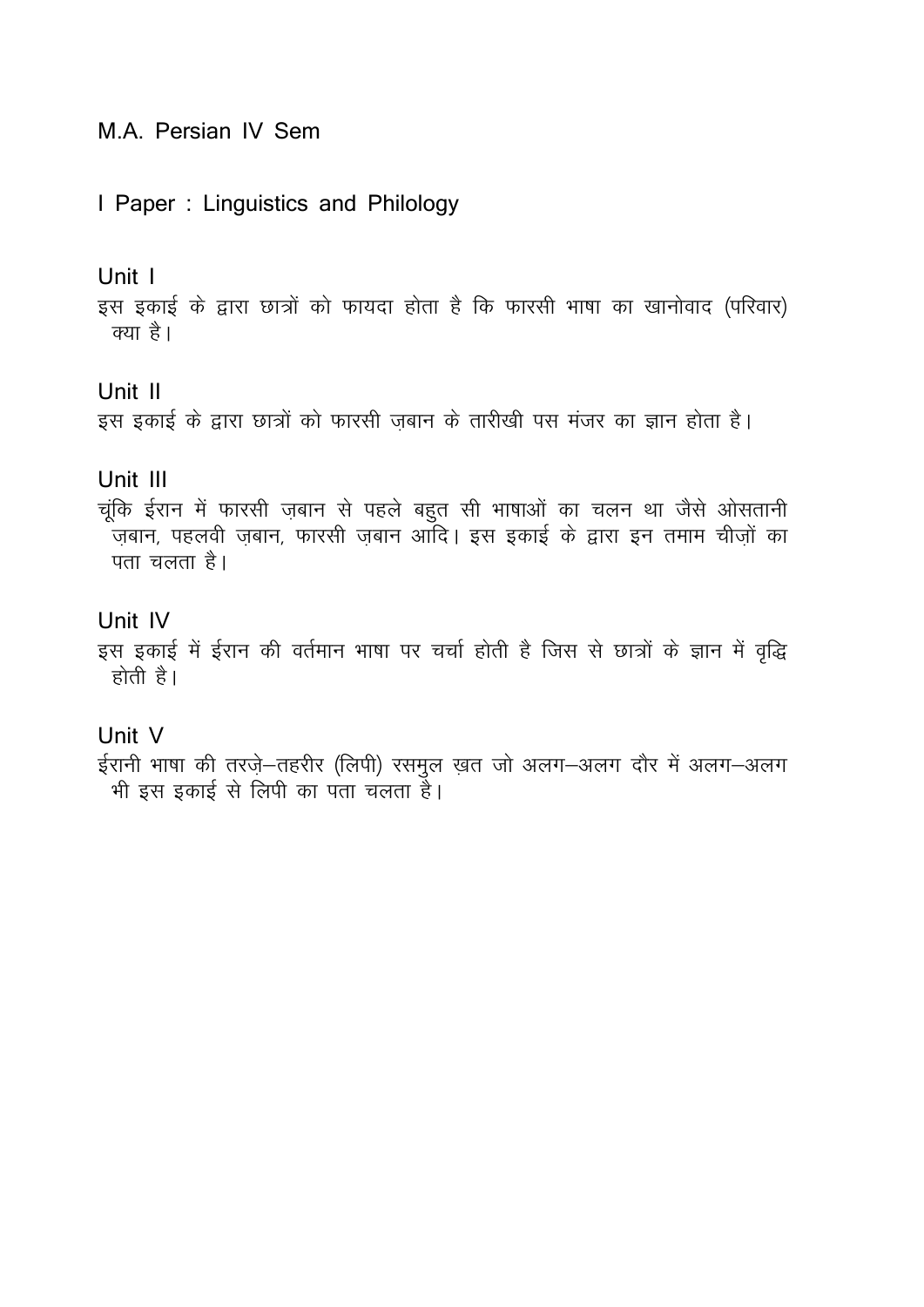# M.A. Persian IV Sem

# II Paper : History of Modern Iran

### Unit I

ईरान की क्रांति के ईरान के हालात के बारे में छात्रों को बताया जाता है जिस से वहां के सियासी व समाजी व सकाफती हालात का पता चलता है।

# Unit II

चंकि क्रांति से पहले ईरान की औरतों के हालात अच्छे नहीं थे तालीम की तरफ औरतों का रूझान नहीं था। क्रांति के बाद औरतों में तालीम व अन्य चीजों को लेकर जर्बदस्त बेदारी आई। इस इकाई के द्वारा छात्र–छात्राओं के अन्दर तालीम की अहमीयत का पता चलता है।

# Unit III

ईरान में तेल के भण्डार हैं हुकूमत की पालसी उस के बारे में हैं उसका पता चलता है।

# Unit IV

1979 ई. के बाद ईरान में क्या-क्या तकनीकी आई और उस के फायदे का ज्ञान इस इकाई के द्वारा मिलता है।

# Unit V

क्रांति के बाद ईरान के आम समाज में क्या क्या बदलाव आये हैं इस इकाई में छात्रों के ज्ञान में वृद्धि होती है।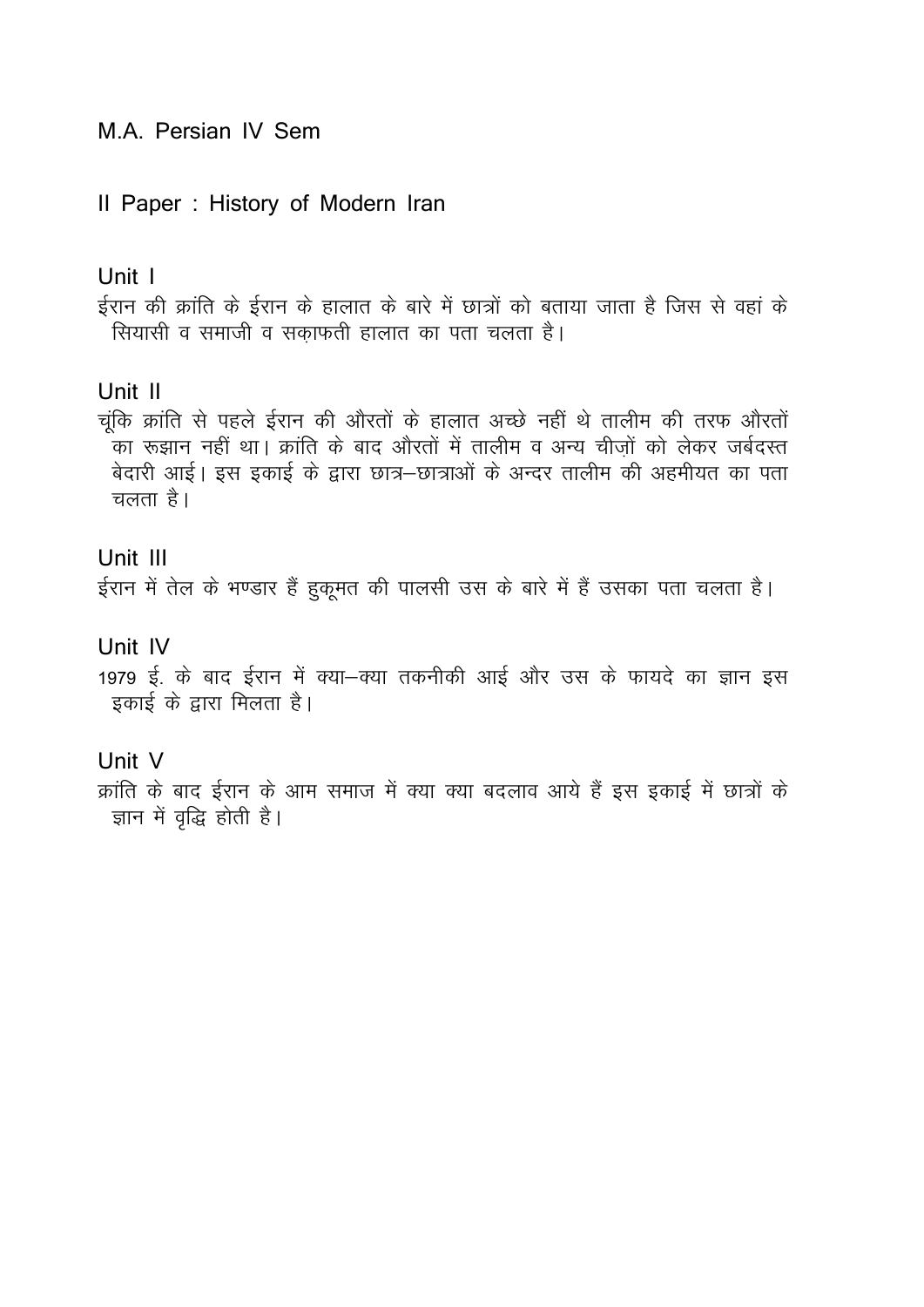# M.A. Persian IV Sem

# III Paper : Special Study of Iqbal

### Unit I

इस इकाई में डॉ इकबाल की बहुत मशहूर फारसी मशनवीए इसरारे खुदी को छात्रों को <u>पढाया जाता है जिसमें इकबाल के फलसफाना कलाम का जिक्र होता है इस से छात्रों</u> के ज्ञान व फलसफे में वृद्धि होती है।

# Unit II

इस इकाई में इसरारे खुदी के विभिन्न विषयों को पढ़ाया जाता है जिस से छात्रों को उन तमाम विषयों के बारे में पता चलता है।

# Unit III

चूकिं फारसी मशनवी इसरारे खुदी के लेखक /शायर अल्लामा डॉ इकबाल हैं इस लिए .<br>उनके हालात व खिदमात का जिक्र होता है उसके द्वारा छात्रों को इकबाल के बारे में पता चलता है।

# Unit IV

डॉ इकबाल अपनी जिन्दगी में भोपाल आए थे उनके नाम से पूराने भोपाल में इकबाल मैदान आज भी उनकी याद दिलाता है इस इकाई के द्वारा छात्रों को पता चलता है कि इकबाल भोपाल कब आए कहां ठहरे आदि।

# Unit V

इकबाल नए ज़माने के मुफक्किर आज़म हैं और शायरे इंकलाबात हैं इस लिए इस इकाई के द्वारा छात्रों के ज्ञान में और भी वृद्धि हो जाती है।

# फारसी भाषा की आवश्यकता और उपयोगिता

परशियन विभाग, बरकतउल्ला विश्वविद्यालय, भोपाल

दुनिया की हर जुबान (Language) इंसानी ख़्यालात व मकासिद को ज़ाहिर करने का ज़रीया होती है। हर मुल्क की अपनी अलग-अलग जुबान होती है जैसे यूरोप के विभिन्न देशों में अंग्रेजी, अरब व अफरिका के विभिन्न देशों में अरबी, हिन्दुस्तान में हिन्दी, ऊर्दू इसी प्रकार से ईरान, अफग़ानिस्तान आदि में फारसी भाषा बोली और लिखी जाती है इसको परशियन भी कहते हैं।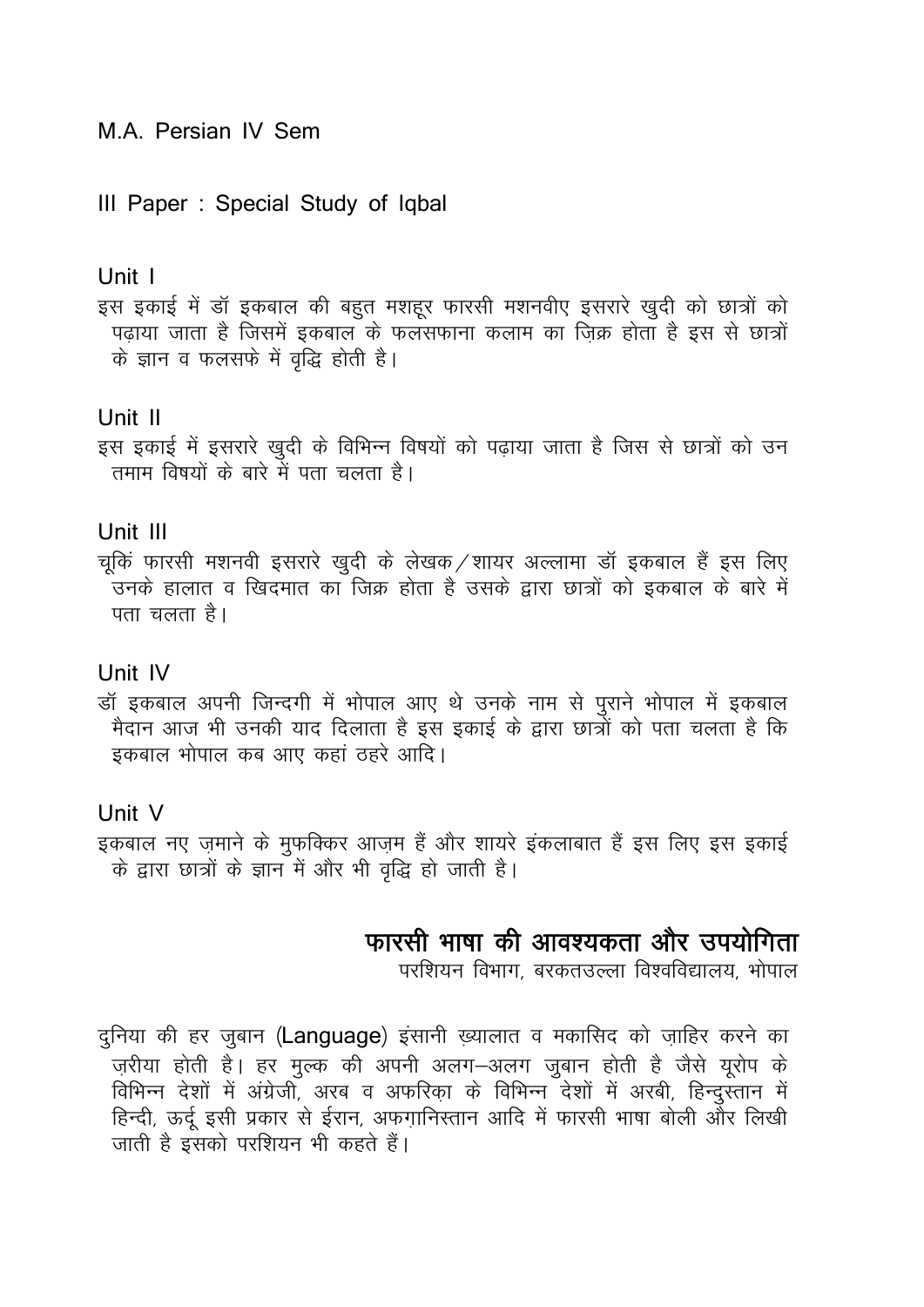#### मजहब व अदब में फारसी भाषा की जरूरत

हिन्दुस्तान की पूरानी भाषा संस्कृत है जो फारसी से बहुत करीब है बहुत से स्कॉलरों ने लिखा है कि फारसी और संस्कृत दोनों आपस में बहिनें हैं। जबकि हिन्दुस्तान में कई सौ साल तक मुग़लों ने शासन किया है। उस दौर में सरकारी व अदबी भाषा फारसी थी तो उन्होंने हिन्दुस्तान व अदब की बहुत सी किताबों का संस्कृत से फारसी भाषा में तर्जुमा (Translation) किया जो आज भी बड़े-बड़े पुस्तकालयों में मौजूद हैं जैसे रामायण, महाभारत, अर्थववैद व जौग व शष्ठ, महाविष्णो पराण, उपानिशैद, कथा सरत सागर, सिन्घासन बत्तीसी व कलीलह दिम्ना आदि।

# रजिस्ट्ररार कार्यालय में फारसी भाषा की जुरूरत

मुगल शासन में जब हिन्दुस्तान की भाषा फारसी थी उस समय जिन्दगी के विभिन्न क्षेत्रों में जैसे ईतिहास, चिकित्सा, न्यायालय, कृषि और स्कूल आदि में पढ़ने व पढ़ाने का काम फारसी में किया जाता था। न्यायालय के शब्द जो आज उपयोग किये जाते हैं वह इस प्रकार हैं नक्ल, अरजी गुजार, दाखिल–ख़ारिज, दफतर, किता, अराजी, मुन्दरजह जैयल, मजकूर, बतौर सनद, बकार आयद, गवाह शूद, होश व हवास, चश्मदीद, अजतरफ खुद, माबैन, फरीकैन आदि।

#### शिक्षा एवं चिकित्सा में फारसी भाषा की जरूरत

इतिहास व न्यायालस तंत्र के साथ–साथ चिकित्सा, यूनानी, आयुर्वेद व चिकित्सा साइंस में भी फारसी भाषा का बहुत ज़्यादा उपयोग है। भारत सरकार ने यूनानी और आयूर्वेद दोनों भाषाओं की उपयोगिता को प्रयोग करते हुए देश में यूनानी व आयुर्वेदिक चिकित्सालय खोल रखी हैं जहां जो डॉक्टर, हकीम, वैद्य काम करते हैं उनको फारसी भाषा का ज्ञान होता है।

#### स्कूल, कॉलेज, विश्वविद्यालय में फारसी भाषा की ज़रूरत

देश के विभिन्न विश्वविद्यालयों और कॉलेजों में फारसी भाषा बतौर पाठ्यक्रम संचालित किये जाते हैं जहां से विद्यार्थी बी.ए., एम.ए., एम.फिल, पीएच.डी करके हिन्दस्तान के विभिन्न विभागों में कार्यरत हैं।

#### सेना में फारसी भाषा की जरूरत

बरकतउल्ला विश्वविद्यालय में भी फारसी विभाग है जहां सेना के जवान भी फारसी से एम.ए. करने आते हैं क्यूंकि सेना में भी फारसी भाषा के जानकार की आवश्यकता है।

### मुल्की पैमाने पर फारसी भाषा की जरूरत

कूछ महिने पहले हिन्दुस्तान के प्रधानमंत्री श्री नरेन्द्र मोदी जी अपने ईरान के प्रवास के दौरान जहां ईरानी हुकूमत से बन्दरगाह चाबहार से सम्बधिंत कुछ अनुबंध हुए थे लिहाजा इस काम की उन्नति के लिए वहां फारसी जानकार लोगों की आवश्यकता पडी।

हिन्दुस्तान के हर शहर, गांव में जितनी भी पुरानी रजिस्ट्रीयां, जमीन, मकान, दुकान आदि की मितली हैं वह यातो फारसी में हैं और अगर दूसरी भाषा में हैं तो उनके शब्द फारसी भाषा के हैं लिहाजा इन दस्तावेजों को पढने और समझनें के लिए फारसी भाषा की जरूरत है।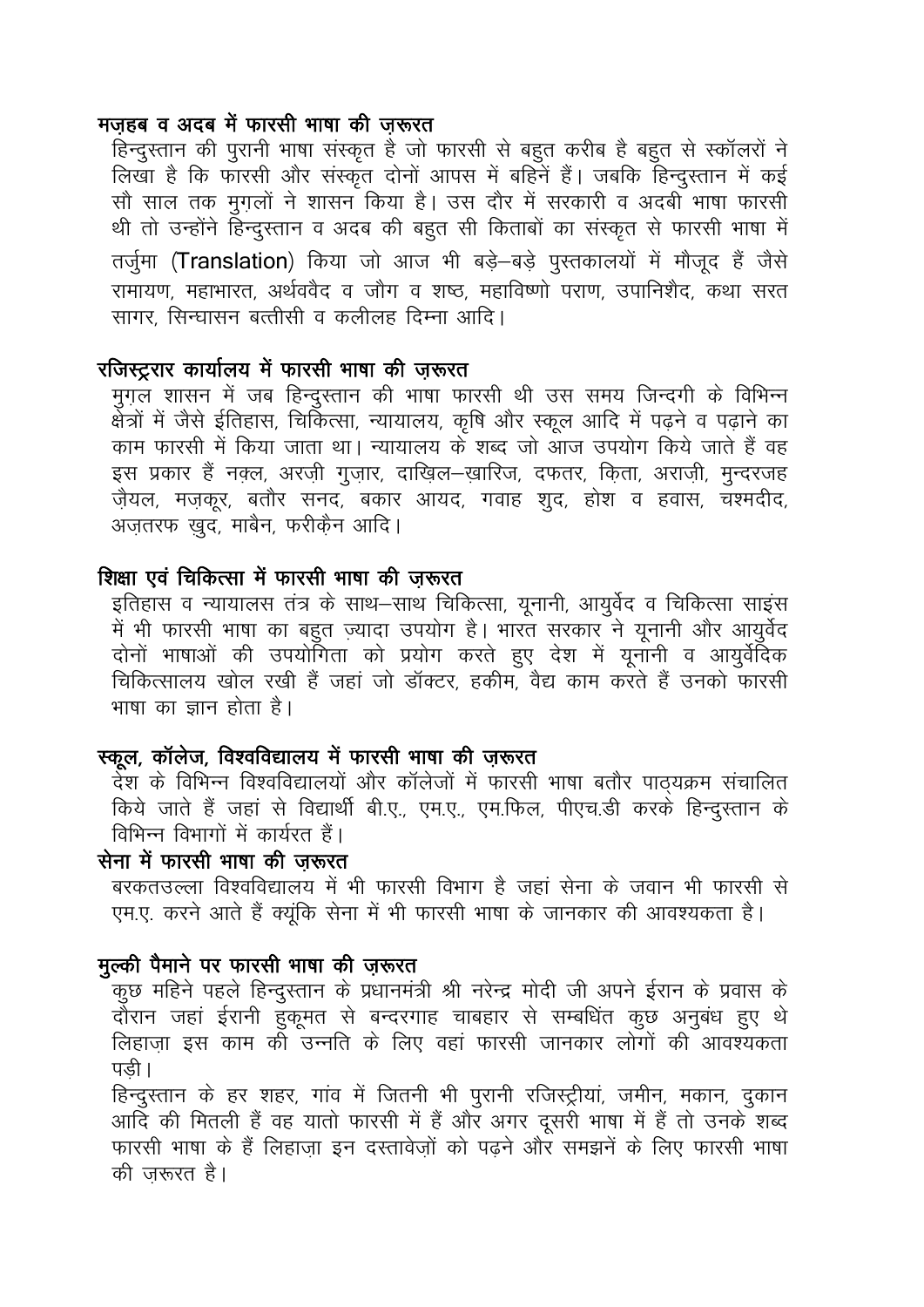# सिफारतख़ाने में फारसी भाषा की ज़रूरत

जानकार व्यक्तियों की बहुत आवश्यकता होती है।

.<br>इसके अतिरिक्त फारसी की आवश्यकता बहुत है इतिहास, संस्कृति, धार्मिक ज्ञान, आदि<br>के लिए हमें फारसी किताबों से बहुत कुछ सीखने को मिलता है।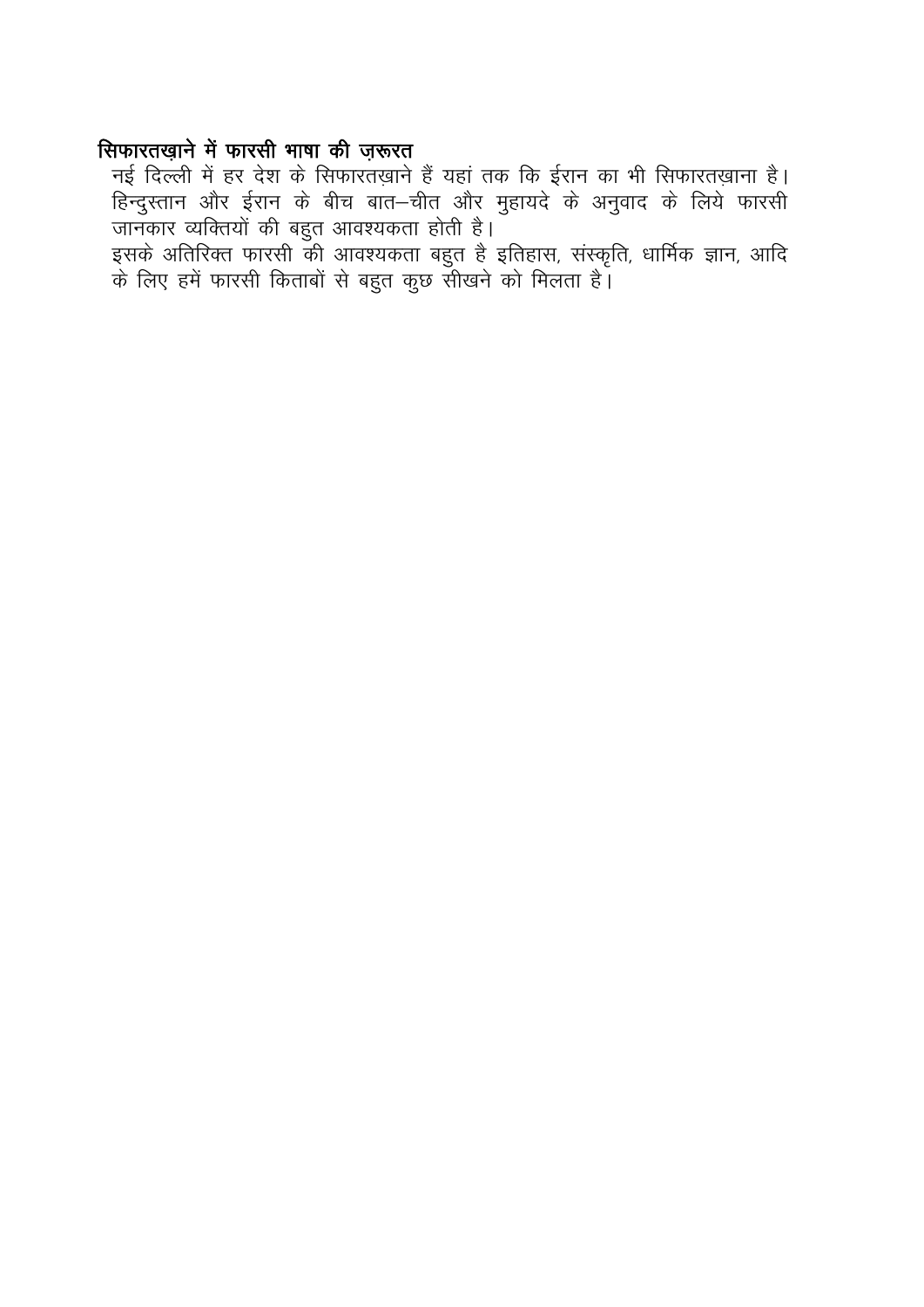#### **DEPARTMENT OF PHARMACY**

#### PROGRAMME- PHARMACY

Programme Outcome

PO1-Pharmacy, the science and art concerned with the preparation and standardization of drugs.

PO2-Its scope includes the cultivation of plants that are used as drugs, the synthesis of chemical compounds of medicinal value, and the analysis of medicinal agents.

COURSE- B.Pharm

COURSE OUTCOME

CO1-Bachelor of Pharmacy or B.Pharm is a 4-year undergraduate program which is compulsory for anyone who wants to practice as a pharmacist.

CO2-B. Pharmacy is the study of preparing and conferring drugs and medicines for a number of illnesses and deficiencies.

COURSE SPECIFIC OUTCOME

SEMESTER-I

CSO1-

BP101T. HUMAN ANATOMY AND PHYSIOLOGY-I

This subject is designed to impart fundamental knowledge on the structure and functions of the various systems of the human body. It also helps in understanding both homeostatic mechanisms. The subject provides the basic knowledge required to understand the various disciplines of pharmacy.

#### STUDENT OUTCOME

1. Explain the gross morphology, structure and functions of various organs of the human body.

2. Describe the various homeostatic mechanisms and their imbalances.

- 3. Identify the various tissues and organs of different systems of human body.
- 4. Perform the various experiments related to special senses and nervous system.

5. Appreciate coordinated working pattern of different organs of each system CSO2-

#### BP102T. PHARMACEUTICAL ANALYSIS

This course deals with the fundamentals of analytical chemistry and principles of electrochemical analysis of drugs.

#### STUDENT OUTCOME

Upon completion of the course student shall be able to

- understand the principles of volumetric and electro chemical analysis
- carryout various volumetric and electrochemical titrations
- develop analytical skills.

#### CSO-3

#### BP103T. PHARMACEUTICS- I

This course is designed to impart a fundamental knowledge on the preparatory pharmacy with arts and science of preparing the different conventional dosage forms.

STUDENT OUTCOME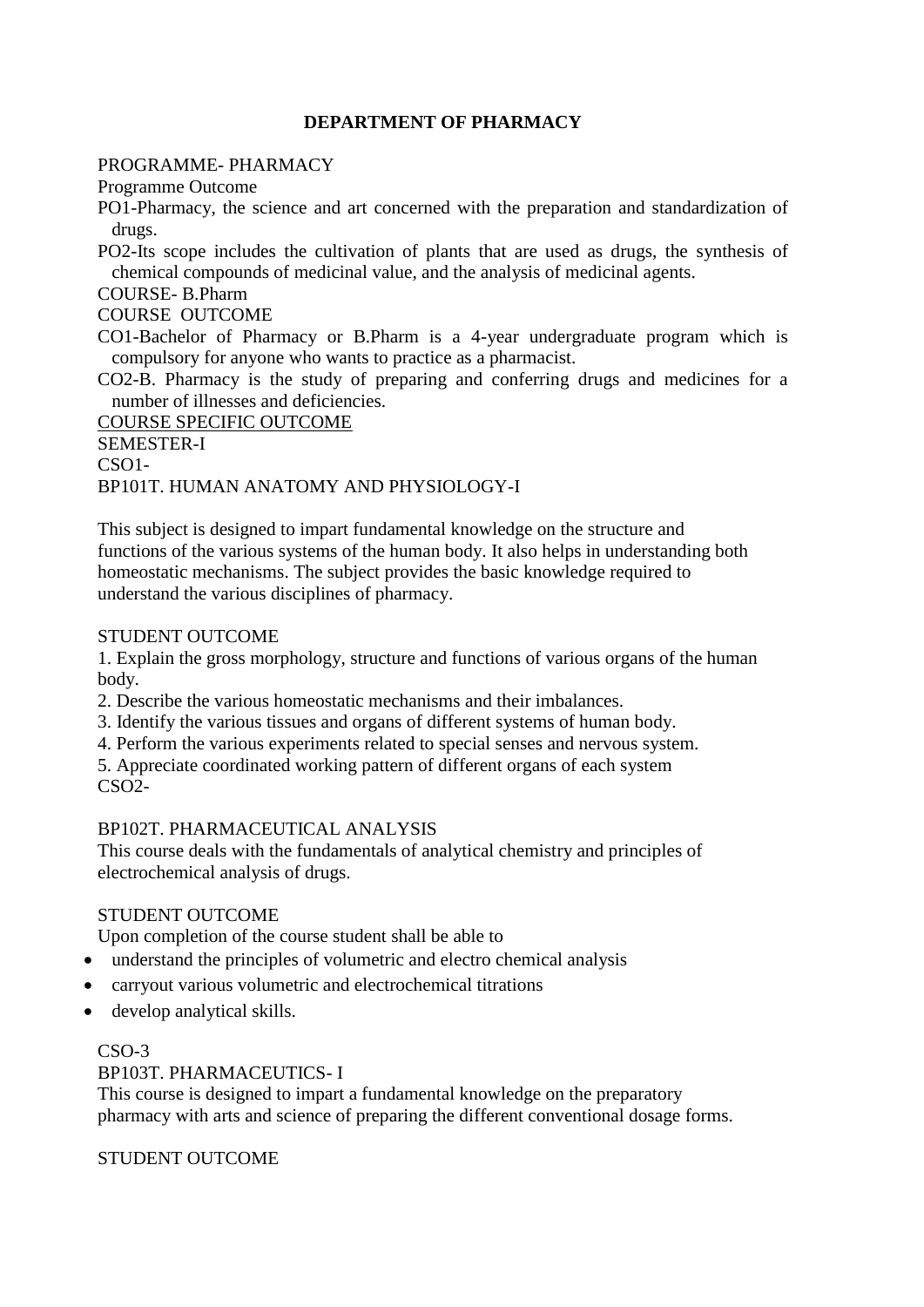Upon completion of this course the student should be able to:

- Know the history of profession of pharmacy
- Understand the basics of different dosage forms, pharmaceutical incompatibilities and
- pharmaceutical calculations
- Understand the professional way of handling the prescription
- Preparation of various conventional dosage forms

#### CSO-4 BP104T. PHARMACEUTICAL INORGANIC CHEMISTRY This subject deals with the monographs of inorganic drugs and pharmaceuticals.

#### STUDENT OUTCOME

Upon completion of course student shall be able to

- Know the sources of impurities and methods to determine the impurities in inorganic
- Drugs and pharmaceuticals
- Understand the medicinal and pharmaceutical importance of inorganic compounds

#### CSO-5

#### BP105T.COMMUNICATION SKILLS

This course will prepare the young pharmacy student to interact effectively with doctors, nurses, dentists, physiotherapists and other health workers. At the end of this course the student will get the soft skills set to work cohesively with the team as a team player and will add value to the pharmaceutical business.

#### STUDENT OUTCOME

Upon completion of the course the student shall be able to

1. Understand the behavioral needs for a Pharmacist to function effectively in the areas of pharmaceutical operation

- 2. Communicate effectively (Verbal and Non Verbal)
- 3. Effectivelymanage the team as a team player
- 4. Develop interview skills
- 5. Develop Leadership qualities and essentials.

CSO-6

#### BP 106RMT.REMEDIAL MATHEMATICS

This is an introductory course in mathematics. This subject deals with the introduction to Partial fraction, Logarithm, matrices and Determinant, Analytical geometry, Calculus, differential equation and Laplace transform.

#### STUDENT OUTCOME

Upon completion of the course the student shall be able to:-

- 1. Know the theory and their application in Pharmacy
- 2. Solve the different types of problems by applying theory
- 3. Appreciate the important application of mathematics in Pharmacy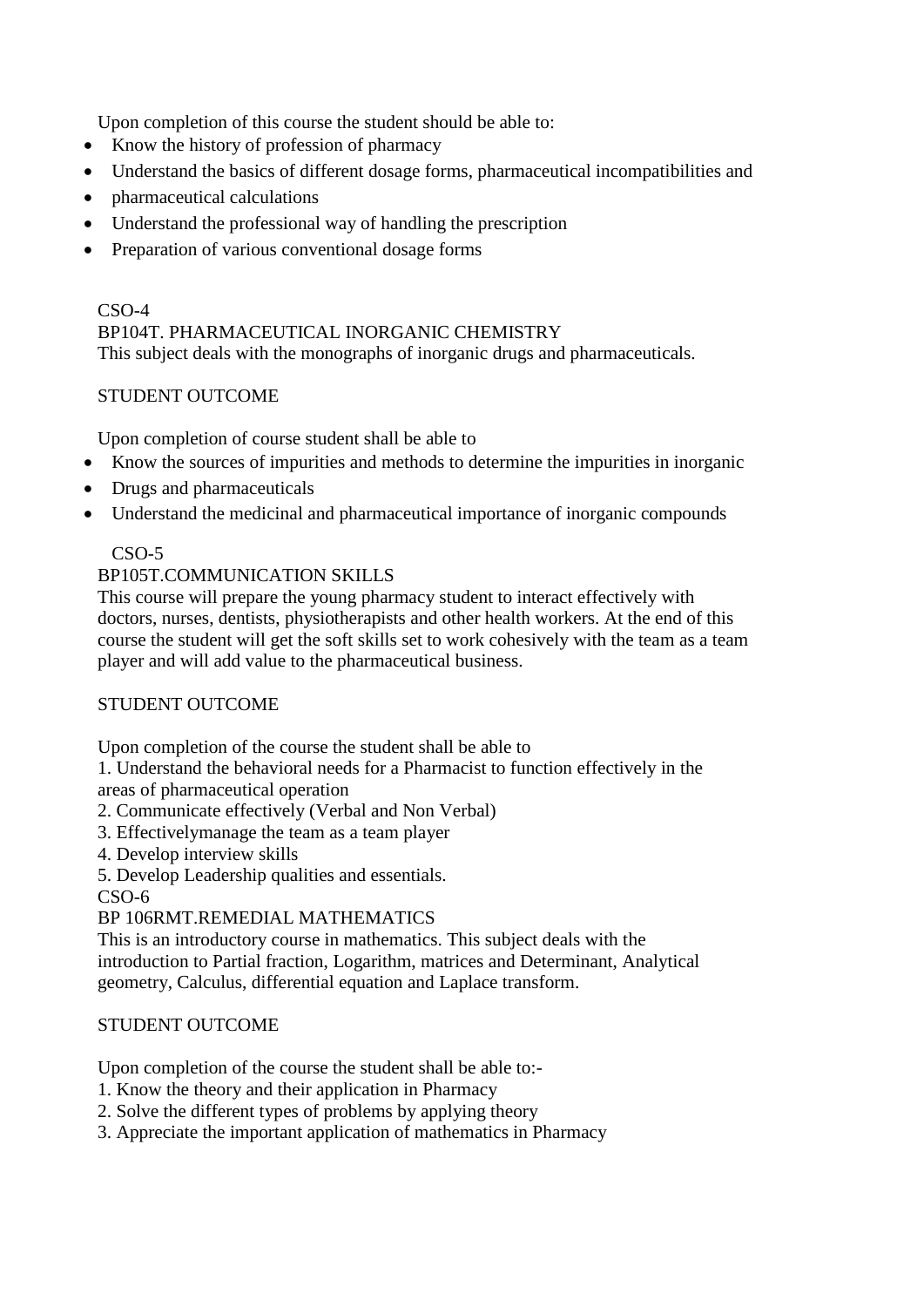Programme Outcome M.Pharm , Branch -Pharmaceutics

- PO1Students explore and learn various advanced analytical instrumental techniques for identification, characterization and quantification of drugs like NMR, Mass spectrometer, IR, HPLC, GC etc. They also learn skills of design novel drug delivery systems and various aspects and concepts used at pharmaceutical industries addition to this they also understand concept of generic drug and their development, various regulatory filings indifferent countries, different phases of clinical trials and submitting regulatory documents : filing process of IND, NDA and ANDA.
- PO2- This course is designed to impart knowledge on the area of advances in novel drug delivery systems their formulation and different evaluation parameters and to learn skills necessary for dose calculations, dose adjustments and to apply biopharmaceutics theories in practical problem solving apart from it they also learn Applications of computer in pharmaceutical research and development. This course also impart knowledge and skills necessary for the fundamental need for cosmetic and cosmeceutical products.
- PO3 This course is designed to impart knowledge on the area of Research Methodology  $\&$ Biostatistics it also helps to understand different guideline used in the pharmaceutical research and different statistics tools and techniques for the analysis of the pool of data generated in the research .
- PO4- This semester is designed to impart empirical knowledge and skills which students have learnt during the duration of postgraduate programme for the development of new formulation , or to advance or update the conventional formulation ionorder to meet the present requirement of the patients and pharmaceutical market .

Programme Specific Outcome-

.

- PSO1 After completion of course student is able to know, Chemicals and Excipients,analysis of various drugs in single and combination dosage forms, Theoretical and practical skills of different instruments.
- PSO2- Upon completion of the course, student will be able to understand various approaches for development of novel drug delivery Systems, different criteria for selection of drugs and polymers for the development of delivering system and skills for the formulation and evaluation of Novel drug delivery systems.
- PSO3-in this course student shall be able to understand elements of preformulation studies,Active Pharmaceutical Ingredients and Generic drug Product Development, Industrial Management and GMP Considerations. ,Optimization Techniques & Pilot Plant Scale Up Techniques along with Stability Testing, sterilization process & packaging of dosage forms.
- PSO4- after the completion of this course the students will be able to understand different Concepts of innovator and generic drugs, drug development Process, Regulatory guidance's and guidelines for filing and approval Process, Preparation of Dossiers and their submission to regulatory agencies in different countries ,Post approval regulatory requirements for actives and drug products ,Submission of global documents in CTD/ e CTD formats ,Clinical trials requirements for approvals for conducting clinical trials and importance of Pharmacovigilence and process of monitoring in clinical trials.
- PSO5-At the end of this course students are able to use various approaches for development of novel drug delivery systems. ,different criteria for selection of drugs and polymers for the development of NTDS And different methods of the formulation and evaluation of novel drug delivery systems.
- PSO6-Upon completion of this course students will be able to understand,basic concepts in biopharmaceutics and pharmacokinetics. The use raw data and derive the pharmacokinetic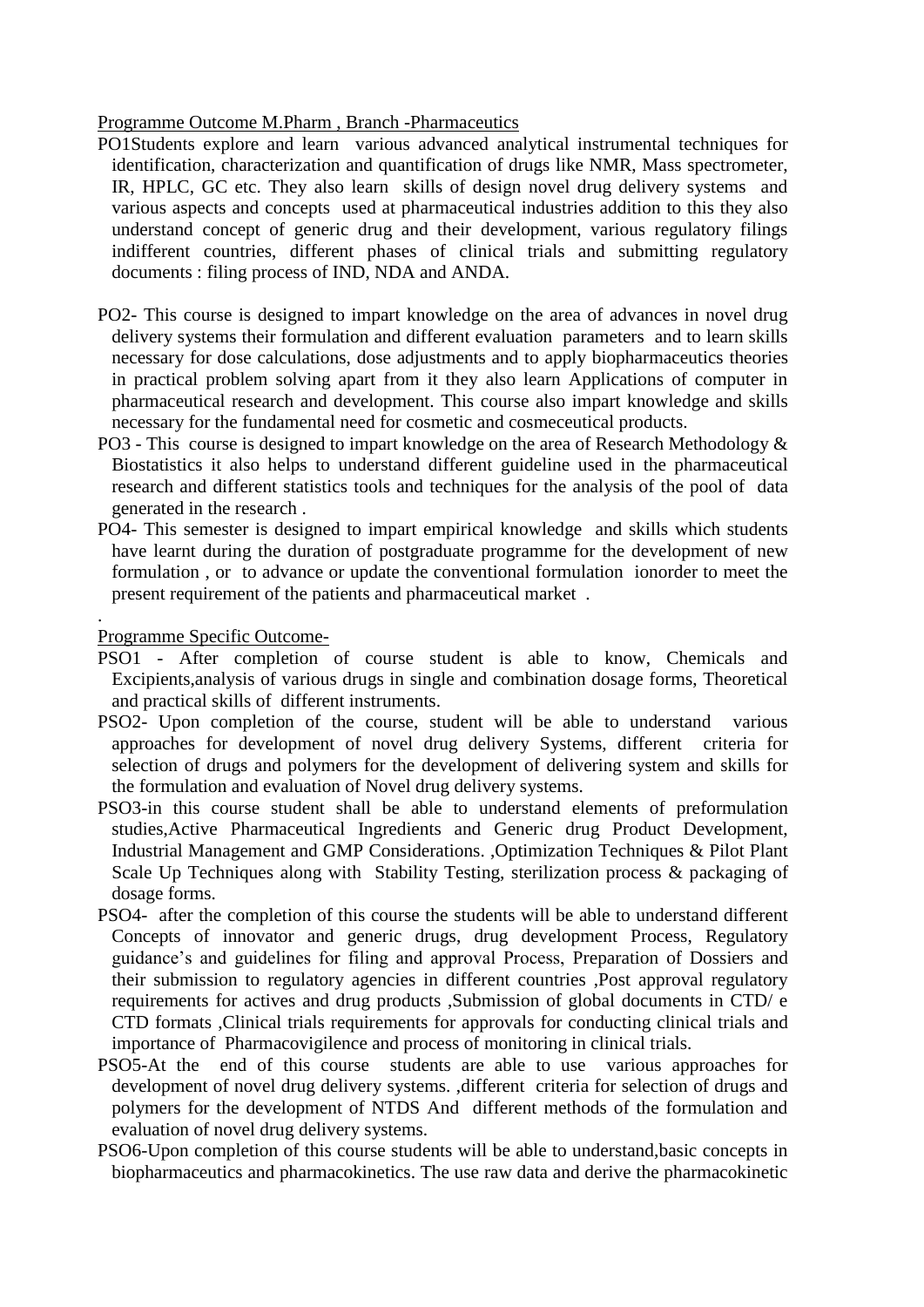models andparameters the best describe the process of drug absorption, distribution, metabolism and elimination. They are able to understand The critical evaluation of biopharmaceutic studies involving drug product equivalenc in addition to it different skills of The design and evaluation of dosage regimens of the drugs using pharmacokinetic and biopharmaceutic parameters. Along with The potential clinical pharmacokinetic problems and application ofbasics of pharmacokinetic.

- PSO7- after this course students will be able to understand, History of Computers in Pharmaceutical Research and Development different Computational Modeling of Drug Disposition, use of Computers in Preclinical Development different Optimization Techniques in Pharmaceutical Formulation , use of Computers in Market Analysis and in Clinical Development They are able to understand Artificial Intelligence (AI) and Robotics Computational fluid dynamics
- PSO8-, the studentsare able to understand Different key ingredients used in cosmetics and cosmeceuticals. Different Current technologies in the market along with it Various key ingredients and basic science to develop cosmetics and Cosmeceuticals they will be able to impart Scientific knowledge to develop cosmetics and cosmeceuticals with desired Safety, stability, and efficacy.
- PSO9 at the end of this course students are able to use different skills of Research Methodology & Biostatistics they also able to understand different guidelines used in the pharmaceutical research and different statistics techniques and tools for the analysis of the pool of data generated in the research significantly and potentially .
- PSO10- at the end of this semester students are able to use knowledge and skills empirically for the development and characterization of new formulationor to advance or upgrade the conventional formulation in order to meet the present requirement of the patients and pharmaceutical market and pharmaceutical industries .
- Course outcome After completion of course student is able to know, chemicals and Excipients their interactions ,analysis of various drugs in single and combination dosage forms Theoretical and practical skills of the dealing with different instruments used in the analysis and manufacturing of the pharmaceutical dosage forms . They are able to use various approaches for development of novel drug delivery systems and criteria for selection of drugs and polymers for the development of delivering system and The formulation and evaluation of Novel drug delivery systems. They can understand Industrial Management and GMP Considerations, Optimization Techniques , Pilot Plant Scale Up Techniques,Stability Testing, sterilization process & packaging of dosage forms, Different Regulatory guidance's and guidelines for filing and approval ,Process, Post approval regulatory requirements for actives , drug products, Clinical trials requirements for approvals for conducting clinical trials and Pharmacovigilence along with process of monitoring in clinical trials.

#### MODERN PHARMACEUTICAL ANALYTICAL TECHNIQUES (MPH 101T)

- CO1 -.In this course students learn about different analytical techniques like IR spectroscopy, Spectroflourimetry, Flame emission spectroscopy ,Atomic absorption spectroscopy, fluorescence spectrophotometer, NMR spectroscopy, Mass Spectroscopy,NMR along with Principle, Instrumentation, Application and Interferences.
- CO2 They also learn about different Spectra and their Interpretation and their empirical and Rational applications.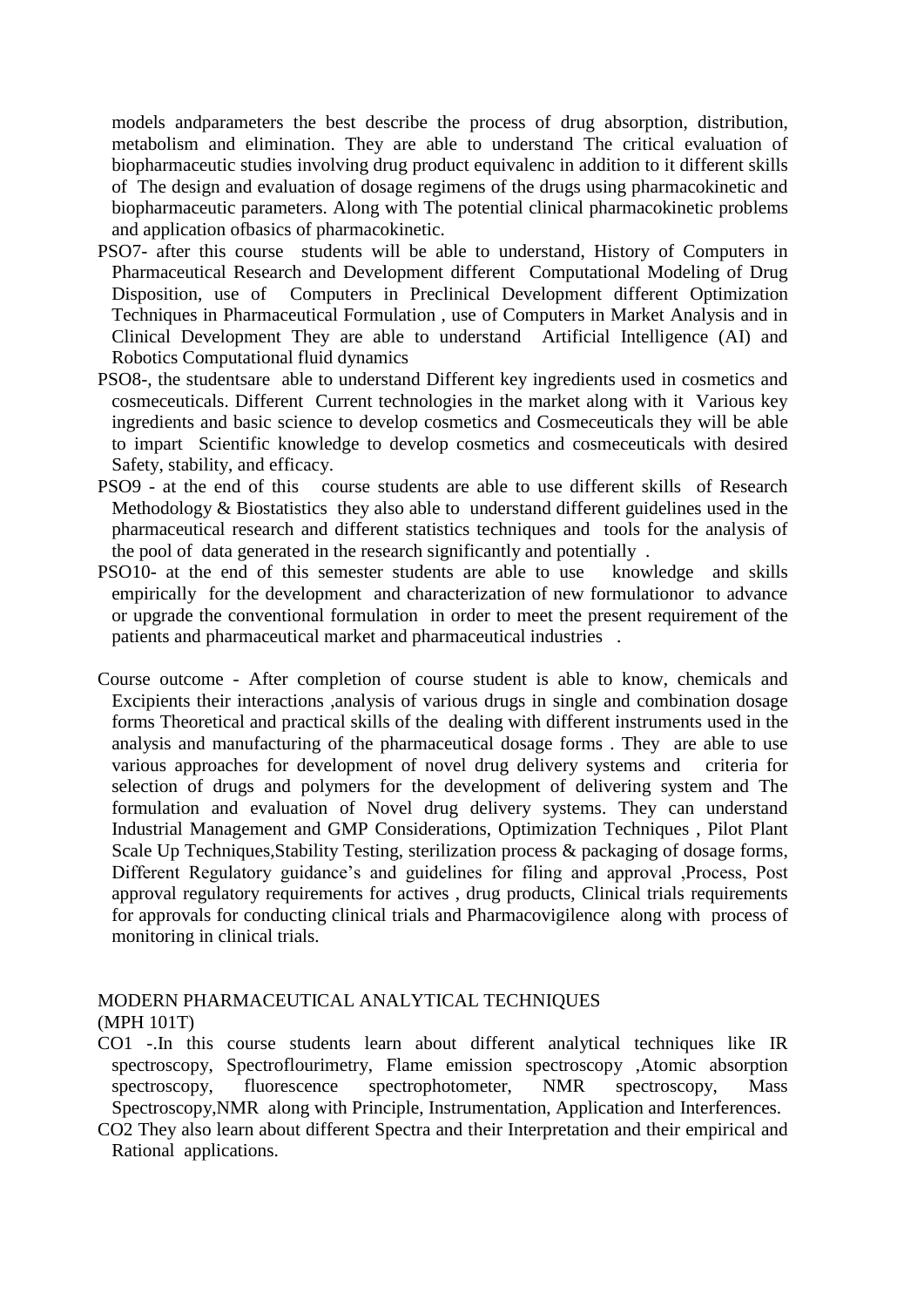CO3 Different Chromatograpic techniques their : Principle, apparatus, instrumentation, chromatographic parameters,

CO4 Electrophoresis and Immunological assays techniques with their practical applications

#### DRUG DELIVERY SYSTEMS

(MPH 102T)

- CO1-Different aspects of Sustained and Controlled drug delivery system their manufacturing and different evaluation parameters used to evaluate them
- CO2- Students also learn about different methods to develop and characterize different drug delivery systems like Gastro-Retentive Drug Delivery Systems, Occular Drug Delivery Systems, Transdermal Drug Delivery Systems, Protein and Peptide Delivery
- CO3- they also learn about one of the most complex drug delivery system for delivery of Vaccine .

#### MODERN PHARMACEUTICS (MPH 103T)

- CO1- Preformation Concepts its application in formulation and development of pharmaceutical formulation , Students also used skills of Optimization techniques in order to develop best formulation which can meet the requirement of patients .
- CO2 Student can understand and utilize the concept of Validation, cGMP & Industrial Management for the development of pharmaceutical formulation flawlessly
- CO3 They can understand the theory ,concept and principle of Compression and compaction .They also understand the significance of consolidation parameters in **Pharmaceutics**

#### REGULATORY AFFAIRS

(MPH 104T)

- CO1- Course designed to impart advanced knowledge and skills required to learn the concept of generic drug and their development, various regulatory filings in different countries, different phases of clinical trials and submitting regulatorydocuments : filing process of IND, NDA and ANDA.
- CO2- Students are able to understand chemistry, manufacturing controls and their regulatory
- Importance,the documentation requirements for Different regulatory bodies
- CO3. Post approval regulatory requirements for actives and drug products,Submission of global documents in CTD/ eCTD formats,Clinical trials requirements for approvals for conducting clinical trials and Pharmacovigilence.

#### MOLECULAR PHARMACEUTICS (NANO TECHNOLOGY & TARGETED DDS) (NTDS) (MPH 201T)

- CO1- Students are able to learb Targeted Drug delivery ,Different approaches of Target drug delivery and different methods of Drug Targeting .
- CO2- They are able to learn skills of development of Different method of the development and characterization of the Micro Capsules / Micro Spheres
- CO3- Different methods for the development of Pulmonary Drug Delivery Systems and Nucleic acid based therapeutic delivery system.

#### **ADVANCED BIOPHARMACEUTICS & PHARMACOKINETICS** (MPH 202T)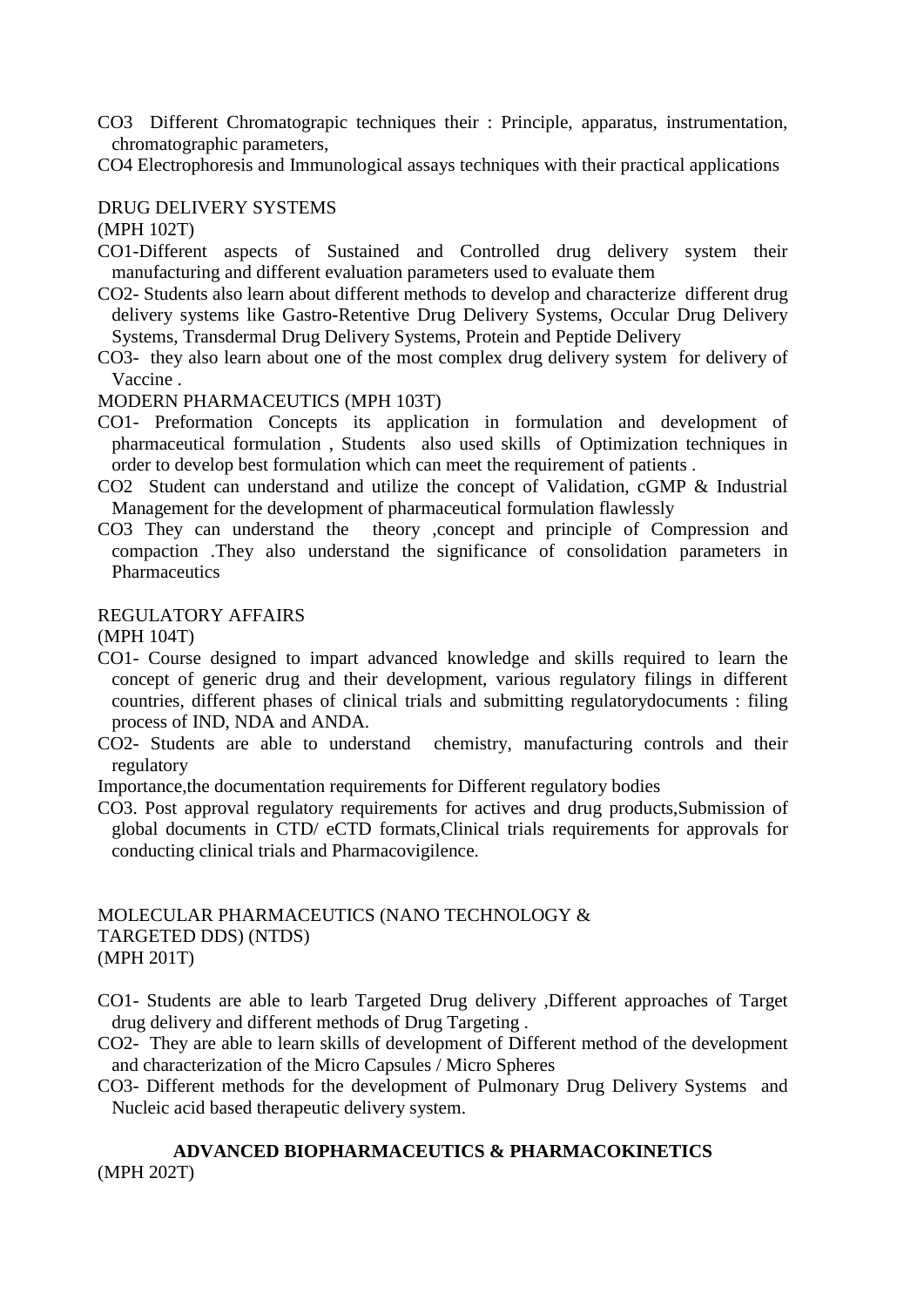CO1-Students can understand The basic concepts in biopharmaceutics and pharmacokinetics.

Use of raw data and derive the pharmacokinetic models and

parameters the best describe the process of drug absorption,

distribution, metabolism and elimination.

CO2 The also understand the critical evaluation of biopharmaceutic studies involving drug product equivalency and design and evaluation of dosage regimens of the drugs using pharmacokinetic and biopharmaceutic parameters.

CO3 The can also learn and understand potential clinical pharmacokinetic problems and application of

basics of pharmacokinetic.

#### **COMPUTER AIDED DRUG DEVELOPMENT**

(MPH 203T)

- CO1- Students are able to understand History of Computers in Pharmaceutical Research and Development
- CO2-Skills to learn Computational Modeling of Drug Disposition, Preclinical Development ,Optimization Techniques in Pharmaceutical Formulation. ,Clinical Development And Artificial Intelligence (AI) , Robotics, Computational fluid dynamics(CFD)

#### COSMETICS AND COSMECEUTICALS

(MPH 204T)

- CO1 Students are able to understand role of Key ingredients used in cosmetics and cosmeceuticals.
- Different Key building blocks for various formulations. Along with Current technologies in the market

CO2 –They are also able to conceptually understand Various key ingredients and basic science to develop cosmetics and

cosmeceuticals

- CO3-they can acquire Scientific knowledge to develop cosmetics and cosmeceuticals with desired Safety, stability, and efficacy.
- CO4- Utility of Herbal Cosmetics and its development and characterization and design of cosmeceutical products.

#### MRM301T

Semester III

- CO1 Students are able to understand Research Methodology its practical application to understand research problem and development of hypothesis and its valication
- CO2 –They are also able to use different tools of Biostatistics empirically in their research and development projects
- CO3- They can understand Medical Research Different guidelines of CPCSEA for laboratory animal facility and Declaration of Helsinki: History, introduction, basic principles for all medical research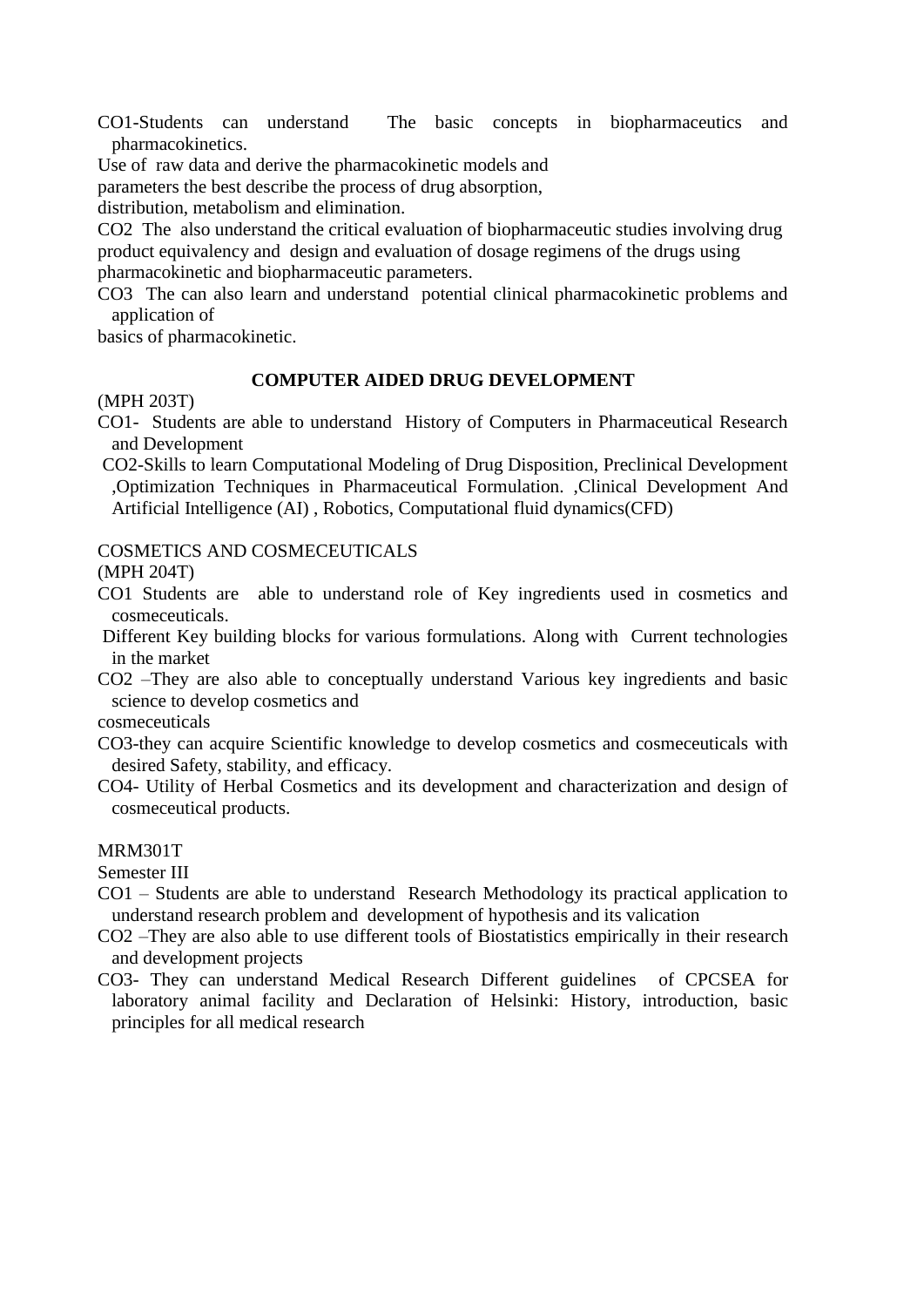#### **DEPARTMENT OF PHYSICS**

#### PROGRAMME OUTCOME (PO):

In the past decades, it has been widely observed that students have developed apathy towards science subject in comparison to engineering and medical disciplines. The professional courses are much prominent as compared to basic sciences. However, today's progress in the field of science and technology is only due to the systematic research in the area of basic sciences. It is undoubtedly accepted fact that without the growth of basic sciences, especially the Physics discipline, the technology cannot grow further. Therefore, it is mandatory to establish a department for the study of course in Physics at the university level, where the excellence in academics can be thought of and maintained. In order to cater more viability of basic sciences in universities, which are prime centers for mass education in the country, the M.Sc.(Physics)course is run in the Barkatullah University Teaching Department.

#### PROGRAMME SPECIFIC OUTCOME (PSO):

- The academic programs of the department have been designed to cater the scientific and technological manpower requirements at the national and international arena.The study curriculums for these courses have been designed in tune with the changing scenarios. It also incorporates latest technological developments, societal relevance, global interface and self- sustaining learning. In order to impart teaching where the students would achieve depth of knowledge, we supplement the class room teaching of the regular syllabi with tutorials pertaining to each theory paper. These tutorials consist of exploration of brainstorming ideas and problems associated with specific topics of relevance. Similarly, an experimental skill for the maintenance of sophisticated equipment is developed through designing new experiments and devices as a part of laboratory courses. The concept of minor / major projects has been introduced for students to adventure into preliminary research field both in theory and experiment. In the project, the student has to explore new developments from books and journals collecting literature / data, carry out some innovative work and write a dissertation on its basis. As co-curricular activity regular seminars, invited talks, visits of eminent dignitaries etc are arranged. The students are also encouraged through proper counseling to undergo summer trainings in the globally reputed research laboratories and multinational industries. The department can take a genuine pride on its students who are placed all over the country in many scientific organizations like DRDO, NDA, BARC, CSIR laboratories; academic institutes like several universities/colleges and celebrated MNCs. The skilled manpower developed by the department is also scattered across many countries all over the world.
- The Master of Science in Physics program is evenly distributed across four semesters. The first three semesters consist of four theory and two practical papers. In the fourth semester one theory paper is replaced by project work. Each paper shall be of 100 Marks out of which 40 marks are allotted to internal assessment and 60 marks for University examination. Minimum pass marks are 14 for the internal assessment and 21 for the University examination. In addition, seminar and assignment will be 100 marks each and passing marks are 35 in each.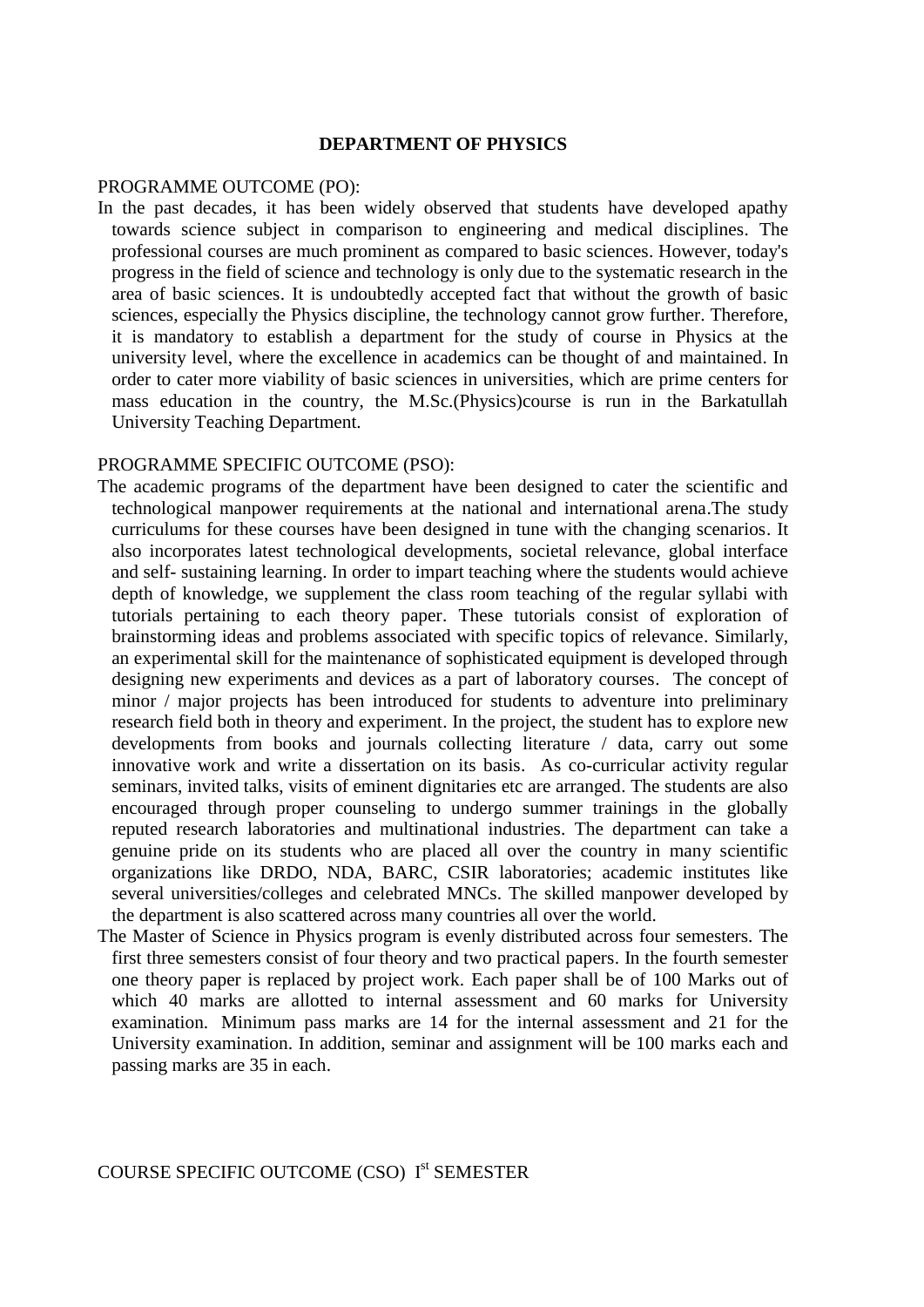The first semester course has been designed to impart knowledge in core Physics subjects. The conventional papers like Mathematical Physics, Quantum Mechanics, Classical Mechanics and Analog-Digital Electronics are necessary to build the foundation for advanced course. The students are expected to understand the fundamental concepts and develop ability to solve numerical problems. In addition, General Physics and Electronic practical are included to develop experimental hand. The course contents are elaborated as follows-

COURSE OUTCOME (COs) PT -101 MATHEMATICAL METHODS IN PHYSICS

The first semester course has been designed to impart knowledge in core Physics subjects. The students are expected to understand the fundamental concepts and develop ability to understand Mathematical Methods in Physics. They will be able to understand and solve problems in Complex Variables, Differential Equations; Integral Transforms, Computational Methods in Physics and Tensors.

PT -101 MATHEMATICAL METHODS IN PHYSICS (Marks: Max.-60, Min. – 21)

UNIT-I: Complex Variables

- Cauchy Riemann conditions, Analytic function, Line Integrals, Cauchy Integral Formula, Derivatives of Analytical functions and Fundamental theorem of Algebra. Taylor's series, Laurent's series, Integration and Differentiation of Power series, Zeroes of Analytical Functions, Singular Points-residues, Cauchy's residue theorem, poles.
- UNIT-II: Differential Equations
- Solutions of Differential Equation in series, Legendre, Bessel, Hermite, Leaguers functions and their generating functions, Recurrence relations and Orthogonal Properties, Confluent Hyper-geometric functions, Laplace, Poisson and wave equations and their solutions with boundary conditions.

UNIT-III: Integral Transforms

- Fourier Transform, Transforms of Derivatives, convolution Theorem, Parseval's Theorem, Laplace Transform of simple function and derivatives, Properties of Substitutions, determination of Inverse Transform, Laplace Transforms solution of differential equations.
- UNIT-IV: Computational Methods in Physics
- Linear systems of Equation, Matrices, Matrix Inversion, Eigen Value problems, Interpolation, Numerical Differentiation and Integration, Numerical Solution of Ordinary Differentiation equations, Runga-Kutta and Matrix Methods

UNIT-V: Tensors

Tensors- Notations and Conversions, Contravarient tensors, Rank of the Tensors, Properties of the Tensors e.g. Addition, Subtraction and Product , Contraction, Cartesian tensors and their transformation properties, Eigen values of second rank tensors, Quotient law, Higher Rank Tensors with examples from piezoelectricity, stiffness and compliance.

#### COURSE OUTCOME (COs) PT -102 QUANTUM MECHANICS

The first semester course has been designed to impart knowledge in core Physics subjects. The students are expected to understand the fundamental concepts and develop ability to understand Quantum Mechanics. They will be able to understand Basic Concepts, Operators and Matrix Theory, Approximation Methods, Stationary Perturbation Theory, Time Dependent Perturbation Theory.

PT- 102: QUANTUM MECHANICS (Marks: Max.-60, Min. – 21) UNIT-I: Basic Concepts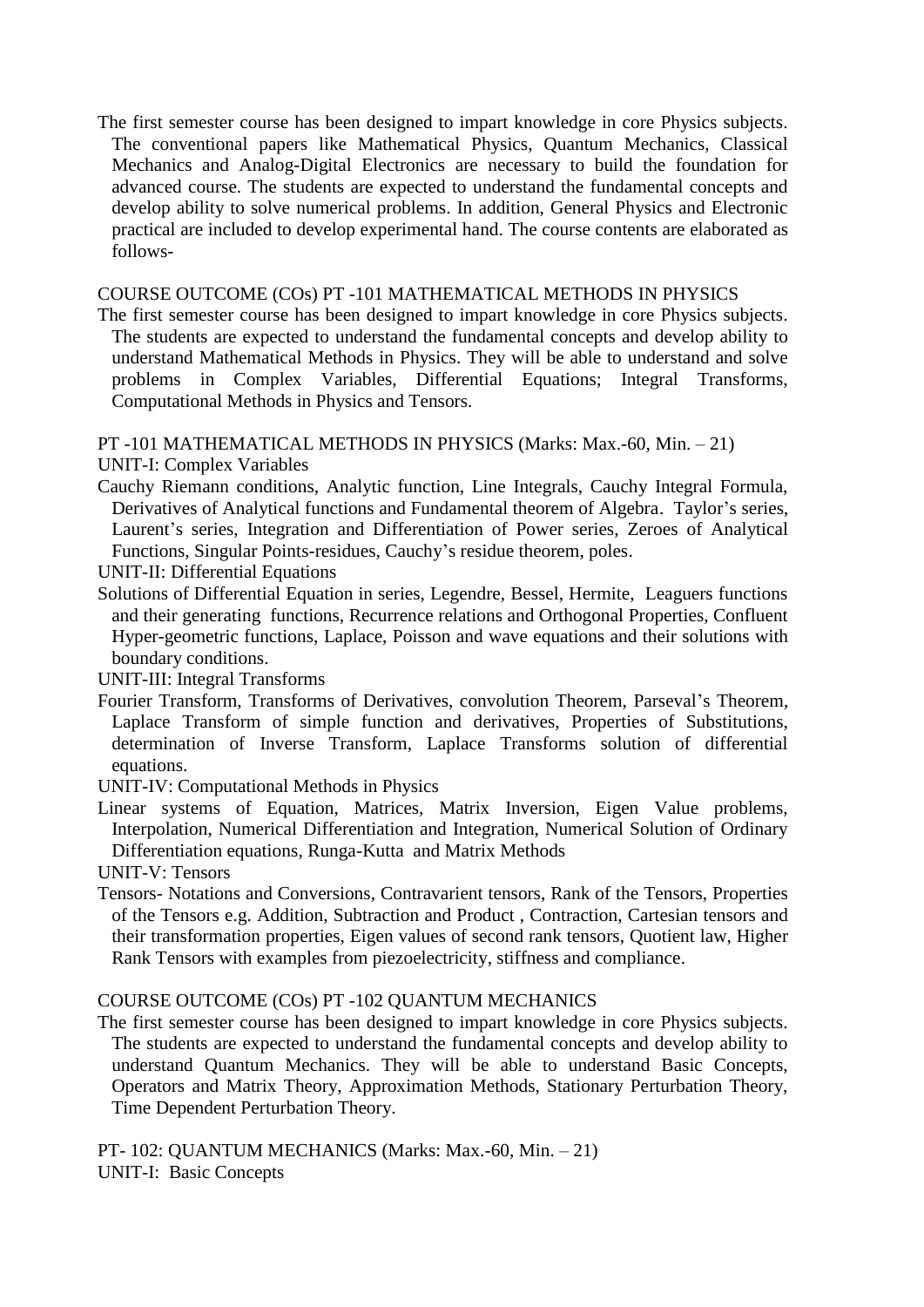Uncertainty and complementarily, Schrodinger's wave equation. One dimensional square well potential, Barrier Problem, Linear Harmonic Oscillator, Spherically symmetric potential in three dimension, Hydrogen atom, Principle of in-distinguish ability of identical particles. Pauli's exclusion principle.

UNIT-II: Operators and Matrix Theory

Hilbert space, Bra and Ket notations, Equation of motion, Schrodinger, Heisenberg and Interaction Pictures, Creation, annihilation and number operators, Matrix theory and harmonic oscillators.Angular momentum, Commutation relations, Eigen values and Eigen functions of  $J^2$  and  $L_{Z}$ , Puali's Spin Matrices, Stern Gerlack Experiment, addition of angular momenta, Clebsch-Gordan coefficients.

UNIT-III: Approximation Methods

- The WKB approximation, Classical limit, approximate solutions, asymptotic nature of the solutions, Solutions near a turning point, linear turning point, Connection at the turning point, asymptotic connection formulas, Application to Eigen value problems.
- UNIT-IV: Stationary Perturbation Theory
- Stationary Perturbation theory, Non-degenerate case, First order perturbation, second order perturbation of an oscillator, Degenerate case, Removal of degeneracy in second order, Zeeman Effect without electron spin, First order Stark effect in Hydrogen.

UNIT-V: Time Dependent Perturbation Theory

Time dependent Perturbation theory, Application to the theory of Scattering, Transition probability, Fermi's golden rule, Adiabatic and Sudden Approximations, Ionization of hydrogen atom

#### COURSE OUTCOME (COs) PT -103 CLASSICAL MECHANICS

The first semester course has been designed to impart knowledge in core Physics subjects. The students are expected to understand the fundamental concepts and develop ability to understand Classical Mechanics. They will be able to understand and solve the problems in Lagrangian Mechanics, Conservation and Variational Principle, Scattering and Collision, Rigid Body Motion and Canonical Equation.

PT-103 CLASSICAL MECHANICS (Marks: Max.-60, Min. – 21)

UNIT-I: Lagrangian Mechanics

Mechanics of a single & system of particles, Rocket equation, generalized coordinates. Galileo's relativity principle.The Lagrangian for a free particle.The Lagrangian for a system of particles.The Lagrangian for a system of particle.

UNIT-II:Conservation and Variational Principle

Laws of conservation as derived from homogeneity and isotropy of space and homogeneity of mass and principle of mechanical,Similarity, virial theorem, variational Principle, Lagrangian and Hamiltonian formalism, constraint Holonomia and non-Holonomic, D'Alembert Principle

UNIT-III :Scattering and Collision

Reduced mass, Motion is a central field, Kepler's problem, Scattering in the central field, scattering cross section. Rutherford formula.Elastic and inelastic collision.Small oscillations and normal modes, forced oscillation. Normal coordinates. Frequency of molecular vibration.Damped oscillation.Parametric resonance.

UNIT-IV:Rigid Body Motion

Motion of a rigid body.Eulers angles. Intertia tensors.Angular momentum of a rigid body.Precision Euler's equations.Symmetric and asymmetric top.Non-inertial frames and pseudo-forces.

UNIT-V:Canonical Equation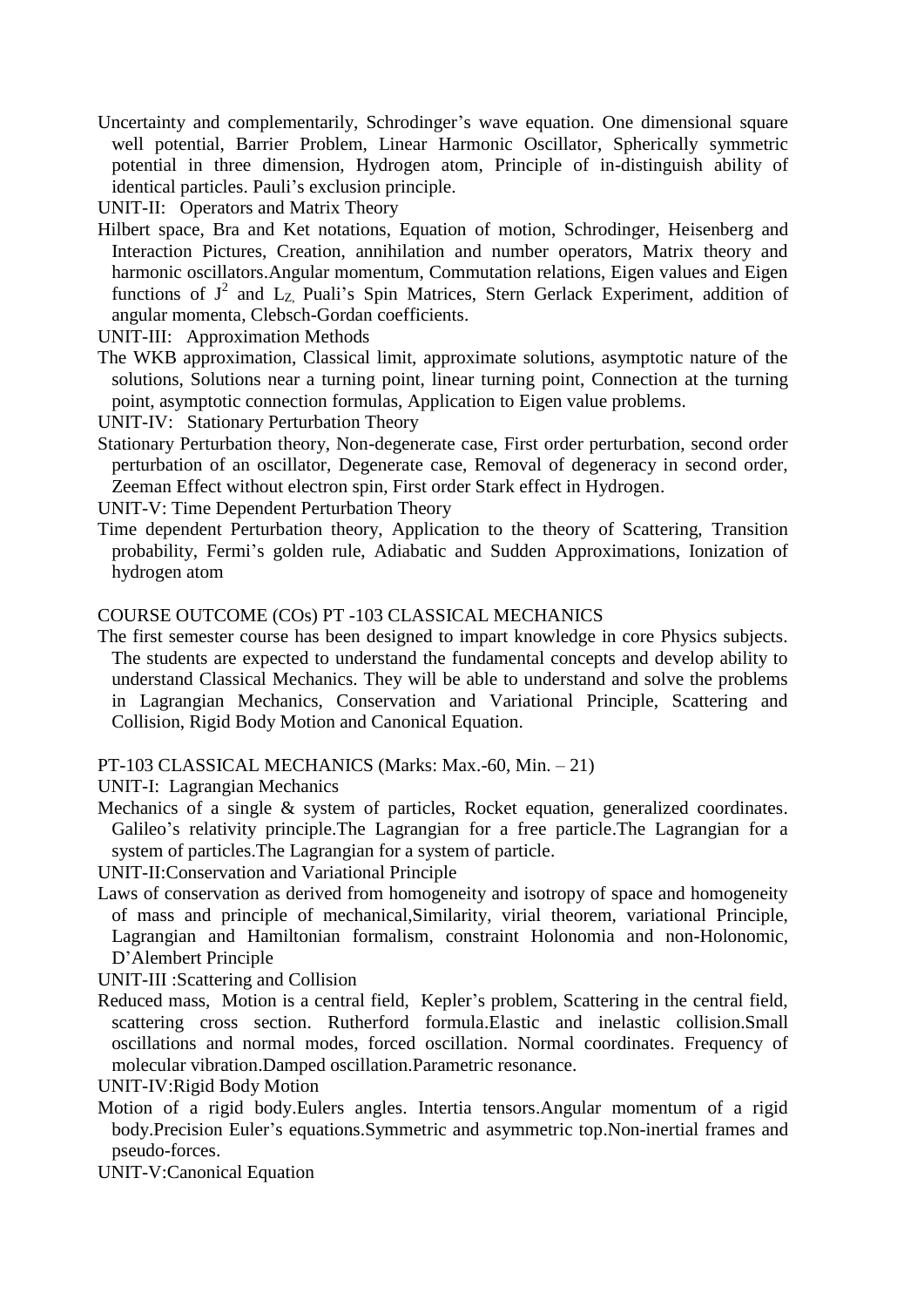Canonical Equation.Hamilton's equations.Canonical transformations.Poisson brackets and Canonical transformations.Hamilton Jacobi theory.Action angle variables, Maupertuis principles.Adiabatic invariants.

#### BOOKS RECOMMENDED

| 1. Classical Mechanics                                           | H.Goldstein (Addison & Wesley).                                          |
|------------------------------------------------------------------|--------------------------------------------------------------------------|
| 2. Classical Mechanics<br>3. Introduction to Classical Mechanics | Landau & Lifshitz (Pergamon Press)<br>Takwale&Puranik (Tata McGraw Hill) |
| 4. Classical Mechanics                                           | Rana and Jog (Tata McGraw Hill)                                          |

#### COURSE OUTCOME (COs) PT -104 ANALOG AND DIGITAL ELECTRONICS

The first semester course has been designed to impart knowledge in core Physics subjects. The students are expected to understand the fundamental concepts and develop ability to understand Analog and Digital Electronics. They will be able to understand and solve the problems in Differential and Operational Amplifier, Practical Operational Amplifier, Opamp Oscillator, Logic Gates and Flip flop and Counters.

PT-104 ANALOG AND DIGITAL ELECTRONICS (Marks: Max.-60, Min. – 21)

UNIT-I: Differential and Operational Amplifier

- Differential amplifier- circuit configurations; dual input, balanced output differential amplifier; DC analysis; AC Analysis, inverting and non inverting inputs; CMRR; constant current bias level translator Block diagram of a typical Op-Amp analysis, Open loop configuration inverting and non inverting amplifiers, Op-amp with negative feedback.
- UNIT-II: Practical Operational Amplifier
- Practical op-amp input offset voltage; input bias current, total output offset voltage, CMRR frequency response. DC and AC amplifier summing, scaling and averaging amplifiers, instrumentation amplifiers, integrator and differentiator.

UNIT-III: Op-amp Oscillator

- Oscillator principles; Oscillator types; frequency, stability; response; the phase shift oscillator; Wein bridge oscillator; LC tunable oscillators; multi-vibrators- monostable and astable; comparators; square wave and triangular wave generators,
- UNIT-IV: Logic Gates
- The transistor as a switch, OR, AND  $& NOT$  gates; NOR and NAND gates; Boolean Algebra; D'Morgan's theorem; Exclusive OR gate, Decoder/De-multiplexer, Data selector/ multiplexer; Encoder.

UNIT -V: Flip flop and Counters

Flip-flops; A 1-bit memory; RS flip-flops, JK Flip-flops; JK Master slave flip-flops; T flipflops; D- flip-flops; Shift registers; Synchronous and asynchronous counters; cascade counters.

#### COURSE SPECIFIC OUTCOME (CSO) II<sup>nd</sup> SEMESTER

The course content of second semester are designed to illustrate few more core subjects like Electromagnetism, Condensed Matter Physics and Statistical Mechanics. In continuation with the first semester one paper contains topics of Advanced Quantum Mechanics. The practical courses are on General Physics and Electronics Instrumentation.

#### COURSE OUTCOME (COs) PT -201 ELECTROMAGNETISM

The course content of second semester are designed to illustrate few more core subjects like Electromagnetism, Condensed Matter Physics and Statistical Mechanics. The students are expected to understand the fundamental concepts and develop ability to understand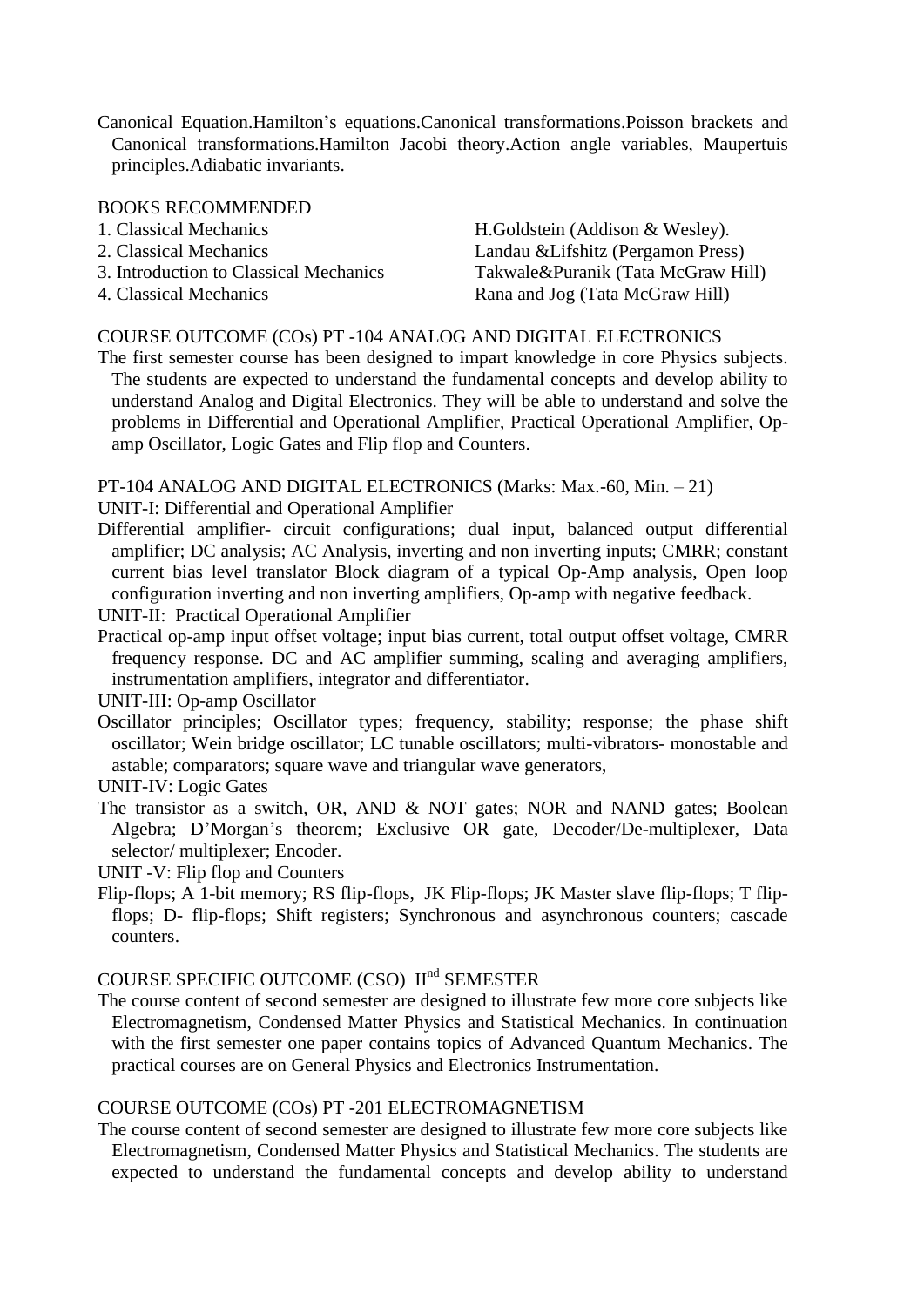Electromagnetism. They will be able to understand and solve the problems in Polarization and Dielectric media, Boundary Problems, Magnetostatics, Electromagnetic Field and Relativistic Mechanics.

#### PT-201: ELECTROMAGNETISM(Marks: Max.-60, Min. – 21)

UNIT-I:Polarization and Dielectric media

Polarization, atomic and molecular polarizability, bound charges, field inside a dielectric, susceptibility, dielectric constant, electric displacement, Clausius-Mossotti relation, models of molecular polarizability, Electrostatic energy in dielectric media.

UNIT-II: Boundary Problems

Boundary value problem, Uniqueness of the solution of Laplace's equation, Boundary conditions for DE, Method of images, Images in dielectrics, Green's function for Poisson's equation.

UNIT-III: Magnetostatics

Macroscopic equation, boundary conditions on B  $\&$  H, Methods of solving boundary value problems in magnetostatics, Uniformly magnetized sphere, Magnetized sphere in an external field, Permanent magnets, Spherical shell of permeable materials in a uniform field, Magnetic shielding.

UNIT-IV: Electromagnetic Field

Faraday's Law, Self and mutual inductance, Maxwell's equations scalar and vector potential, Lorentz and Coulomb Guages, Energy and Momentum of an Electromagnetic field, Poynting Theorem,Plane electromagnetic waves in a non-conducting medium, Linear and circular polarization, Stoke's parameters. Reflection and refraction of electromagnetic waves at a plane interface.

UNIT-V: Relativistic Mechanics

Relativistic Mechanics: Proper time velocity, energy, momentum, kinematics, dynamics, relativistic electrodynamics: magnetism, field transform, field tensor, relativistic potential.

#### COURSE OUTCOME (COs) PT -202 CONDENSED MATTER PHYSICS

The students are expected to understand the fundamental concepts and develop ability to understand Condensed Matter Physics. They will be able to understand and solve the problems in Crystallography, Mechanical Properties, Lattice Dynamics, Electronic and Thermal Properties and 3D lattice vibrations.

PT-202: CONDENSED MATTER PHYSICS (Marks: Max.-60, Min. – 21)

UNIT–I: Crystallography

Point and Space group, Crystal structures- Hexagonal closed packed, Diamond, cubic structure and Perovskite structures, Reciprocal lattice, Brillouin Zone, X- ray diffraction, Bragg's law, Lau's equation, Reciprocal lattice vector. Fourier analysis of the basis, Scattered wave amplitude, Structure and form factors.

UNIT–II: Mechanical Properties

Mechanics of deformed bodies for cubic crystals, stress strain tensors, Compliance and stiffness constants, elastic constants and energy density of cubic crystals, elastic waves in crystals and elastic isotropy.

UNIT–III: Lattice Dynamics

Normal modes of mono atomic and diatomic lattice vibrations, Dispersion relations, Phonon density of states, Quantum theories of specific heats, An-harmonic effect, Equation of state of solid s, Thermal expansion, Gruneisen relation.

UNIT–IV: Electronic and Thermal Properties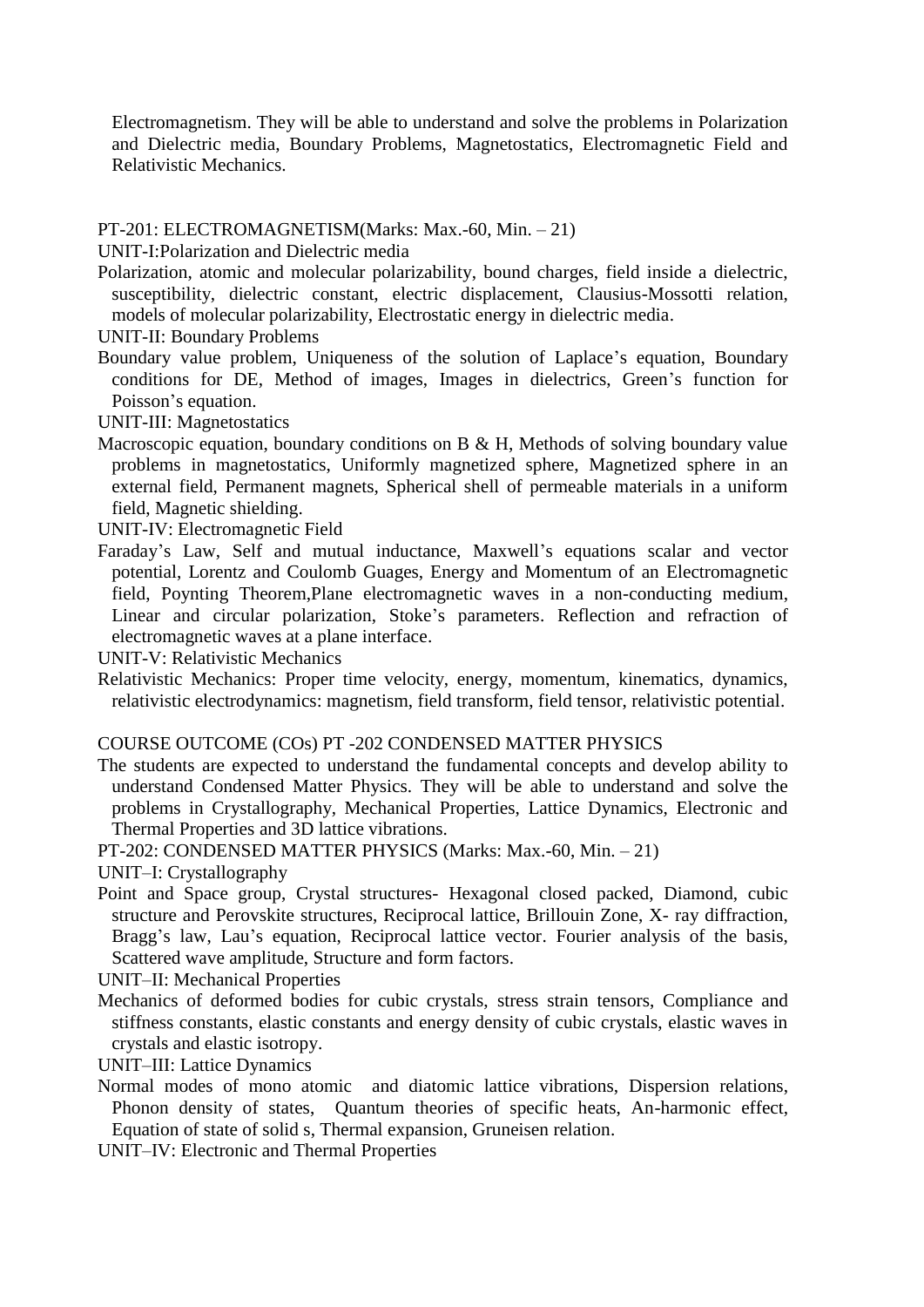Sommerfeld free electron model, Density of states, Application of electronic specific heat, Wiedermann Franz Law, Boltzmann Transport equation, Relaxation time approximation and application ton electrical conductivity, Hall Effect.

UNIT–V: 3D lattice vibrations

Vibration of three dimension lattice, coupling parameter in variance relations, frequency dispersion curves and its experimental method of determination.Neutron scattering

COURSE OUTCOME (COs) PT -203 STATISTICAL MECHANICS

The students are expected to understand the fundamental concepts and develop ability to understand Statistical Mechanics. They will be able to understand Basic Concepts and solve the problems in M-B Distribution, B-E Statistics, Phase Transitions – I and Phase Transitions-II.

PT- 203: STATISTICAL MECHANICS (Marks: Max.-60, Min. – 21)

UNIT–I: Basic Concepts

- Concept of statistical distribution, phase space, density of states, Lioville's theorem, microcanonical, canonical and grand canonical ensembles, thermodynamic relations, partition function for micro canonical ensemble and applications to ideal gas.
- UNIT-II:M-B Distribution Maxwell-Boltzman (M-B) distribution formula for velocity, equi-partition law of energy. Translational, Rotational and Vibrational partition functions, equation of state, entropy and specific heat of ideal gases.
- UNIT–III:B-E Statistics Grand canonical partition function, Bose Einstein (B-E) statistics, strong and weak degeneracy.Application of B-E statistics to specific heats of solids, Bose Einstein condensation and phase transition.Theory of Liquid Helium.Fermi Dirac (F-D) statistics, application to free electron theory of metal and thermionic emissions.

UNIT–IV:Phase Transitions - I

Fluctuations in ensembles, energy and density fluctuations, random one dimensional walk and Brownian motion, electrical noise (Nyquist theory), Phase transition of the second kind, Ising model on one dimension, structural phase change, critical exponent, scaling hypothesis, theory of critical phenomena, mean field theory.

UNIT–V:Phase Transitions-II

Landau theory of phase transition, critical indices, scale transformation and dimensional analysis, Correlation of space-time dependent fluctuations, fluctuations and transport phenomena, Brownian motion, Langewin theory, fluctuation dissipation theorem.The Fokker-Plank equation

### COURSE OUTCOME (COs) PT -204 ADVANCED QUANTUM MECHANICS

The students are expected to understand the fundamental concepts and develop ability to understand Advanced Quantum Mechanics. They will be able to understand and solve the problems in Many Electron Problems, Scattering, Identical Particles, Radiation and Electromagnetic Potentials.

PT – 204 ADVANCED QUANTUM MECHANICS (Marks: Max.-60, Min. – 21) UNIT–I: Many Electron Problems

The many electron atom,One electron approximation, Hartree method applied to ground state of Helium,The cohesive energy of metal, Single particle wave function, Hartree-Fock method, Coulomb correlation and Fermi Hole.

UNIT–II: Scattering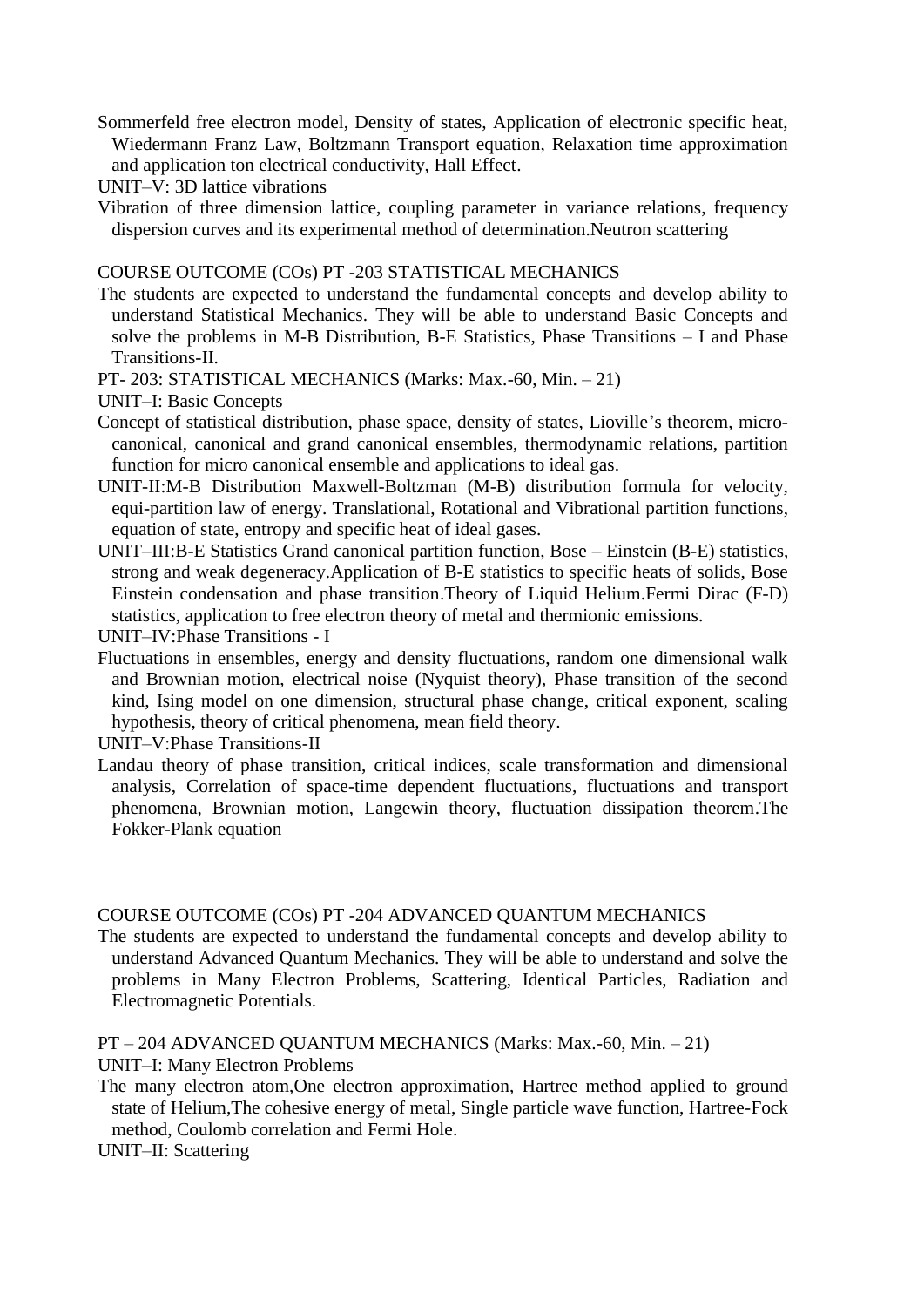The general theory of scattering, General formula for approximation method and its application to derive scattering amplification and cross section. Validity of Born approximation, Rutherford scattering formula for Born approximation. Partial wave analysis, Radiative transitions in atoms, dipole transitions, Selection rules.

UNIT-III: Identical Particles

- Identical particles; Symmetric and anti-symmetric wave functions; Collision of identical particles; Spin angular momentum; spin functions for a many electron system.
- UNIT–IV: Radiation
- Einstein coefficient, Atom field interaction, Spontaneous Emission Rates, the selection rules, quantum theory of radiation, quantization of Radiation field, Spontaneous and stimulated Radiations.
- UNIT–V: Electromagnetic Potentials
- Klein –Garden Equation, Dirac's relativistic equation: Free particle equation, matrices of alpha and beta. Free particle solutions negative energy states, charge and current densities. Electromagnetic potentials, Dirac's equation for a central field, The hydrogen atom.

## COURSE SPECIFIC OUTCOME (CSO) IIIrd SEMESTER

In the third semester the students are expected to enhance the understanding of advanced level subject. The course contents of this semester include Nuclear Physics, Atomic and Molecular Physics, Advanced Condensed Matter Physics. The students have choice to opt for Digital System and Microprocessor or Semiconductor Devices paper. The practical session will include programming on microprocessor and computer as well.

#### COURSE OUTCOME (COs) PT -301 NUCLEAR PHYSICS

The students are expected to understand the fundamental concepts and develop ability to understand Nuclear Physics. They will be able to understand and solve the problems in Binding Energy, Nuclear Forces, Nuclear Reactions, Detectors, and Elementary Particles.

### PT-301: NUCLEAR PHYSICS (Marks: Max.-60, Min. – 21)

UNIT–I: Binding Energy

Binding energy, Semi-empirical mass formula and Nuclear Stability, Gamow's theory of adecay, Neutrino hypothesis, Fermi theory of beta-decay, gamma-decay, Internal Conversion, Interaction of charged particles with matter, Pair Production.

UNIT–II: Nuclear Forces

Ground and excited state of Deuteron, p-p, n-n, p-n scattering at low energies, charge independence and spin dependence of Nuclear Forces, Exchange Forces, Properties of Nuclear Forces, Liquid Drop, Shell and collective models of Nucleus.

UNIT–III: Nuclear Reactions

- Different types of reactions and conservation laws, Energies of nuclear reactions, Iso-spin, Reaction-cross section, Scattering and reaction cross section, Compound Nucleus reaction, Fission, Reactors, Fusion processes, Characteristics of fusion.
- UNIT–IV: Detectors
- Betatron, Phase and Path stability, Synchro-cyclotron, synchrotron, Scintillation and Solid State Detectors, Cerenkov Detectors.

UNIT–V: Elementary Particles

Elementary particles, Conservation laws, Baryon and Lepto numbers, Iso-spin, hypercharge, Strangeness, Parity, Quark Model, Charm, Beauty and Truth, Quark Dynamics.

COURSE OUTCOME (COs)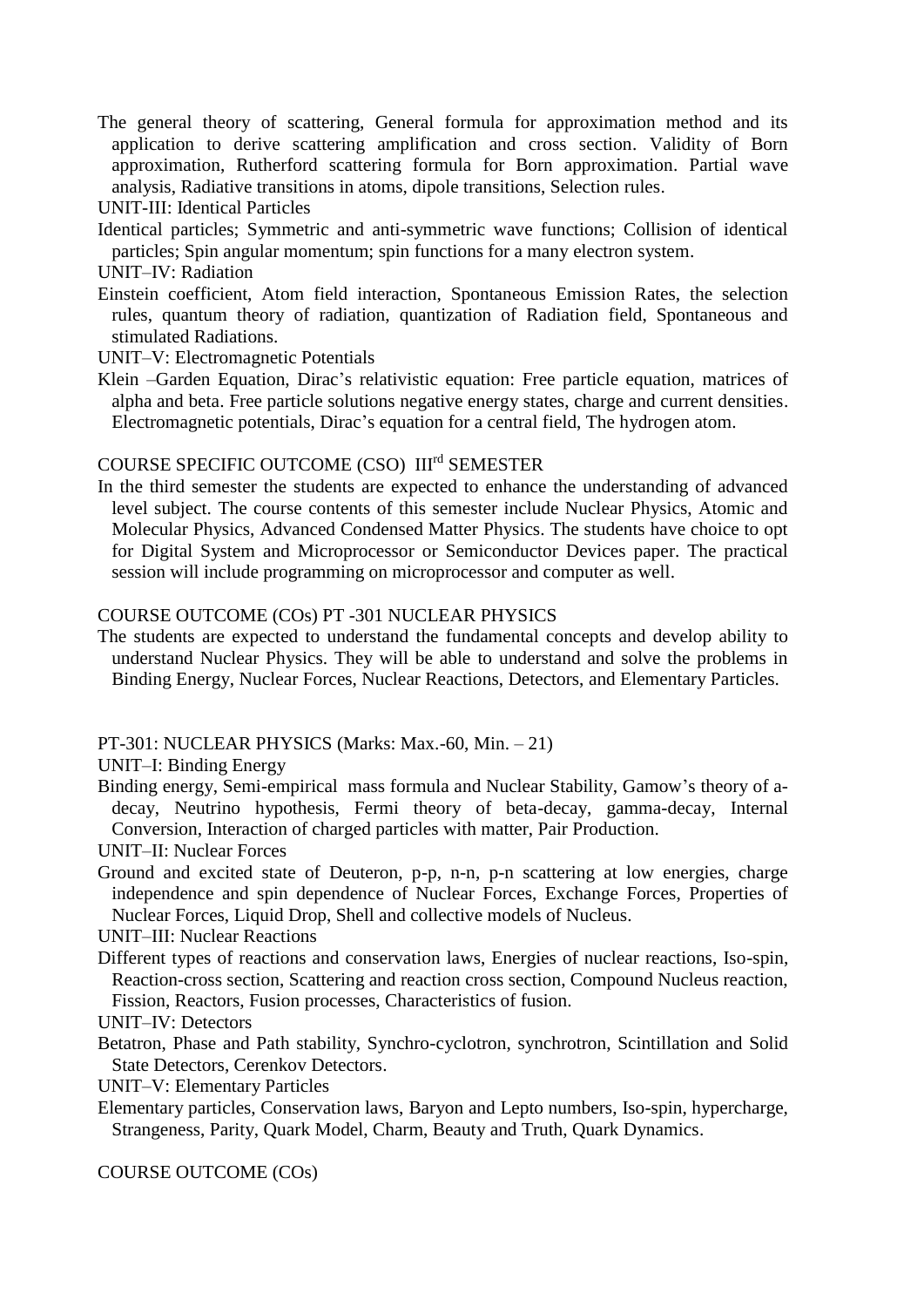#### PT -302 ATOMIC AND MOLECULAR PHYSICS

The students are expected to understand the fundamental concepts and develop ability to understand Atomic and Molecular Physics. They will be able to understand Basic Topics and solve the problems in Zeeman Effect, Types of Molecules, Diatomic Molecules and Raman Effect.

PT – 302 ATOMIC AND MOLECULAR PHYSICS (Marks: Max.-60, Min. – 21)

UNIT–I: Basic Topics

- Quantum states of one electron atoms; Atomic Orbital; Hydrogen and Heliemspectrum; Spectra of alkali elements; Spin orbit interaction and fine structure in alkali spectra.
- UNIT-II: Zeeman Effect
- Normal and Anomalous Zeeman effect; Paschen-Beck effect; Stark effect; Electron spin Resonance, Nuclear Magnetic resonance, LS and JJ Coupling; Hyperfine structure (qualitative)

UNIT–III: Types of Molecules

Types of molecules; Diatomic linear symmetric top, asymmetric top and spherical top molecules; Rotational spectra of diatomic molecules as a rigid rotor; Energy levels and spectra of non-rigid rotor; intensity of rotational lines; Stark modulated microwave spectrometer (qualitative).

UNIT–IV: Diatomic Molecules

Vibrational energy of diatomic molecule; Diatomic molecule as a simple harmonic oscillator; Energy levels and spectrum; Morse potential energy curve; Molecules as vibrating rotator; Vibration spectrum of diatomic molecule.

UNIT–V: Raman Effect

Raman Effect-Quantum Theory, Molecular polarizability, pure rotational spectra of diatomic molecules, Vibration-rotation spectra, Experimental setup and simple applications.

### COURSE OUTCOME (COs)

### PT -303 ADVANCED CONDENSED MATTER PHYSICS

The students are expected to understand the fundamental concepts and develop ability to understand Advanced Condensed Matter Physics. They will be able to understand and solve the problems in Superconductivity, Magnetism, Dielectrics and Ferroelectrics, Semiconductors I and Semiconductors II.

PT–303: ADVANCED CONDENSED MATTER PHYSICS (Marks: Max.-60, Min. – 21) UNIT-I: Superconductivity

Superconductivity characteristic features, Critical current, Persistent current and Meissner effect, Critical Magnetic fields, Magnetic Susceptibility, flux quantization, specific heat, Thermal conductivity, Isotope effect, Optical energy gap, Quasi particle tunneling and Josephson effects (d.c.&a.c.), Electron phonon interaction, cooper pairs, BCS theory, Type I and II superconductivity, Introduction to high temperature superconductivity.

UNIT–II: Magnetism

- Langevin's Diamagnetic and paramagnetic equations, Quantum theory of Para Magnetism, Ferromagnetism, Curie point and the exchange integral, saturation magnetization and its temperature dependence, ferromagnetic domains and Bloch wall.
- UNIT–III:Dielectrics and Ferroelectrics
- Macroscopic electric field, local electric field, Dielectric constant and polarizability, classification of ferroelectrics, ferroelectric domains, Piezoelectricity.
- UNIT–IV: Semiconductors I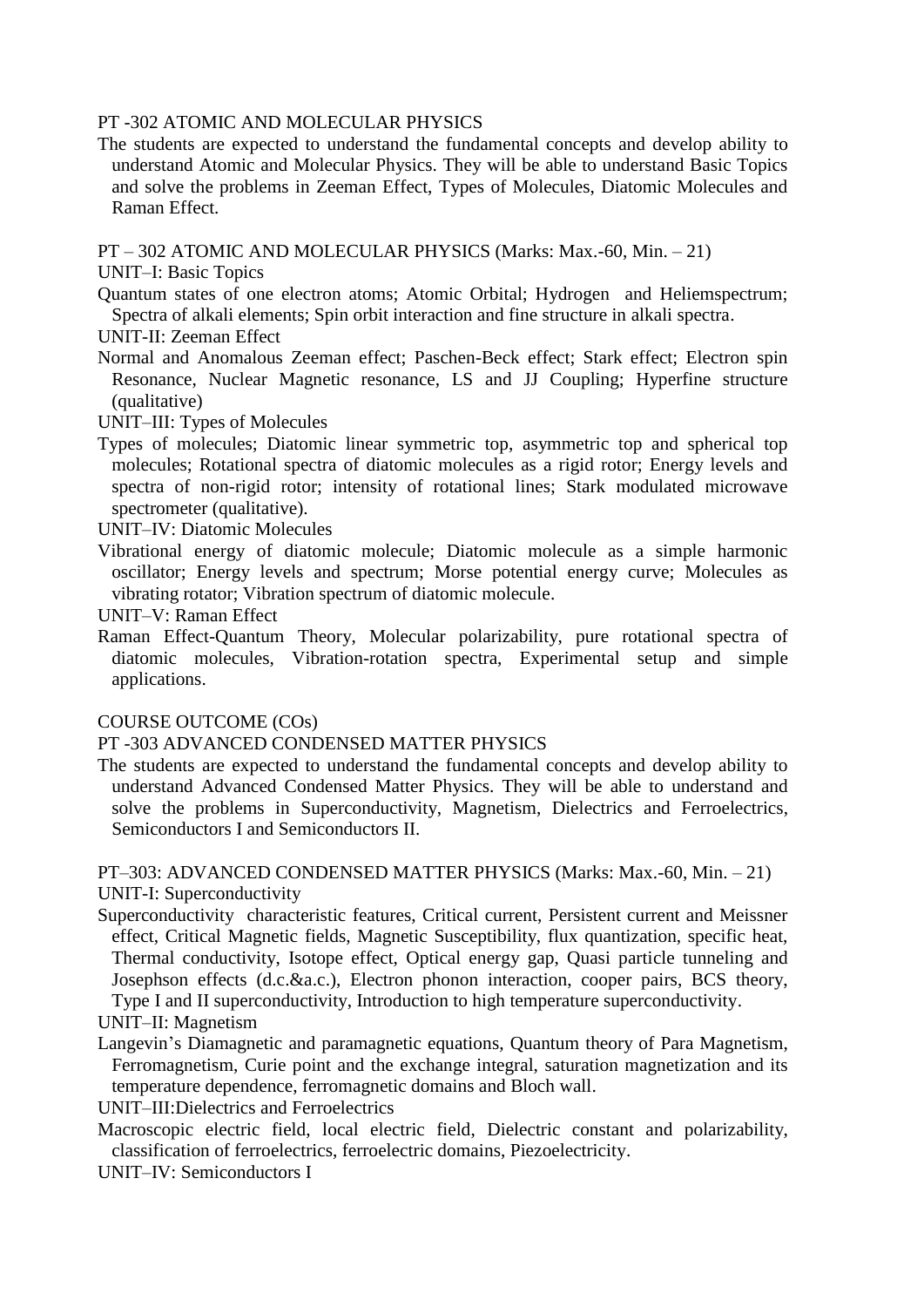Energy bands: Direct and indirect band gap semiconductors, Intrinsic carrier concentration, p-type, n-type semiconductors, Fermi level, Carrier transport at low field, electrical conductivity and Hall effect.

UNIT–V:Semiconductors II

Generation, recombination, carrier injection, Schokley-Read-Hall theory of Recombination, Thermionic emission, space charge effect, p-n junction.

## COURSE OUTCOME (COs)

#### PT -304 DIGITAL SYSTEM AND MICROPROCESSOR

The students are expected to understand the fundamental concepts and develop ability to understand Digital System and Microprocessor. They will be able to understand and solve the problems in D/A, A/D Converter, Microprocessor, Microprocessor programming, Microprocessor Interfacing and Data Communication.

PT–304: DIGITAL SYSTEM AND MICROPROCESSOR (Marks: Max.-60, Min. – 21) UNIT-I: D/A, A/D Converter

- Signal processing elements, DAC weighted resistor network, R-2R ladder network, ADC-Simultaneous, Counter type, Successive Approximation, single and dual slope; ADC and DAC specifications.
- UNIT-II: Microprocessor
- Introduction to microprocessor systems, Architecture of 8085, Buses, Registers, Arithmetic logic unit, Trends in microprocessor developments.
- UNIT-III:Microprocessor programming
- Assembly and higher level languages, Micro and Macro instructions, Addressing schemes, Instruction set for 8085, Assembly language programming using data transfer, Arithmetic and logic instructions, Stack and subroutine, Assemblers, Interpreters and Compilers, debugging.

UNIT-IV:Microprocessor Interfacing

- Interfacing, Dip switches, Seven segment display to 8085, General purpose programmable peripheral IC. 8255, Interfacing ADC and ACS case studies, Wave form generation; Temperature controller, 8085 Interrupts, Simple examples using SIM and RIM instructions.
- UNIT-V:Data Communication
- Basic concepts transmission format, Error Checks, Data Communication over telephone line), Standards in serial I/O. Software controlled serial I/O. 8085 SID and SOD lines.

## COURSE OUTCOME (COs)

#### PT -305 SEMICONDUCTOR DEVICES

The students are expected to understand the fundamental concepts and develop ability to understand Semiconductor Devices. They will be able to understand basic concepts of semiconductors and solve the problems in Diode and Transistors, Unipolar Devices, Rectifiers and Converters and Machines and Motors.

### PT–305: SEMICONDUCTOR DEVICES (Marks: Max.-60, Min. – 21)

Unit I: Semiconductors

Semiconductors: Valence bond model of semiconductor- intrinsic and extrinsic semiconductors, the energy band model; p-n junction, depletion region and capacitance; the diode equation, I-V characteristics, temperature dependence, electrical breakdown in p-n junctions.

Unit II: Diode and Transistors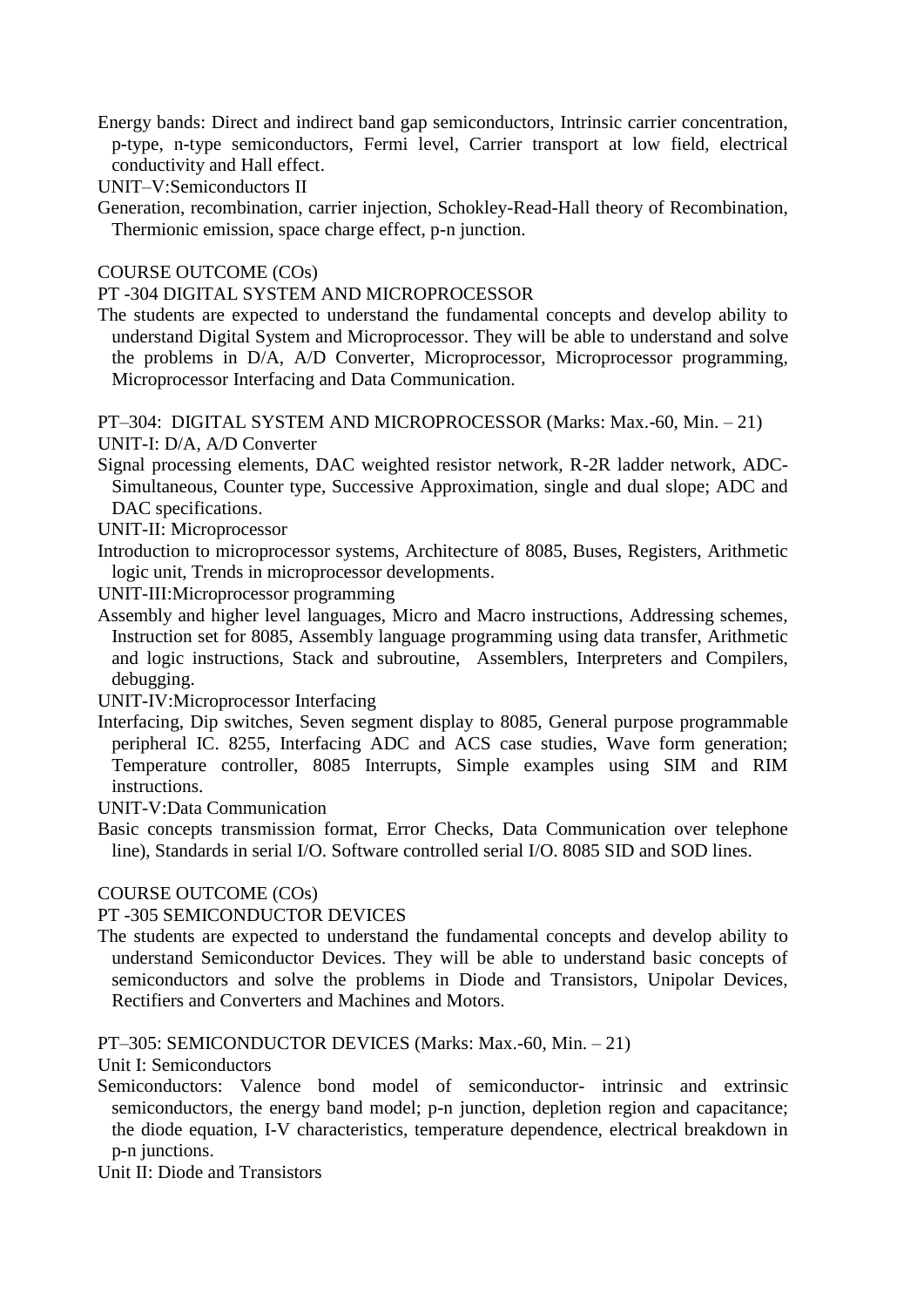Zener and avalanche breakdowns; IMPATT, TRAPATT, PIN diode, Bi-polar Junction Transistors: Transistor action, the Ebres-Moll equations, CB, CE, CC configurations and characteristics, high frequency performance of transistor, alpha and beta cut-off frequencies, microwave transistor, switching transistor

Unit III: Unipolar Devices

Unipolar Devices: Metal-semiconductor contacts, the Schottky effect, JFET and MESFET, device characteristics, MOSFET, basic characteristics, charge-coupled devices (CCD), Optoelectronic Devices: Photovoltaic effect, the p-n junction solar cell, I-V characteristics, photo detectors: photoconductor, photodiode, avalanche photodiode; LEDs: radiative and non-radiative transitions; semiconductor LASERS, population inversion.

Unit IV: Rectifiers and Converters

Rectifying Circuit: Single Phase half wave, Bi-phase half wave, Three phase half wave, single phase Bridge, Three Phase Bridge rectifiers, Converters: Naturally commutated converters, Converter operation, Voltage source and Current source inverter, Inverter performance, Cyclo converter.

Unit V: Machines and Motors

Application: Variable speed DC drives, AC Machine, Synchronous Machine, Brushless Machine, Stepper Motors, Switched reluctance motor, Linear Motors, Switched mode power supplies, Series-resonant power supplies, Uninterrupted Power Supplies (UPS), Welding power supplies.

# COURSE SPECIFIC OUTCOME (CSO) IV<sup>th</sup> SEMESTER

- In the fourth semester, students study two compulsory papers viz., Electronic Devices and Instrumentation; Materials Science. They can choose either Fiber Optics and Laser Physics or Microwave and Optics Communication paper. There will be extensive project work on the topic of contemporary Physics or societal interest. Two practical, seminar and assignment will be the other components of study.
- COURSE OUTCOME (COs) PT -401 ELECTRONICS DEVICES AND INSTRUMENTATION
- The students are expected to understand the fundamental concepts and develop ability to understand Electronics Devices and Instrumentation. They will be able to understand basic concepts of semiconductors Devices and solve the problems in Photonic Devices, Measurement Properties, Instrumentation Design and Vacuum Techniques.

## PT- 401: ELECTRONICS DEVICES AND INSTRUMENTATION (Marks: Max.-60, Min.  $-21$

Unit-I:Semiconductor Devices

Semiconductor Diodes (p-n junction, Zener, Tunnel, Gunn), Transistors, Field Effect Devices, Device Structure, Device Characteristics, Frequency Dependence and Applications

Unit-II: Photonic Devices

Radiative and non-radiative transitions; optical absorptions;Principle, operation and applications of Optoelectronic Devices (Solar Cells, Photo-Detectors, Light Emitting Diode)

Unit-III: Measurement Properties

Data Interpretation and Analysis, Precision and Accuracy, Error Analysis, Propagation of Errors.

Unit-IV: Instrumentation Design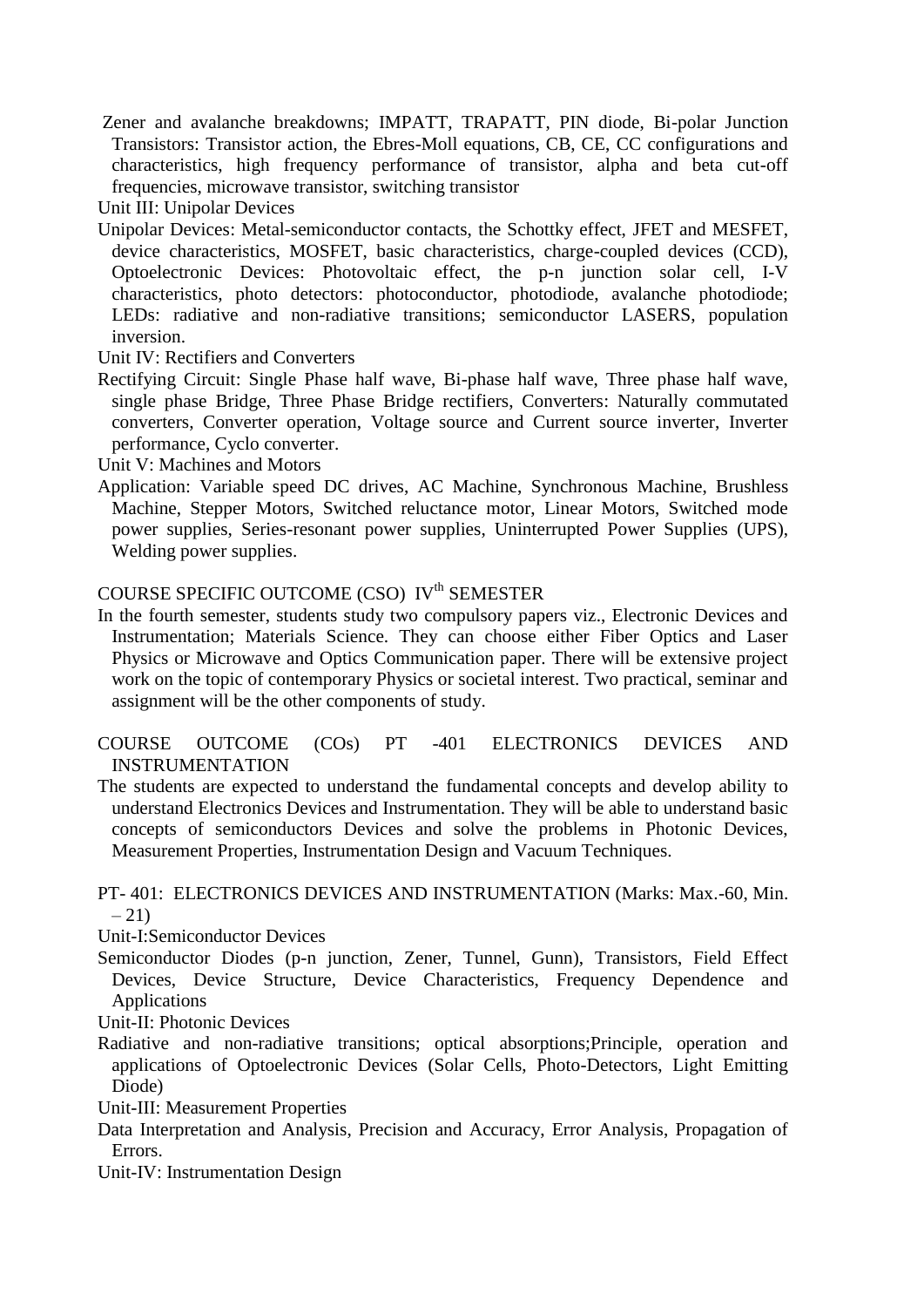- Linear and Nonlinear Curve Fitting, Chi-Square Test, Transducers, Properties. Signal Conditioning and Recovery, Noise Reduction, Shielding and Grounding.
- Unit-V: Vacuum Techniques
- Units of Pressure Management, Characteristics of Vacuum, Applications of Vacuum, Vacuum Systems, Vacuum Pumps, Vacuum Gauges, Pumping Speed for a Vacuum System.

COURSE OUTCOME (COs) PT -402 FIBER OPTICS AND LASER PHYSICS

The students are expected to understand the fundamental concepts and develop ability to understand Fiber Optics and Laser Physics. They will be able to understand basic concepts of Fiber Optics and solve the problems in Fiber Optics, Laser Theory and understand Types and Applications of Lasers.

PT- 402: FIBER OPTICS AND LASER PHYSICS (Marks: Max.-60, Min. – 21) UNIT-I: Fiber Optics I

- Propagation of light in optical fiber, basic structure and optical path of an Optical Fiber, Acceptance Angle, Numerical Aperture, Modes of Propagation, Attenuation in Optical Fiber, Absorption losses, Bending Losses, Radiation Losses, Pulse Dispersion, Materials Dispersion.
- UNIT-II: Fiber Optics II
- Chemical Vapor Deposition and Double Crucible Methods for fiber optics fabrication; Light Emitting Diode (LED) as a source; Fiber –LED coupling; Bandwidth and Spectral Emission of LED.

UNIT-III: Laser Theory I

Spontaneous and Stimulated emission, Einstein Coefficients, idea of light amplification: Threshold condition for light amplification, Pumping scheme, rate equation, three and four level Lasers; Monochromaticity, Directionality, Brightness, Coherence.

UNIT-IV:Laser Theory II

Active medium, Line shape broadening, Optical Resonance, Longitudinal and transverse modes in laser cavity,Oscillation gain and power output, Q-Switching, Mode locking, pulse shortening.

UNIT-V:Types and Applications of Lasers

Principles of Ruby, Nd: YAG, He-Ne, CO<sub>2</sub>, Semiconductor and dye Laser; Nonlinear Optics (Harmonic Generation), Holography and its applications.

### COURSE OUTCOME (COs)

### PT -403 MICROWAVE AND OPTICS COMMUNICATION

The students are expected to understand the fundamental concepts and develop ability to understand Microwave and Optics Communication. They will be able to understand and solve the problems in Microwave Generators, Oscillators, Microwave Components and Fiber Optics Communication I & II.

PT-403: MICROWAVE AND OPTICS COMMUNICATION (Marks: Max.60, Min. 21) UNIT I: Microwave Generators

Microwave Generators and wave guides: Failure of vacuum tubes at high frequency, Two cavity klystron, reflex klystron oscillator, magnetron oscillator, TWT amplifier.

UNIT II: Oscillators

Backward wave oscillator, GaAs oscillator; Propagation of EM waves through wave guide, TE, TM and TEM waves.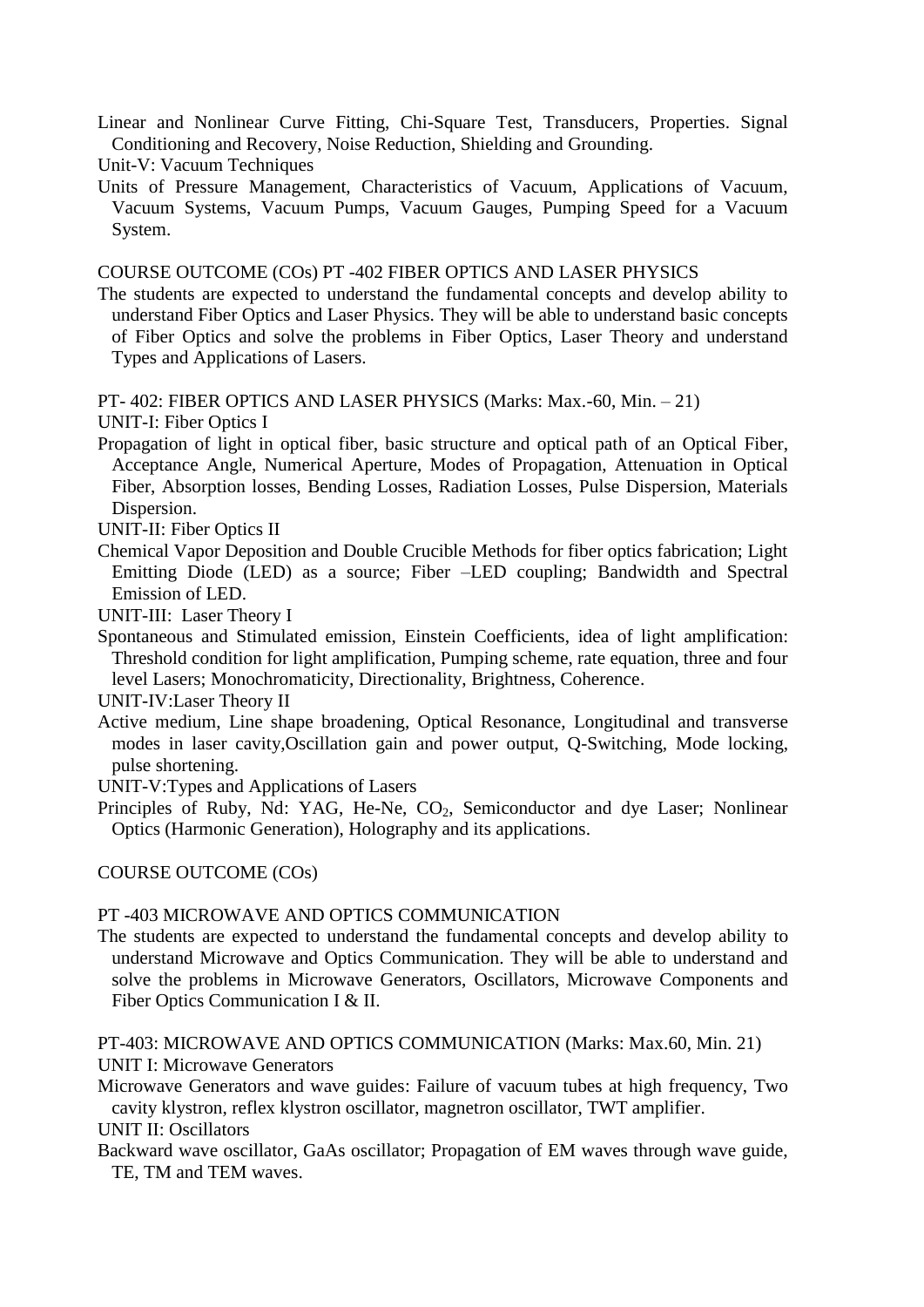UNIT III: Microwave Components

- Microwave components and Measurements: Microwave components: scattering matrix, attenuators, Tees, directional couplers, circulators, isolators, phase shifters, cavity resonators
- Microwave measurements: Measurement of VSWR, phase shift, frequency, power, attenuation, dielectric constants of liquids and solids, Q of cavity.

UNIT IV: Fiber Optics Communication I

Principles of optical communication, single mode and multi mode fibers, step index, graded index, ray model, multi path dispersion, material dispersion, optical fiber as wave guide, fiber sources and detectors.

UNIT V: Fiber Optics Communication II

Manufacture and Measurements of fibers: Optical fiber cable, fiber joints, splices, couplers and connectors, measurement in optical fibers, attenuation measurement, dispersion measurement, refractive index profile measurement, transmission links, optical transmitters and receivers.

#### COURSE OUTCOME (COs) PT -404 MATERIALS SCIENCE

The students are expected to understand the fundamental concepts and develop ability to understand Materials Science. They will be able to understand and solve the problems in Phase Transition, Kinetics and Diffusion, Nanomaterials, X-Ray Diffraction and Microscopy Techniques.

PT 404 :MATERIALS SCIENCE (Marks: Max.-60, Min. – 21)

UNIT-I: Phase Transition

Relative stability of phase and phase rule, Single component and binary phase diagrams, Micro structural changes during cooling, Lever rule. Order, Disorder Transition.

UNIT-II: Kinetics and Diffusion

Nucleation Kinetics, Growth and transformation Kinetics, Application in transformation in steel, solidification and crystal growth; Diffusion in solids, Fick's law, Solution to Fick's second law, Kirkendal effect

UNIT-III: Nanomaterials

Basic concepts and applications, Types of Carbon based nanomaterials, Fullerenes, Carbon nanotubes, Single wall and multi-wall carbon tubes, Synthesis of carbon nanomaterials, Electronic and mechanical properties of nano-materials.

UNIT-IV: X-Ray Diffraction

X-ray Diffraction process and Diffractometer, applications of XRD, Principle of powder diffraction method, Interpretation of XRD data,accurate determination of lattice parameters; least-square method (Rietveld Analysis)

UNIT-V: Microscopy Techniques

Microstructure of materials, Scanning and Transmission Electron Microscopy techniques, compositional analysis by energy dispersive spectroscopy; surface analysis by Scanning Tunneling and Atomic Force Microscopy.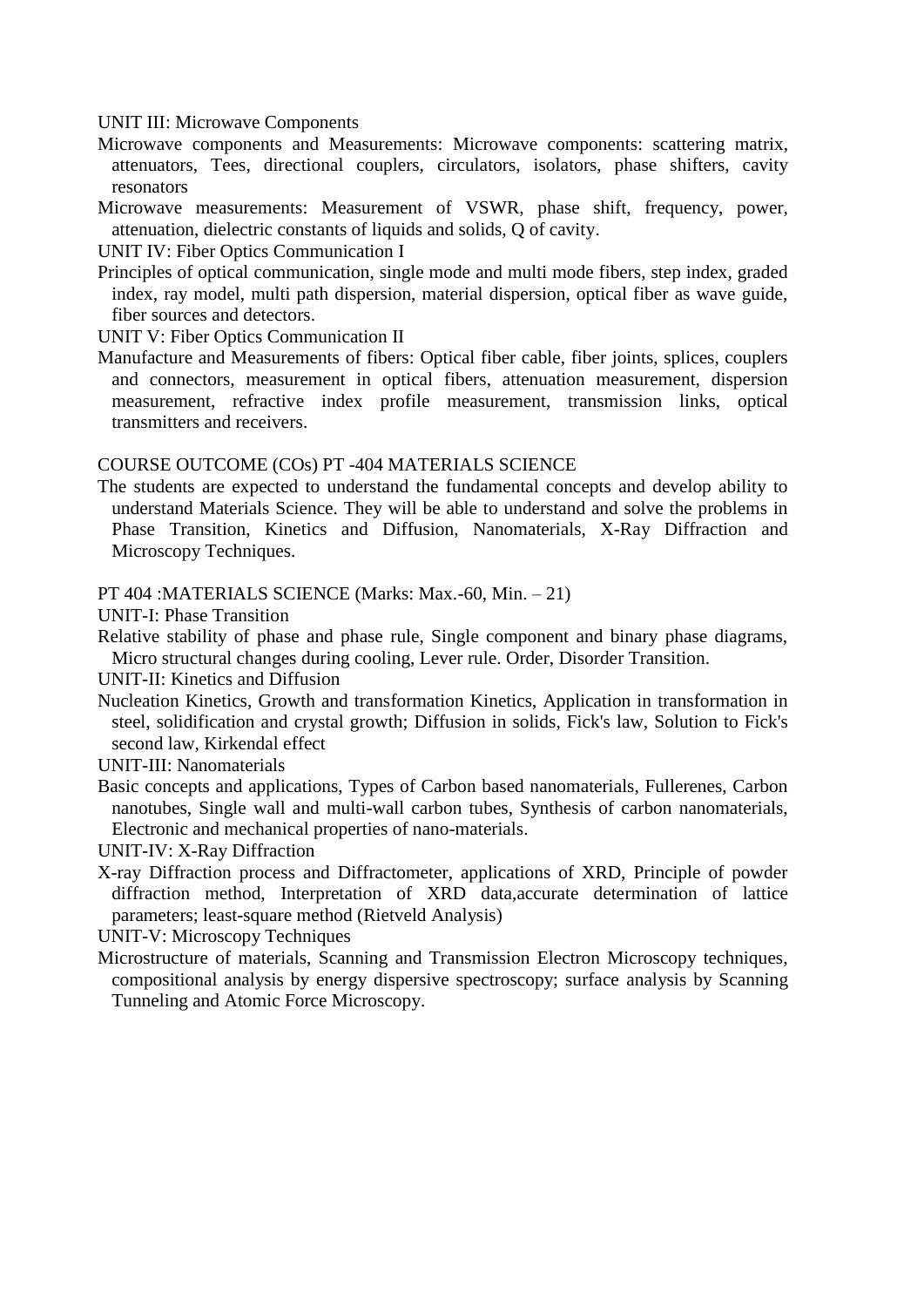## **DEPARTMENT OF PHYSICAL EDUCATION**

### **Programme Outcome**

**Courses in Physical education** help individuals to become physically fit, develop character, learn skills and become knowledgeable about sport. Physical education modifies individuals in wellrounded people. This includes developing muscle strength, endurance, flexibility, agility and healthy competence. Physical education programmes also develop the characteristics of leadership among the students. Academic programmes of physical education also provide job opportunity to the students.

## **Programme Specific Outcome**

## **Master of Physical Education**

Students completing M. P. Ed. course are eligible to get job in the Institution of Higher Learning. After clearing the NET, the students can be appointed as Assistant Professors in Physical Education. The students also get opportunity to develop their career as sports officer, sport psychologists, coach or professional trainer.

## **Bachelor of Physical Education**

Students taking this course are eligible to get appointment as physical education teacher and coaches in schools and private fitness centers. The qualified and competent students may be part of different sports academies run by state or central Government or private bodies. Besides, these students also run their own coaching center,

### **Bachelor of Physical Education and Sports**

This teaching programmed provides opportunity to take admission after 10+2 education. The course is of three years duration. This course provides knowledge in the areas of different games – football, basketball, hockey, boxing, cricket etc. After acquiring skill in these specialized sport fields students become capable to become trainer, coach or they run their own fitness centers. This course also prepares the yoga instructor physical education teacher too.

### **Course Outcome**

- The courses related to physical education gives opportunity to learn various subjects , skills and specialization in sports.
- 1. Specialized knowledge in different sports : The courses available and taught in the different academic programmes of physical education imparts specific and technical knowledge in various sports areas. The students learn basic skills in the related sports and technical knowledge. These information prepare the students as expert in the respective sport areas.
- 2. Psychology of Physical Education: The course provides knowledge related to psychological factors important in sport. Motivation, emotion, learning principles, effect of audience, dealing in critical situations are well discussed through this course.
- 3. Anatomy and first aid: this paper gives knowledge about physical structure and functions of the entire body. This knowledge is useful to the students and they prepare themselves according to situation.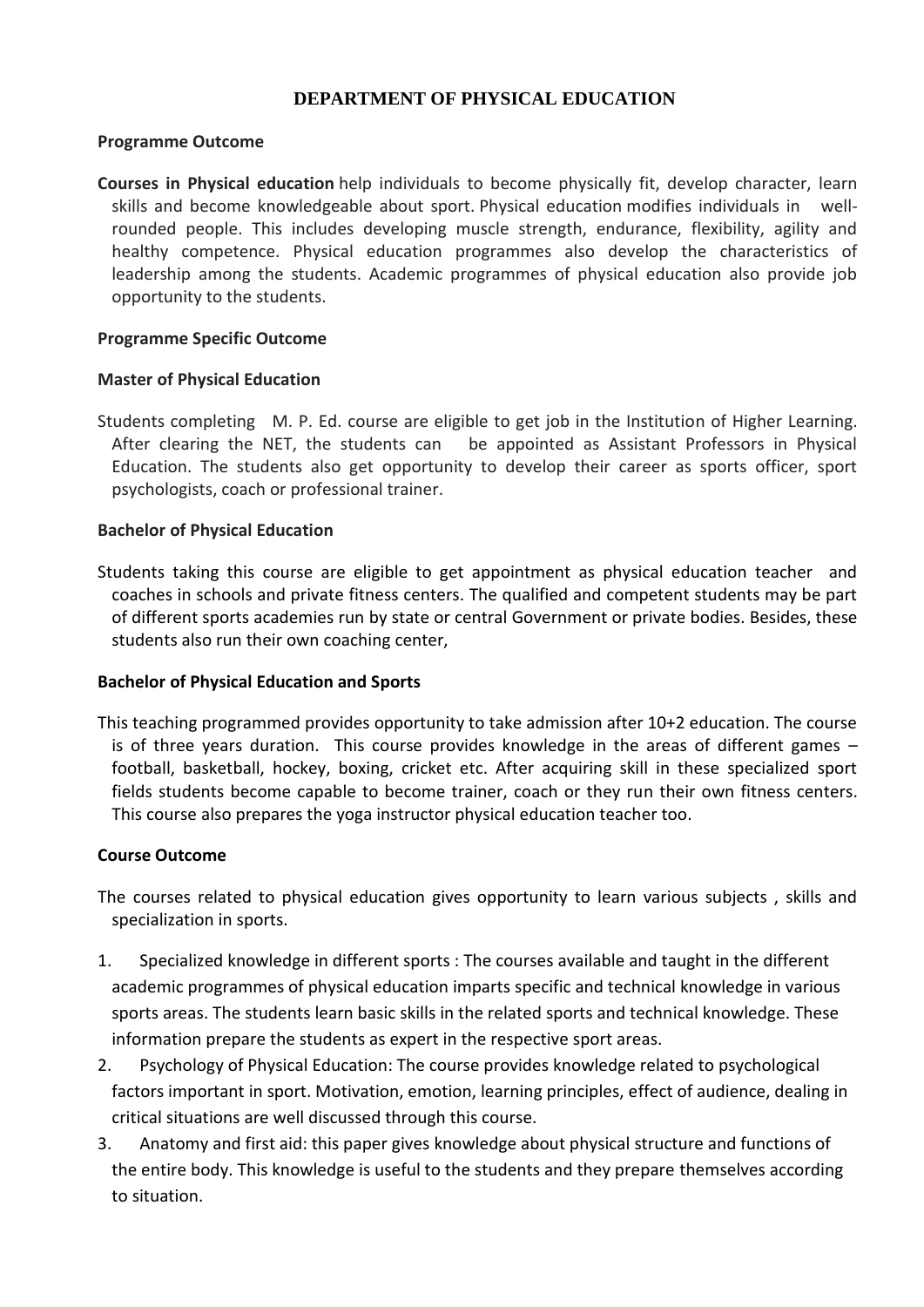- 4. Health Education: This course provides the salient aspect of physical education and its importance for human being. The ways to maintain balanced physical health are discussed in detail.
- 5. Education Technology and Methods of Teaching in Physical education: this course covers the ways to teach physical education.
- 6. Contemporary Issues in Physical Education; The course aims to give knowledge to the students in the ares of physical education, fitness and wellness, sports nutrition, weight management etc.
- 7. Theory of Sports and Games and sports management: The course gives input regarding theories of the sports, and sports management.

Elective Papers: Elective papers are also offered to the students so they can choose their specialization on the basis of their own interest.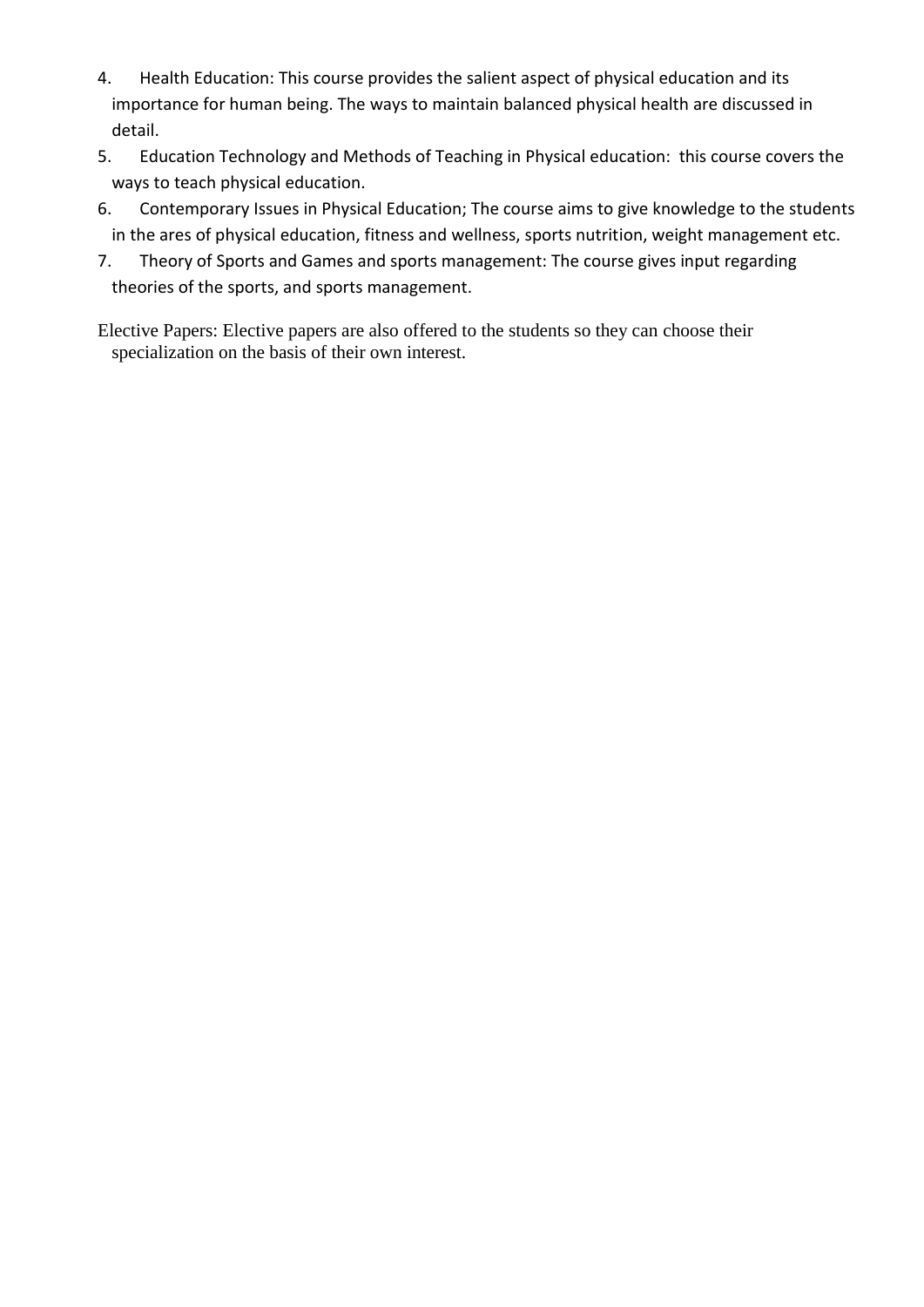### **DEPARTMENT OF PSYCHOLOGY**

#### PROGRAMME OUTCOME

Students of P.G. Programme in Psychology and Clinical Psychology will be able to develop critical thinking in the concern area , effective communication, effectively develop interpersonal interaction and learn strategies of effective intervention for attaining wellbeing and healthy development. They will also plan for higher studies like Ph. D. and Diploma programmes

### PROGRAMME SPECIFIC OUTCOME

#### **M.A. Psychology :**

Students acquire knowledge and develop skill to understand the different aspects of Psychological issues related to understanding and modification of behaviour. They also develop a scientific approach to understand the various psychological issues. The students develop analytical skill to xplore the academic issues

M.A. Clinical Psychology:

The students will be able to know about various causes , symptoms of mental deases and also learn different psychological remedial practices to these psychological problems. The students also prepare them self for higher and specialized education in the area of Different specialization in Psychology.

#### . COURSE OUTCOME

#### **M.A. Psychology**

- 1. The students will get theoretical knowledge and practical implication in the areas of cognition, personality, social psychology, developmental psychology, psychopathology and health psychology.
- 2. The students develop critical thinking in the area of research and acquire skill for human assessment.
- 3. The Course will provide knowledge for developing positive health habits, good life styles and decreasing negative behavioural traits.
- 4. The students through their project work may learn on hand practice about psychological issues and its prevention.

#### **M. A. Clinical Psychology**

- Course Out Come: 1. Students will develop theoretical knowledge about mental illness, its types, symptoms and antecedent factors. Besides, students will be able to diagnose causes of mental illness and may suggest some some psychological interventions.
- 2. Students will be able to learn counseling techniques required to the needy people facing various personal, professional and psychological challenges. The students will also give career counseling and remedial counseling to the psychologically affected people.
- 3. Students will get opportunity to do internship in the hospital setup for practical understanding about the causes and symptoms of mentally ill patients.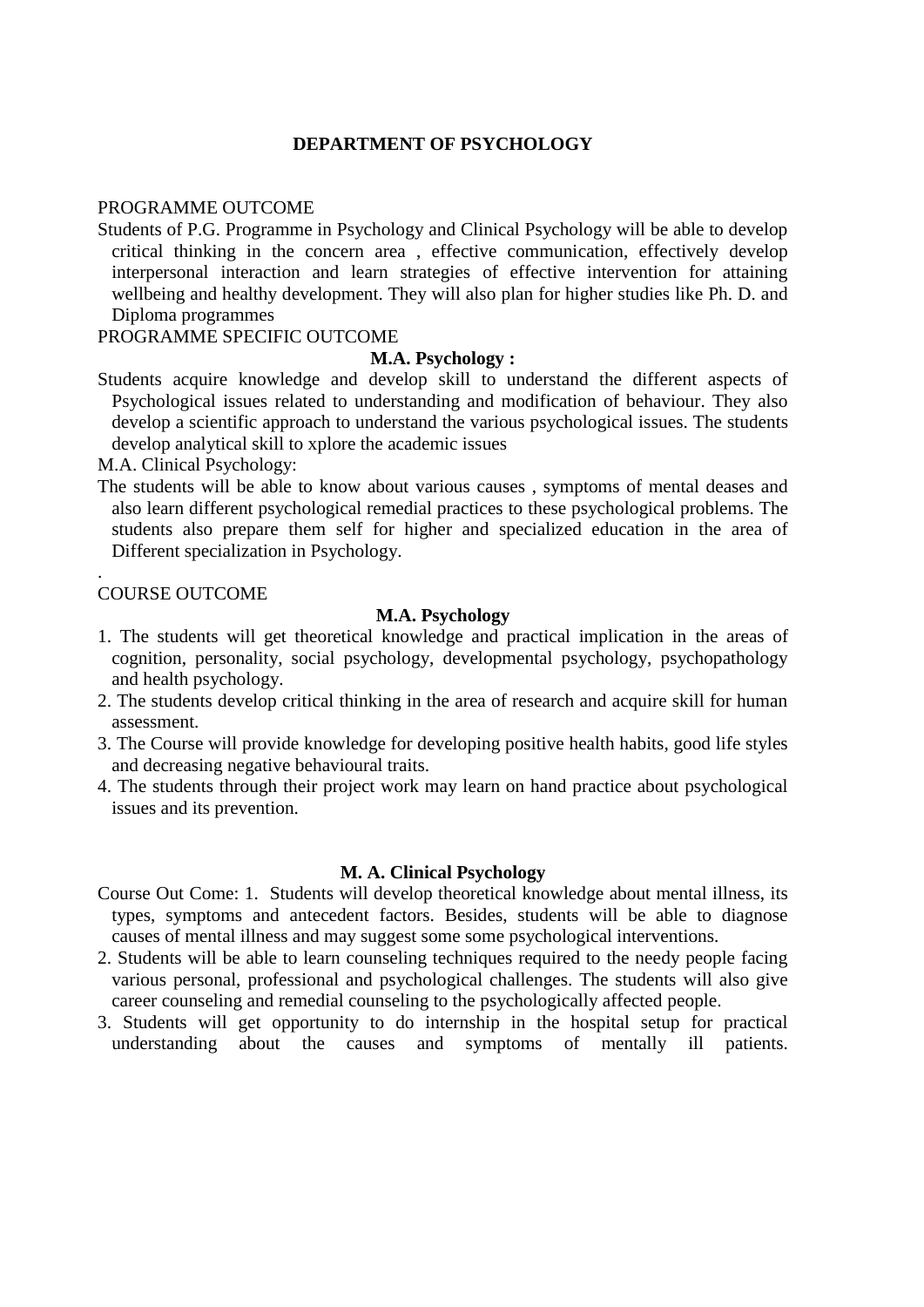#### **DEPARTMENT OF REGIONAL PLANNING AND ECONOMIC GROWTH**

- Programme outcomes, Programme specific outcomes and course outcomes for all Programmes offered by the institution are stated and displayed on website and communicated to teachers and students
- Describe Course Outcomes (COs) for all courses and mechanism of communication within a maximum of 500 words

 Department of Regional Planning and Economic growth is conducting two masters programme along with M.Phil and Ph.D. in Economics and Geography. Students from economics stream are getting placed in banks, educational institutes, qualifying civil services, insurance companies and so on. Similarly students from Geography streams are aiming to get absorbed in civil services, disaster management institutes, GIS and Remote sensing institutes etc.

- The department has very strong history of producing IAS officers . Alumni of this department is well placed in institutions of repute such as RBI, SEBI, Universities, Defence services, Banks, Govt. Colleges, NGOs, etc.
- Curricular of R.P.E.G. department is completely oriented towards developmental needs at every level. M.A. Economics with specialization in regional planning helps to understand socio –economic, sectoral and regional development problems at grass root level to national and international level within multilevel framework.

Program I M.A. Economics

- Mission-To analyse and understand socio economic environmental issues from regional perspective
- Programme Outcome Students will get Masters degree and develop a complete approach and understanding of Economics in totality.

Program Specific Outcome

- Students develop skill to analyse economic issues at regional level.
- Students study the tools and develop a scientific approach to solve the problems

Course Outcome: I

1.Students develop conceptual understanding about the syllabus 2.Students understand the issues and develop an analytical approach

Course Outcome: II students learn various quantitative tools and learn their applicability in research

Course Outcome:III

Students develop their skills for employbility through applied approach and practical work in the field

Programme II M.A. Georgraphy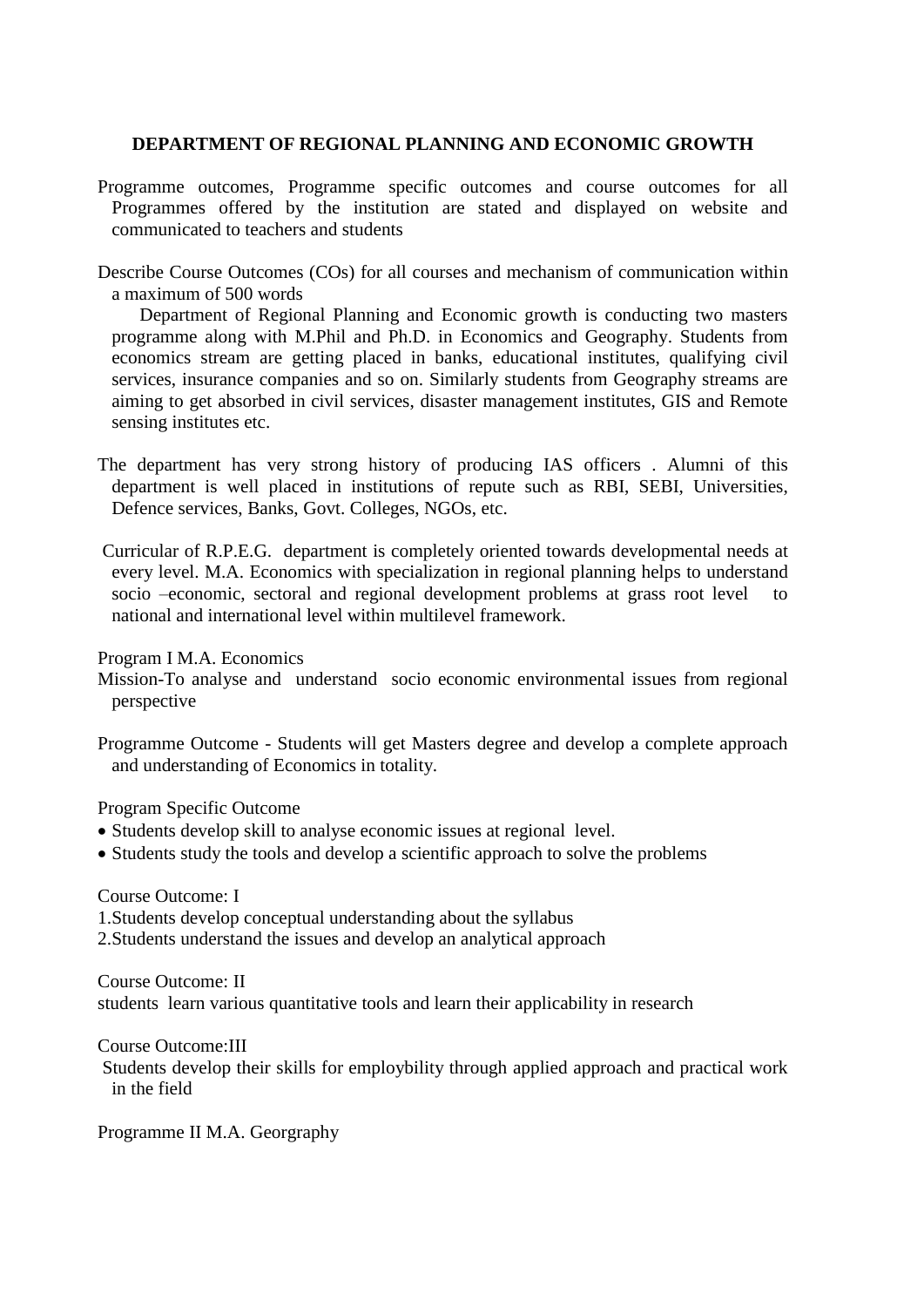Programme Outcome - Students will get Masters degree and develop a complete approach and understanding of Geography.

Programme Specific Outcome

- Students develop skill to analyse the various dimensions of geography.
- Students study the tools and develop a scientific approach to solve the problems

Course Outcome: I

- 1. Students develop conceptual understanding about the course content
- 2. Students understand the issues and develop an analytical and practical approach.

Course Outcome: II 1. Students learn various tools and learn their applicability in research and field work

Course Outcome: III Students develop their skills for employability through applied approach and practical work in the field

# **M.Phil Programmes in Economics and Geography**

Programme Outcome Students will get M.Phil Degree in Economics and Geography.

Programme Specific Outcome

Both the Programmes aim to develop basic orientation towards research and analysis. Course outcome

- Students analyse the issues in depth and develop a problem solving attitude through scientific research.
- Students get prepared to get employed in chosen fields.

Ph.D. Programmes in Economics and Geography

Programme Outcome

It aims to transform a raw student into a good researcher and contributor in chosen area of research.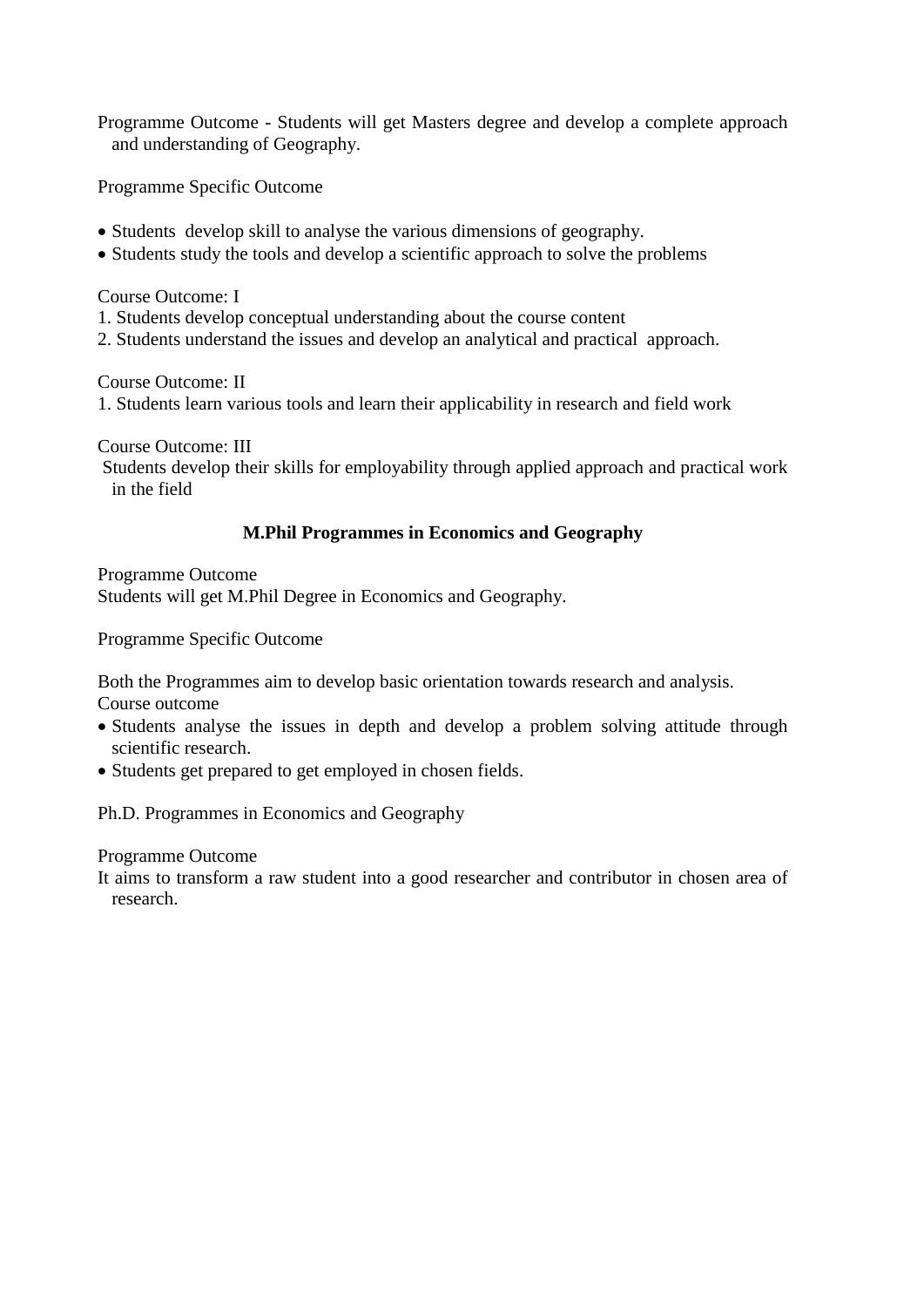# **DEPARTMENT OF SOCIOLOGY**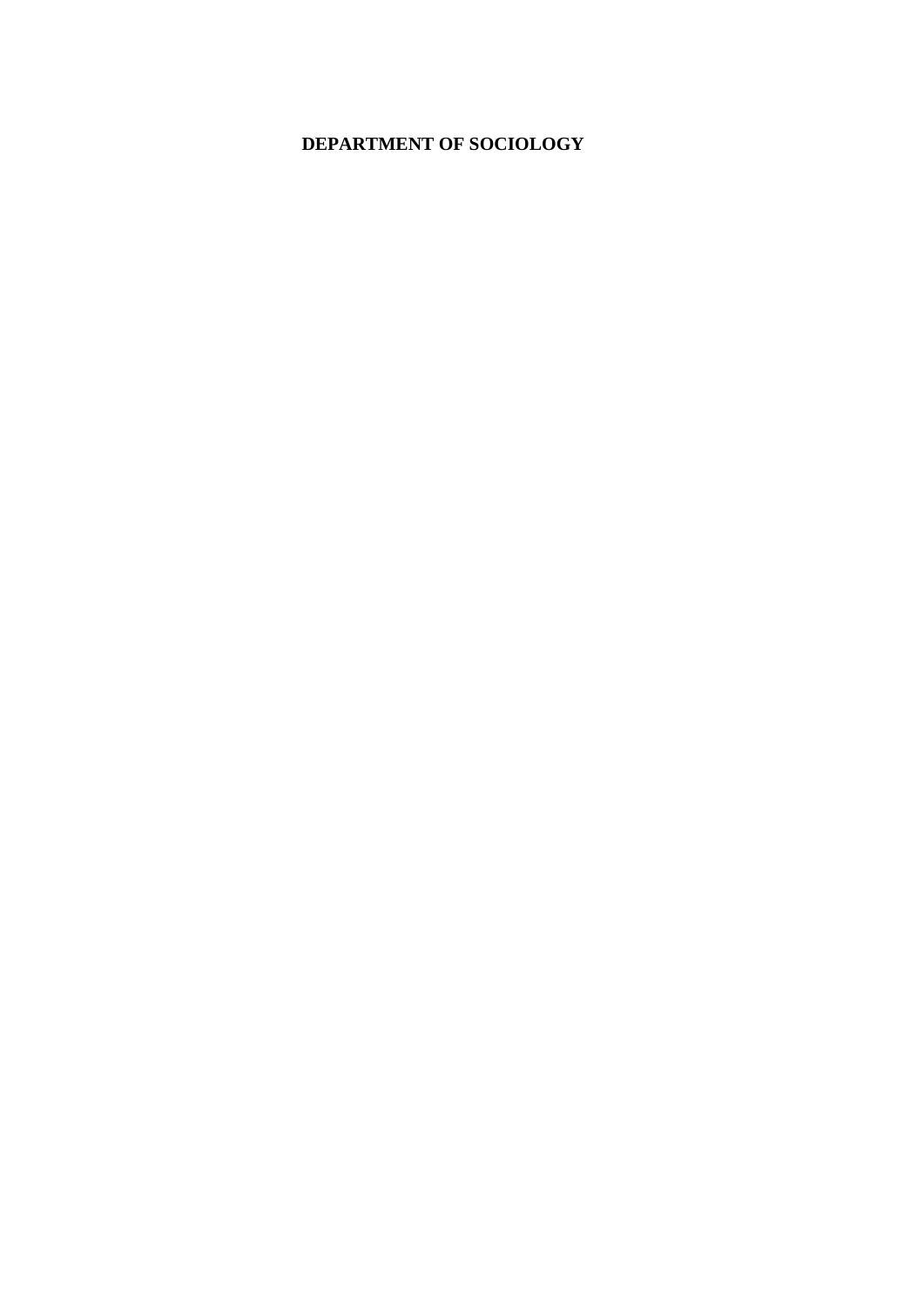## **UNIVERSITY INSTITUTE TECHNOLOGY**

Program Outcomes, Program Specific Outcomes, Course Outcomes and Course Specific Outcomes for BE/MTech/MCA Offered by University Institute of Technology, Barkatullah University, Bhopal

Program Outcomes:

Theprogramsofferedbythisinstitutehavebeendevelopincompetitivespirits, nurture individual thinking and groom the students in order to enable them to meet withthescientificandtechnologicalchallengesintheglobalarena.Wealsodeveloped professionally competent, environmentally and socially conscious, value imbibed and ethicalstudents.

Program Specific Outcomes:

- The institute runs Following Courses
- 1.BE (Civil Engineering)
- 2.BE (Computer Science & Engineering)
- 3.BE (Electronics Engineering)
- 4.BE (Information technology)
- 5.BE (Mechanical Engineering)
- 6.M Tech (Computer Science & Engineering)
- 7.M Tech (Digital Communication)
- 8.M Tech (Information technology)
- 9.M Tech (Material Science)
- 10. M Tech (Nano Technology)
- 11. M Tech ( Product Design)
- 12. MCA
- 13. M.Sc. (Chemistry)
- 14. M.Sc. ( Mathematics)

These programs provide them the knowledgebasetoservethesociety and prepare students to accept the national and global challenges in the respective field of technology.

Course Outcomes:

- BE courses are designed to build basic concepts of engineering and to train the students in the specific engineering streams to be absorbed by the various esteemed industries and corporate. These courses prepare them for further studies /research work in their specific engineering streams.
- M.Tech/MCA courses aredesignedtodevelopandimprovisebasicconceptsofthe Engineering graduates and prepare them to undertake industry challenges and enrich teaching fraternity.
- M.Sc. (Chemistry & Mathematics) is designed to develop and improvise basic concepts of the students and prepares them to undertake scientific challenges and enrich teaching fraternity.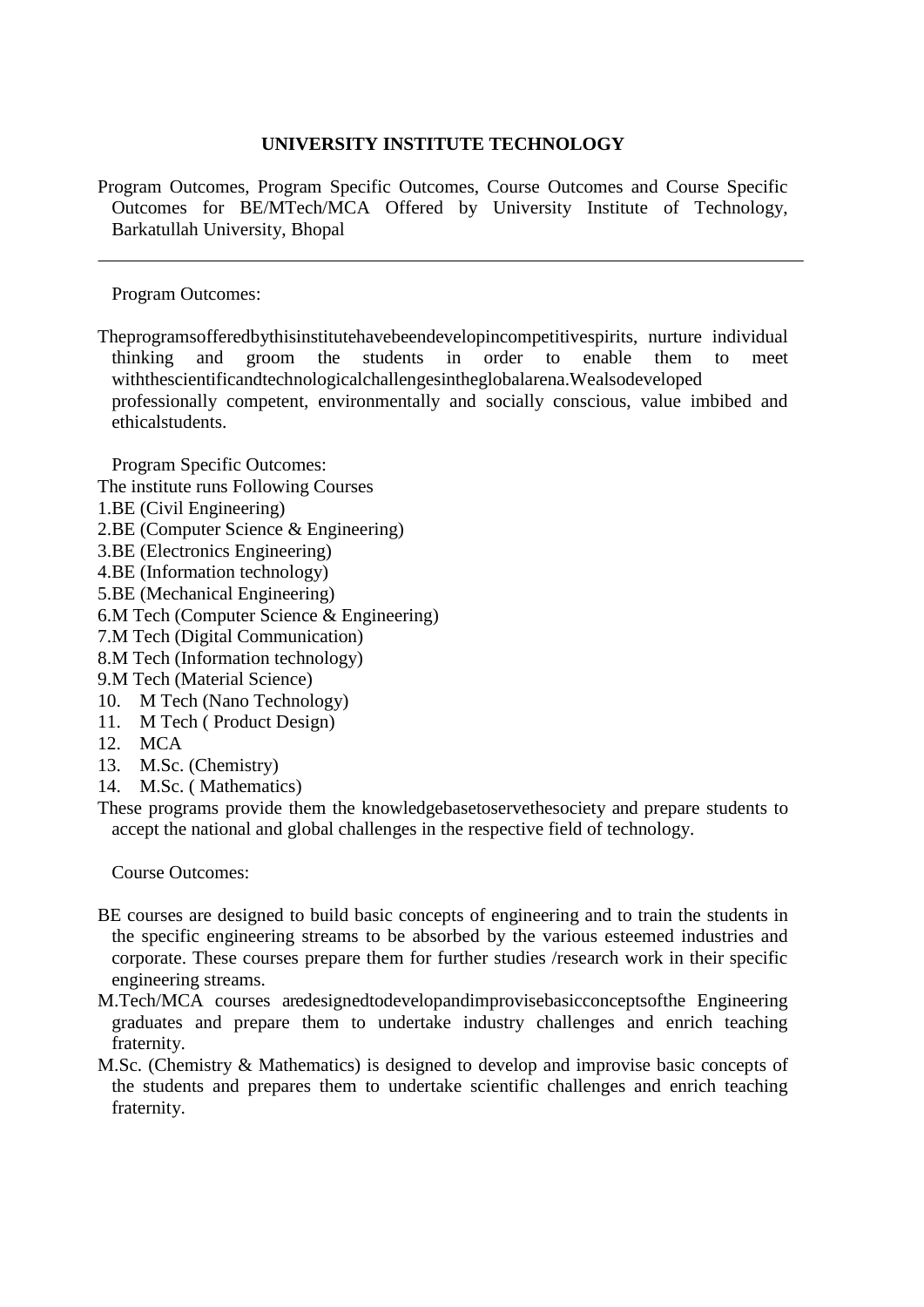Program Outcomes, Program Specific Outcomes, Course Outcomes and Course Specific Outcomes for M.Sc. (Mathematics) offered by Department of Mathematics, UIT, Barkatullah University, Bhopal

Program Outcomes:

The mission of the M.Sc. Mathematics is to provide graduate students with a strong foundation that leads to success in subsequent careers and education programs. This is achieved by developing the competitive spirits, nurture individual thinking and groom the students in order to enable them to meet with the scientific and technological challenges in the global arena. We also aim to develop professionally competent, environmentally and socially conscious, value imbibed and ethical students.

Program Specific Outcomes:

- Developing mathematical ability among students with acute and abstract reasoning.
- To provide broad and comprehensive knowledge of course of pure and applied mathematics.
- To enable students to cultivate a mathematician's habit of thought and reasoning.
- To enlighten students with mathematical ideas relevant to the course.
- To prepare students to work as professional mathematicians either in academic or elsewhere.
- To create, analyze and interpret mathematical models and to communicate sound arguments based on mathematical reasoning and careful data analysis.
- To provide them the knowledge base to serve the society through their active participation in scientific and educational institutions.
- Course Outcomes:
- At the completion of this course, the students will be able to
- Understand the area of pure and applied mathematics including geometry, algebra, mathematical analysis and discrete mathematics, numerical methods and differential equations.
- Solve problems in the advanced areas of mathematics.
- Explain why mathematical thinking is valuable in daily life.
- Read, analyse and write logical arguments to prove mathematical concepts.
- Perform research in conjunction with others as well as individually.
- To write programs from the underlying algorithms, and demonstrate the ability to employ good commenting and coding techniques.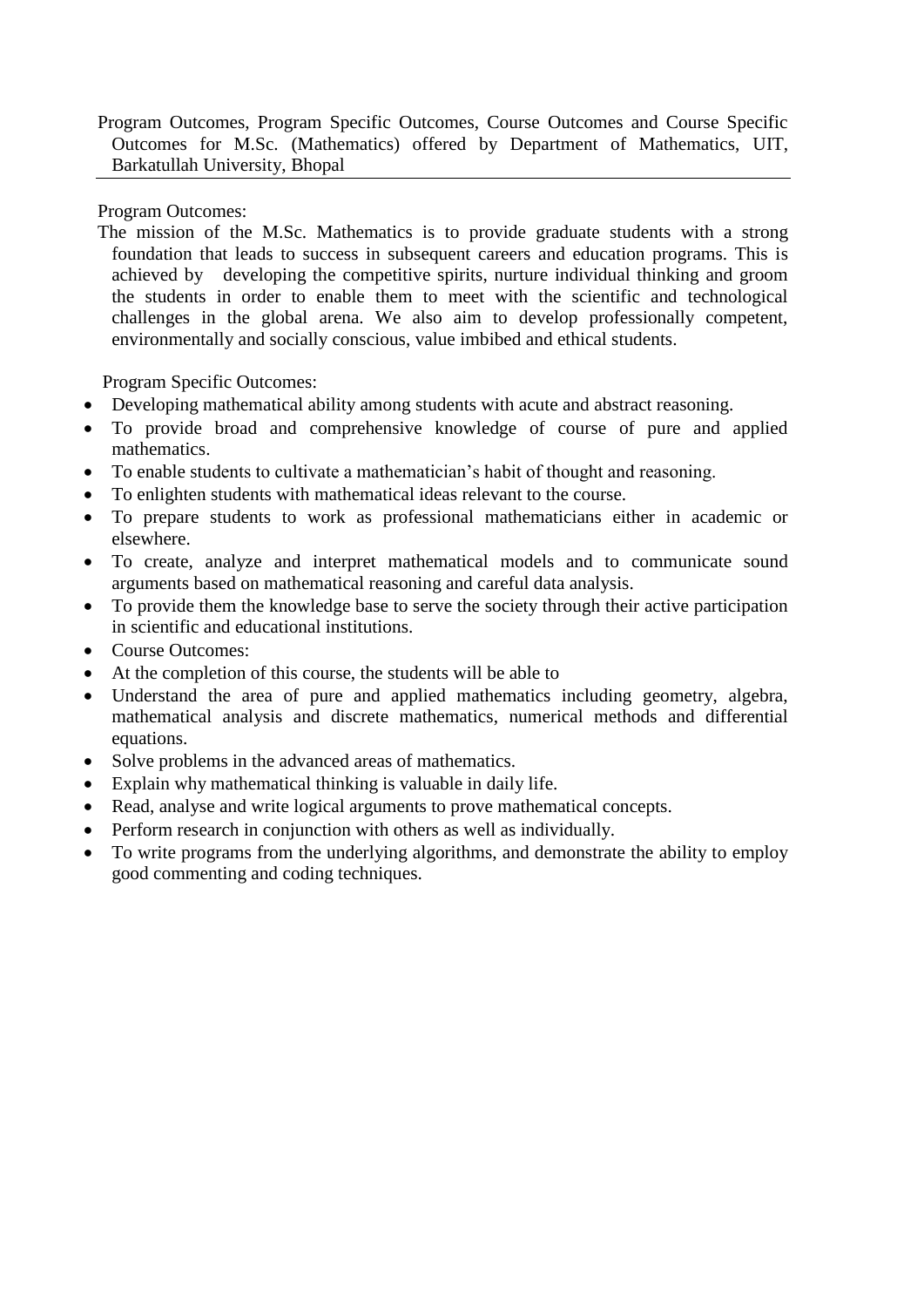#### **DEPARTMENT OF WOMEN STUDY**

Student Performance and Learning Outcomes

- Program outcomes, program specific outcomes and course outcomes for all programs offered by the institution are stated and displayed in website of the institution (to provide the weblink)
- M.A. Women's studies-the purpose of this course is to enlighten students about the conceptual and theoretical aspects Women's studies, gender issues, notion of women empowerment and various interdisciplinary approaches to study and understand women issues with different perspectives. The course has been planned with a view to train students with both abstract issues of theory as well as practical issues of fieldwork.
- M.Phil M. Phil Course will equip students interested in pursuing research on women issues with the critical and research tools needed for Women's studies in social sciences. It provides a systematic introduction to Women's studies, women's movements, feminist theories and various inter-disciplinary approaches to study and understand women issues with different perspective. Students are offered wide range of papers, research assignments and research project experience. After Completion of the course, the students would find their professional career in academic institutions pursuing teaching and inter – disciplinary research in women's issues, in non- governmental organisations in research consultancy firms.
- Ph.D. women's studies -Ph.D. course work is designed s per the ordinance 11 and all relevant topics related to latest advancement were included in course.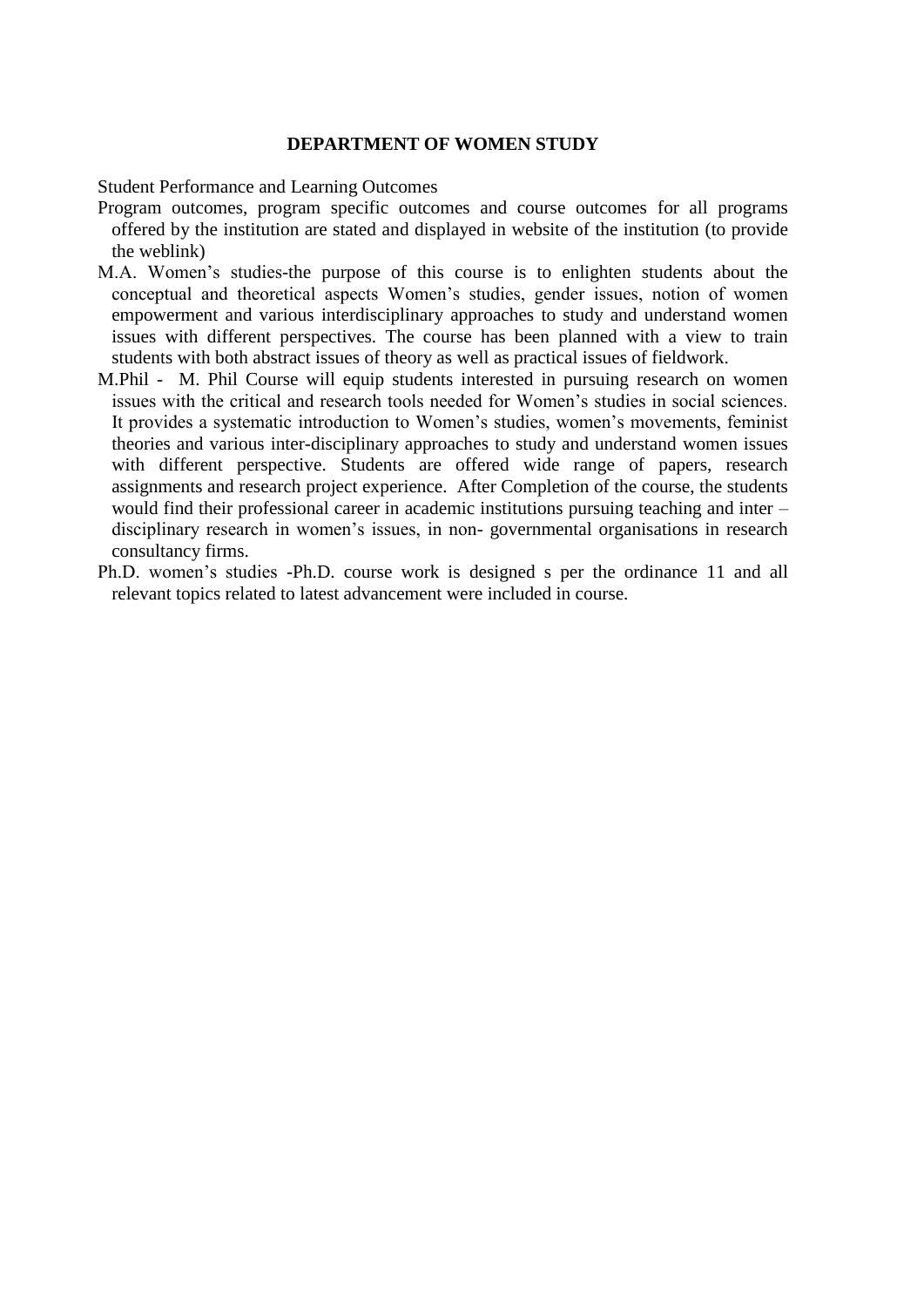#### **DEPARTMENT OF YOGA**

#### M.A./M.Sc. (YOGA)

#### PROGRAMME OUTCOME (PO):

- Yoga's sky rocketing popularity on global level is driving a whole new generation of yoga professionals who are willing to contribute to the growing demand on national and international level. Yoga is a physical, mental and spiritual practice which originated in India. Yoga promotes holistic health as it is a physical, mental, emotional and spiritual discipline. It disciplines the mind and improves the power of concentration. Therefore, it is ideally suited for those who are involved in intellectual pursuits.
- The concepts of positive health and lifelong learning are relatively new and need to be strengthened. Yoga is a discipline, based on meticulous practice and requires very modest infrastructure and money. The International Day of Yoga has been celebrated annually since 21 June since 2015, following its inception in the United Nations General Assembly in 2014. UGC NET aims to ensure minimum standards for the entrants in teaching professions and research for colleges and university level lectureship and for award of JRF for Indian nationals. Ministry of AYUSH, GOI, ICCR, CCRYN all have been paving the way to foster a considerable number of basic and applied scientific research on yogic techniques for in depth understanding and education of a sizable population of aspiring youngsters, preventive health care, complementary and alternative methods to medicine, holistic health and overall well-being through yogic practices.
- In order to cater to the growing demand of yoga professionals in the country and on global scale, to impart special education in various areas like yoga, positive health, career, personality development etc. for the overall development of students, teachers and nonteaching staff of universities,M.A./ M.Sc. Human Consciousness and Yogic Science, an intensive and advance post- graduate Yoga course is being provided in Barkatullah University Teaching Department since 2001. The course aims at creating and developing highly specialized, intelligent and capable professional yoga practitioners, managers and teachers who are well versed with the Indian philosophy and foundations of yoga together with being proficient in various yogic practices and techniques including Shatkarmas, Asanas, Pranayamas, Mudras, Bandhas and Meditation in major yogic texts and with value based education.
- The career options in this course include Yoga Therapists, instructors, gym manager cum instructors, Consultant Yoga Therapists, Panchkarma Therapists, marketing field worker, clinical psychologists, private tutor, master trainers in yoga educational institutions, yoga training courses and other training programs. They can teach in various Studios, Institutions/ Medical institutions, colleges/ universities, Institutions of Higher Learning, Corporate sector as yoga trainers, start their own yoga studios/ private yoga centres, clubs for teaching and consultancy, sports complexes, hospitals, resorts/ hotels, community health care centres, preventive health and diet care centrer. Students can apply for higher education and advance courses like M. Phil and Ph.D (Yoga).

#### PROGRAMME SPECIFIC OUTCOME (PSO):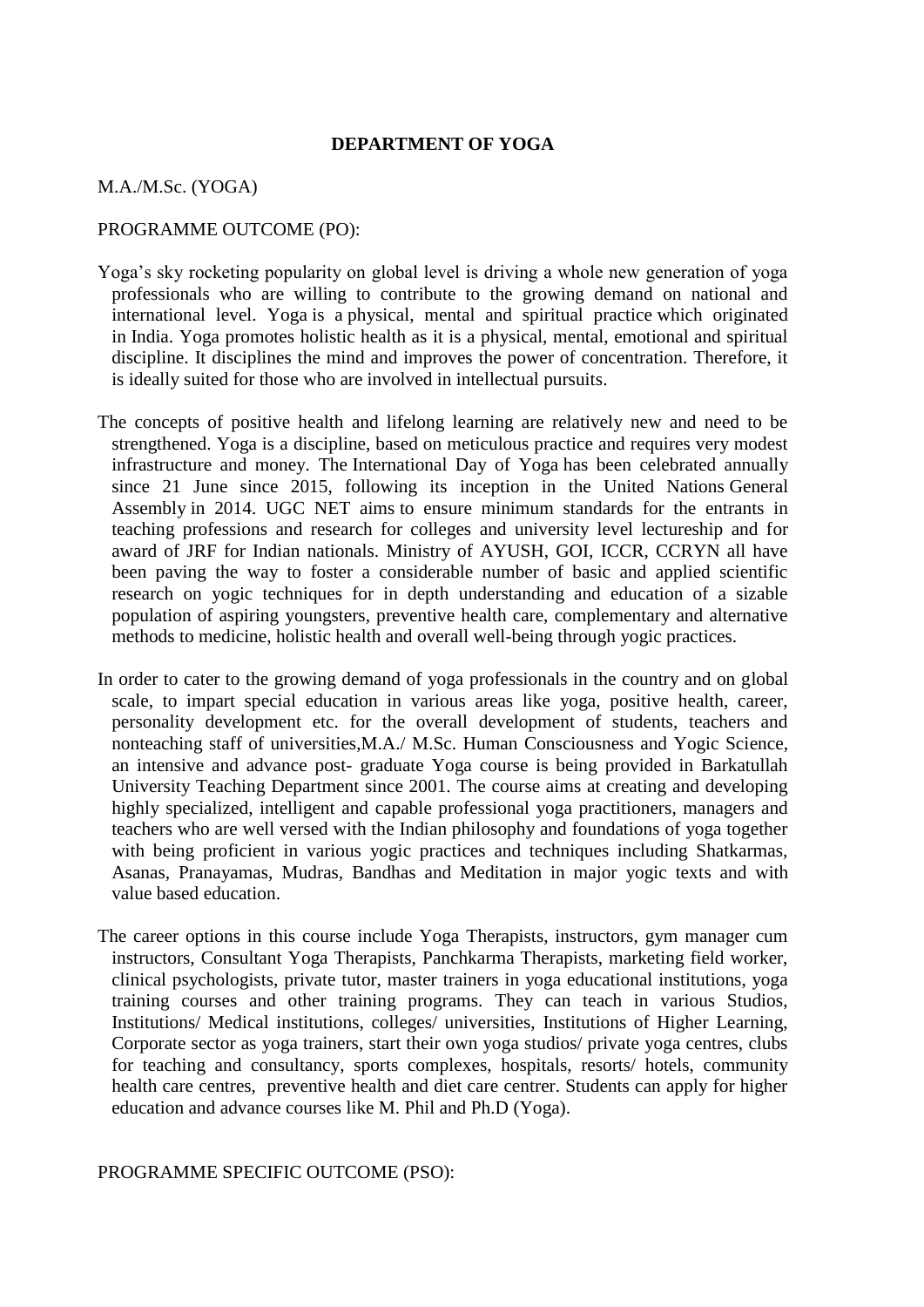- The course will benefit Experienced yoga teachers or Senior yoga practitioners or Health practitioners including medical professionals and capable young yoga practitioners and aspirants who want to learn and use Yoga Techniques from Ashtanga Yoga, Hath Yoga, Ayurveda and Naturopathy, Yogic management of psychosomatatic diseases through yogic practices, yoga therapy, techniques, diet and nutrition.
- The multi -pronged approach of the program has a lot to offer the humanity as we can all gain a lot from the bountiful dimensions of Yoga, enabling us to manifest our inherent divinity, the universal potentiality that lies dormant unless channelized. Today, yoga has been widely accepted as a scientific discipline among predominantly young, educated and urban global practitioners. Through Yoga we learn to master our body and mind to cultivate inner stillness and an ever growing realization of the innermost essence (soul).
- The yogic journey guides us from the periphery/body to the center of our being/soul aiming to integrate and harmonize the various layers of our existence to achieve wholeness, health, and self-realization. The academic programs of the yoga department have been designed to cater to the physical, social, mental and spiritual aims of humanity.
- The course will provide indepth knowledge of Indian Philosophy, Vedic texts, Upanishads, Bhagwat Geeta along with significance of Yoga Darshan, Sankhya, Astika and Nastika Darshans and all the aspects and levels of Human Consciousness. It will also benefit students by exposing them to modern scientific research and statistical methods in relation to yogic management of disease. The students will have indepth knowledge of scientific and yogic human anatomy and physiology.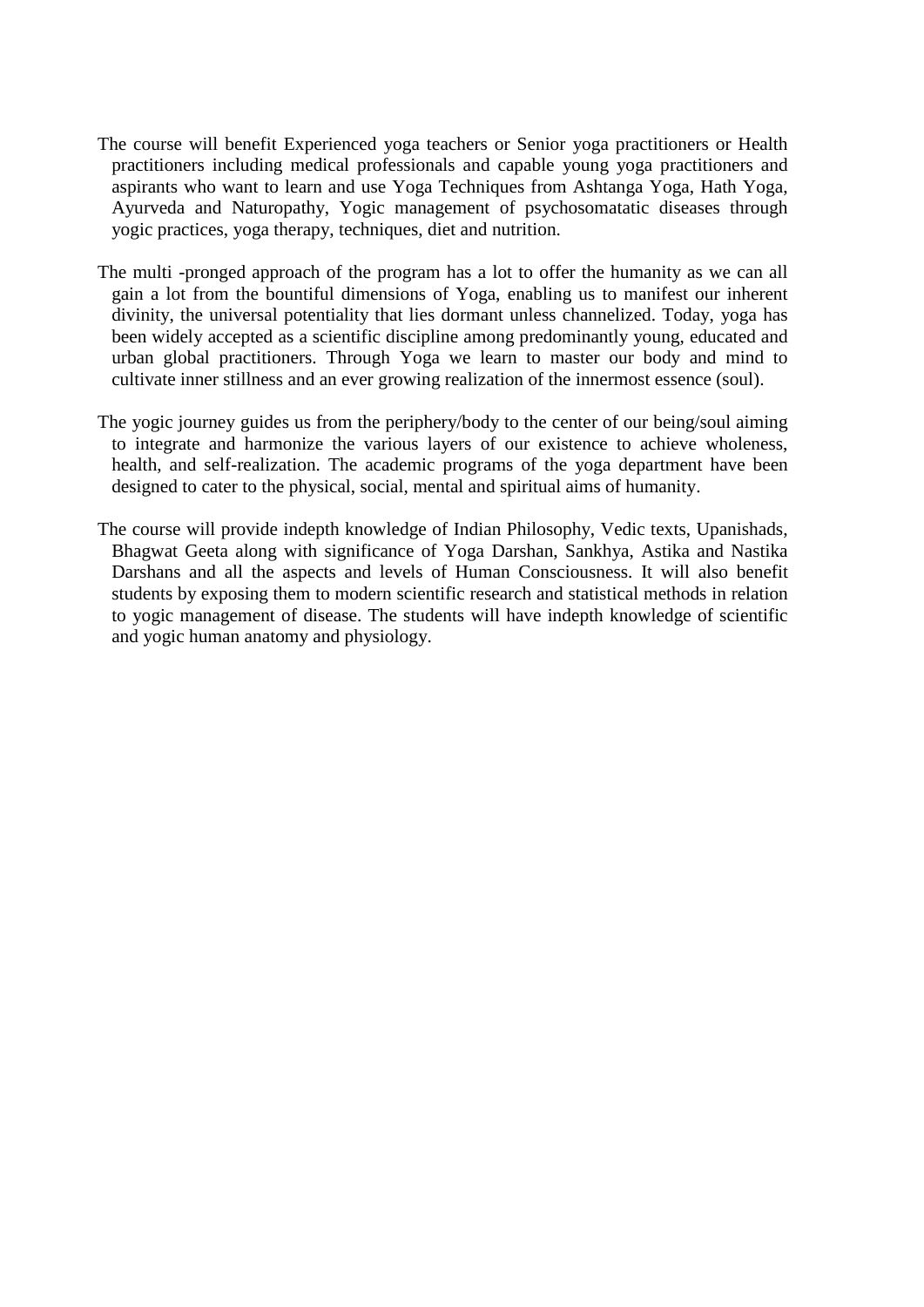## COURSE SPECIFIC OUTCOME (CSO) I<sup>st</sup> SEMESTER COURSE OUTCOME MA/M.ScYG 101- Patanjala Yoga Darshan

- Students will understand the philosophical aspect of yoga.
- They will be apprised of the highest goal of human life Kaivalya.
- They will be aware of the role, importance of techniques of Self control and Concentration.

## COURSE OUTCOME MA/M.ScYG 102- Basic Study of Hathyoga (Hathpradipika & Gheranda Samhita)

- Students will get acquainted with Hathyoga and hathyoga related literature.
- They will be able to understand Asanas, Pranayamas, Bandhas and Mudras.
- They will get aware of Ghatayoga, Nada and Anusandhana.

# COURSE OUTCOME MA/M.ScYG 103- Indian Philosophy

- Students will get acquainted with basic foundation of Indian Phylosophy.
- They will become aware of Astika and nastika Darshanas.
- They will be able to understand the role and significance of yoga darshana in philosophical ideology.

# COURSE OUTCOME MA/M.ScYG 104- Elementary Sanskrit

- Students will get acquainted with importance of Sanskrit language.
- They will have knowledge of Sanskrit Grammer.
- They will become aware of importance of Shrimad Bhagwat Gita.

# COURSE OUTCOME MA/M.ScYG 105- Practical 1

- Students will get acquainted with the practical procedure of yogic practices.
- They will possess the skill and have knowledge of performing Shatkarmas, Asanas, Pranayamas & Dhyana.
- Regular practice will ensure their complete development.

# COURSE OUTCOME MA/M.ScYG 106- Practical 2

- Students will get acquainted with the qualities of an ideal trainer/ instructor and teacher.
- They will become efficient in performing the skills of Shatkarmas, Asanas, Pranayamas & Dhyana.
- Their presentation abilities will be developed.

# COURSE SPECIFIC OUTCOME (CSO) 2<sup>nd</sup> SEMESTER

# COURSE OUTCOME MA/M.ScYG 201- Yoga & Health

- Students will get acquainted with the important aspects and concepts of Yogic Lifestyle.
- They will understand the concept of Health & Disease.
- They will become aware of healthy lifestyle & positive outlook of Yoga.

# COURSE OUTCOME MA/M.ScYG 202- Human Anatomy & Physiology

- Students will have knowledge of human anatomy.
- They will understand the functioning, integration and interdependence of various organ systems.
- They will understand and learn the impact of various yogic practices like Shatkarmas, Asanas, Pranayamas, Dhyana on different organs and systems of human body.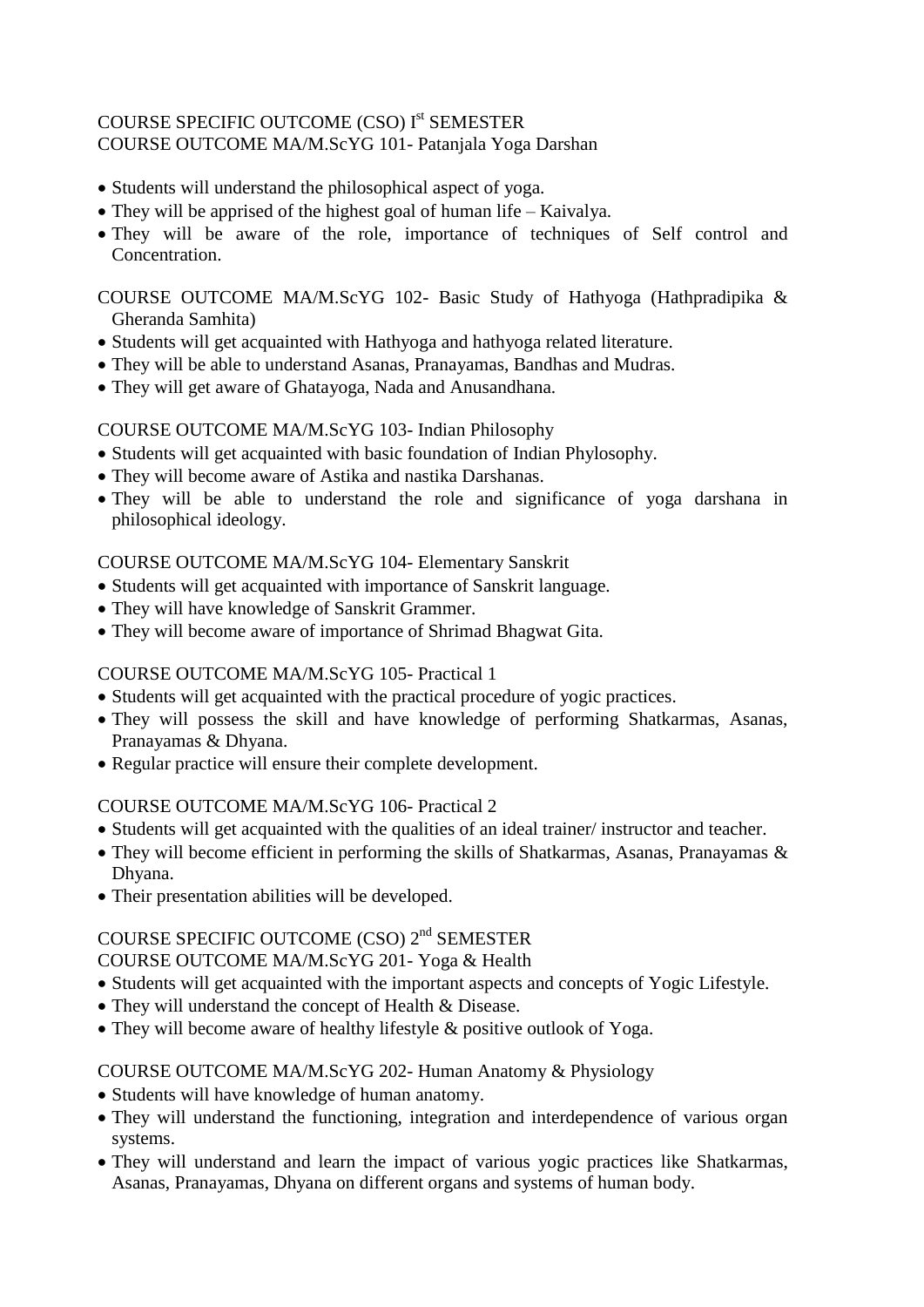COURSE OUTCOME MA/M.ScYG 203- Human Consciousness & Yoga

- Students will understand the significance of consciousness in tradition of Indian Philosophy.
- They will understand the system and levels of development of Human Consciousness.
- They will become aware of scientific aspect of consciousness.

COURSE OUTCOME MA/M.ScYG 204- Elementary Theories of Naturopathy & Ayurveda

- Students will understand the theoretical foundations of Naturopathy.
- They will get acquainted with the basic foundations of Ayurveda.
- They will become aware of various methods & techniques of treatment of Naturopahy.

## COURSE OUTCOME MA/M.ScYG 205- Practical 1

- Students will learn the advance yogic techniques.
- They will know the relevance and importance of shatkarmas, asanas & Pranayamas procedures.
- Regular yoga practice will definitely ensure physical, mental and social upliftment in student's lives together with improved concentration.

## COURSE OUTCOME MA/M.ScYG 206- Practical 2

- Students will become aware of techniques of yoga therapy.
- They will know the implementation of Yogic practices in Yoga therapy.
- This will improve their presentation and demonstration skills.

## COURSE SPECIFIC OUTCOME (CSO) 3<sup>rd</sup> SEMESTER

COURSE OUTCOME MA/M.ScYG 301- Therapeutic Basis of Yoga

- Students will understand the principle of yoga therapy in prevention of physical, mental and psychosomatic disorders.
- They will get acquainted with the format of Ideal yoga therapy in context of various disorders.
- They will become aware of causes and yogic diagnosis of various disorders.

## COURSE OUTCOME MA/M.ScYG 302- General Psychology

- Students will study the field of human psychology.
- They will become aware of the principles of human mind, behavior, thought processes as per psychologists.
- They will become aware of causes and yogic diagnosis of various mental & psychological disorders.
- COURSE OUTCOME MA/M.ScYG 303- Research & Statistical Methodology for the Science of Yoga & Human Consciousness
- Students will learn how research is done scientifically and the techniques of solving various research problems.
- They will understand the use and importance of application of research and statistical methods in yoga.
- They will learn the steps, procedure and format of research process and methodology.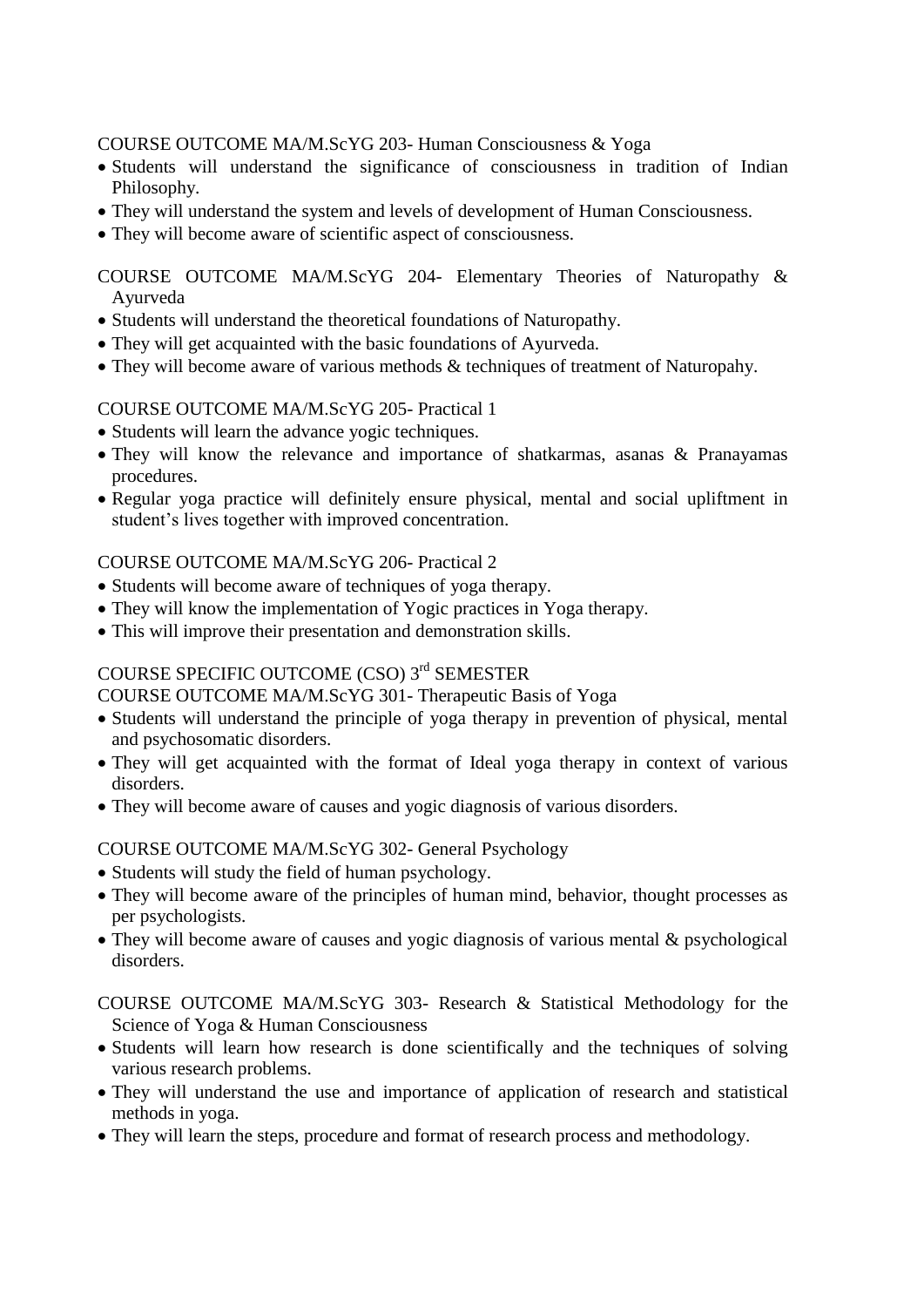COURSE OUTCOME MA/M.ScYG 304- Major Elective 1- Essay Writing (Based on Yogic Text)

- Students will learn, develop and demonstrate proficiency in written communication.
- After studying this course, you should be able to: understand what writing an assignment involves. Identify strengths and weaknesses.

COURSE OUTCOME MA/M.ScYG 304- Major Elective 2- Diet & Nutrition

- Students will become aware of facts about food and nutrition.
- They will get acquainted with the process of metabolism.
- They will understand the significance of caloric and nutrition values of components of the diet.

COURSE OUTCOME MA/M.ScYG 305- Practical 1

- Students will become aware of role and significance of yogic curriculum and practices in ensuring physical & mental health together with spiritual health.
- They will understand the importance of yogic experiments in scientific researches.
- They will learn the methods of testing and experimentation.

COURSE OUTCOME MA/M.ScYG 305- Practical 2

- Students will get acquainted with the method of application of shatkarmas in scientific research.
- They will become aware of methods of formulation and presentation of statistical results. COURSE SPECIFIC OUTCOME (CSO) 4<sup>th</sup> SEMESTER

- COURSE OUTCOME MA/M.ScYG 401- Applications of Yoga
- Students will know the role and importance of yoga in various fields.
- They will understand the genre of yoga in stress management.
- They will also understand the impact of yogic practices on personality development.
- COURSE OUTCOME MA/M.ScYG 402- Major Elective 1- Classical Study of Traditional Yogic Text
- Students will learn various traditional yogic texts.
- They will observe the significance of shiv Samhita and Siddha Siddhanta Paddhati.
- They will also understand the importance of Hath yoga & Raja Yoga texts- Hath Ratnavali and Yoga Vashisth.

COURSE OUTCOME MA/M.ScYG 402- Major Elective 2- Mental Health

- Students will acquire and learn about mental health.
- They will understand the role of moral values in maintaining good health.
- They will know the importance of prayer in life.

COURSE OUTCOME MA/M.ScYG 403- Practical 1

- Students will be exposed to more advance levels of Shatkarmas and Yogic curriculum.
- They will learn to implement experimental aspect of Yoga in thesis dissertation.
- Students will be able to learn the spiritual significance of yogic kriyas and they will be able to use the same for the uplifting the society and curing the diseased.

COURSE OUTCOME MA/M.ScYG 404- Practical 2

- Regular lesson plans will be conducted.
- Students will learn to prepare present assignments and project development through project work.
- Student's presentation skills will be developed.

DEPARTMENT OF YOGA BARKATULLAH UNIVERSITY, BHOPAL PG Diploma in Yogic Science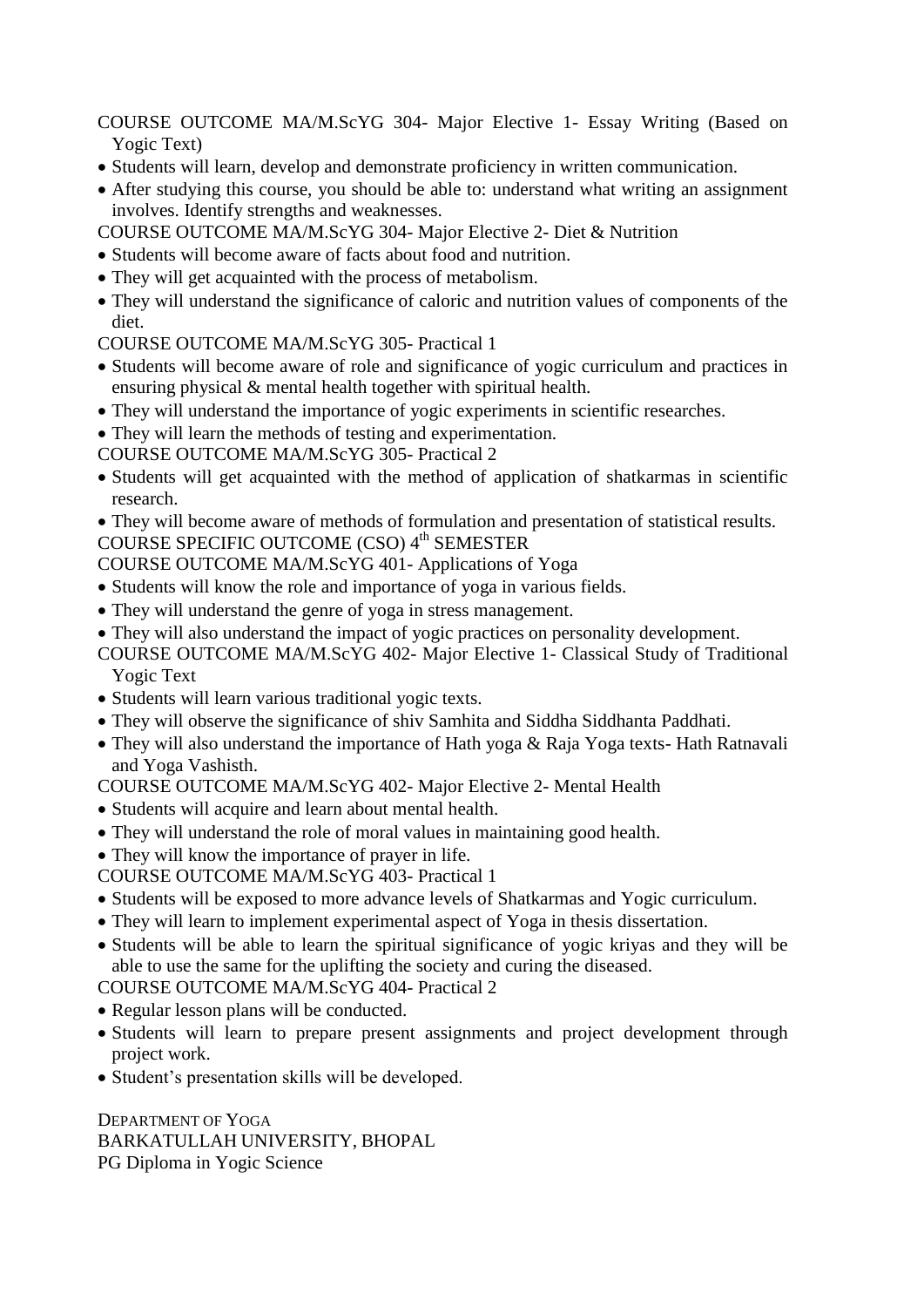### PROGRAMME OUTCOME (PO):

This intensive training course has to be completed by students in one year. This course aims at providing insight to prospective yoga teachers and practitioners a knowledge of basic hath yogic texts, practices and techniques along with an understanding of personal and social aspects of Hath Yogic curriculum. The candidates will become acquainted with various teaching methods for general and therapeutic yoga classes for group/ individual practice sessions with practical exposure of lesson plans.

### PROGRAMME SPECIFIC OUTCOME (PSO):

- The course aims at making students understand the physical, mental, emotional and spiritual benefits of Shatkarmas, Asanas, Bandhas, Pranayamas, Mudras and meditation techniques.
- Students will understand practical aspects of teaching methodology along with sitting arrangements, equipments required, verbal techniques, demonstration ability during lesson plans. The course is beneficial for yoga teachers or new yoga practitioners or Health practitioners and capable young yoga practitioners and who want to learn and use Yoga Techniques from Ashtanga Yoga, Hath Yoga, and Yogic management of psychosomatic diseases through yogic practices, yoga therapy, techniques, diet and nutrition. The course will benefit students in understanding the significance of Patanjal Yoga Darshan in Indian Philosophy along with importance of value based eduction and spiritual knowledge of yogic practices and ultimate goal of human life – Kaivalya. The students will have an in depth knowledge of scientific and yogic human anatomy and physiology. The course will also provide thorough understanding of role of yoga in stress and health management and removing misconceptions about yoga and its practices. This course will help students to become a better individual and benefit their family, society and nation as a whole.
- The career options in this course include Yoga therapists, Gym instructors, Consultant Yoga Therapists, marketing field worker, private tutor, instructors in yoga educational institutions, yoga training courses and other training programs. They can also start teaching in various Studios, Institutions/ Medical institutions, corporate sector as yoga trainers, start their own yoga studios/ private yoga centres, sports complexes, hospitals, resorts/ hotels, community health care centres, preventive health and diet care centres. Students can apply for higher education and advance courses like MA/ MSc in yoga.

# COURSE SPECIFIC OUTCOME (CSO) I<sup>st</sup> SEMESTER

COURSE OUTCOME PG Diploma in Yogic Science – Paper 1- Yoga Parichya

- Students will get well versed with basic concepts of Ashtanaga Yoga, Hath Yoga, Raja yoga, Kundalini Yoga, Ghatastha Yoga and understand yogic human anatomy and physiology.
- They will be able to understand Asanas, Pranayamas, Bandhas and Mudras.
- Spiritual insight of hath yogic practices will be attained as they will become aware of Ghatayoga, Nada and Anusandhana.
- Any misconceptions regarding meaning of hath yoga and its practices will be removed.
- COURSE OUTCOME PG Diploma in Yogic Science Paper 2- Patanjala Yoga Sutra
- Students will understand the philosophical aspect of yoga.
- They will be apprised of the highest goal of human life Kaivalya and concept of Ishwara.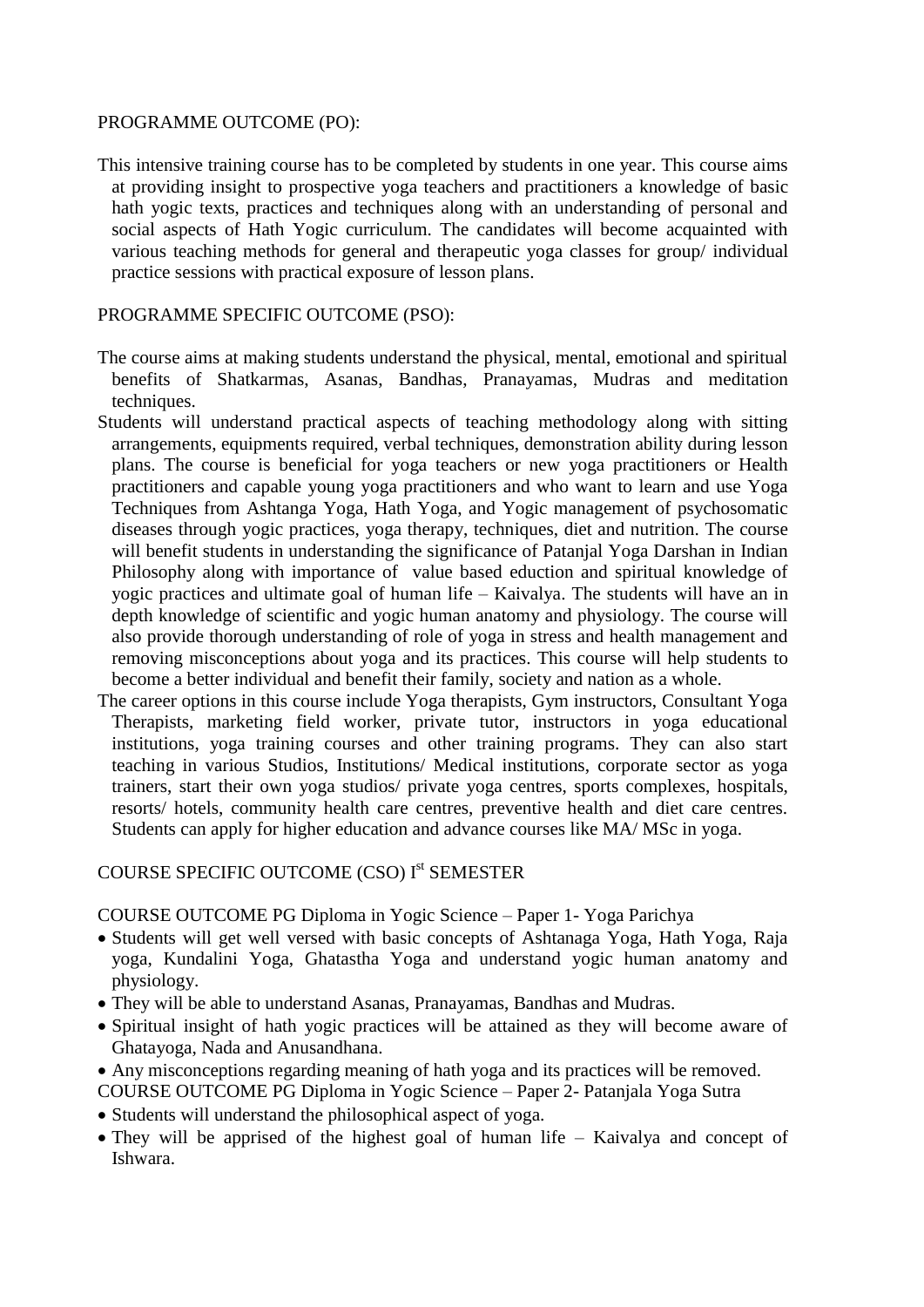- They will get acquainted with meaning of Chitta, its modifications, states of awareness, role of regular diligent practice and detachment through Kriya Yoga.
- They will be aware of the role, importance of techniques of Self control and Concentration.
- COURSE OUTCOME PG Diploma in Yogic Science Paper 3- Practical
- Students will get acquainted with the practical procedure of yogic practices.
- They will possess the skill and have knowledge of performing Shatkarmas, Asanas, Pranayamas& Dhyana.
- Regular practice will ensure their complete development.

## COURSE SPECIFIC OUTCOME (CSO) 2nd SEMESTER

COURSE OUTCOME PG Diploma in Yogic Science – Paper 1- Mental Health

- Students will understand the concept of mental health and role of yoga in maintaining physical as well as mental health.
- They will understand the symptoms of a mentally healthy human being and their role & contribution to society and humanity at large.
- They will learn about meaning, types, causes & impact of stress and role of yoga in stress management.
- Students will also become aware of significance of value based education, prayer and faith in life. They will also undertstand the impact of negative approach & misconceptions in life and will thus learn the yogic techniques of dealing with the same.
- COURSE OUTCOME PG Diploma in Yogic Science Paper 2- Human Anatomy & Physiology
- Students will have knowledge of human anatomy.
- They will understand the functioning, integration and interdependence of various organ systems.
- They will understand and learn the impact of various yogic practices like Shatkarmas, Asanas, Pranayamas, Dhyana on different organs and systems of human body.

COURSE OUTCOME PG Diploma in Yogic Science – Paper 3- Practical

- Students will learn the advance yogic relaxation techniques.
- They will know the relevance and importance of shatkarmas, asanas & pranayamas procedures.
- Regular yoga practice will definitely ensure physical, mental and social upliftment in student's lives together with improved concentration.

## **DEPARTMENT OF YOGA**

PG Diploma in Yoga Therapy

## PROGRAMME OUTCOME (PO):

This advance and intensive training course has to be completed by students in one year. This course aims at training yoga therapists with hath yogic practices and techniques together with an understanding of their personal, mental, social and spiritual aspects. The aim of the course is to train students to develop skills of therapists, to serve the people of society by providing yoga therapy to patients who are suffering with various psychosomatic disorders.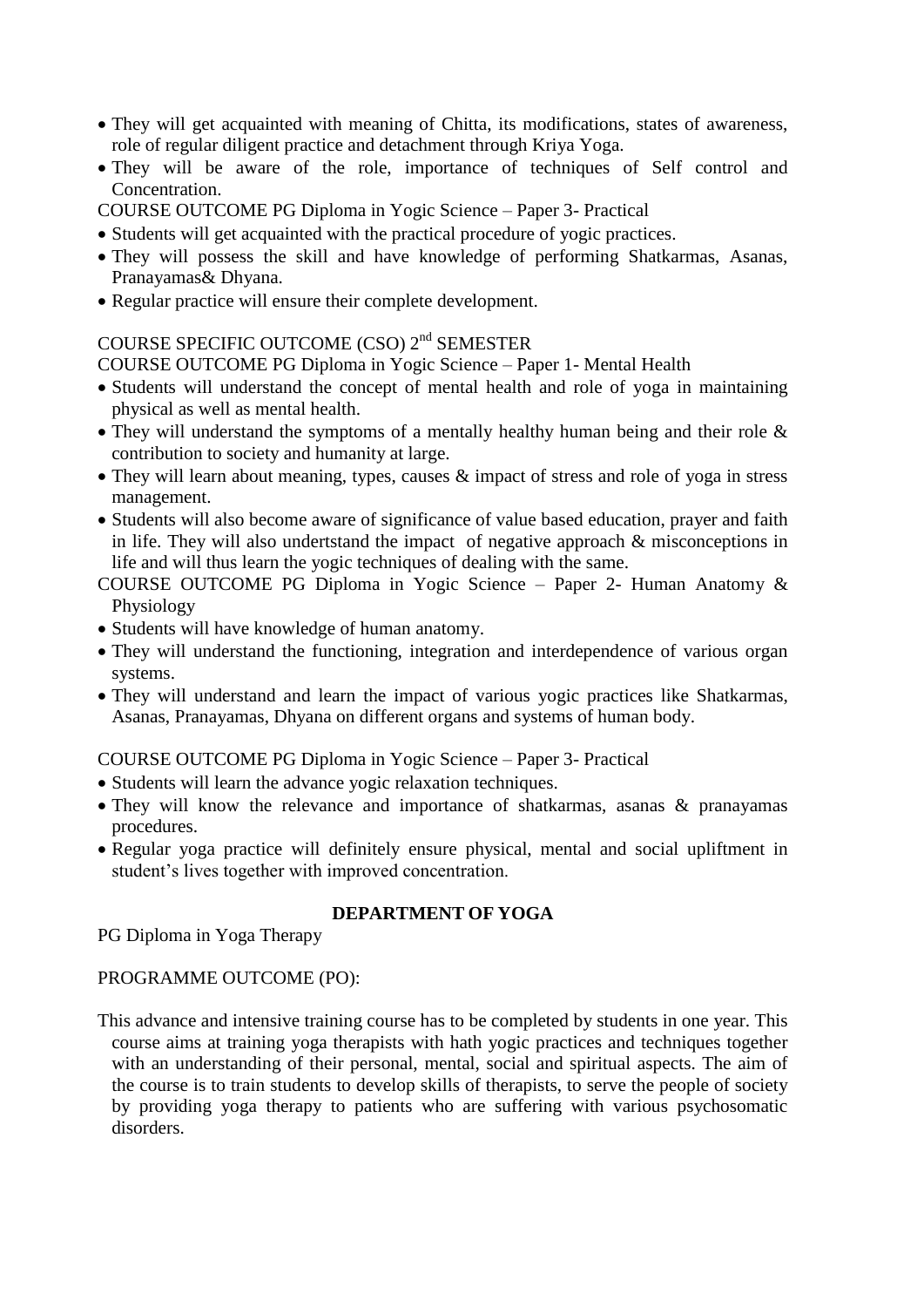The career options in this course include Yoga therapists, Gym instructors, Consultant Yoga Therapists, marketing field worker, private tutor, instructors in yoga educational institutions, yoga training courses and other training programs. They can also start teaching in various Studios, Institutions/ Medical institutions, corporate sector as yoga trainers, start their own yoga studios/ private yoga centres, sports complexes, hospitals, resorts/ hotels, community health care centres, preventive health and diet care centres. Students can apply for higher education and advance courses like MA/ MSc in yoga.

#### PROGRAMME SPECIFIC OUTCOME (PSO):

The main objective of this course is to develop the therapeutic, convincing and communicative ability of the students to deal with their patients in a healthy way so that they can share their knowledge and service sensitively and clearly so that their clients can live a healthy and better life with the help of yoga. The students will learn Shatkarmas, Asanas, Bandhas, Pranayamas, Mudras and meditation techniques and understand their physical, mental, emotional and spiritual benefits.The students will have an in depth knowledge of posture correction, scientific and yogic human anatomy and physiology of human body, systems of human body and various respiratory, excretory, nervous, hormonal imbalances and other diseases. The course will teach yoga therapists various techniques from Ashtanga Yoga, Hath Yoga, Naturopathy including Hydropathy, Mud Therapy, Magnet Therapy, Sun Therapy, Air Therapy, Accupressure, Acupuncture, Message Therapy, Fasting and Diet plans for alternative and yogic management of various Psychosomatatic diseases and maintaining physical, mental and emotional health of their clients.The students will have an insight of Yoga therapy as a bye product of yogic lifestyle and discipline, various methods, systems of therapy, contra indications of yogic practices, alteration in blood pressures, therapeutic purposes of Yogic Kriyas, Asanas, Pranayamas, Bandhas, Dharana, Dhyana, Levels of Consciousness and Personality Development. Students will have practical exposure through Yoga and Naturopathy Case Study and Dissertation. The course will benefit students in understanding the significance of Patanjal Yoga darshan in Indian Philosophy along with importance of value based eduction and spiritual knowledge of yogic practices and ultimate goal of human life – Kaivalya. The course will also provide thorough understanding of role of yoga in stress and health management and removing misconceptions about yoga and its practices. This course will help students to become a better individual and benefit their family, society and nation as a whole.

# COURSE SPECIFIC OUTCOME (CSO) 1<sup>st</sup> SEMESTER

COURSE OUTCOME PG Diploma in Yoga Therapy – Paper 1- Basic Concepts of Yoga

- Students will get well versed with basic concepts hath yoga texts like Hath Pradipika & Gheranda Samhita and understand yogic human anatomy and physiology.
- Any misconceptions regarding meaning of hath yoga and its practices will be removed.
- Spiritual insight of hath yogic practices will be attained.
- COURSE OUTCOME PG Diploma in Yoga Therapy Paper 2- Fundamental of Human Anatomy & Physiology
- This course will give an insight of basic human anatomy and physiology ranging from smallest unit of body, cell to different organ systems of human body together with their functions and interdependence.
- Students will be able to correlate between the functioning of yogic anatomy on a subtle level as compared to scientific human anatomy.
- They will understand the significance of various yogic practices like Shatkarmas, Asanas, Pranayamas and Dhyana on Human body from anatomical & Physiological aspect.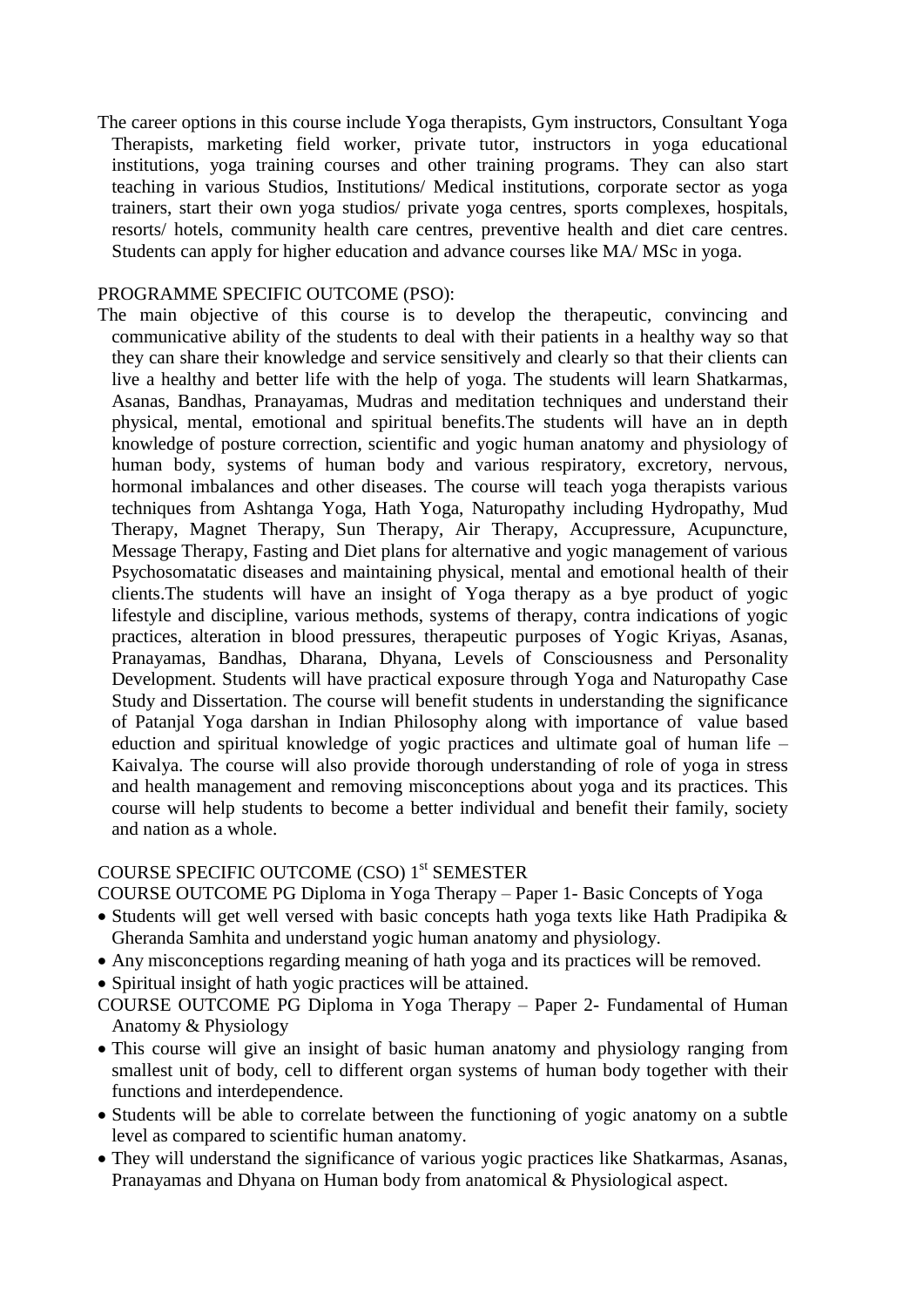COURSE OUTCOME PG Diploma in Yoga Therapy – Paper 3- Philosophical Basis of Yoga

- The students will be taught about the theoretical foundations of Yoga, yoga in traditional Indian philosophy.
- They will become aware of the ultimate goal or purushartha of Human life, Kaivalya and will get insight of Samkhya Philosophy, Patanjal Yoga Sutras, Ashtanga Yoga and various kleshas and causes of life and birth.
- COURSE OUTCOME PG Diploma in Yoga Therapy Paper 4- Scientific Foundations of Yoga
- The curse will impart knowledge about meaning of science, scientific research & methods of scientific research.
- Students will understand the scientific basis  $\&$  impact of emotions  $\&$  stress on physical  $\&$ mental health.
- They will learn the correlation of yogic practices like shatkarmas, asanas, pranayamas etc and their role in posture maintenance, relaxation, various systems in body and conservation of energy through modern scientific researches in the field.

COURSE OUTCOME PG Diploma in Yoga Therapy – Paper 5- Practical

- Students will learn various yogic techniques.
- They will know the methods, precautions, contra indications and importance of shatkarmas, asanas & Pranayamas procedures.
- Regular yoga practice will definitely ensure physical, mental and social upliftment in student's lives together with improved concentration.

# COURSE SPECIFIC OUTCOME (CSO) 2nd SEMESTER

COURSE OUTCOME PG Diploma in Yoga Therapy – Paper 1- Health & Disease

- Students will become aware of meaning & concept, determinants, important factors of holistic health and spirituality.
- They will get acquainted with the importance of a healthy well being in society as a whole together with the modern problems and obstacles in being healthy.
- Concept of various psychosomatic diseases, reasons of manifestation of the diseases, their symptoms and causes, diseases related to dysfunctioning of various organ systems of body will be dealt with.

COURSE OUTCOME PG Diploma in Yoga Therapy – Paper 2- Therapeutical Basis of Yoga

- Students will be learning about the meaning, definitions, methods, and various systems, nature of yoga therapy, its approach, limitations and principles of yoga therapy.
- They will become aware of therapeutic role of Shatkarmas, Asanas, Pranayamas, Bandhas, Mudras, Dharana& Dhyanas.
- They will receive an insight of nature of trial self and learn the techniques of resolving conflicts within the layers of consciousness and personality and treatment of psychosomatic diseases.

## COURSE OUTCOME PG Diploma in Yoga Therapy – Paper 3- Basic Principles of Naturopathy

- Students will understand the theoretical foundations of Naturopathy.
- They will become aware of various methods & techniques of treatment of Naturopahy.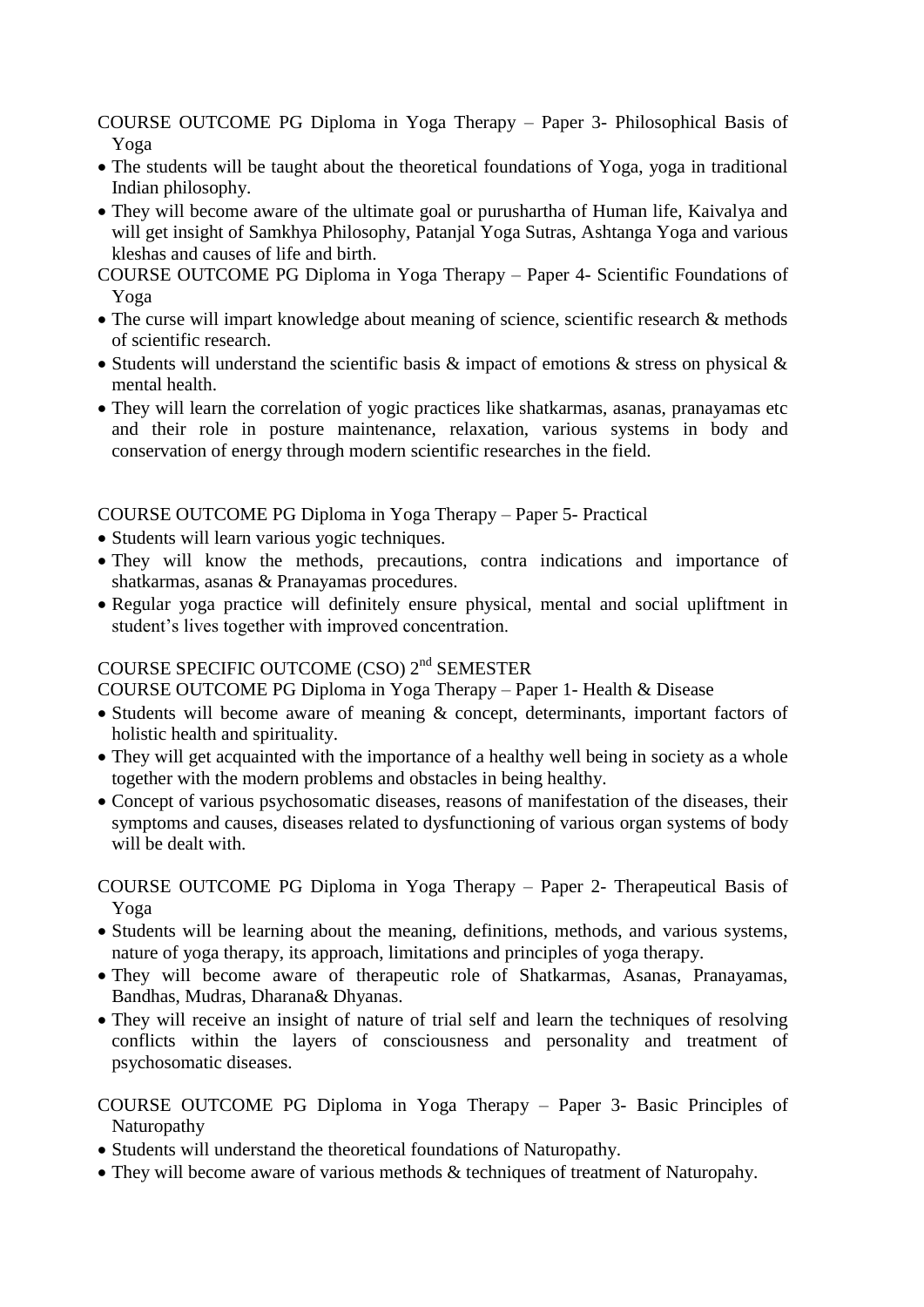- They will be able to understand the physiological effects of the treatments.
- They will learn about the types of fasting, concept of diet, its types, nutrition & Therapeutic diet according to Naturopathy Principles.

COURSE OUTCOME PG Diploma in Yoga Therapy – Paper 4- Case Study/ Dissertation through Yoga and Naturopathy

- Students will be exposed to more advance levels of Shatkarmas, Asanas & Pranayamas.
- They will learn to implement experimental aspect of Yoga through thesis dissertation or case study.
- They will get an insight of formalization and implementation of yogic therapy for prospective clients in future.
- Students will be able to learn the spiritual significance of yogic kriyas and they will be able to use the same for the uplifting the society and curing the diseased.

PG Diploma in Stress Management

### PROGRAMME OUTCOME (PO):

- This intensive Stress and anger management program aims at providing a comprehensive knowledge to prospective yoga practitioners and therapists about various causes, types, models, symptoms, measurement tools/ tests of stress and stressors, their effect on all human systems, hormones like adrenaline and cortisol hormone, fight or flight response, overall health and performance of an individual and remedies and stress management, relaxation techniques and right food choice.
- The career options in this course include Yoga therapists, Gym instructors, Consultant Yoga Therapists, marketing field worker, private tutor, instructors in yoga educational institutions, yoga training courses and other training programs. They can also start teaching in various Studios, Institutions/ Medical institutions, corporate sector as yoga trainers, start their own yoga studios/ private yoga centres, sports complexes, hospitals, resorts/ hotels, community health care centres, preventive health and diet care centres.

Students can apply for higher education and advance courses like MA/ MSc in yoga.

PROGRAMME SPECIFIC OUTCOME (PSO):

The program aims at in depth knowledge on meaning, causes, types and perspective of stress, difference between anxiety, stress and depression and helping therapists understand and apply behavioral, Cognitive approaches of stress, its symptoms and personality types, modern models of stress, stress measurement and management tools and taking feedback from patients. The course will also provide the knowledge of drugs, medicines used in stress management and their limitations, role and limitations of yoga in overcoming stress. It will also expose the students to different physiological, psychological and psychosomatic aspects of stress, anger, anxiety and depression and their management through yogic practices, nutrition and dietary changes, naturopathy- hydrotherapy, mud therapy, air therapy, magnet therapy, massage therapy, reflexology, acupuncture, sports, recreational activities, RET, QRT, DRT, positive approach towards life, time management, counseling through various cultural and spiritual yogic techniques of yoga. The course will enhance student's knowledge of concentration techniques and mental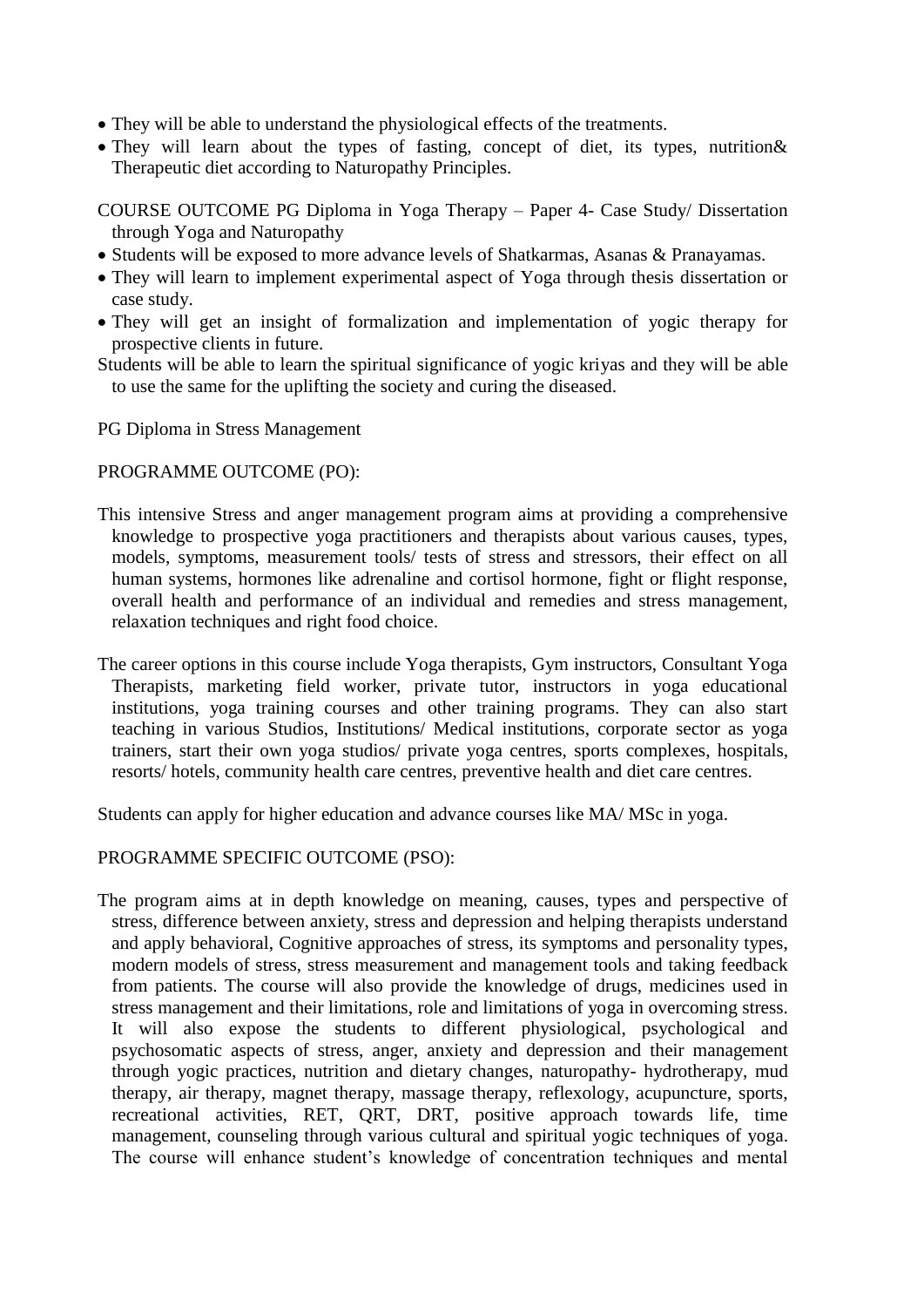purification through Swadhyay, value based education through yogic psychology of contentment and detachment and their significance in effective management of disorders.

# COURSE SPECIFIC OUTCOME (CSO) I<sup>st</sup> SEMESTER

COURSE OUTCOME PG Diploma in Yogic Science – Paper 1- Theoretical Foundation of Stress.

- Students will understand the scientific basis  $\&$  impact of emotions  $\&$  stress on physical  $\&$ mental health.
- They will learn about meaning, types, symptoms, causes & impact of stress and role of yoga in stress management.
- The course will also provide thorough understanding of role of yoga in stress and health management and removing misconceptions about yoga and its practices.

COURSE OUTCOME PG Diploma in Yogic Science – Paper 2- Anatomy & Physiology in Relation to Stress.

- Students will learn about various organ systems of body and their functioning and interdependence.
- They will learn the physiology of stress, role of stress hormones like adrenaline, cortisol, impact of stress on BP, Heart, Muscles, flight or fight response.
- They will understand the concept of psychosomatic diseases and their management through yogic practices.

# COURSE SPECIFIC OUTCOME (CSO) 2nd SEMESTER

- COURSE OUTCOME PG Diploma in Yogic Science Paper 1- Modern Practices in Management & Prevention of Stress.
- The students will have the knowledge of drugs, medicines used in stress management and their limitations, role and limitations of yoga in overcoming stress.
- Students will learn the effect of diet as a stressor or reliever, BMR, Cognitive Behavioral Therapy, Psychotheraphy.
- They will learn various techniques from Naturopathy including Hydropathy, Mud Therapy, Magnet Therapy, Sun Therapy, Air Therapy, Accupressure, Acupuncture, Message Therapy, positive thinking, planning, time management skills, proper psychological counseling & yogic management of various Psychosomatatic diseases and maintaining physical, mental and emotional health of their clients.
- COURSE OUTCOME PG Diploma in Yogic Science Paper 2- Yogic Way of Management & Prevention of Stress.
- Students will be introduced to the concepts of Karma Yoga, Raja Yoga, Bhakti Yoga, Ishwara, Swadhyaya, Kriya Yoga for effective management of stress through yogic practices.
- They will have thorough understanding of reasons of spiritual upliftment and knowledge of ultimate goal of human life to help themselves or their patients in living a life of contentment and service to nation & humanity.

DEPARTMENT OF YOGA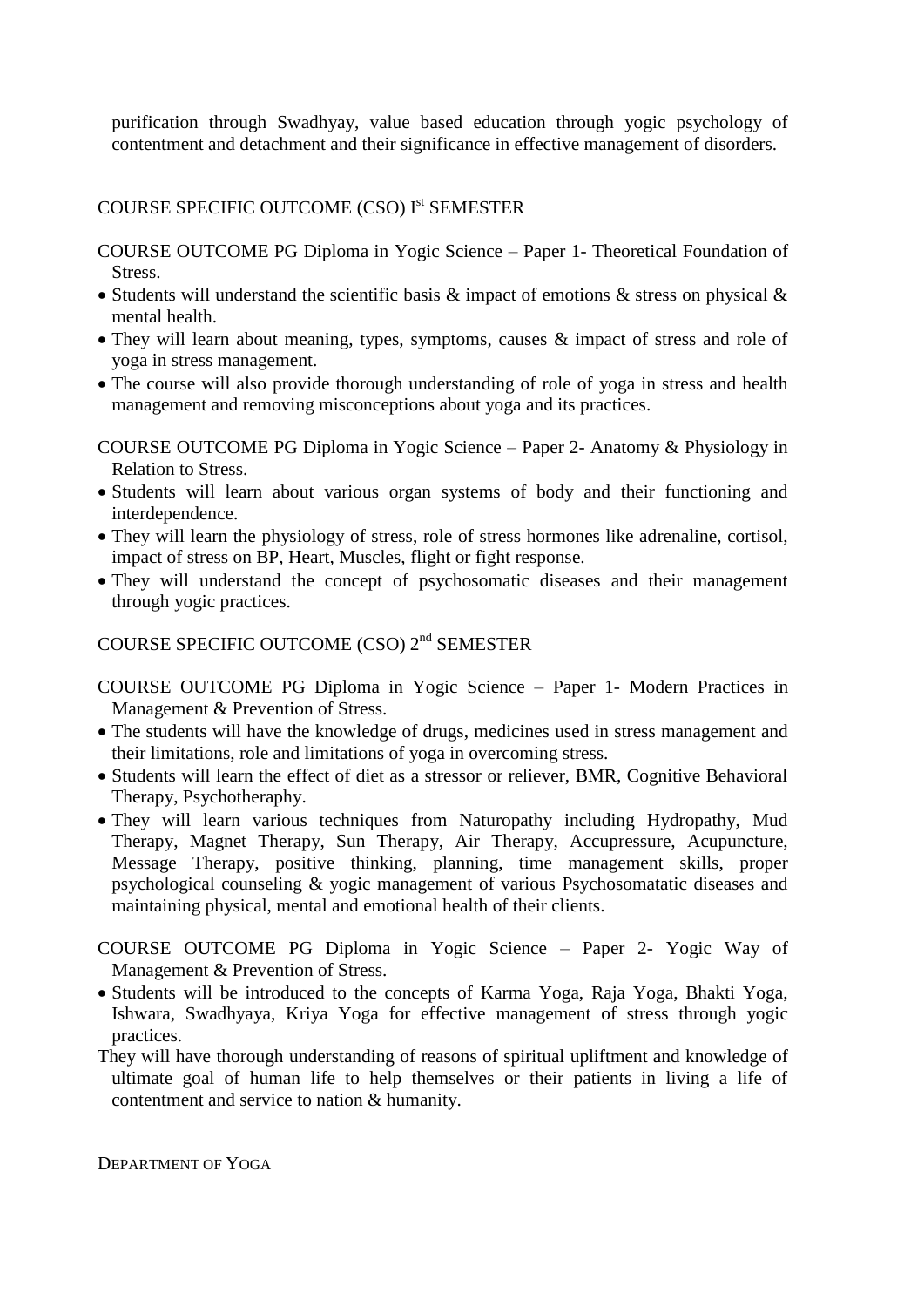## BARKATULLAH UNIVERSITY, BHOPAL Certificate in Yogic Science

## PROGRAMME OUTCOME (PO):

- Certificate in Yogic Science course provides detailed knowledge to students about Yoga, basic yoga practices and benefits of yoga in daily life. This course helps learners in learning the effects of Yoga on health and overall personality of the practitioner. Students who are interested in yogic activities and have the sole aim to be physically fit are well suited to this course. Students must be good at time management and must be calm and composed to pursue this course.
- The career options in this course include jobs in diverse fields such as Schools and Colleges, Health Centers, Ministry of Ayush etc. On completion of this program, professionals can opt for jobs with diverse profiles such as Yoga Instructors, Teachers, and Health Inspectors.

Students can also go for higher studies in Yoga Education after completion of this program.

## PROGRAMME SPECIFIC OUTCOME (PSO):

- The course will benefit aspiring yoga teachers, new yoga/ health/ medical and capable young yoga practitioners and general people who want to learn or use yoga techniques from Ashtanga Yoga, Hath Yoga, Raja Yoga and yogic management of various diseases & psychosomatatic disorders through practice of yoga  $\&$  it 's techniques, diet and nutrition.
- The course will also benefit the students understanding the significance of Patanjal Yoga darshan in Indian Philosophy along with importance of value based eduction and spiritual knowledge of yogic practices and ultimate goal of human life – Kaivalya.
- The course will further give an insight to the students about human body, functioning of organs & systems of body & the effect of various yogic practices in maintaining complete health of an individual.

## COURSE SPECIFIC OUTCOME (CSO):

COURSE OUTCOME CERTIFICATE IN YOGIC SCIENCE PAPER 1 - Yoga Parichaya

- Students will learn about Hath yoga & Ashtanaga Yoga as per important traditional hath yogic texts.
- They will get acquainted with the meaning of yoga, its types, parts of yoga, appropriate place, time, costume, factors promoting and diminishing the practice of yoga & various techniques of Shatkarmas, Asanas, Bandha, Kumbhakas.

## COURSE OUTCOME CERTIFICATE IN YOGIC SCIENCE PAPER 2 - Patanjala Yoga Sutra

- Students will have in depth knowledge of Patanjala Yoga Sutras, Raja Yoga, Samadhi &it's states, Chitta & it's states, significance of regular practice & detachment, Concept of Ishwara & AUM, various obstacles in yoga practice & techniques of concentration & purification of chitta to overcome those obstacles.
- They will understand the spiritual significance of yoga & have an insight of importance of Indian Philosophy & Literature in attaining Human Goals & living a life of contentment while dedicating oneself in service to humanity.
- They will understand the importance of moral values in living a life of fulfillment.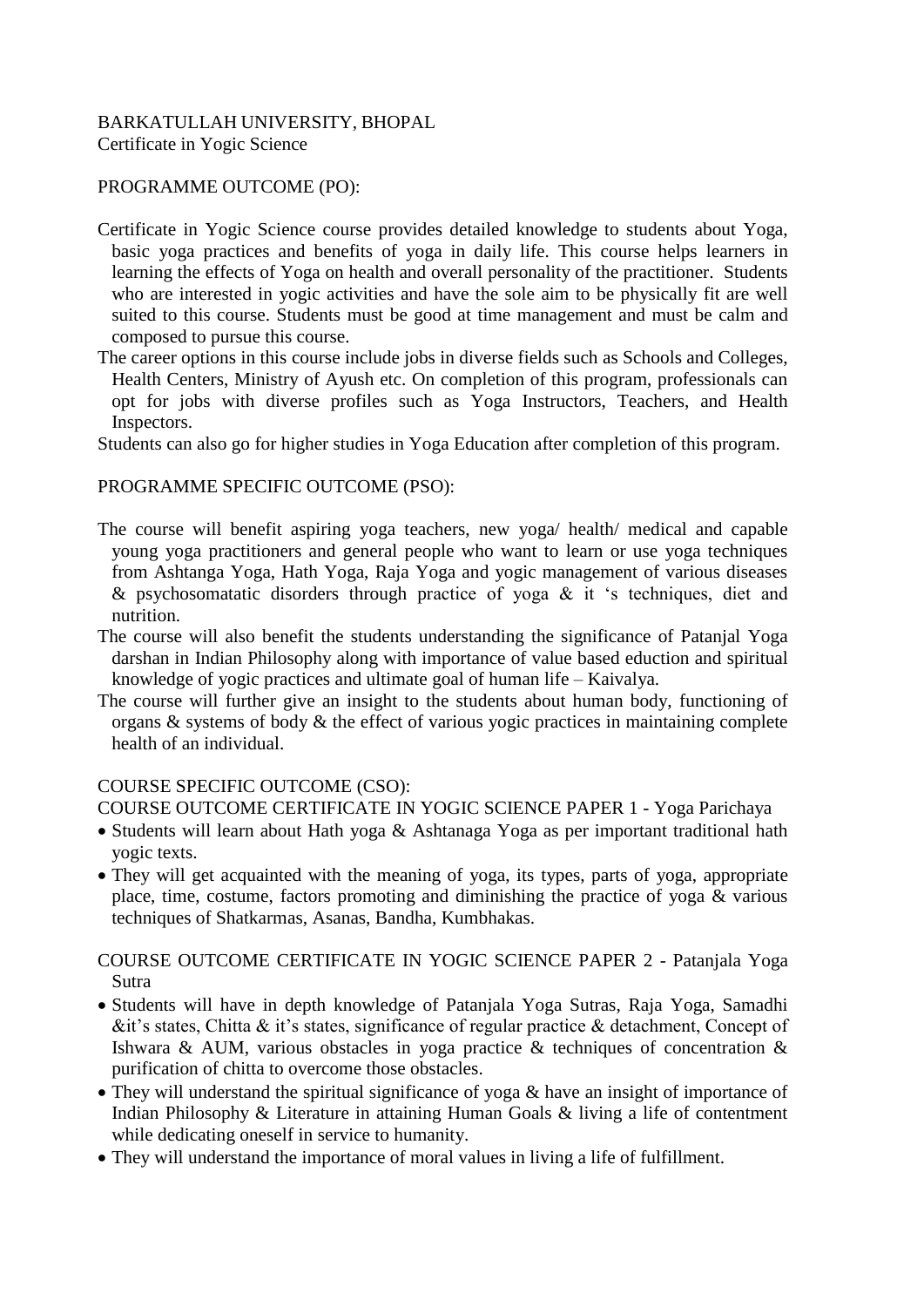## COURSE OUTCOME CERTIFICATE IN YOGIC SCIENCE PAPER 3 – Mental Health

- $\bullet$  In this course, the students will learn the meaning of mental health  $\&$  its contribution towards the personality of a human being, his behavior and role of yoga practice in maintaining good mental health, personality development & behavior modification.
- Students will also be able to understand the concept of hopelessness  $\&$  yogic techniques of overcoming the same.
- Students will learn the importance of Prayer, Asanas, Pranayama, Balanced Diet, Vegetarian diet on Physical, Mental & Spiritual Health of the individuals.
- They will be able to make necessary positive changes in their own lives and will definitely bring difference in the lives of others around them too by promoting the yogic way of life.

COURSE OUTCOME CERTIFICATE IN YOGIC SCIENCE PAPER 4 – Human Anatomy & Physiology

- In this course, students will learn the concept of anatomy, various parts, and organ systems of human body, their functioning, and their interdependence.
- They will also understand the effect and role of various yogic practices like Shatkarmas, Asanas, Balanced & vegetarian diet, Deep Breathing, and Diaphragmatic Breathing on Human Body Parts & Systems & complete health.

COURSE OUTCOME CERTIFICATE IN YOGIC SCIENCE PAPER 5 – Teaching Practice with Practical

- Regular Yoga Practice will surely contribute to their overall health  $\&$  physical, mental  $\&$ spiritual development & will make them a better human being.
- They will have real teaching experience during teaching practice & practical.
- They will understand the concept  $\&$  skills of teaching to conduct individual  $\&$  group yoga sessions independently.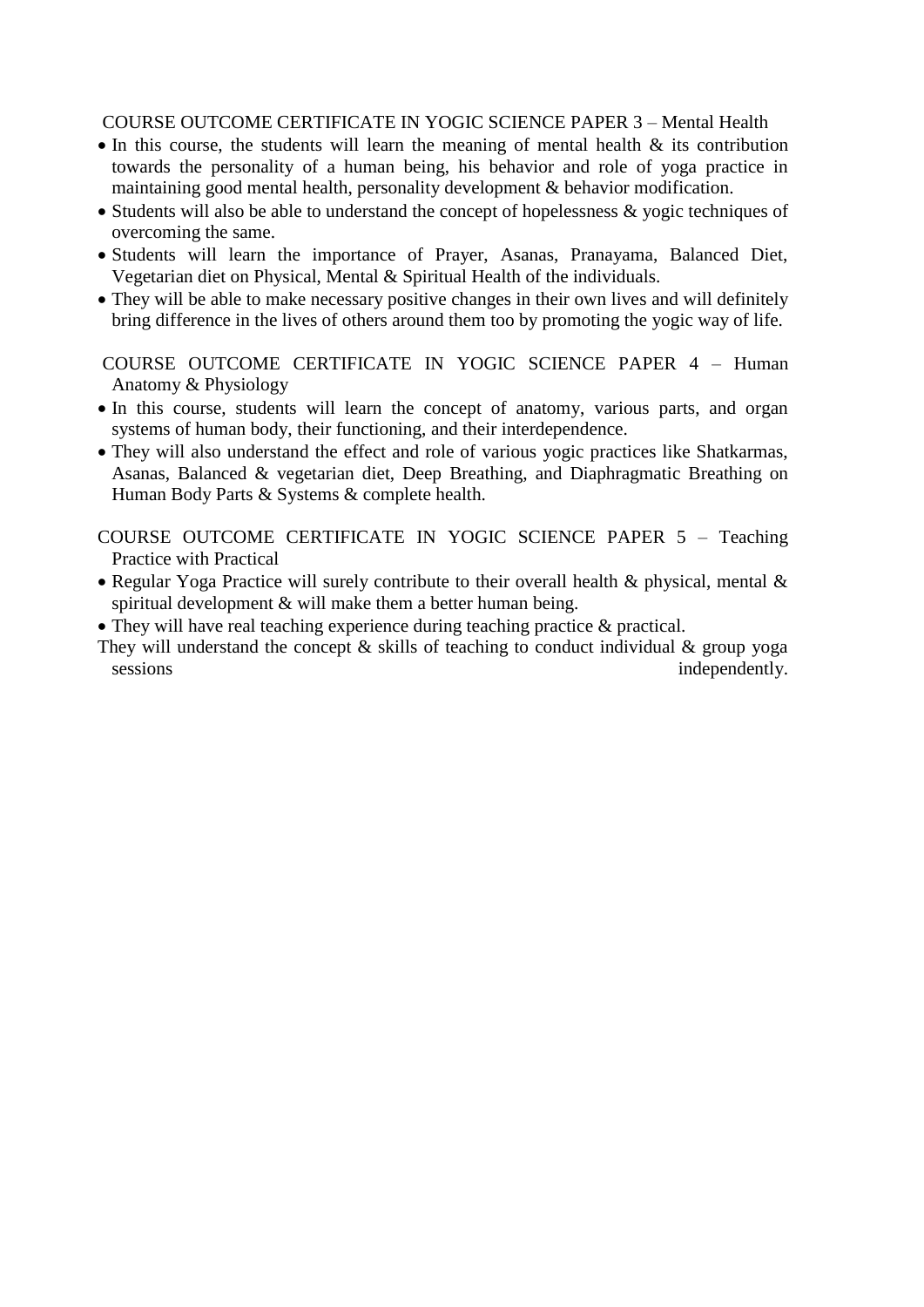### **DEPARTMENT OF ZOOLOGY AND APPLIED AQUACULTURE**

## LEARNING OUTCOME M.F.Sc (MASTER OF FISHERIES SCIENCE) SEMESTER I

## SEMESTER I --- PAPER I

- At the end of the programme students will be able to-
- -To understand the identifying characteristics of freshwater and marine water fishes species.
- -Investigate life forms found in fresh water and salt water.
- -identify and interpret examples of adaptations to these environments.
- -To understand behavioral habits, feeding behavior, migration, locomotion and reproduction of each group.
- -To classify individual vertebrates by class, order, family, Genus and species.
- Be able to explain the structures and functions of Digestive System, Respiratory systems, Circulatory systems, Reproductive systems and Nervous system in fishes.
- -To understand the food and feeding habits of different species of fishes and prawns.
- -Be able to explain some of the hormones that act in the process of digestion, their site of production and target organs.
- -Explain chemical digestion of carbohydrates, protein and lipids.
- -To understand the Qualitative and Quantitative estimation of gut contents .
- -Be able to explain the Gastro-somatic and Hepato-somatic indices .
- To understand the Accessory Respiratory Organs.
- Be able to explain the structures and functions of in Fishes.
- Be able to explain the structures and functions of Blood in Fishes.
- To understand the Reproductive Behavior and Sex determination in fishes.
- -Be able to explain the Gonado Somatic index, Gametogenesis, Ovulation and Fertilization in fishes.
- To understand the various Developmental stages of Fishes.
- To explain the osmoregulation its endocrine and hormonal control in fishes.
- -Be able to describe the major division of fish and various sense organs in Fishes.
- Explain the structures and functions of Endocrine Glands and their Hormonal control in fishes.
- -Explain how endocrine gland interacts with the nervous system.
- -Explain the neuroendocrine systems in Prawns.
- -Explain what biologicalrhythms are and the advantages of these rhythms.
- -To explain the structures and functions of webarian-ossicles and sound production in fishes.

## SEMESTER I ---- PAPER II

- -To understand the Role of extrinsic and intrinsic factors in fishes and prawn reproduction.
- -To understand the maturity assessment in fishes and prawns and maintenances of brooders.
- -To understand the transportation of Broodstock of fishes and prawns.
- -To understand the use of special diets for broodstock Development.
- -To understand the use of Hormones and anesthesia in fish and prawn for breeding.
- -To explain Induced breeding in fishes (Dry Bundh, Bangla bundh, Hypophysation, Stripping etc.)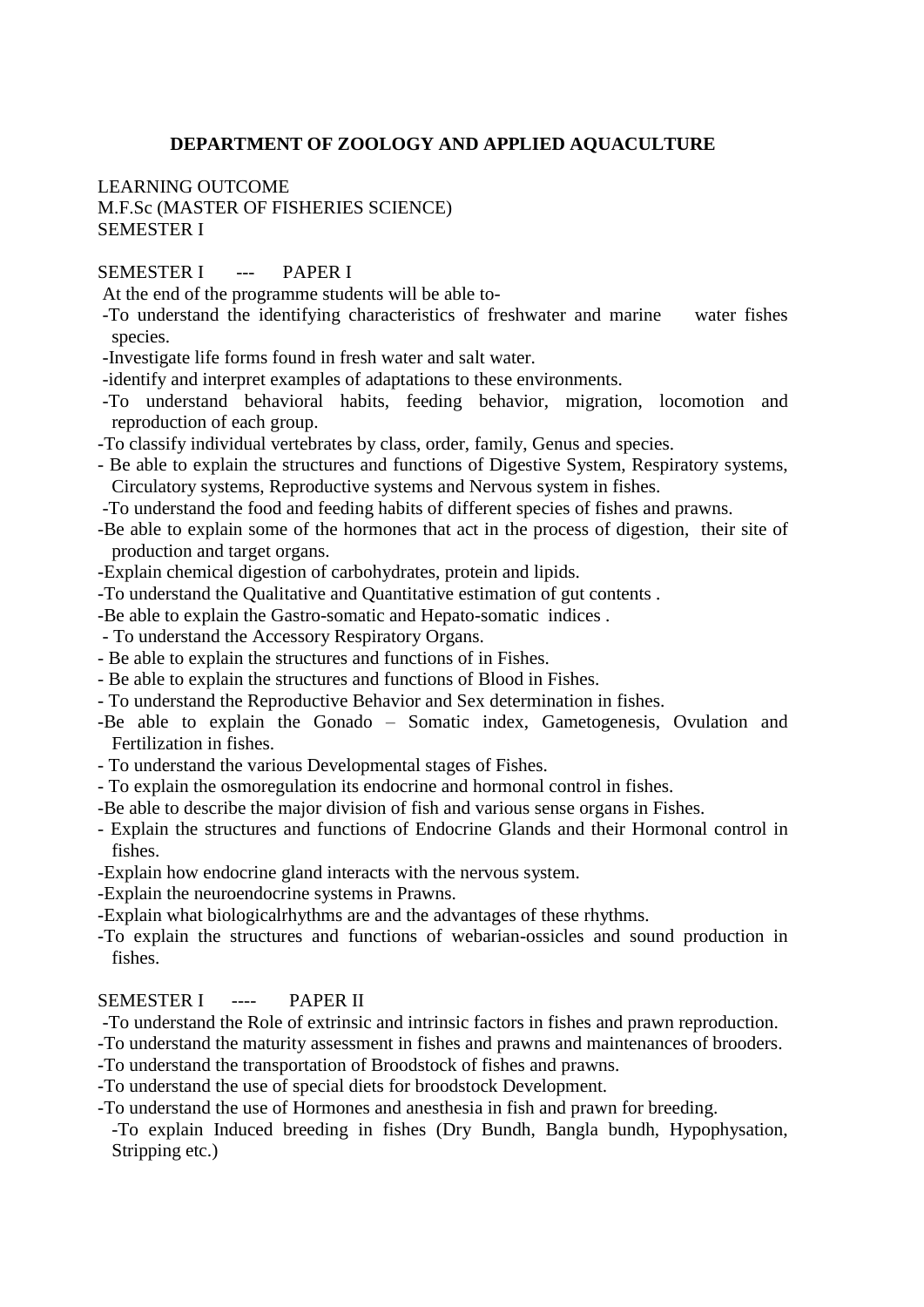- Be able to explain the various types of synthetic compounds, their chemical composition and mechanism of action in fish breeding.

-To understand the hybridization in fishes, their advantages and disadvantages.

-Be able to explain the evaluation of carp milt, volume of milt, spermatocrit value, sperm count value, motility value, utilization of cryopreserved milt.

-To understand the site selection and construction of fish and prawn hatcheries.

-To understand the various types of hatcheries and their operation.

-To understand the Basic factors to be remembered in the handling of brooders.

-To understand how, to provide a base for the collection and transportation of brooders to the hatchery.

-To understand the construction and their management.

-To understand the stocking density, survival rate and harvesting

-Describe the chemical compositions of natural waters, and explain how and why these compositions vary.

-To explain the sources of water river, reservoir and underground water.

-To explain the aeration their types, and their advantages and disadvantages.

-Understand the importance of water quality in fish hatcheries and nurseries.

-Learn the optimum water quality requirements for carp hatchery and nursery.

-know the measures to maintain optimum water quality parameters and measures to check fish diseases.

-To know the types of ornamental fishes (freshwater and marine water), their breeding of aquarium fishes.

-To explain oviparous, ovo- viviparous and viviparous fishes and their parental care.

-To describe the maintenance of brood fishes and various methods of breeding of aquarium fishes.

-To understand aquarium manufacturing their accessories, setting and maintenance of freshwater and marine water aquaria.

## SEMESTER I PAPER III

-To explain the history and scope of aquaculture.

- -To understand selection of site designing, layout, construction of aqua farms, soil properties, types of ponds their orientation, shape, size and depth of pond, design of embankments, water supply and drainage system- open channels, inlet structures, drainages and sluices.
- -To explain Hatchery construction and design and their types.
- -To explain Aerators their principle, deigns, requirements and their types.
- -To explain Aquaculture apparatus like pump, automatic feeders demand feeders and weed control apparatus.
- -To explain design and construction of cages, pens, flow-through and recirculatory systems.
- -To understand the preparation and management of nursery, rearing and stocking ponds.
- -To explain the types of Aquatic weeds, algal blooms, insects, predatory and weed fishes and their control and also the types of fertilizer and (organic, inorganic and biofertilizer) their application.
- -Fish health monitoring (physico-chemical parameters, Feeding strategies and growth monitoring).
- -To understand the freshwater Aquaculture- Culturable species of finfish and shellfish , their identification, Developmental stages, and commercial importance.
- To explain Methods of carp culture and catfish culture, their history , present status and global scenario.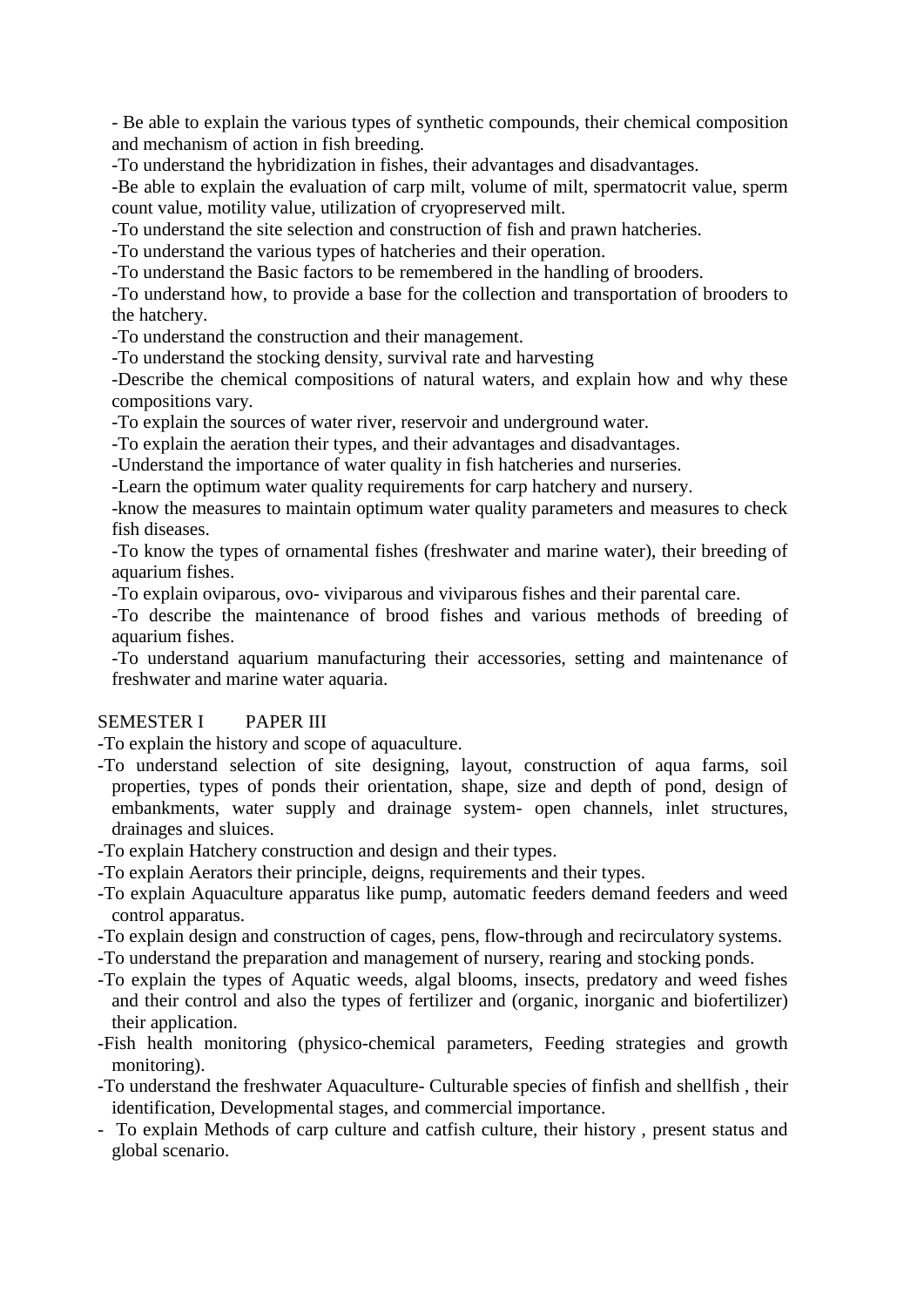- To understand the brackish water Aquaculture- Culturable species of finfish and shellfish , their identification, Developmental stages, and commercial importance and their seed production.
- -To understand the Marine water Aquaculture- Culturable species of finfish and shellfish, their identification, Developmental stages, and commercial importance and their seed production.
- -To understand the Fish culture in Lagoons (Pulicat and Chilka) and Backwater and Also propagation of seaweeds for commercial importance.
- To understand the All Culture Systems ( Mono, Poly, composite; intensive, Semi-intensive , Extensive, Cage , Pen, Raceways Cultures and IntegratedFish Farming Like Trapa/paddy/cattle/poultry/duck/piggery-cum-fish culture and also the pearl culture.
- -To understand the Sewage water treatment and Sewage-fed-fish culture, culture methods, fish species and constraints.

## SEMESTER I PAPER IV

 -To understand the simple sugars (Carbohydrates) monosaccharide's, polysaccharides, oligosaccharides, their structure and functionsand also

source and functions, gross energy requirement and factors altering energy requirements.

- -To understand the Proteins amino acids their structure and functions, source and functions, nitrogen balance, amino acids and their quantitative requirements. and Lipids Like fatty acids, phospholipids, cholesterol and steroids, their structure, functions, oxidation and synthesis and also sources and functions, essential fatty acids, phospholipids and steroids lipids requirements, negative aspects of lipids.
- -To understand theNucleic acids Purines and pyramidines, their structure and functions and the Enzymes classification, structure, functional relationship, kinetics, inhibitors, coenzymes and co-factor.
- To understand Vitamins water and fat soluble vitamins, functions, deficiency, hypo and hyper-vitaminosis and Minerals their importance, deficiency and hyper dosage syndromes in fishes.
- -To understand Nutritional requirements of larvae, adults and broodstock.
- To understand Feed formulation strategies and methods, types of feed and their ingredients, (conventional and non-conventional) and the Formulation of feed for larvae, fry, fingerlings, adult and brood stock.
- To understand Antinutritional factors in feed ingredients and their effects on finfish and shellfish, methods of removal of antinutrients and the Binders, antioxidants, attractants, mould inhibitors and anabolic agents.
- To understand Micro-particulate and micro-encapsulated diets and the Formulation of nutritionally balanced and cost effective diets.
- -To understand Feed manufacture process types of machinery, feed mills and their management and Processing and manufacture of different types of feeds.
- -Farm made aqua feeds, probiotics and Extrusion feed technology principles, machineries and processing.
- -To understand Quality control, feed storage, feeding strategies, ration and frequency and dispensing methods.
- -To understand Natural food organisms, their culture and importance.
- -To understand Azolla culture taxonomy and distribution, composition, environmental factors, growth and production and its role as a biofertilizer.
- To understand Rotifer culture methods, media, species, factors affecting production and its applications.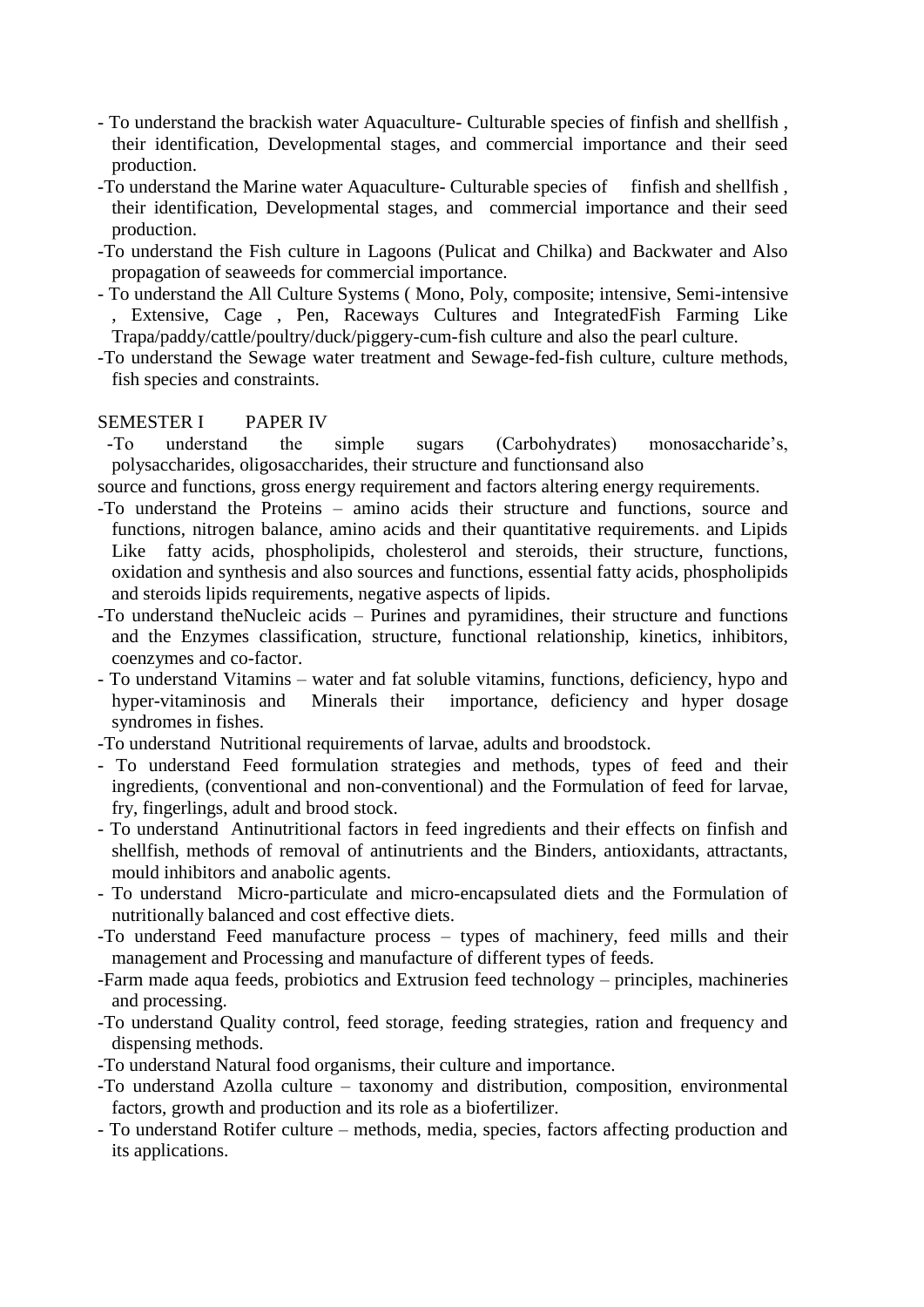- To understand Artemia culture taxonomy, distribution, collection method, lifecycle and culture.
- -To understand Microalgal culture methods, culturable species (Spirulina, Chlorella, etc.), factors affecting production and its application.

Learning outcome

At the end of the programme students will be able to-

Semester I

Paper I – Biosystematics, Taxonomy and Evolution

Understand basic concepts of biosystematics and taxonomy.

Describe species concept and theories of biological classification.

- Describe taxonomic characters and use of taxonomic keys in identification of new species.
- Understand different biodiversity indices such as Shannon-Weiner index, similarity and dissimilarity index and dominance index.

Paper II – Structure and function of Invertebrate

Understand the basic concept of invertebrates.

Understand the concept of coelom.

Describe different patterns of feeding and digestion in invertebrates.

Describe respiratory organs, respiratory pigments and its mechanism in aquatic and terrestrial invertebrates.

Describe the nervous system of invertebrate in different phylums.

Explain invertebrate larval forms, their evolutionary significance and concept of minor phylum.

Paper III – Quantitative Biology, Biodiversity and Wildlife

Make appropriate use of statistics in biology.

Define the principal concepts of statistics.

Able to write technical reports containing statistical results.

Explain the concept of biodiversity, causes for its loss and conservation efforts to be made. Understand the medicinal importance of plants in their surrounding.

Know the wildlife of India and role of protected areas in its conservation.

Paper IV – Biomolecules and Structural Biology

Describe the use of biomaterial and nanoparticles in biomedical procedures.

Understand biological processes such as DNA replication, recombination, biosynthesis of lipid, amino acids, nucleotids protein synthesis.

Understand structure and function of important biological molecules such as carbohydrate, protein and enzymes.

Relate some basic chemistry principals with biology like free energy, resonance, isomerisation and thermodynamic principals.

## Semester II

Paper I- General and comparative animal physiology and Endocrinology

Understand different respiratory pigments present in different phylogenetic groups.

Understand comparative physiology of nervous system, digestion, osmoregulation in different animal groups.

Understand how animals use bioluminescense and pheromones as means of communication.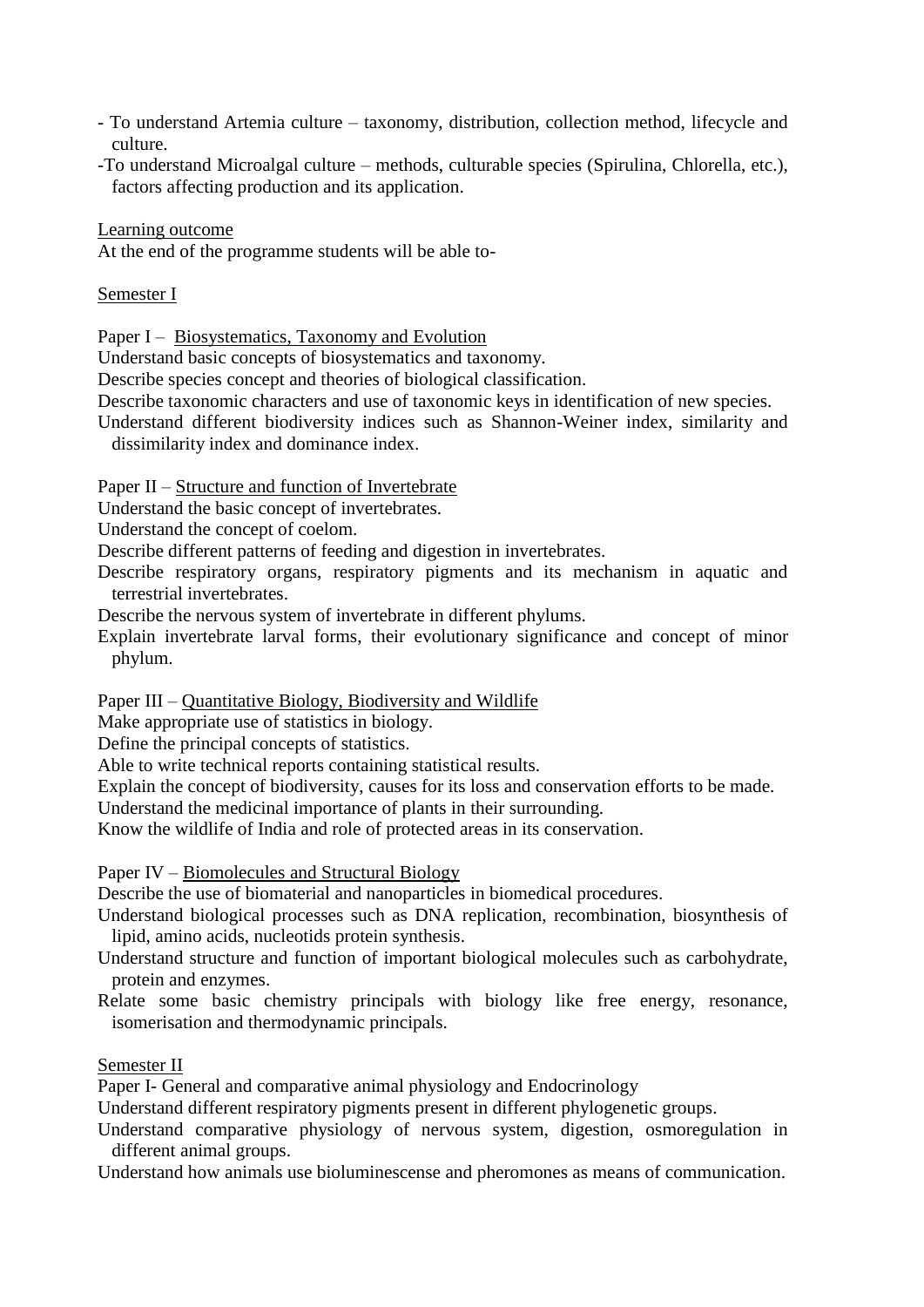Explain physiology of pregnancy, diagnosis test, parturition and lactation. Explain phylogeny and ontogeny of different endocrine gland.

Paper II- Population ecology and Environmental physiology

Describe population, population growth and its regulation.

Recognise aquatic and terrestrial adaptations and their significance.

Explain the interaction between two species.

Describe the concept of Environmental Impact Assessment (EIA) and sustainable development.

Explain the concept of homeostasis and physiological mechanisms of body temperature regulation.

Paper III – Tools and techniques in biology

Explain the working principle and use of different tools used in biology like microscope, colorimeter, spectrophotometer, ultracentrifuge etc.

Use computer aided techniques for data representation and analysis.

Know how cells and organs are preserved for long time by cryo techniques.

Understand the use of radioisotopes in biology.

Describe various histological and cell culture techniques.

Understand cytological and molecular biology techniques like southern and northern hybridization, DNA sequencing and PCR etc.

Paper IV – Molecular cell biology and genetics

Understand the concept of bio membrane, structure and transport across it.

Describe the concept of cell signalling and communication.

Understand the mechanism of sex determination in Drosophila and mammals, dosage compensation and Human Genome Project (HGP).

Know the history of transgenic animals and their benefits.

Semester III

Paper I – Comparative anatomy of vertebrates, gene development and differentiation

Describe the origin of chordates and vertebrates.

Describe the vertebrate morphology.

Explain the structure of lateral line system and flight adaptations in different vertebrates.

Know the aquatic adaptation in birds and mammals.

Understand hormonal regulation of pregnancy and parturition.

Explain cell commitment and germ cell determination.

Know stem cell origin, types and their use in treating disorders.

Paper II – Animal behaviour and neurophysiology

Understand basics of animal behaviour and how animals perceive the environment.

Explain neural and hormonal control of behaviour and communication.

Describe various ecological aspects of animal behaviour.

Understand reproductive and social behaviour like courtship, parental care, herding and many more.

Describe resting potential and action potential.

Paper III (A) – Cellular structure and molecular organization

Describe the structure, reproduction and chromosome organization of yeast. Explain cell cycle control in mammal and Xenopus.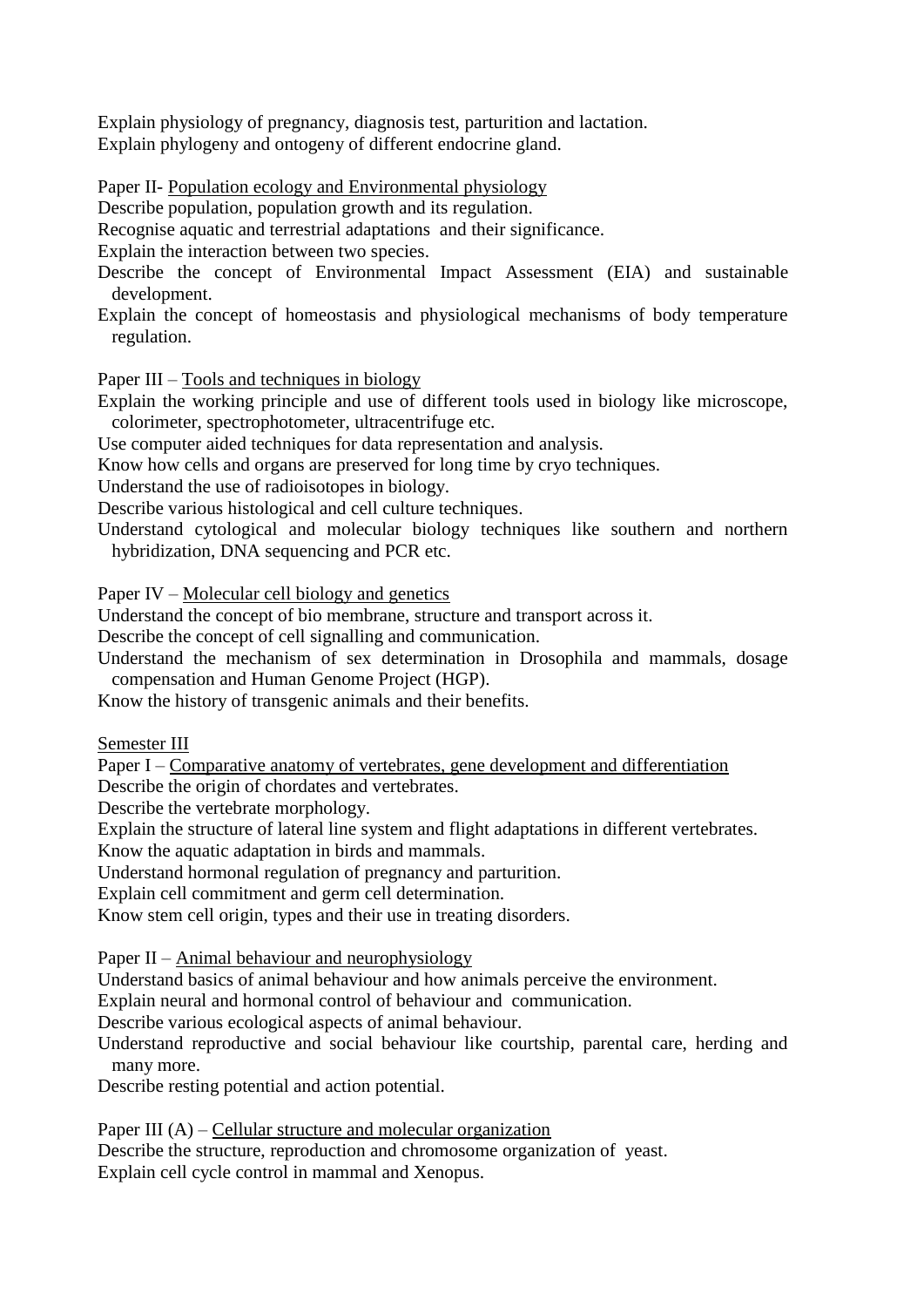Understand cytochemistry of different cell organelles like golgi complex, peroxisomes and nucleolus.

Differentiate between normal cells and cancer cells.

Have a general idea of onchogens and proto onchogens and tumor suppressor genes.

### Paper III (B) – Wildlife conservation

Understand the importance and values of wildlife wealth of India and threats to it.

- Understand modern approach for wildlife conservation and the protected areas and management of wildlife in India.
- Explain the physical and biological parameters of habitat.

Understand remote sensing and GIS.

Explain various population estimation methods like faecal analysis, pug mark identification and bird census etc.

Describe common diseases in wild and captive animals and their management.

Know different tools and techniques used in wild life like camera traps and wildlife telemetry.

Paper III (C) – Ichthyology : Structure and function

Describe the origin and evolution of fishes and their classification.

Understand the physiological functions of fish like digestion, respiration, excretion and osmoregulation.

Explain the luminous organs, colouration and sound producing organs of fishes.

Explain different degree of adaptations and migration in fishes.

Understand the reproductive system and life cycle of fish.

Papaer IV  $(A)$  – Cell biology

Describe the molecular organization of eukaryotic chromosome.

Explain the concept of specialized chromosomes and DNA methylation.

Understand eukaryotic gene, gene families and mutations.

Explain the eukaryotic transcription and transcriptional control.

Describe development of Drosophila.

Have basic idea of homeotic selector gene and homeotic mutation.

Paper IV  $(B)$  – Wildlife and ecotoxicology

Explain biotic and abiotic factors and different communities of ecosystem.

Describe energy flow, productivity and interactions in environment.

Know the recycle and reuse technology for solid and liquid waste.

Know the role of remote sensing in environmental conservation.

Understand different kinds of pollution and their impact on environment.

Understand the basics of toxicology.

Know food toxicants and effect of their control methods on environment.

Understand the effect of agrochemicals on environment and their alternatives.

Describe occupational health hazard.

Paper IV  $(C)$  – Pisci culture and economic importance of fishes

Understand collection of fish seed from natural resources and dry and wet bundh breading of camps.

Know the drugs useful in induced fish breading??

Understand the management of hatcheries.

Explain different types of culture like composit fish culture, prawn and pearl culture.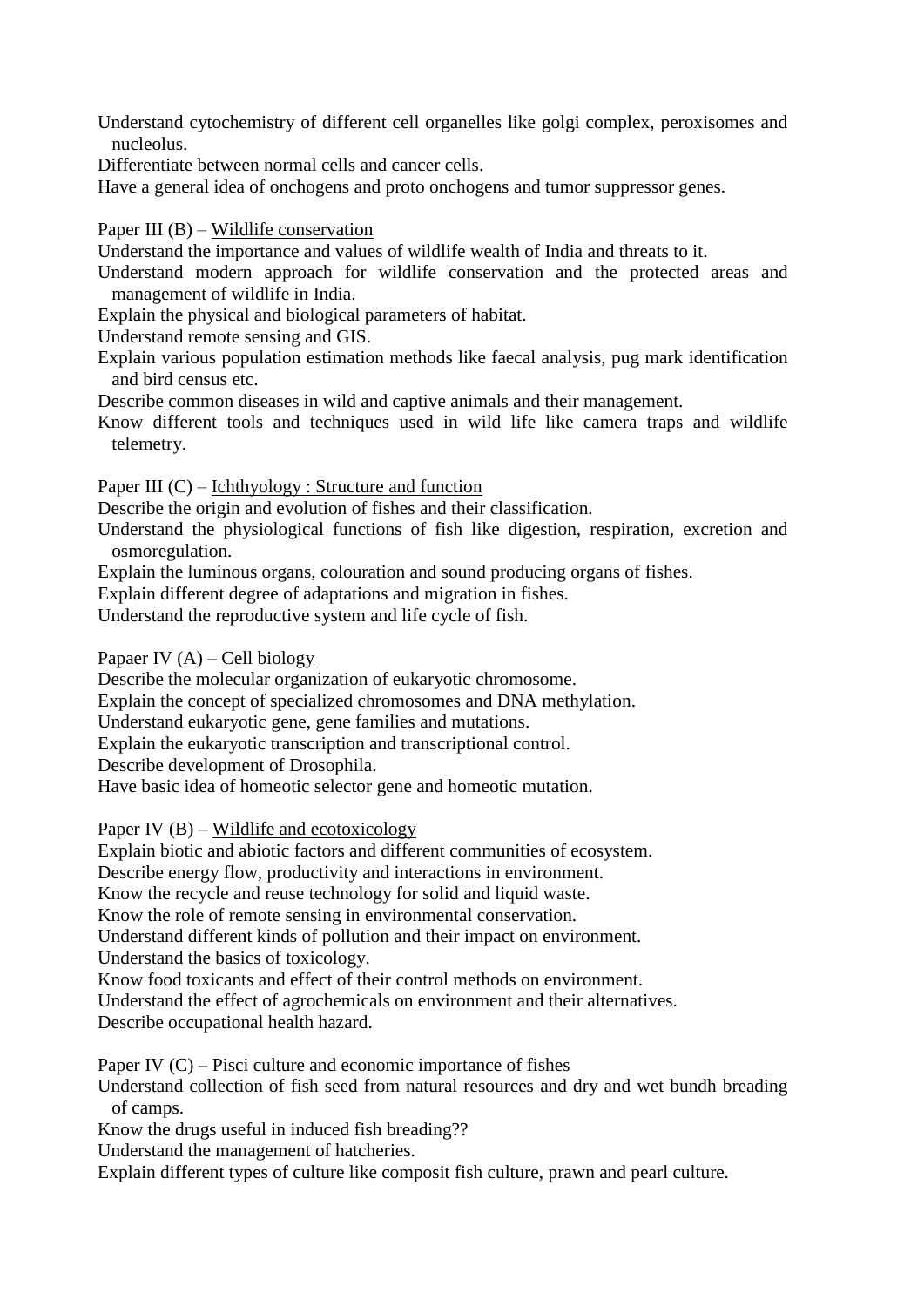Understand the concept of coastal fisheries in India and role of fisheries in rural development.

Know the methods of fish preservation and about fish products.

## **DEPARTMENT OF ZOOLOGY AND APPLIED AQUACULTURE**

LEARNING OUTCOME M.F.Sc (MASTER OF FISHERIES SCIENCE) SEMESTER I

At the end of the programme students will be able to-

SEMESTER I --- PAPER I

#### FIN FISH AND SHELLFISH BIOLOGY

- -To understand the identifying characteristics of freshwater and marine water fishes species.
- -Investigate life forms found in fresh water and salt water.
- -identify and interpret examples of adaptations to these environments.
- -To understand behavioral habits, feeding behavior, migration, locomotion and reproduction of each group.
- -To classify individual vertebrates by class, order, family, Genus and species.
- -Be able to explain the structures and functions of Digestive System, Respiratory systems, Circulatory systems, Reproductive systems and Nervous system in fishes.
- -To understand the food and feeding habits of different species of fishes and prawns.
- -Be able to explain some of the hormones that act in the process of digestion, their site of production and target organs.
- -Explain chemical digestion of carbohydrates, protein and lipids.
- -To understand the Qualitative and Quantitative estimation of gut contents .
- -Be able to explain the Gastro-somatic and Hepato-somatic indices .
- -To understand the Accessory Respiratory Organs.
- Be able to explain the structures and functions of in Fishes.
- Be able to explain the structures and functions of Blood in Fishes.
- To understand the Reproductive Behavior and Sex determination in fishes.
- -Be able to explain the Gonado Somatic index, Gametogenesis, Ovulation and Fertilization in fishes.
- To understand the various Developmental stages of Fishes.
- To explain the osmoregulation its endocrine and hormonal control in fishes.
- -Be able to describe the major division of fish and various sense organs in Fishes.
- Explain the structures and functions of Endocrine Glands and their Hormonal control in fishes.
- -Explain how endocrine gland interact with the nervous system.
- -Explain the neuroendocrine systems in Prawns.
- -Explain what biologicalrhythms are and the advantages of these rhythms.
- -To explain the structures and functions of webarian-ossicles and sound production in fishes.

SEMESTER I ----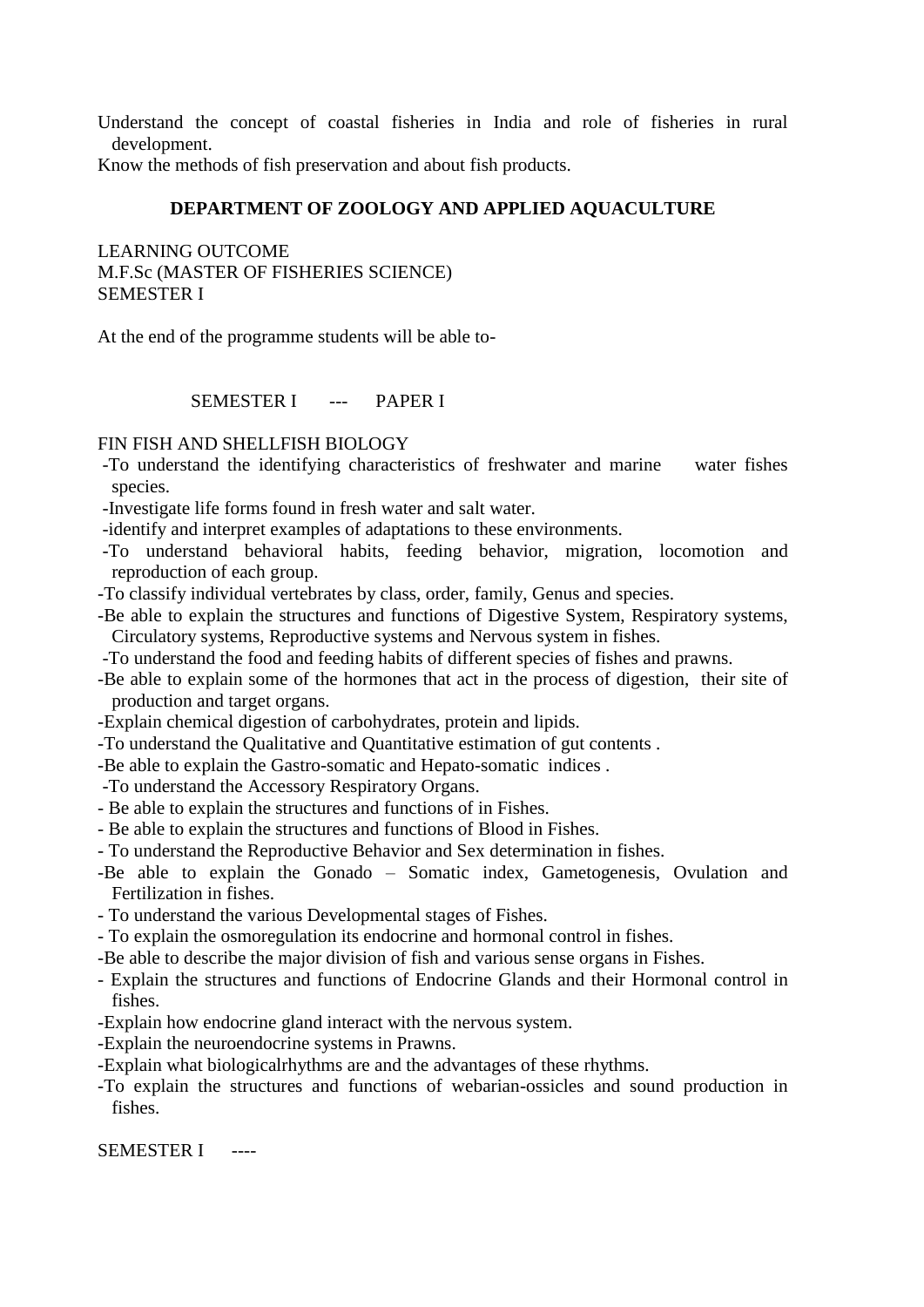#### PAPER II FISH BREEDING AND HATCHERY TECHNOLOGY

- -To understand the Role of extrinsic and intrinsic factors in fishes and prawn reproduction.
- -To understand the maturity assessment in fishes and prawns and maintenances of brooders.
- -To understand the transportation of Broodstock of fishes and prawns.
- -To understand the use of special diets for broodstock Development.
- -To understand the use of Hormones and anesthesia in fish and prawn for breeding.
- -To explain Induced breeding in fishes (Dry Bundh, Bangla bundh, Hypophysation, Stripping etc.)
- Be able to explain the various types of synthetic compounds, their chemical composition and mechanism of action in fish breeding.
- -To understand the hybridization in fishes, their advantages and disadvantages.
- -Be able to explain the evaluation of carp milt, volume of milt, spermatocrit value, sperm count value, motility value, utilization of cryopreserved milt.
- -To understand the site selection and construction of fish and prawn hatcheries.
- -To understand the various types of hatcheries and their operation.
- To understand the Basic factors to be remembered in the handling of brooders.
- To understand how, to provide a base for the collection and transportation of brooders to the hatchery.
- -To understand the construction and their management.
- -To understand the stocking density, survival rate and harvesting
- Describe the chemical compositions of natural waters, and explain how and why these compositions vary.
- To explain the sources of water river, reservoir and underground water.
- -To explain the aeration their types, and their advantages and disadvantages.
- -Understand the importance of water quality in fish hatcheries and nurseries.
- -Learn the optimum water quality requirements for carp hatchery and nursery.
- -know the measures to maintain optimum water quality parameters and measures to check fish diseases.
- -to know the types of ornamental fishes (freshwater and marine water), their breeding of aquarium fishes.
- -To explain oviparous, ovo- viviparous and viviparous fishes and their parental care.
- -To describe the maintenance of brood fishes and various methods of breeding of aquarium fishes.
- -To understand aquarium manufacturing their accessories, setting and maintenance of freshwater and marine water aquaria.

## SEMESTER I

#### PAPER III AQUACULTURE

-To explain the history and scope of aquaculture.

- To understand selection of site designing, layout, construction of aqua farms, soil properties, types of ponds their orientation, shape, size and depth of pond, design of embankments, water supply and drainage system- open channels, inlet structures, drainages and sluices.
- -To explain Hatchery construction and design and their types.
- -To explain Aerators their principle, deigns, requirements and their types.
- -To explain Aquaculture apparatus like pump, automatic feeders demand feeders and weed control apparatus.
- -To explain design and construction of cages, pens, flow-through and recirculatory systems.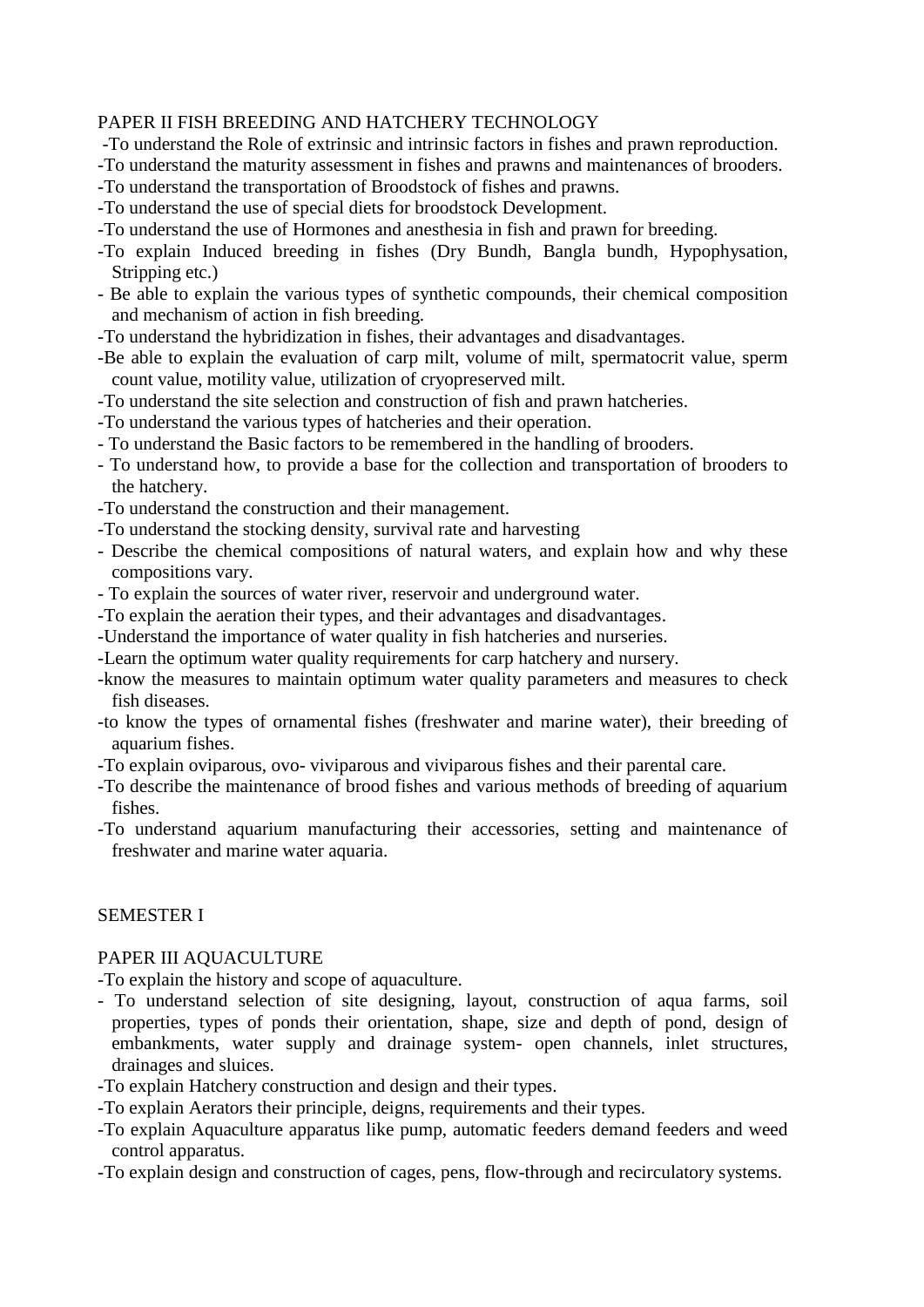- To understand the preparation and management of nursery, rearing and stocking ponds.

- -To explain the types of Aquatic weeds, algal blooms, insects, predatory and weed fishes and their control and also the types of fertilizer and (organic, inorganic and biofertilizer) their application.
- Fish health monitoring (physico-chemical parameters, Feeding strategies and growth monitoring).
- -To understand the freshwater Aquaculture- Culturable species of finfish and shellfish , their identification, Developmental stages, and commercial importance.
- To explain Methods of carp culture and catfish culture, their history , present status and global scenario.
- To understand the brackish water Aquaculture- Culturable species of finfish and shellfish , their identification, Developmental stages, and commercial importance and their seed production.
- -To understand the Marine water Aquaculture- Culturable species of finfish and shellfish, their identification, Developmental stages, and commercial importance and their seed production.
- -To understand the Fish culture in Lagoons (Pulicat and Chilka) and Backwater and Also propagation of seaweeds for commercial importance.
- To understand the All Culture Systems ( Mono, Poly, composite; intensive, Semi-intensive , Extensive, Cage , Pen, Raceways Cultures and IntegratedFish Farming Like Trapa/paddy/cattle/poultry/duck/piggery-cum-fish culture and also the pearl culture.
- -To understand the Sewage water treatment and Sewage-fed-fish culture, culture methods, fish species and constraints.

# SEMESTER I

# PAPER IV FISH NUTRITION AND FEED TECHNOLOGY<br>To understand the simple sugars (Carbohydrates)

 -To understand the simple sugars (Carbohydrates) monosaccharide's, polysaccharides, oligosaccharides, their structure and functionsand also

source and functions, gross energy requirement and factors altering energy requirements.

- -To understand the Proteins amino acids their structure and functions, source and functions, nitrogen balance, amino acids and their quantitative requirements. and Lipids Like fatty acids, phospholipids, cholesterol and steroids, their structure, functions, oxidation and synthesis and also sources and functions, essential fatty acids, phospholipids and steroids lipids requirements, negative aspects of lipids.
- -To understand theNucleic acids Purines and pyramidines, their structure and functions and the Enzymes classification, structure, functional relationship, kinetics, inhibitors, coenzymes and co-factor.
- To understand Vitamins water and fat soluble vitamins, functions, deficiency, hypo and hyper-vitaminosis and Minerals their importance, deficiency and hyper dosage syndromes in fishes.
- -To understand Nutritional requirements of larvae, adults and broodstock.
- To understand Feed formulation strategies and methods, types of feed and their ingredients, (conventional and non-conventional) and the Formulation of feed for larvae, fry, fingerlings, adult and brood stock.
- To understand Antinutritional factors in feed ingredients and their effects on finfish and shellfish, methods of removal of antinutrients and the Binders, antioxidants, attractants, mould inhibitors and anabolic agents.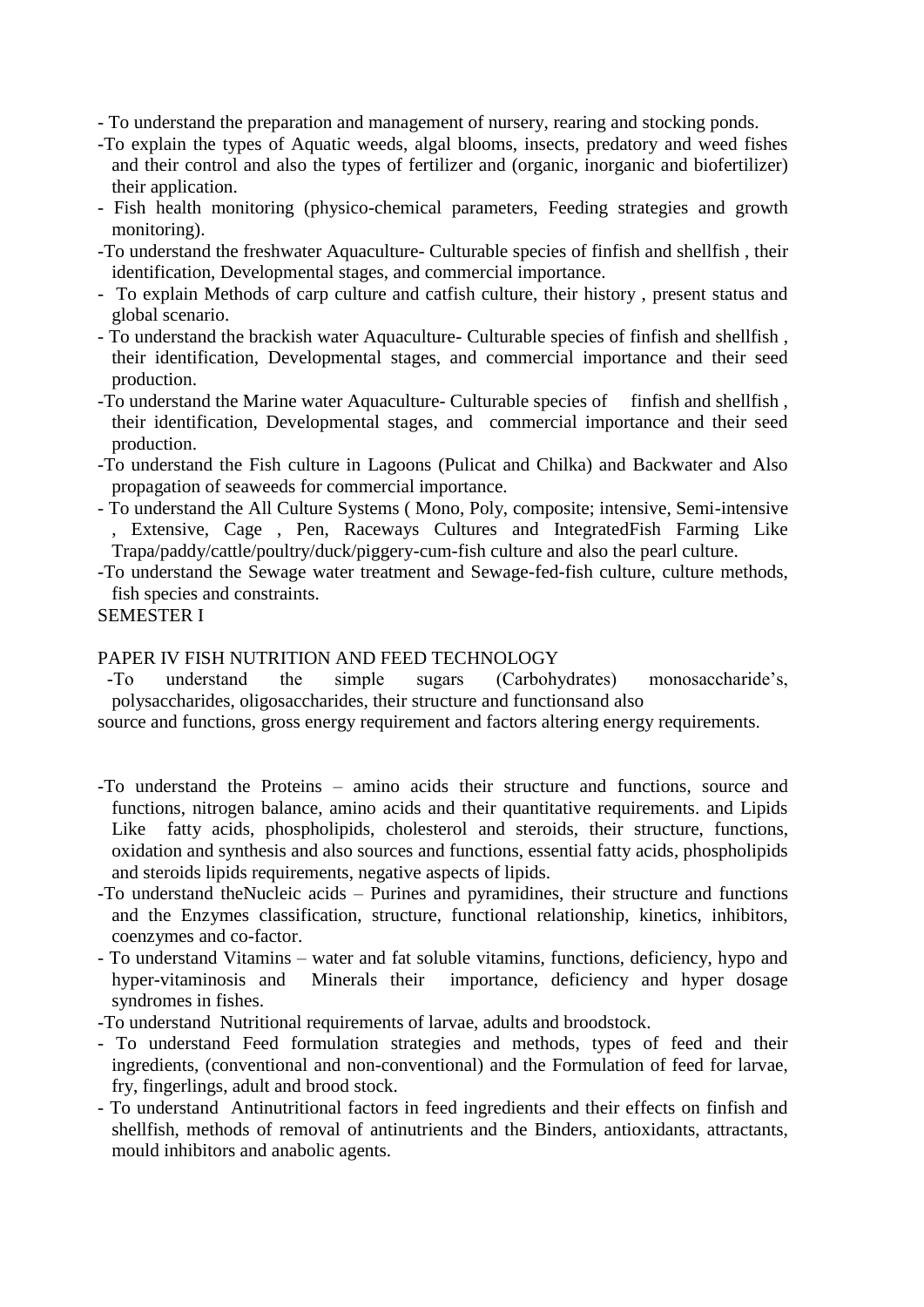- To understand Micro-particulate and micro-encapsulated diets and the Formulation of nutritionally balanced and cost effective diets.
- -To understand Feed manufacture process types of machinery, feed mills and their management and Processing and manufacture of different types of feeds.
- -Farm made aqua feeds, probiotics and Extrusion feed technology principles, machineries and processing.
- -To understand Quality control, feed storage, feeding strategies, ration and frequency and dispensing methods.
- To understand Natural food organisms, their culture and importance.
- To understand Azolla culture taxonomy and distribution, composition, environmental factors, growth and production and its role as a biofertilizer.
- To understand Rotifer culture methods, media, species, factors affecting production and its applications.
- To understand Artemia culture taxonomy, distribution, collection method, lifecycle and culture.
- To understand Microalgal culture methods, culturable species (Spirulina, Chlorella, etc.), factors affecting production and its application.

## SEMESTER II

SEMESTER I PAPER I FISHERIES RESOURCE MANAGEMENT

- To understand Inland fisheries resource of India, scope for their exploitation and production.
- To understand the River systems (all)Major river systems (Ganga, Brahamputra,Indus, Narmada, Tapti, East and West coast rivers) and their fisheries.
- To understand Lakes Origin, classification, distribution, ecology and fisheries with special reference to Upper and Lower lakes, Dal lake and Bhimtal.
- To understand Reservoirs Large, medium and small reservoirs of India (Govind Sagar, Hirakund, Mettur, Rehand and Nagarjuna Sagar), their ecology and fisheries. Fish ways, fish passes and fish ladders, measures to increase the production of reservoirs.
- To understand Recent advancements in reservoir management and present status of reservoirs of M.P. (Newly constructed Reservoirs of Narmada,Gandhi Sagar, Tawa, Bargi, Halali).
- To understand Brackishwater resources of India and scope for their exploitation and production.
- -To understand Brackishwater lakes (Chilka and Pulicat), their ecological characteristics (soil, water and biota) and fisheries. Impact of aquatic pollutions on fish health and fisheries with special reference to Ganga and Narmada rivers and Chilka lake.
- To understand Estuaries Origin distribution and classification, scope for exploitation and production and the Fisheries of estuaries – Hoogly-Matlah, Godavari, Krishna, Adyar and Vellar.
- To understand Backwater fisheries (Kerala).
- To understand Marine fisheries resources, scope for their exploitation and production.
- To understand Coastal capture fisheries inshore and offshore fisheries of Indian ocean, Exclusive Economic Zone (EEZ).
- To understand Fisheries of important finfishes Sardine, Indian mackerel, Bombay duck, Tuna, Pomfret, Perches and Mulletsand also the Fisheries of important shellfishes – Shrimps (white & tiger), Lobsters, Crabs and Molluscs (Pearl oysters and edible oysters).
- To understand Fisheries of minor groups of fishes Eels, catfishes, silver bellies, ribbon fishes, seer fishes, elasmobranches and soles.
- To understand the Anthropogenic activities and their effects on fisheries.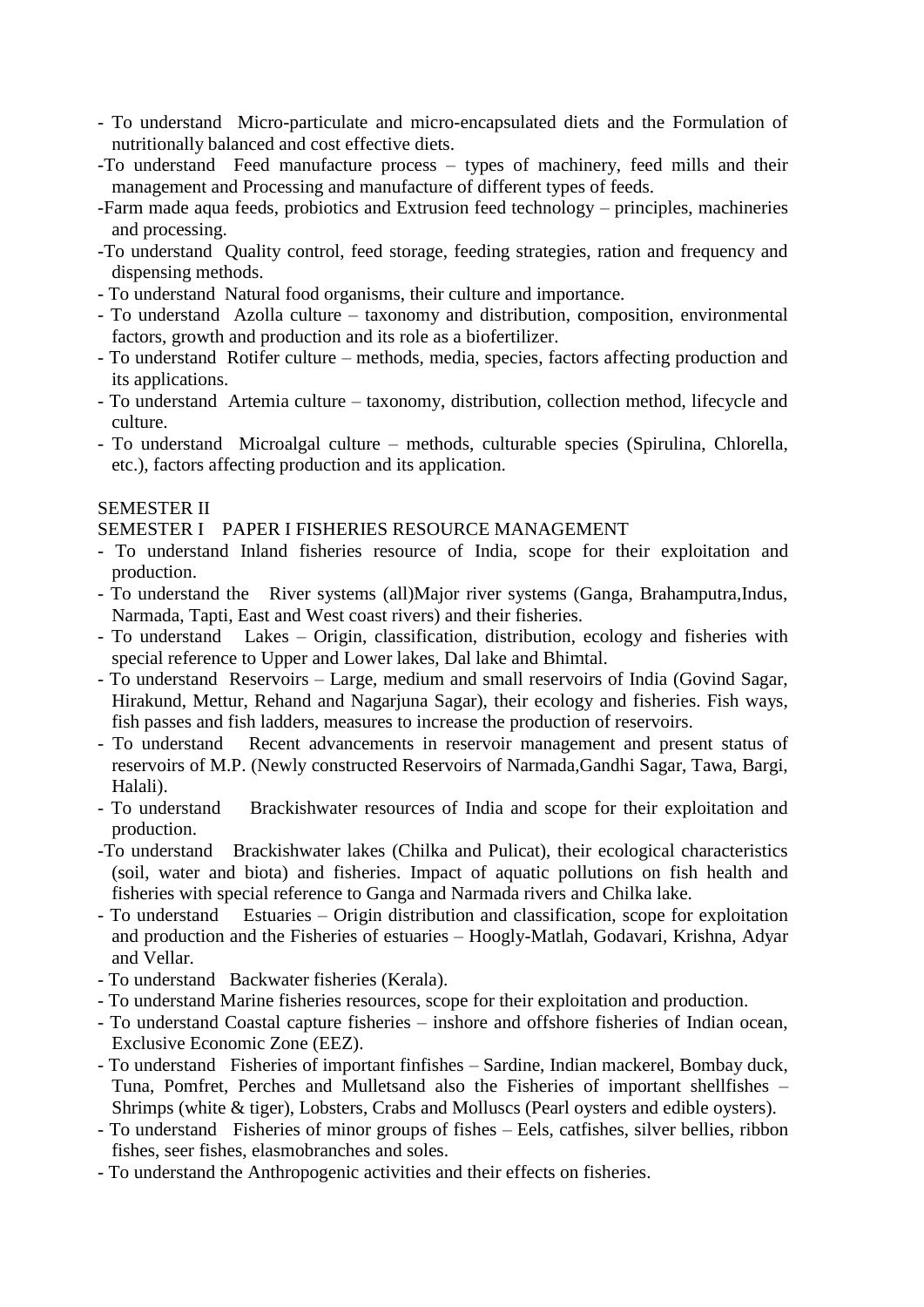- To understand Threatened and endangered fish species of India and the Measures for management and conservation.
- To understand Laws for safeguarding biodiversity and management.
- To understand the Different types of traditional and mechanical vessels and their operations.
- To understand Fishing craft materials (wood, steel, FRP and ferrocement), boat designing, construction and maintenance, prevention from fauling and wood borersn and the Different types of deck equipment (derricks, boom, Gallows blocks), lifting gears (winches, power block, hauler, wire rope etc.).
- To understand Fish finding equipment (sonar, ecosounder, ecofinder, nat zoned) and application of satellite imaging, inboard and outboard motors (OBM) and their operations.
- To understand Basic principles of navigation and seamanship. Reading tide tables, compass and signaling. Use of radar and radio telephone, global positioning system (GPS).
- To understand Different types of gear materials twine, rope, yam, mesh size regulation their Design and fabrication of fishing gears.
- To understand Principles and operations of different gears of inland water (hook and line, gill net, drag net, cast net and fishing traps) and the Principles and operations of different gears of marine water (Shore seine, purse seine, boat seine, trawl net and jigging), modernization of fishing methods; Turtle Exclusive Device (TED).

#### SEMESTER II

#### PAPER II HARVEST AND POST HARVEST TECHNOLOGY

- To understand Chemical composition of fish and shrimp moisture, ash, carbohydrates, proteins and lipids and their estimation.
- To understand Rigor mortis freshness test, biochemical change and spoilage and Role of microbes in food spoilage, microbial analysis of (Vibrio, Salmonella,Shigella, Staphylococcus etc.) fish and fish products.
- To understand Fish food poisoning characteristics and chemical features of food poisoning caused by Vibrio, Salmonella, Brucella, Shigella and Staphylococcus sp.
- To understand -Methods of fish preservation drying, smoking, chilling, freezing, salting and canning. Handling and transportation of fresh fish and Methods of ice production, storage and calculation of ice requirement for fish storage.
- To understand Freezing methods Air-blast, plate freezer and cryogenics, freezing curve, flow chart, grading, packing and storage of frozen products, drip loss and thawing of frozen fish.
- To understand Canning with special reference to tuna, mackerel etc., types of cans, polypacks and bases (brine, oil, sauce etc.), canning of freshwater fish.
- To understand Composition of the muscle proteins and their role in emulsification and elasticity formation. Factors influencing elasticity formation and theories of gel formation and Minced meat from different varieties of freshwater and marine fishes. Improvement of colour of meat by bleaching and certain additives.
- To understand Byproducts fish meal, fish oil, isinglass, fish finrays, chitosan, surgical sutures and other-Value added products – fish fingers, fish flakes, soup, powder, breaded and battered minced products etc.

.Standards of sanitation and hygiene, concepts of food safety in fish industry.

#### SEMESTER II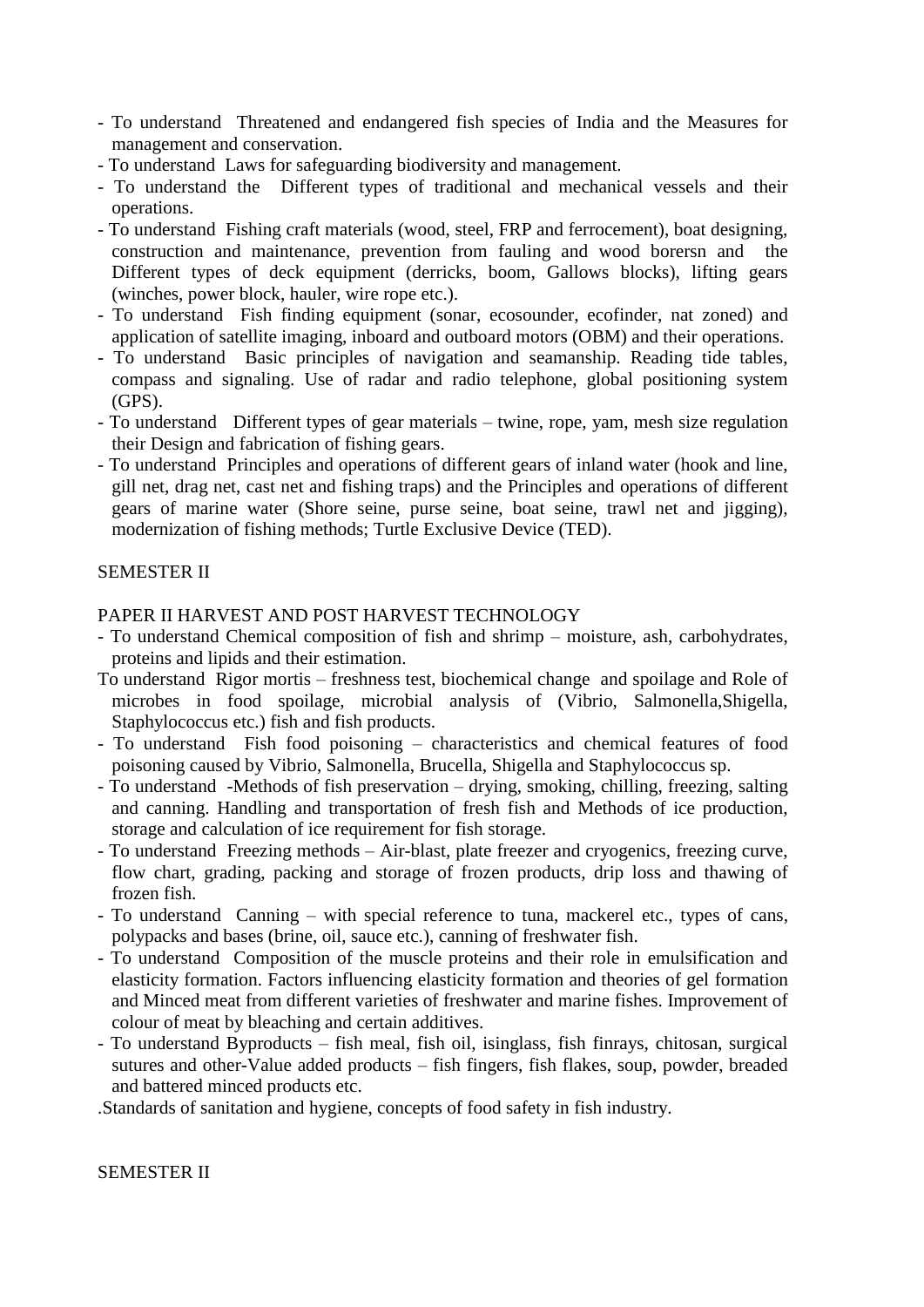#### PAPER III AQUATIC BIOLOGY

- To understand Definition, principles and role of ecology in aquatic ecosystem and Abiotic and biotic characteristics of freshwater, brackishwater and marine environment.
- To understand Adaptations in fishes.
- To understand Oceanography in relation to fishery science and Chemical composition of seawater; waves, tides and influence of tides on fishery.
- To understand Primary productivity, gross and net productivity, qualitative and quantitative analysis of plankton.
- To understand Plankton, Benthos, macrovegetations and their role in aquatic ecosystem in relation to fisheries.Methods of collection, preservation and identification of major types of benthos and macrovegetations of freshwater.
- To understand Energy flow, ecological efficiency, ratios within trophic levels, organic particulate matters and their role in productivity.
- To understand -Influence of physical factors of the sea on the transformation of matter in marine environment.
- To understand Food web structure, utilization and transfer of energy from one trophic level to other and Food conversion and its application to ecology.
- To understand The biomass and trophic dynamism in pelagic communities.
- To understand Types of microbes non-cellular, prokaryotic and eukaryotic microbes and their structure.
- To understand Isolation, culture and identification techniques of microbes and their enumeration methods (SPC, MPN, TCC and biomass determination).
- To understand Microbial physiology Diffusion, osmosis, transport (active and passive) and group translocation, microbial nutrients and culture media (Natural, synthetic and differential media).
- To understand Factors affecting growth of microbes, population growth curve, its mathematical expression and microbial control (physical and chemical).
- To understand Cynobacteria and antagonistic characteristics of microbes and their evaluation.
- To understand Waste waters and their treatment (Primary, Secondary and Tertiary)and the Determination of Biological and Chemical Oxygen Demand (BOD & COD).
- To understand Pollutants- Sewage, pesticides, oils, metals ,radioactive wastes, Biomedical wastes etc. Common transport processes of pollutants in aquatic Environment; dispersal of pollutants, algal blooms and their management, Methods of pollution surveys.
- To understand Biodegradable materials (cellulose, hemicelluloses, liginin, xenobiotics and recalcitrants) and their degradation.
- -To understand Types of pollutions and measures for their abatement.

## SEMESTER II

#### PAPER IV FISH HEALTH MANAGEMENT

- -To understand Stress Physiology: stress response, stress hormones and stress adaptations in fishes.
- To understand Epizootiological, post-mortem and clinical diagnosis.
- To understand Bacteriological methods and Mycotic methods of fish disease diagnosis.
- -To understand Histopathological, immune-histopathological and haematological methods of fish disease diagnosis.
- To understand Nutritional fish diseases symptoms, diagnosis and remedial measures.
- -To understand Neoplastic fish diseases classification, origin, diagnosis, types and factors involved and their possible control.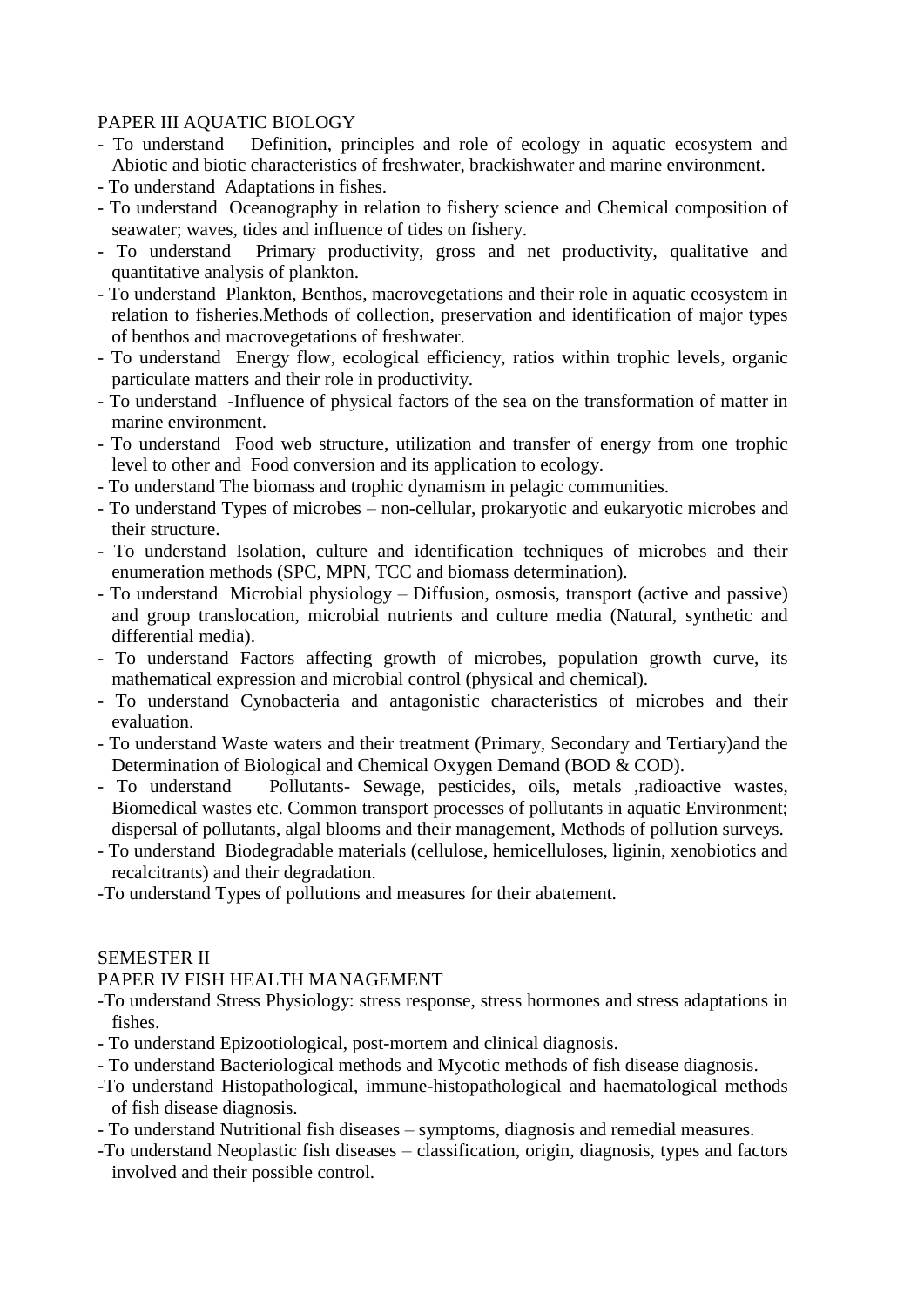- To understand Protozoan fish diseases symptoms, classification, distribution, life cycle of potent parasitic fish protozoans and their remedial measures.
- To understand Crustacean fish diseases symptoms, classification, distribution and life cycle of potent crustacean parasites and their remedial measures.
- To understand Helminth fish diseases symptoms, classification, distribution and life cycle of potene parasitic fish helminthes and their remedial measures.
- To understand Viral pathogens of finfish and shellfish, their general biology and taxonomy, isolation and identification.
- To understand Bacterial fish diseases bacterial pathogens, their characteristics and distribution, symptoms, prophylactic and therapeutic measures.
- To understand Fungal fish diseases mycotic pathogen and their characteristics, life cycle of potent aquatic fungi, symptoms prophylactic and therapeutic measures.
- To understand Aquatic pathogens in relation to human health (zoonosis) EUS and WSS.
- To understand Mode of transmission of microbial diseases.
- To understand Immune system Non-specific (innate immune response) and specific immune systems, cellular and molecular interaction.
- To understand Structure, type and function of fish immunoglobulin and theories of antibody formation.
- To understand Antigenicity, precipitation, agglutination, immobilization and autoimmunity.
- To understand Hybridoma technology mono and polyclonal antibodies and their applications; antagonism and antimicrobial agents.
- To understand Haematopoetic tissue, primaty and secondary lymphoid organs, inflammation, encytation and granuloma formation.
- To understand General principles of fish vaccination and optimizing factors for vaccination.
- To understand Strategies for fish vaccination, production of non-adjuvant (live or dead), vaccines and their applications, route of vaccine administration.
- To understand Adjuvants present scienario of adjuvants and their role in immunomodulation of fish, production of adjuvant vaccine.
- To understand Present status and future prospects of phage therapy in aquaculture.

# SEMESTER IV

## SEMESTER I

## PAPER I BIOSTATISTICS AND INSTRUMENTATION

- To understand Elementary statistics Definition, scope, objectives and applications of statistics in fisheries. Collection, presentation and interpretation of data.
- To understand Mean, Mode and Median, Standard Deviation, Standard Error, Variance, ANOVA and measures of dispersion and central tendency.
- To understand Population statistics- Concept of sample and population, characteristics of a sample, probability calculation in relation to fisheries, normal and binomial distribution.
- To understand Test of significance based on t-test, X2 test (chi squre test), f-test, linear regression, correlation, fitting of curves (first degree), index number.
- To understand Sample survey, census, sampling techniques, statistical tools used in fishery economics, need for empirical and quantitative analysis.
- To understand Structure, principles and applications of compound microscope, Structure, principles and applications of dark – field and phase – contrast microscope and fluoresecent microscope.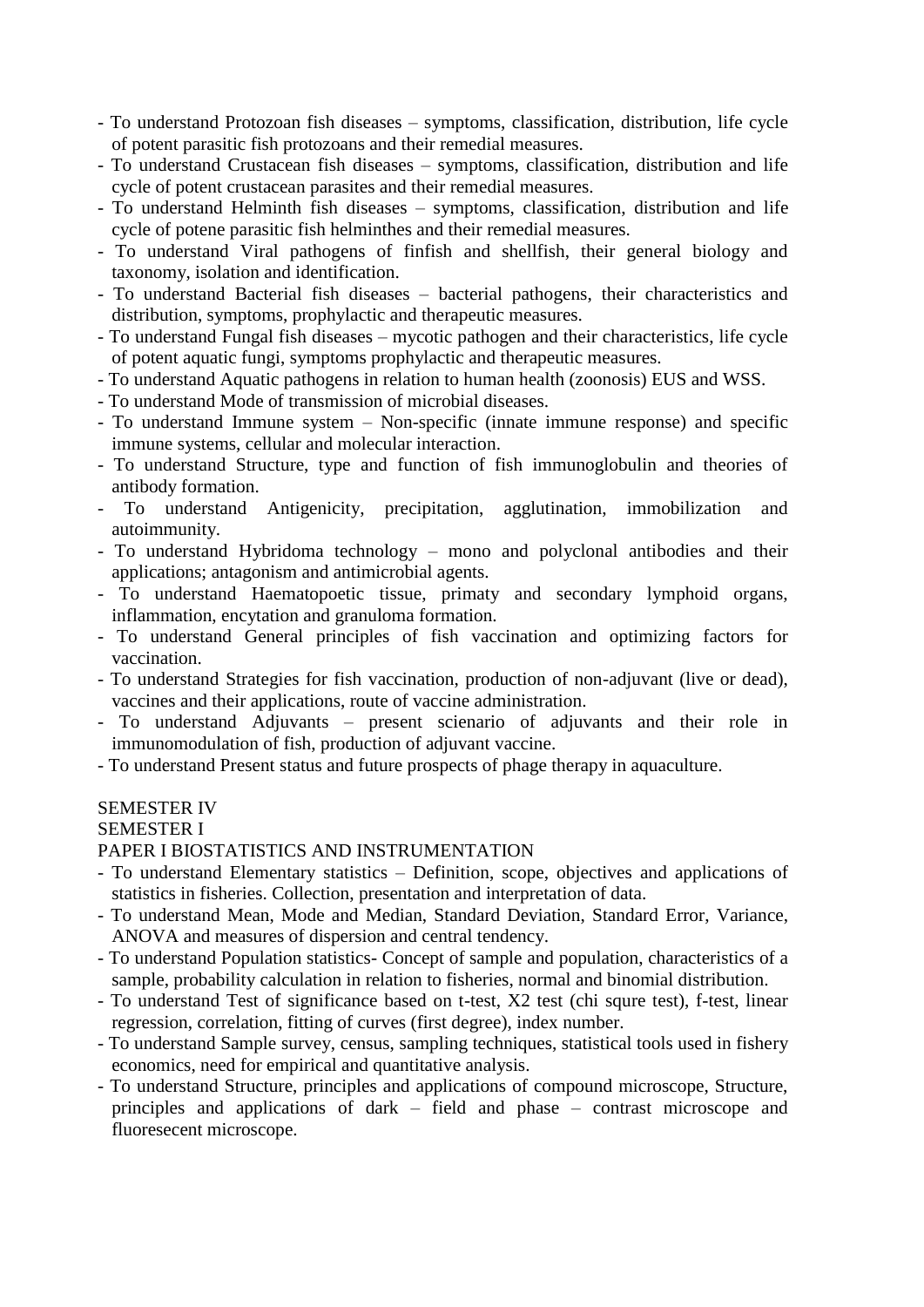- To understand Structure, principles and applications of electron microscope Transmission Electron Microscope (TEM) and Scanning Electron Microscope (SEM) and the Preparation of specimen for microscopy, autoradiography.
- To understand Structure, principles and applications of centrifuges.
- To understand Spectrophotometer structure, principles and applications, determination of Optical Density (OD) of various samples and the UV-VIS spectrophotometer and fluroscence spectroscopy.
- To understand Structure, principles and applications of Atomic Absorption Spectrometer (AAS) and the Electron Spin Resonance (ESR) and mass spectrometers.
- To understand Structure, principles and applications of paper, gas and ion exchange chromatography and Structure, principles and applications of High Performance Liquid Chromatography (HPLC), molecular sieve and affinity chromatography.
- To understand Structure, principles and applications of paper, Gel Polyaccralamide Gel Electrophoresis (PAGE) & Sodium Dodecile Sulphate (SDS-PAGE) vertical (submarine), gradient gel electrophoresis.
- To understand Principles and applications of ELISA and PCR.
- To understand Fundamentals of computers and Internet: applications and advantages.
- To understand Disk Operating System (DOS) commands, Microsoft (MS) Excel as a means to calculate mean, mode, median, standard deviation, regression and plot curve fitting.

## SEMESTER IV

#### PAPER II FISHERIES ECONOMICS AND EXTENSION

- -To understand Definition and scope of economics in relation to fisheries and Law of equimarginal return, production, economics of composite, integrated, intensive and semiintensive culture system.
- To understand Exhaustible resource the theory of optimal depletion, uncertainly and depletion, renewable resources- a model of optimal use, the common property problem.

-Role of economics in the study of resource and environmental problems.

- To understand Economics of fish hatcheries and grow-out.
- To understand Law of demand and supply, price determination, price rise causes, consequences and remedies.
- To understand Markets definition, functions, structure of fish markets in India.
- To understand Problems of fish marketing in India, Export of fish and fishery products, trends and problems, role of MPEDA in export of fish and fishery products.
- To understand Economics of fish farm vis-à-vis level of management.
- To understand Fish seed industry production and marketing of fish and shellfish seed (spawn, fry, fingerling and PL-20) in India.
- To understand Administration fishery administration at the Centre and States, its functions and organizational set up.
- To understand Fisheries legislation of Government of India and different States, Historical background and present status of legislation.
- To understand Exclusive Economic Zone (EEZ) and Coastal Regulation Zone (CRZ), their effect in fishery economy.
- To understand -Financial assistance Financial assistance available to the fishery sector from Government, commercial banks, NABARD, its structure and functions in relation to fisheries economics, co-operatives and other institutional organizations.
- To understand Project formulation, monitoring, evaluation and calculation of profitability.
- -To understand Historical perspective, concept, philosophy, principles and objectives of extension. Collection of facts, situation analysis and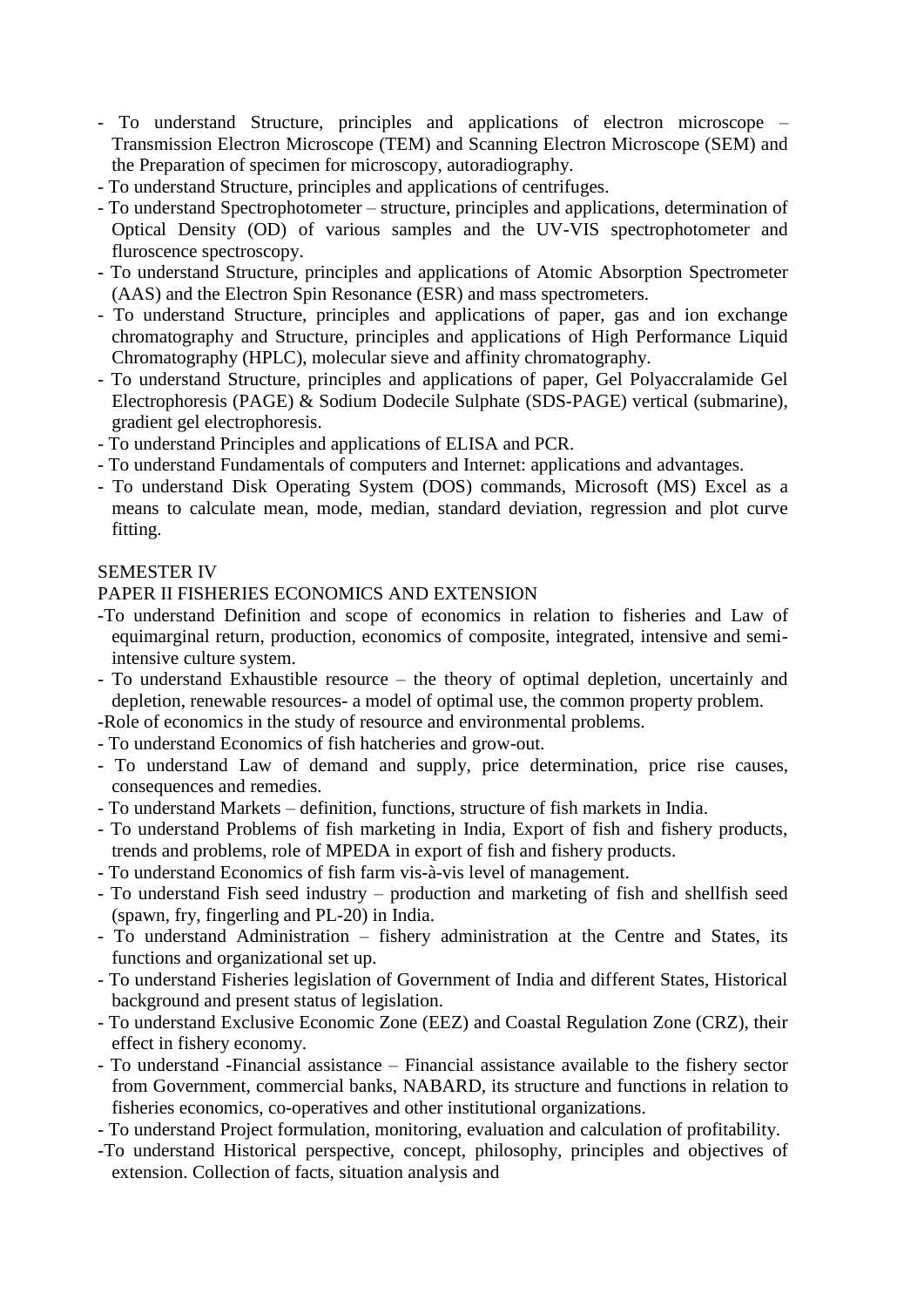- To understand Participation of organizations and involvement of people in programme planning an d Importance of extension programme and characteristics of a good programme.
- To understand Leadership and teamwork in extension.
- To understand raining strategy in transfer of technology in aquaculture, role of farmer, extension-and research linkage.
- To understand Concept and function of communication and his/her importance in extension work.
- To understand Communication models and channels, feed back in communication their Role and effects of communication channels in extension education and problem of communication – types and nature.
- To understand Innovations and their rate of adoption, characteristics of adoption categories.

## SEMESTER IV -----PAPER III (a) MOLECULAR BIOLOGY

- To understand General organization of a cell, structural organization of plasma membrane and its functions. Molecular organization and biogenesis of mitochondria , chloroplast, endoplasmic reticulum, ribosomes, golgi apparatus and lysosomes.
- To understand Nucleus and its organization, chromatin material and nucleosome.
- To understand Mitosis and meiosis mechanism (Maturation Promoting Factors MPFs), control, genetic and biochemical aspects of cell division.
- To understand Nature of geetic materials, chemical composirion of DNA and RNA configuration of DNA, types of RNA, their structure and functions.
- To understand Extrachromosomal genetic materials Mitogen, Chlorogen and their expression like Plasmid, transposons and retrospons and their significance.
- To understand Replication auto catalytic nature of replication, mode of replication, mechanism of replication, enzymes and proteins involved in replication, inhibition of replication.
- To understand Replication of genetic RNA, Recombination in bacteria.
- To understand Modern concept of gene, cistron, muton, recon, fine structure of gene.
- To understand Housekeeping genes, split genes, pseudogenes and oncogenes.
- To understand Genetic code properties of genetic code, assignment of codon, chain initiation and chain termination codon, synonym codon, degeneracy of codon, frame shift mutation and Wobble's hypothesis.
- To understand Central dogma-one gene-one polypeptide hypothesis, concepts of flow of informations.
- To understand Transcriptions- mechanism and its regulation, reverse transcription.
- To understand Translation mechanism and regulation.
- To understand Introduction and history of mutation and mutation theory and Mutation at phenotypic level, range, stage, frequency and induced mutation.
- To understand Mutation at biochemical and molecular levels and mutagens and to understand Practical application of mutation in aquatic organisms.

## SEMESTER IV--------PaperIII(b) SUSTAINABLE AQUACULTURE

- To understand Present scenario and problems their Trends in global and Indian aquaculture; different farming systems, intensive systems and constraints - environmental degradation and disease outbreaks.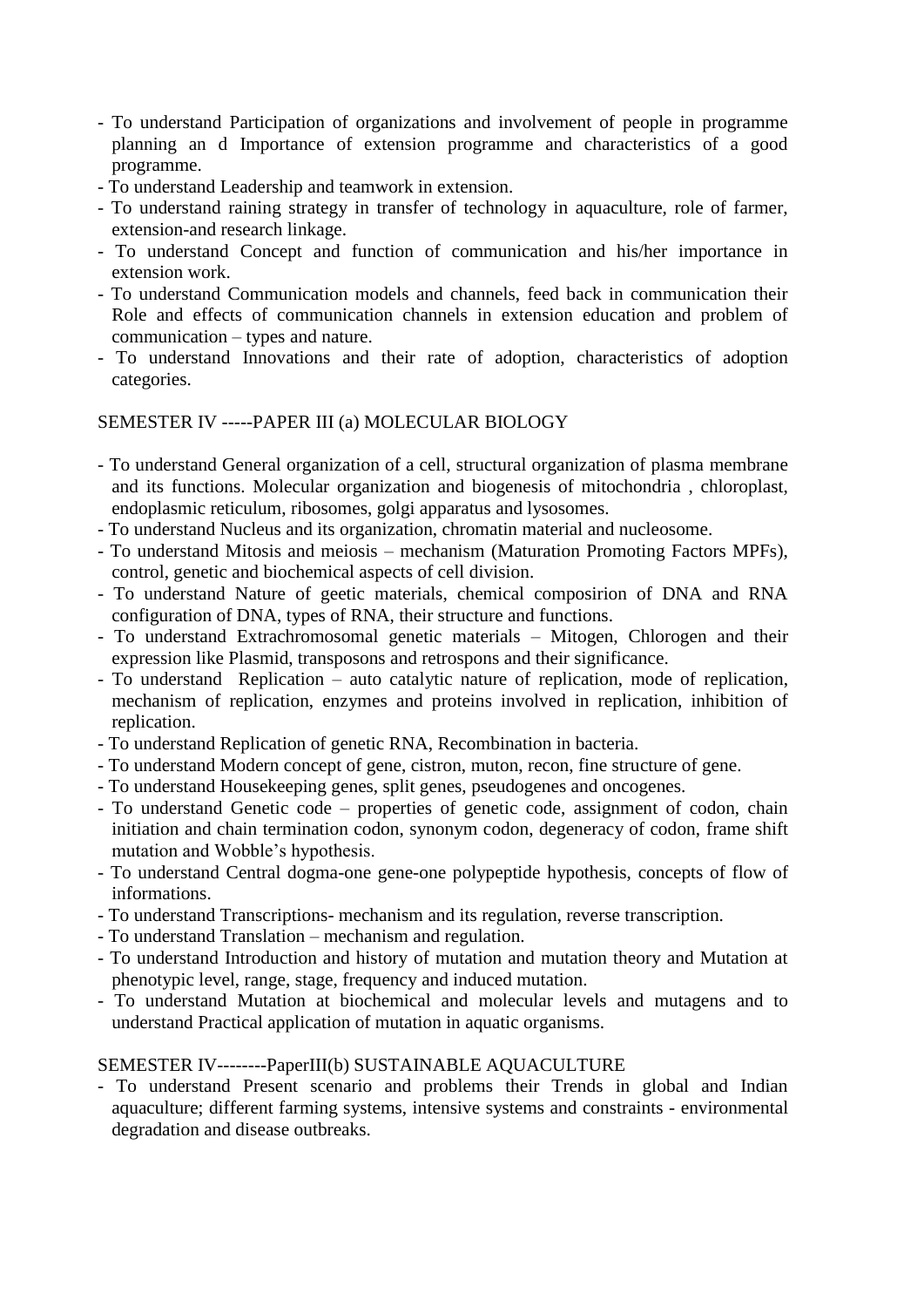- To understand Sustainability and development: Systems approach and its application in aquaculture with special reference to resource-poor systems; Role of aquatic resources in food and nutrition; Aquatic resource and livelihood systems.
- To understand Environmental issues: Exotic species introduction; escapement; contamination of indigenous gene pool;
- To understand salinization of soil and water; environmental impact; over exploitation of wild stocks; mangrove deforestation.
- To understand Socio-economic issues: Conflicts over water and land use; conflicts of interest between aqua farmers and fishermen; resistance from local public; anti-dumping duties.
- To understand Strategies for sustainability: Sustainability concept; food security; biosecurity; organic farming; integrated farming; responsible aquaculture; rotational aquaculture; bioremediation; role of biotechnology, traceability.
- To understand Application of renewable energy in aquaculture solar energy, wind, and tidal energy, Seed certification, Sustainable use of antibiotics.
- To understand Economic viability: export vs. domestic marketing, value addition.
- To understand Guiding principles to sustainable aquaculture development: Coastal Aquaculture Guidelines Source Book, FAO Code of Conduct for Responsible Fisheries; Holmenskollen Guidelines for Sustainable Aquaculture.

# SEMESTER IV ----PaperIII(c) LIVE FEED CULTURE

- To understand Study the nutritional requirement of fishes and shell fishes. Body composition of fish and shellfish.
- To understand Varieties of live feed and their importance.
- To understand Natural food for different fishes and shellfishes and the Necessity of live food for larval development and culture of fish and shell fishes.
- To understand Prospects of live feed culture.Nutritive value of live feed.
- To understand Major Classes and genera of Cultured Algal species and the Various Physico-Chemical Parameters affecting the Algal growth.
- To understand Growth dynamics.
- To understand Algal culture techniques: Batch culture, Continuous culture, Semicontinous culture; Algal production and outgrowth, Harvesting and preserving micro algae.
- To understand Nutritional value of microalgae, use of micro algae in aquaculture, Replace diet for live algae.
- To understand Culture of Rotifers: Introduction, Morphology, Biology Life History of Rotifers and Strain differences.
- To understand General rotifer culture: Various factors affecting culture of Rotifer, Preparation of Stock culture and the utritional value of cultured rotifer, harvesting and cultured rotifers.
- To understand Artemia culture: Introduction, Biology and Ecology of Artemia and the Culture of Naupli, Its nutritional quantity and its application.
- To understand Production of copepods: Introduction Lifecycle, Biometric, Nutritional quality, Culture techniques, Use of resting eggs, Application in Larviculture and Nematode culture.
- To understand Trochophora larvae: Introduction, Production of Trochophora larvae, Quality controlled of the produced Trochophora larvae, Cryopreservation.
- To understand Cladocerans Culture: Biology and Life cycle of cladocerans, Nutritional value of cladocerans, Feeding and nutrition of cladocerans, Mass culture of cladocerans, Production and use of resting eggs , use of cladocerans.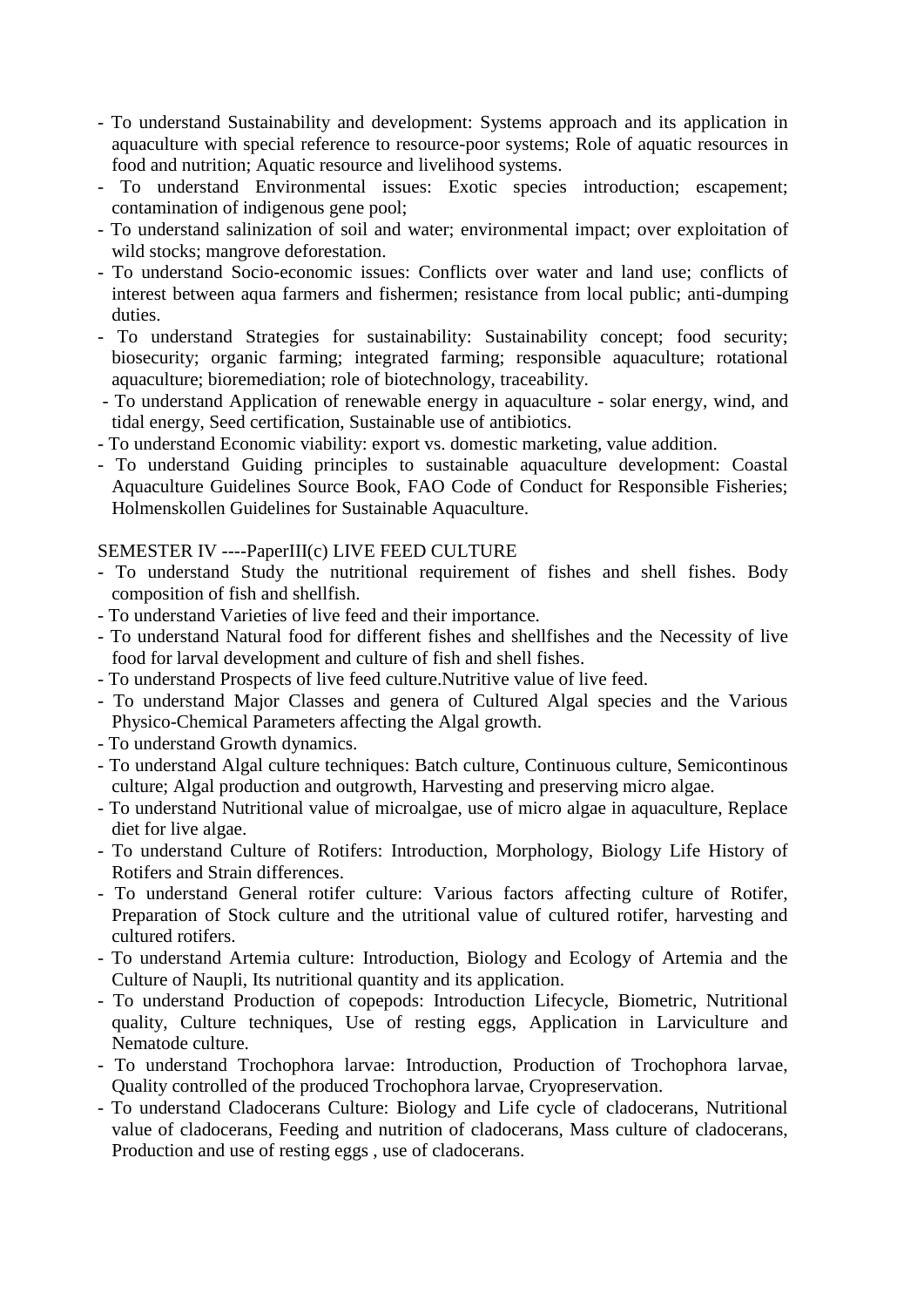- To understand Duckweed culture: Introduction, The plants and its habitat, Growing Duckweed and its nutritive value, Growth Conditions, Management system for Duckweed culture, use of Duckweed in fish nutrition.
- To understand Azolla culture: Introduction, Classification, Characteristics (Importance and environment requirements), Production, Chemical composition, Use as aqua feed.
- To understand Sea weed Culture: Introduction, Uses of Seaweed, Sea weed Resource in India, Methods of Sea weed Farming in India.

SEMESTER IV--------Paper IV(a) FISH GENETICS AND BIOTECHNOLOGY

- To understand Principles of genetics Mendelism and gene interaction.
- To understand Structure and evolution of fish chromosomes and karyotypes.and Different techniques used in cytogenetic.
- To understand Sex linked genes, sex limited phenotypes and pleiotropy and Genetic makers.
- To understand Basic need for genetic improvement like Inbreeding and cross breeding selection methods, basis of selection and its effects.
- To understand Hybridization in fishes.
- To understand Sex control, sex reversal, role of steroids in sex reversal.
- To understand Chromosomal manipulation polyploidy, androgenesis, gynogenesis, cryopreservation of gametes.
- To understand Principles of genetic engineering.Recombinant DNA construction of recombinant DNA, gene cloning methods, cloning vectors (plasmids, bacteriophage and cosmids) and restriction enzymes.
- To understand Isolation and synthesis of gene and gene transfer using vector and vectorless system.
- To understand Sequencing of nucelic acid by Maxam Gilbert and Sangar's methods.
- -To understand -Southern, Northern and Western blotting methods and PCR.
- To understand Isolation, purification and hybridization of DNA, RNA and their use in gene transfer.
- To understand Transgenic fish and shellfish basic principles and their applications in aquaculture and Methods of gene transfer in sea urchin.
- To understand Introduction to cell culture, asceptic techniques and equipment required.
- To understand Cell disaggregation (enzymatic and mechanical methods), viable cell count, PBS and physical requirements for fish cell culture.
- To understand Primary cell culture, sub-culture and fish cell lines advantages, disadvantages, characteristics and kinetics of fish cell lines and applications of selected fish cell lines Culture of lymphocytes, neutrophils and other blood cells and their uses.
- To understand Culture media serum, serum-free and chemically defined media.

#### SEMESTER IV--------Paper IV(b) AUACULTURE AND ECOSYSTEM MANAGEMENT

- To understand Aquaculture and ecosystem relationship ,Ecosystems and productivity, biotic interaction within ecosystems and ecological homeostasis.
- To understand Climate, Weather elements of concern in aquaculture, Green house gases, global warming and their impact.Impact of environment on aquaculture: Raw water source, physical and chemical characteristics, contaminants and pollutants (algae, pathogens, heavy metals, pesticides) and their effect on productivity.
- To understand Impact of aquaculture on environment, Waste water discharge, its quality and quantity; impacts of effluents on ecosystems, chemical degradation of soil and water.
- To understand Environment monitoring, Problems and preventive measures of antibiotic and drug residues, salination of soil and water, Eutrophication, Environment impact